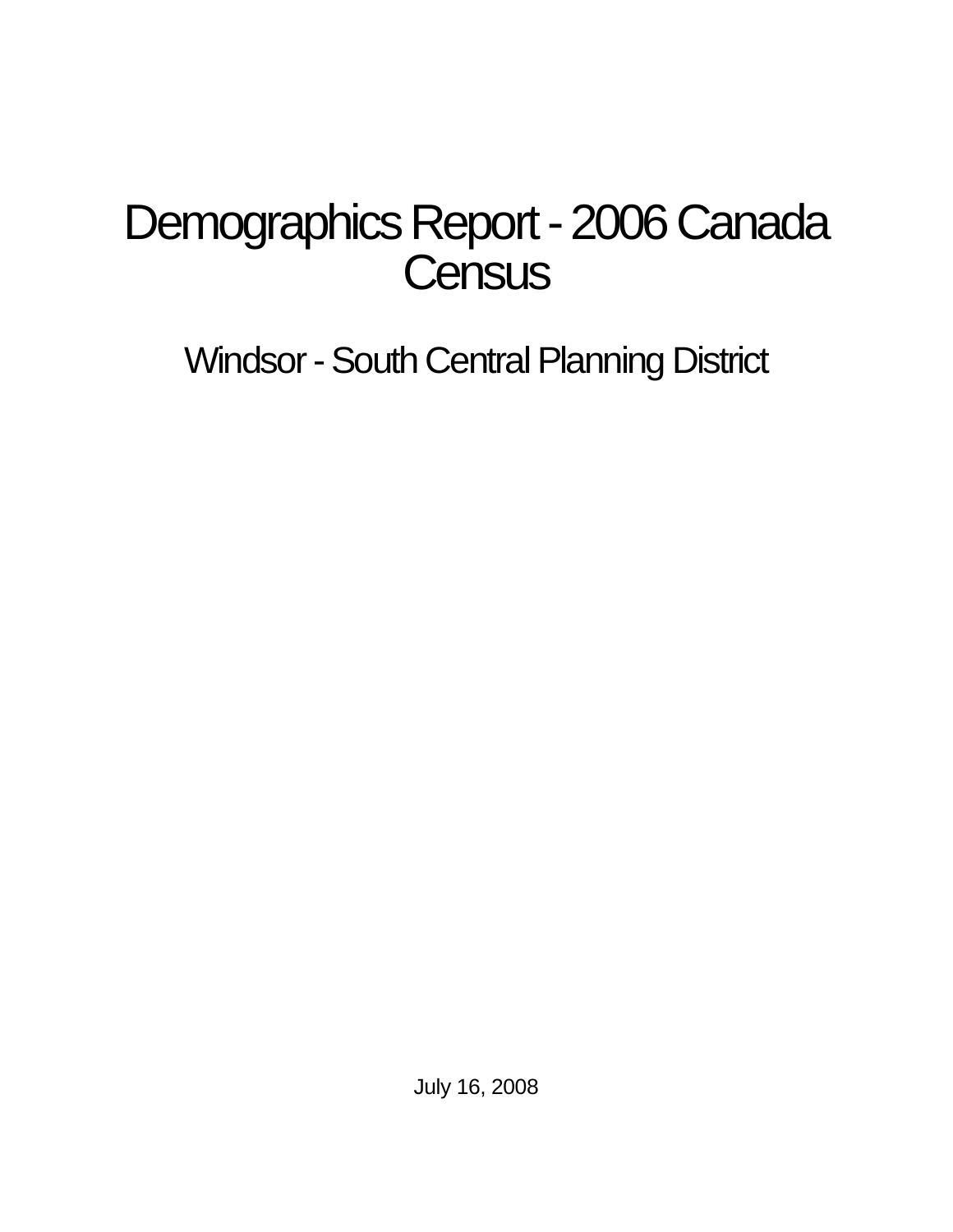## Table of Contents

| 2006 Census Population by Age and Sex Comparison 16 |  |
|-----------------------------------------------------|--|
|                                                     |  |
|                                                     |  |
|                                                     |  |
|                                                     |  |
|                                                     |  |
|                                                     |  |
|                                                     |  |
|                                                     |  |
| 2006 Census Knowledge of Non-official Language  28  |  |
|                                                     |  |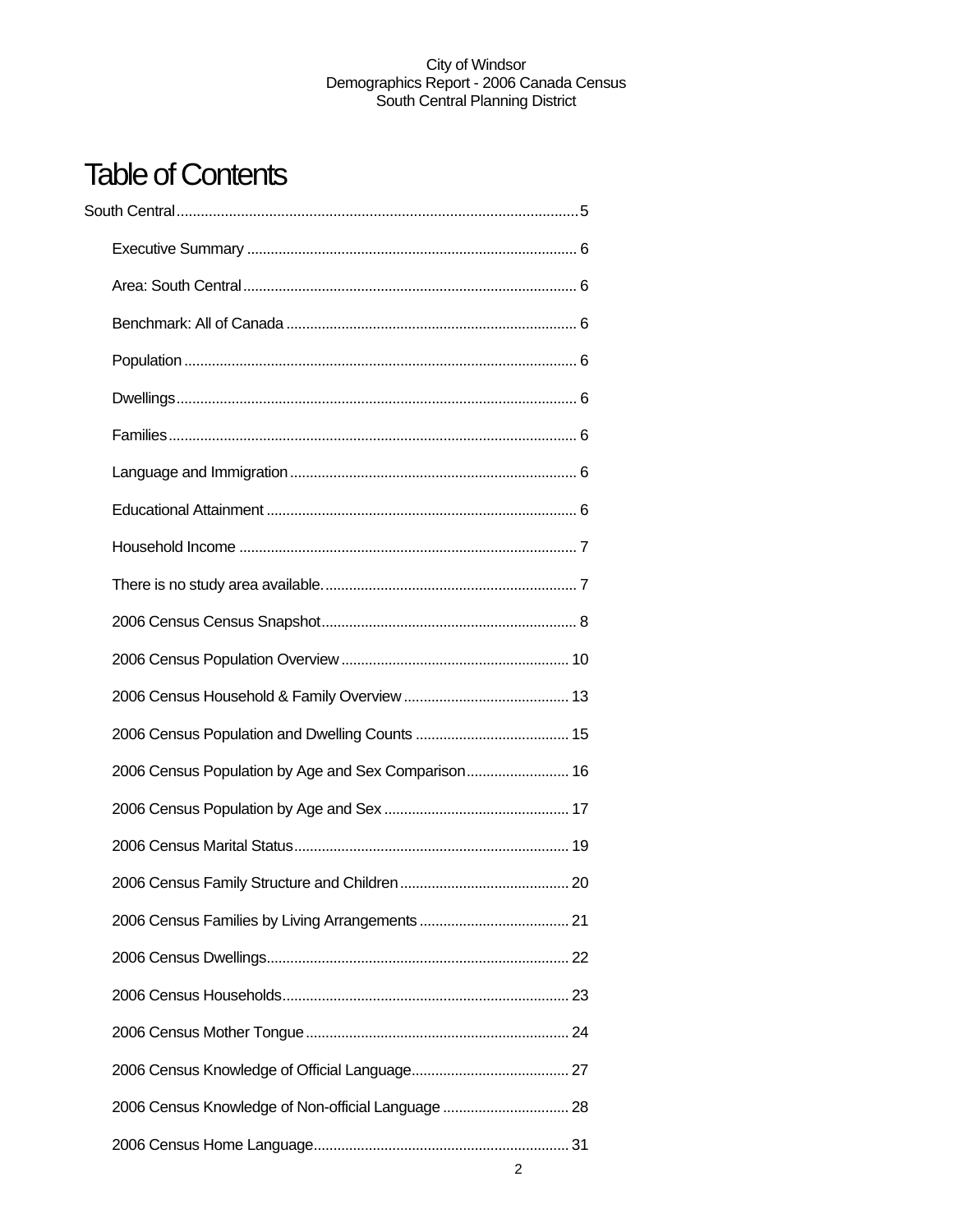## City of Windsor Demographics Report - 2006 Canada Census

| South Central Planning District                                     |    |
|---------------------------------------------------------------------|----|
|                                                                     |    |
| 2006 Census Recent Immigration and Place of Birth (2001-2006)  37   |    |
|                                                                     |    |
|                                                                     |    |
|                                                                     |    |
|                                                                     |    |
| 2006 Census Presence of Children and Labour Force by Sex Comparison | 43 |
| 2006 Census Presence of Children and Labour Force by Sex  45        |    |
| 2006 Census Labour Force by Industry and Sex Comparison 49          |    |
|                                                                     |    |
| 2006 Census Labour Force by Occupation and Sex Comparison 54        |    |
|                                                                     |    |
|                                                                     |    |
| 2006 Census Labour Force by Occupation - Female  60                 |    |
| 2006 Census Labour Force by Class of Worker and Sex Comparison. 62  |    |
| 2006 Census Labour Force by Class of Worker and Sex 63              |    |
|                                                                     |    |
|                                                                     |    |
|                                                                     |    |
|                                                                     |    |
|                                                                     |    |
|                                                                     |    |
|                                                                     |    |
|                                                                     |    |
|                                                                     |    |
|                                                                     |    |
| 2006 Census Post Secondary Education by Sex Comparison  75          |    |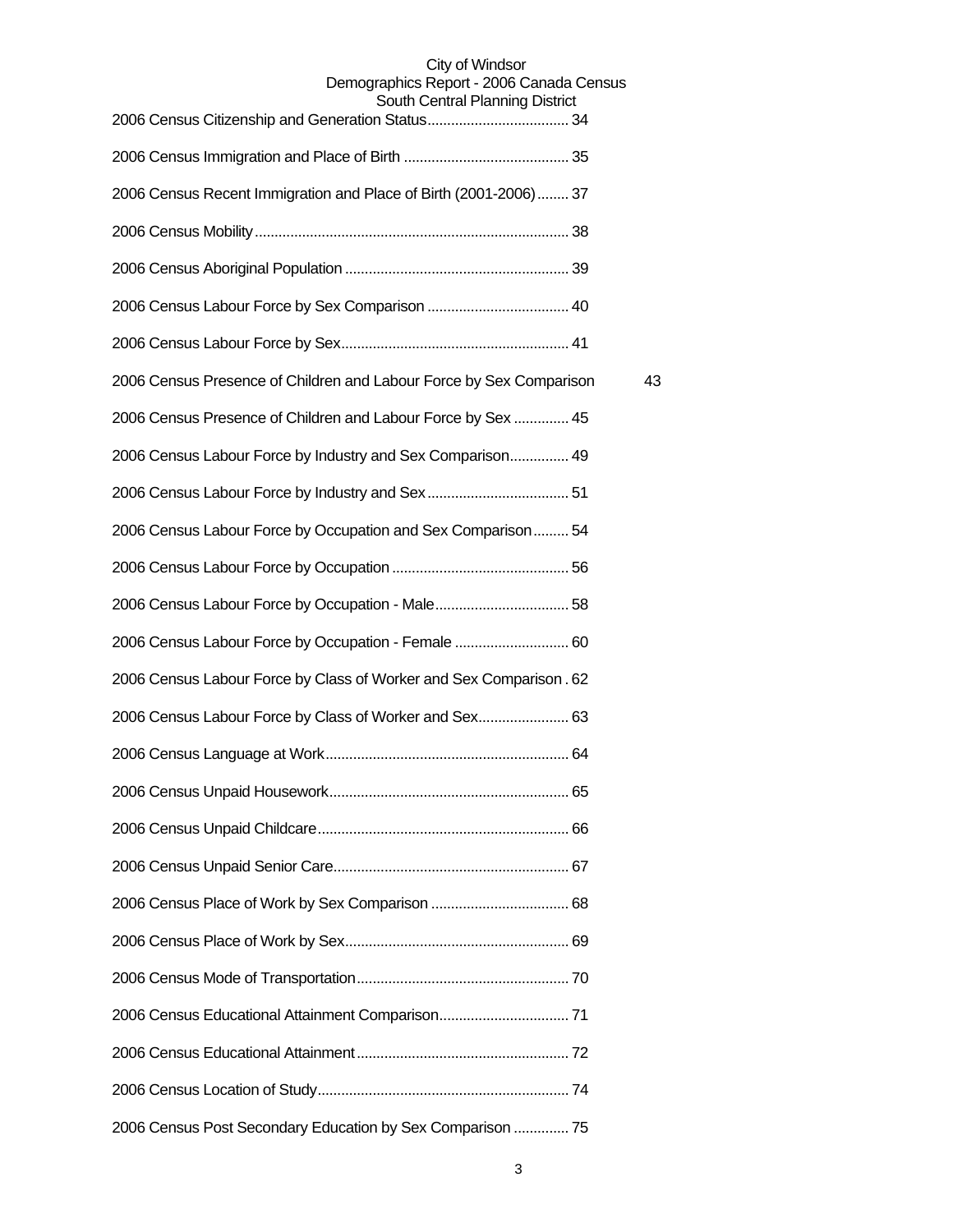| 2006 Census 2005 Employment Income by Sex and Work Activity  91    |
|--------------------------------------------------------------------|
| 2006 Census 2005 Individual Income by Sex Comparison  92           |
|                                                                    |
| 2006 Census 2005 Individual After-Tax Income by Sex  95            |
|                                                                    |
| 2006 Census 2005 Income of Non-family Persons by Sex  99           |
| 2006 Census 2005 After-Tax Income of Non-family Persons by Sex 101 |
|                                                                    |
|                                                                    |
|                                                                    |
|                                                                    |
| 2006 Census 2005 After-Tax Household Income  107                   |
|                                                                    |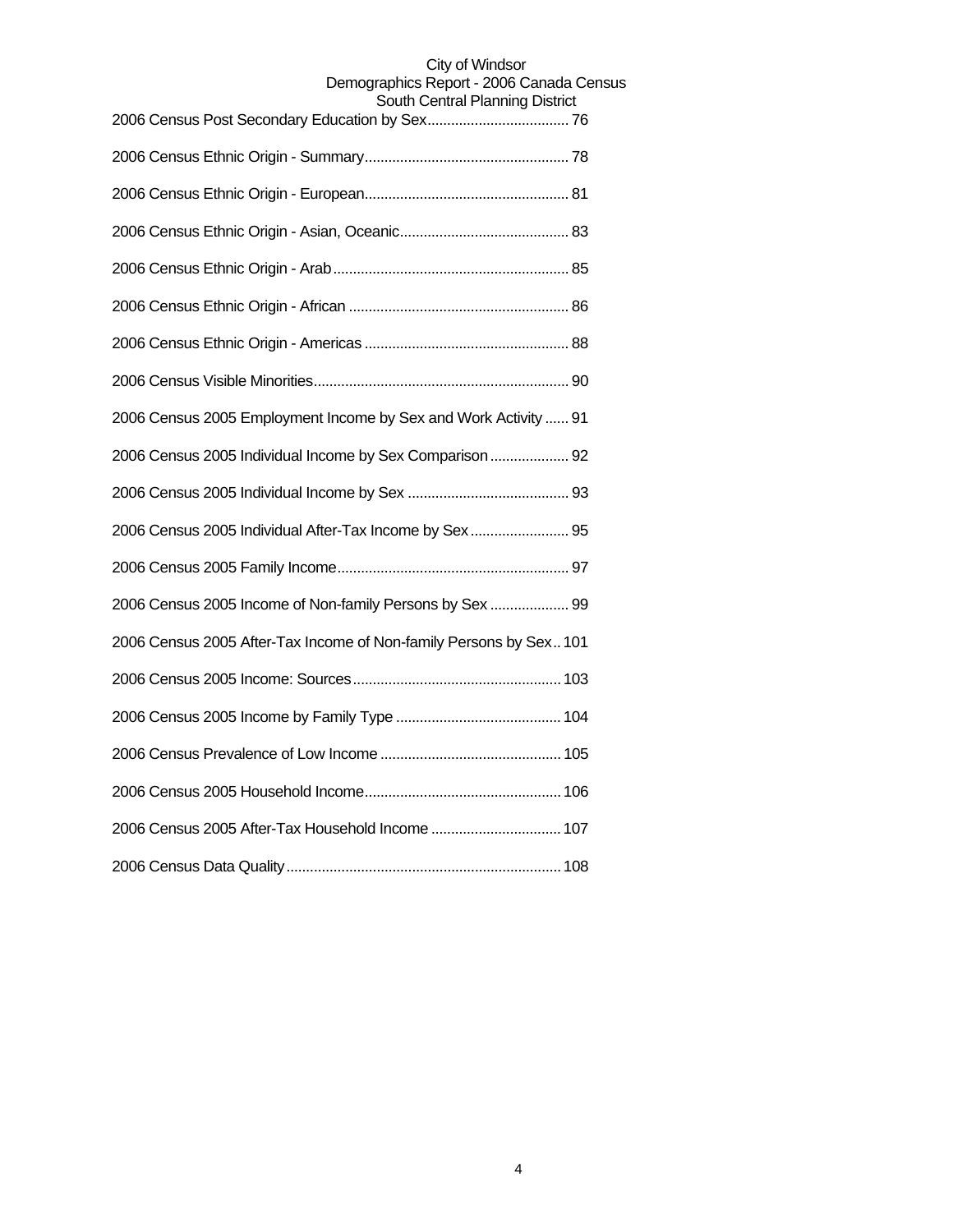## South Central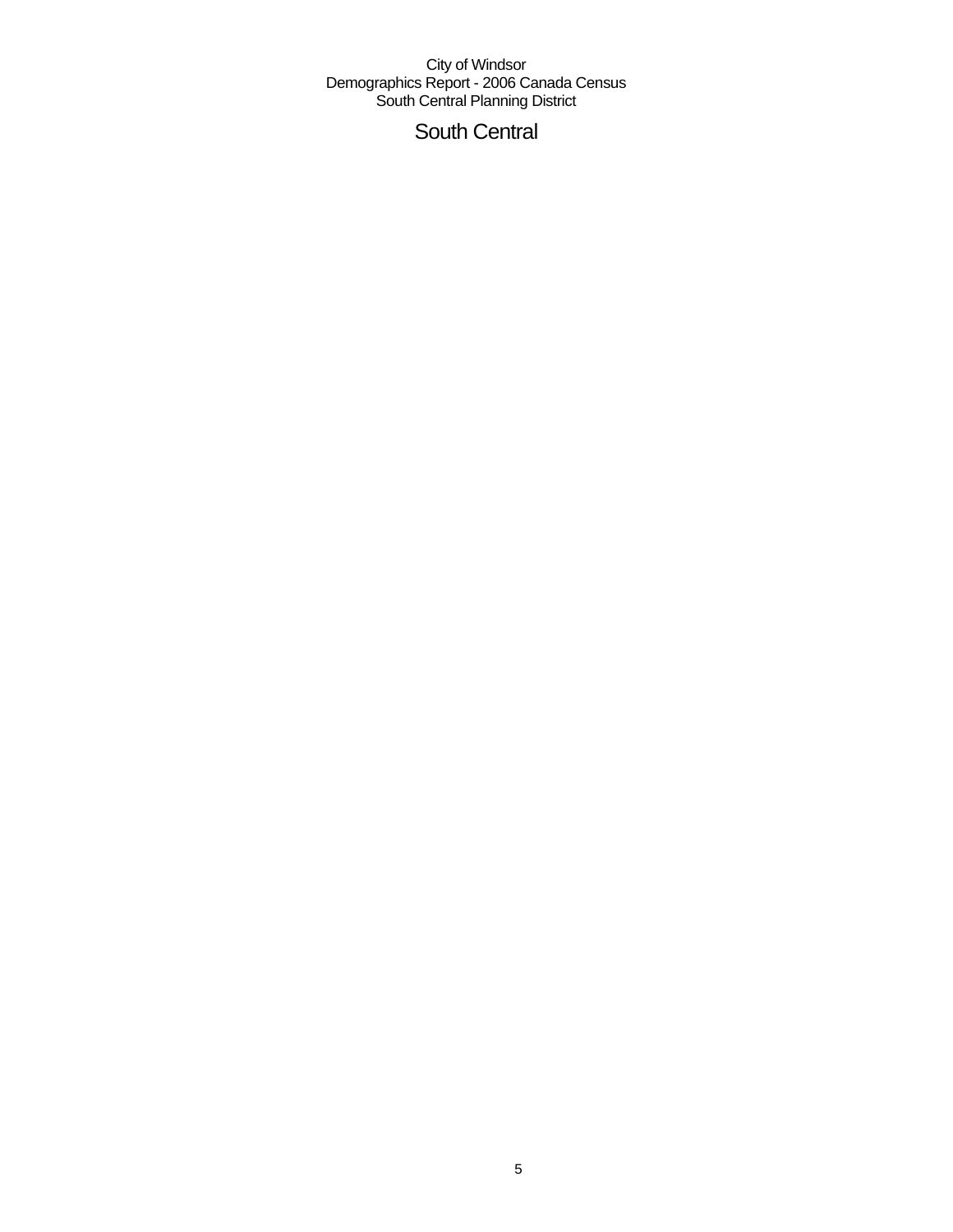## Executive Summary

## Area: South Central Benchmark: All of Canada

Population The 2006 population in South Central was **9,422**. The average density of population was **3,044.4** per square km. The 2006 median age for this population was The 2006 median age for this population is **37.6**. The average age is **38.9**. Dwellings In 2006, there were **4,461** occupied dwellings, of which **45.4%** are owneroccupied and **53.8%** are rented. Most of the dwellings are **singledetached houses** (42.7%). Dwellings in this area were mostly built **prior to 1946** (49.3%). Families Of the **2,357** families in the area, **1,793**  are married or common law couples; **911** of the couples have one or more children at home. There are **567**  single-parent families. Language and Immigration For 2006, the dominant non-official home language, **Chinese**, was spoken by **356** people, followed by **Other languages**, spoken by **280** people.

The top 3 places of birth for recent immigrants were **West Central Asia and the**  immigrants were **Southern Asia**, **Eastern Middle East**, **Southern Europe** and **Eastern Asia** and **West Central Asia and the Asia**.

The dominant non-official home language for All of Canada is **Chinese**, spoken by **790,030** people, followed by **Panjabi (Punjabi)**, spoken by **278,495** people.

The top 3 places of birth for recent **Middle East**.

Þ.

Z.

Z.

 $\overline{\mathbf{z}}$ 

The 2006 population in All of Canada for 2006 was **31,612,900**.

> The average density of population was **3.5** per square km.

**39.5**. The average age is **39.1**.

In 2006, there were **12,435,520** occupied dwellings, of which **68.4%** are owneroccupied and **31.2%** are rented.

> Most of the dwellings are **singledetached houses** (55.3%). Dwellings in this area were mostly built **between 1971 to 1980** (19.5%).

Of the **8,896,840** families in the area, **7,482,775** are married or common law couples; **4,061,930** of the couples have one or more children at home. There are **1,414,060** single-parent families.



Þ,

Educational Attainment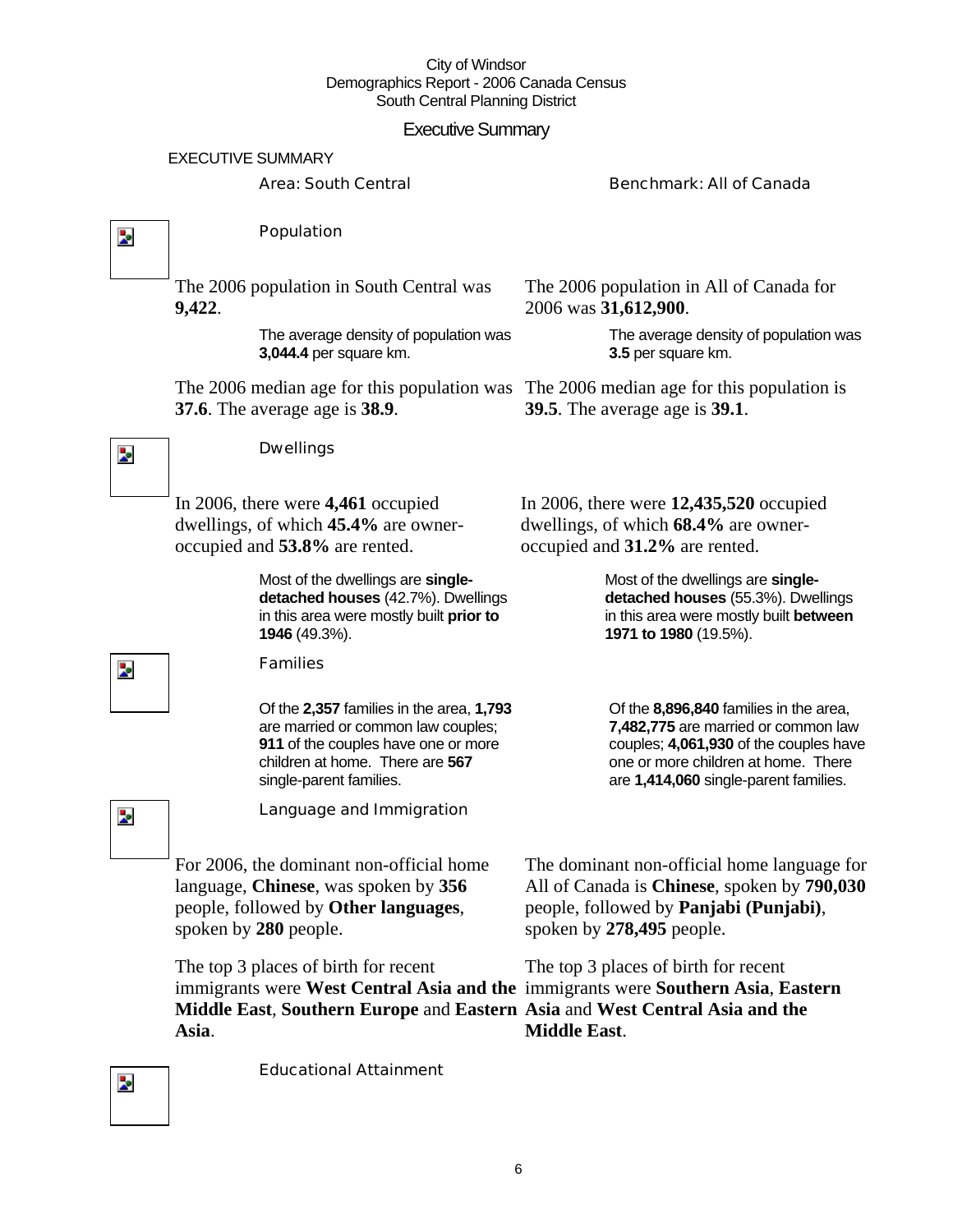In 2006, **21.3%** of the population over 15 in South Central had earned a Bachelor's Degree or higher and **21.1%** have a technical or academic certificate or diploma.

In comparison, for All of Canada, **22.6%** of the population over 15 had earned a Bachelor's Degree or higher and **28.1%** have a technical or academic certificate or diploma.

## $\overline{\phantom{a}}$

## Household Income

In 2006, the average household income was **\$45,668** and the per-capita income for this area was **\$21,983**.

In comparison, for All of Canada, the average household income was **\$69,548** and the percapita income for this area was **\$28,241**.

## There is no study area available.

Source: 2006 Census - Statistics Canada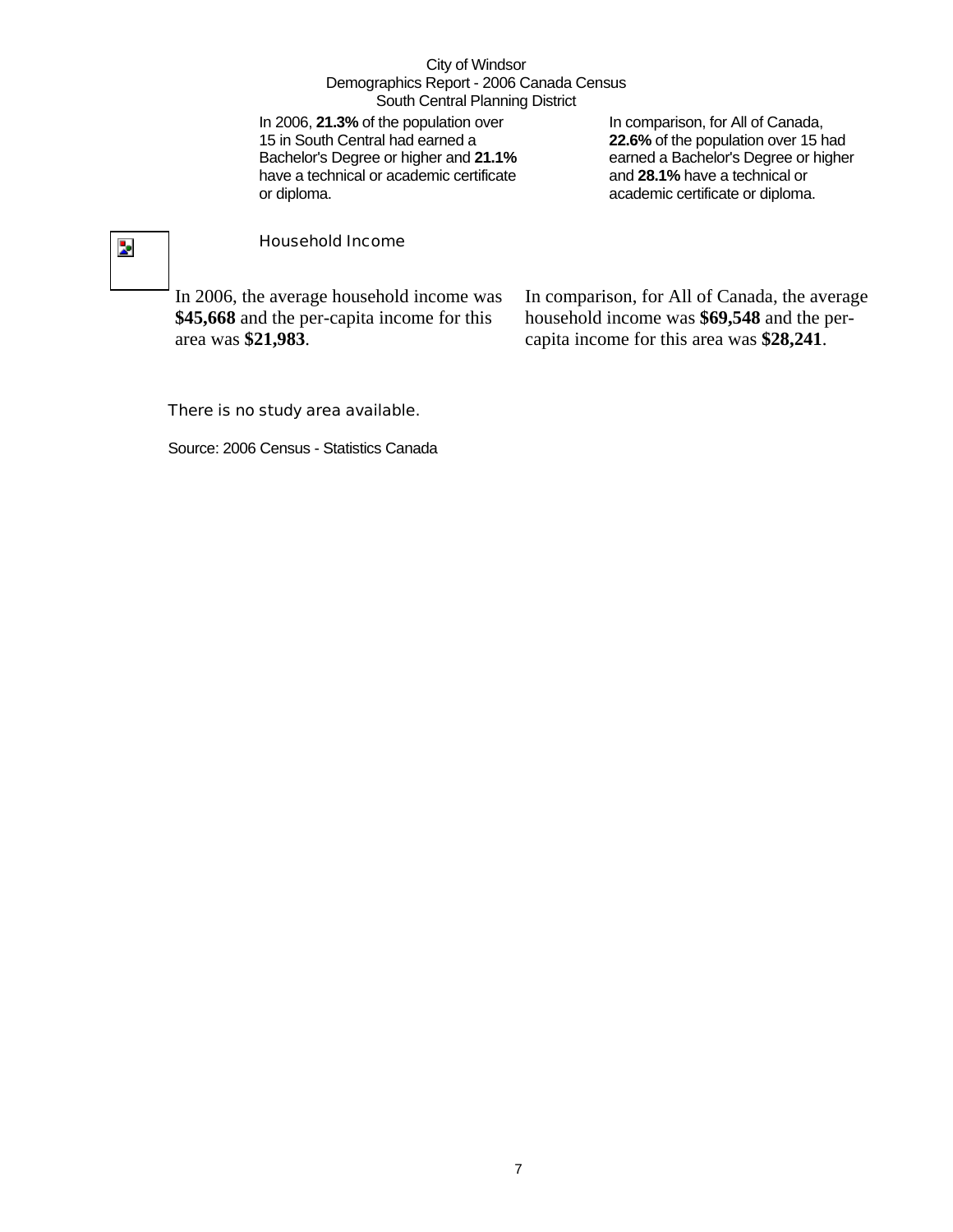## 2006 Census Census Snapshot

| 2006 Census<br><b>Census Snapshot</b> | <b>South Central</b>              |         |
|---------------------------------------|-----------------------------------|---------|
|                                       |                                   | %       |
| <b>Total Population</b>               | 9,422                             |         |
| <b>Males</b>                          | 4,611 49%                         |         |
| <b>Females</b>                        | 4,81151%                          |         |
| 2006 Population by Age                | 9,422                             |         |
| 0 to 4 years                          |                                   | 492 5%  |
| 5 to 19 years                         | 1,452 15%                         |         |
| 20 to 24 years                        |                                   | 757 8%  |
| 25 to 34 years                        | 1,642 17%                         |         |
| 35 to 44 years                        | 1,477 16%                         |         |
| 45 to 54 years                        | 1,334 14%                         |         |
| 55 to 64 years                        |                                   | 948 10% |
| 65 to 74 years                        |                                   | 606 6%  |
| 75 to 84 years                        | 497                               | 5%      |
| 85 years and over                     | 186                               | 2%      |
| <b>Average age of population</b>      | 38.9                              |         |
| <b>Median age</b>                     | 37.6                              |         |
| <b>Families</b>                       | 2,357                             |         |
| Persons per family                    | 2.8                               |         |
| <b>Two-parent families</b>            | 1,793 76%                         |         |
| With no children at home              |                                   | 83335%  |
| With children at home                 |                                   | 91139%  |
| Lone-parent families                  |                                   | 56724%  |
| Children per family                   | 1.0                               |         |
| <b>Households</b>                     | 4,463                             |         |
| Persons in private households         | 9,219                             |         |
| Persons per household                 | 2.1                               |         |
| Average household income              | \$45,668                          |         |
| <b>Occupied Dwellings</b>             | 4,461                             |         |
| <b>Owned Dwellings</b>                | 2,027 45%                         |         |
| <b>Rented Dwellings</b>               | 2,399 54%                         |         |
| Dominant building type                | Apartments                        |         |
| Dominant period of construction       | Before 1946                       |         |
| Average value of dwelling             | \$145,389                         |         |
| Average gross monthly rent            | \$693                             |         |
| <b>Top 5 visible minorities</b>       | Black <sub>22%</sub>              |         |
|                                       | Chinese <sub>21%</sub>            |         |
|                                       | Arab <sub>18%</sub>               |         |
|                                       | Latin American 10%<br>South Asian | 9%      |
| <b>Dominant Demographics</b>          |                                   |         |
| <b>Official Home Language</b>         | English                           |         |
|                                       |                                   |         |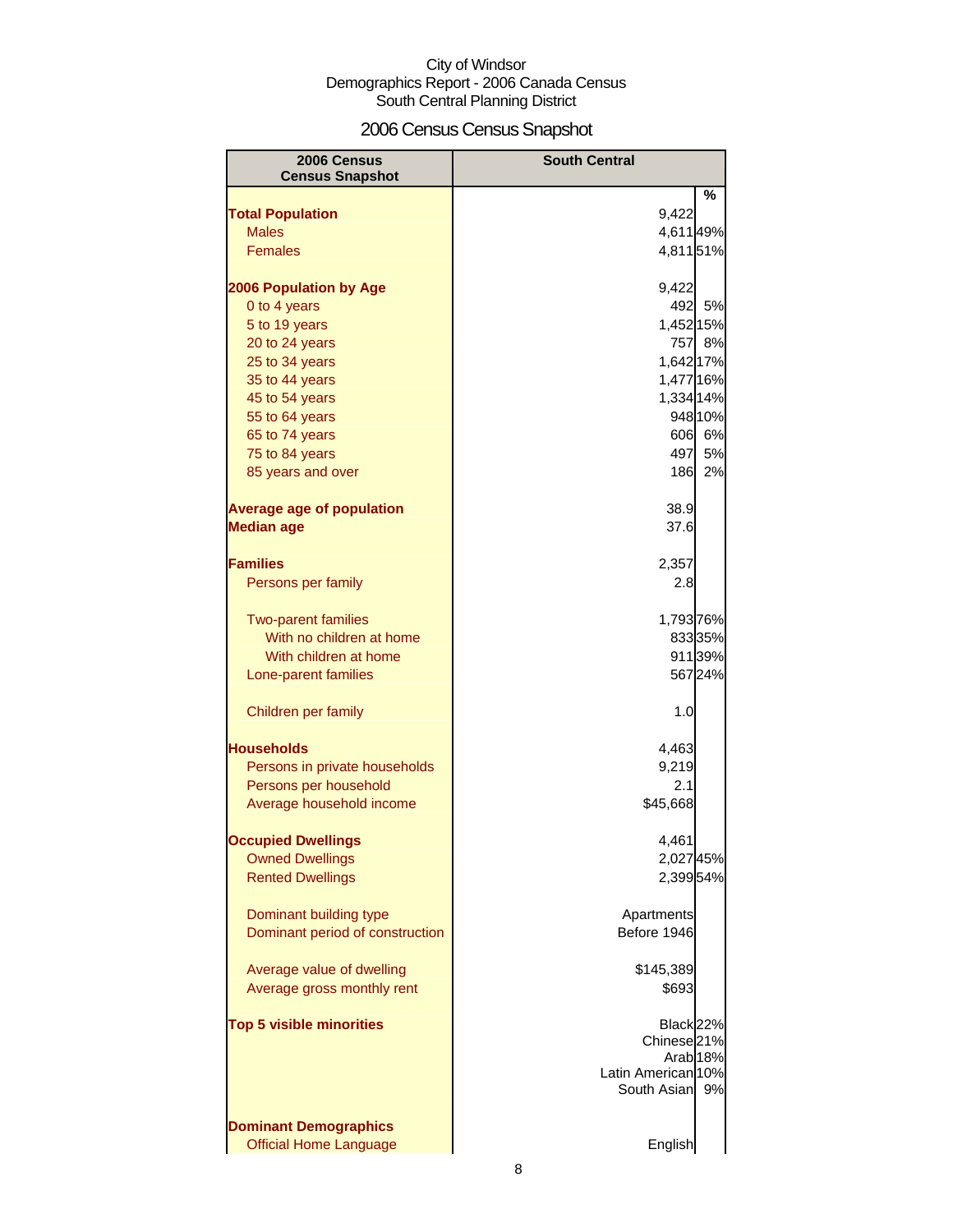| 2006 Census<br><b>Census Snapshot</b> | <b>South Central</b>                                                   |   |
|---------------------------------------|------------------------------------------------------------------------|---|
|                                       |                                                                        | % |
| Non-official Home Language            | Chinese                                                                |   |
|                                       | Recent Immigrant Places of Birth West Central Asia and the Middle East |   |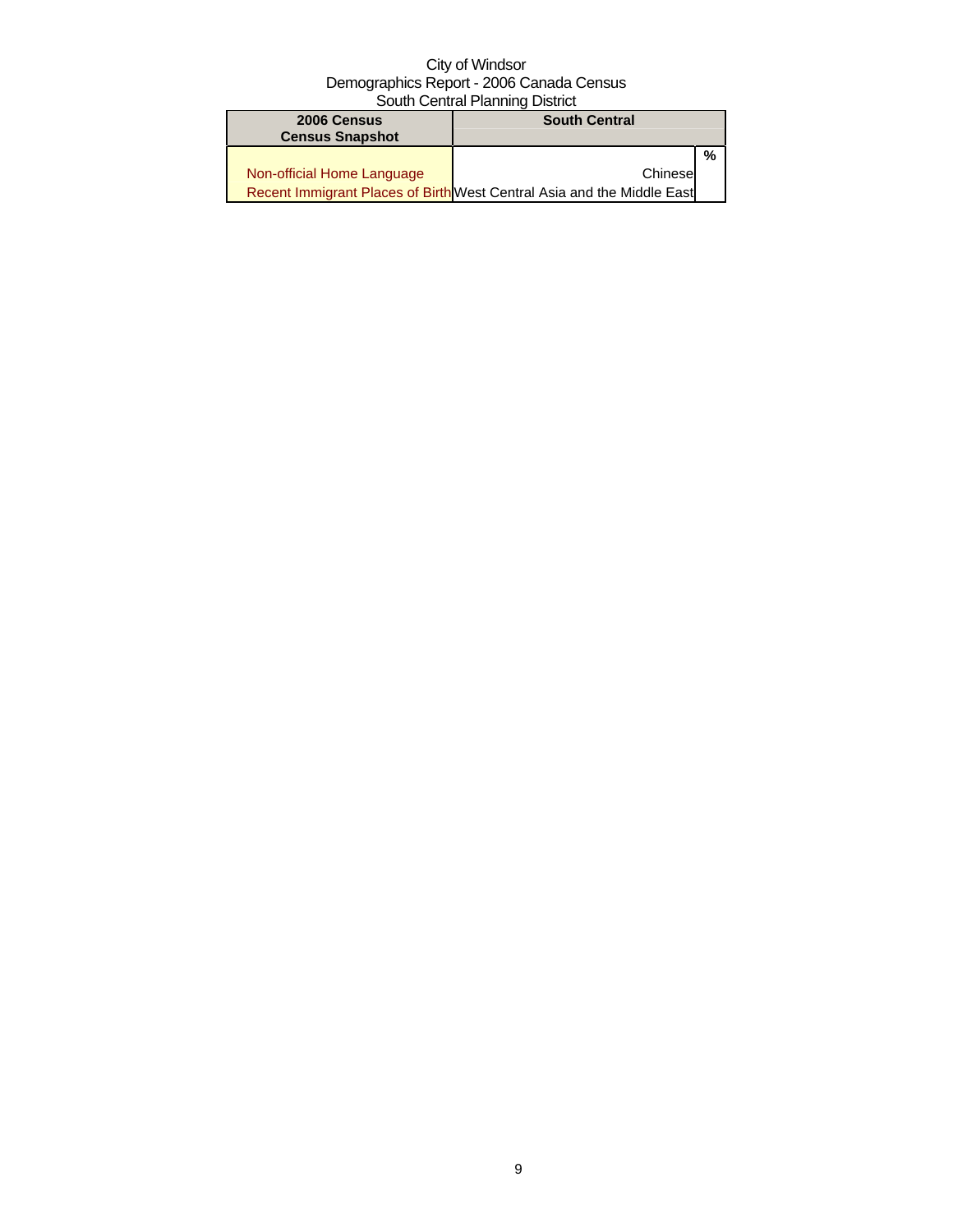## 2006 Census Population Overview

| 2006 Census<br><b>Population Overview</b>                   | <b>South Central</b> |
|-------------------------------------------------------------|----------------------|
| 2006 Population by Age                                      | %<br>9,422           |
|                                                             |                      |
| 0 to 4 years                                                | 492<br>5%            |
| 5 to 9 years                                                | 447<br>5%            |
| 10 to 14 years                                              | 480<br>5%            |
| 15 to 19 years                                              | 524<br>6%            |
| 20 to 24 years                                              | 757<br>8%            |
| 25 to 29 years                                              | 817<br>9%            |
| 30 to 34 years                                              | 825<br>9%            |
| 35 to 39 years                                              | 669<br>7%            |
| 40 to 44 years                                              | 808<br>9%            |
| 45 to 49 years                                              | 676 7%               |
| 50 to 54 years                                              | 658 7%               |
| 55 to 59 years                                              | 528<br>6%            |
| 60 to 64 years                                              | 420<br>4%            |
| 65 to 69 years                                              | 277<br>3%            |
| 70 to 74 years                                              | 329<br>3%            |
| 75 to 79 years                                              | 274<br>3%            |
| 80 to 84 years                                              | 223<br>2%            |
| 85 years and over                                           | 186<br>2%            |
| <b>Dominant age group</b>                                   | 30 to 34 years       |
| <b>Average age</b>                                          | 38.9                 |
| <b>Median age</b>                                           | 37.6                 |
| 2006 Population 15 years and over by Individual Income      | 7,456                |
| <b>Under \$10,000</b>                                       | 1,865 25%            |
| \$10,000 - \$19,999                                         | 1,78824%             |
| \$20,000 - \$24,999                                         | 656 9%               |
| \$25,000 - \$29,999                                         | 479<br>6%            |
| \$30,000 - \$34,999                                         | 518<br>7%            |
| \$35,000 - \$39,999                                         | 394<br>5%            |
| \$40,000 - \$44,999                                         | 346<br>5%            |
| \$45,000 - \$49,999                                         | 292<br>4%            |
| \$50,000 - \$59,999                                         | 361<br>5%            |
| \$60,000 and over                                           | 696<br>9%            |
| <b>Median income</b>                                        | \$20,337             |
| <b>Average income</b>                                       | \$27,082             |
| 2006 Population 15 years and over by Educational Attainment | 7,870                |
| No certificate, diploma or degree                           | 1,967 25%            |
| Certificate, diploma or degree                              | 5,929 75%            |
| <b>High school certificate</b>                              | 2,478 31%            |
| Apprenticeship or trades certificate or diploma             | 632 8%               |
| College, CEGEP or other non-university certificate/diploma  | 1,028 13%            |
| University certificate, diploma or degree                   | 1,679 21%            |
| <b>Total Population by Home Language</b>                    | \$9,322              |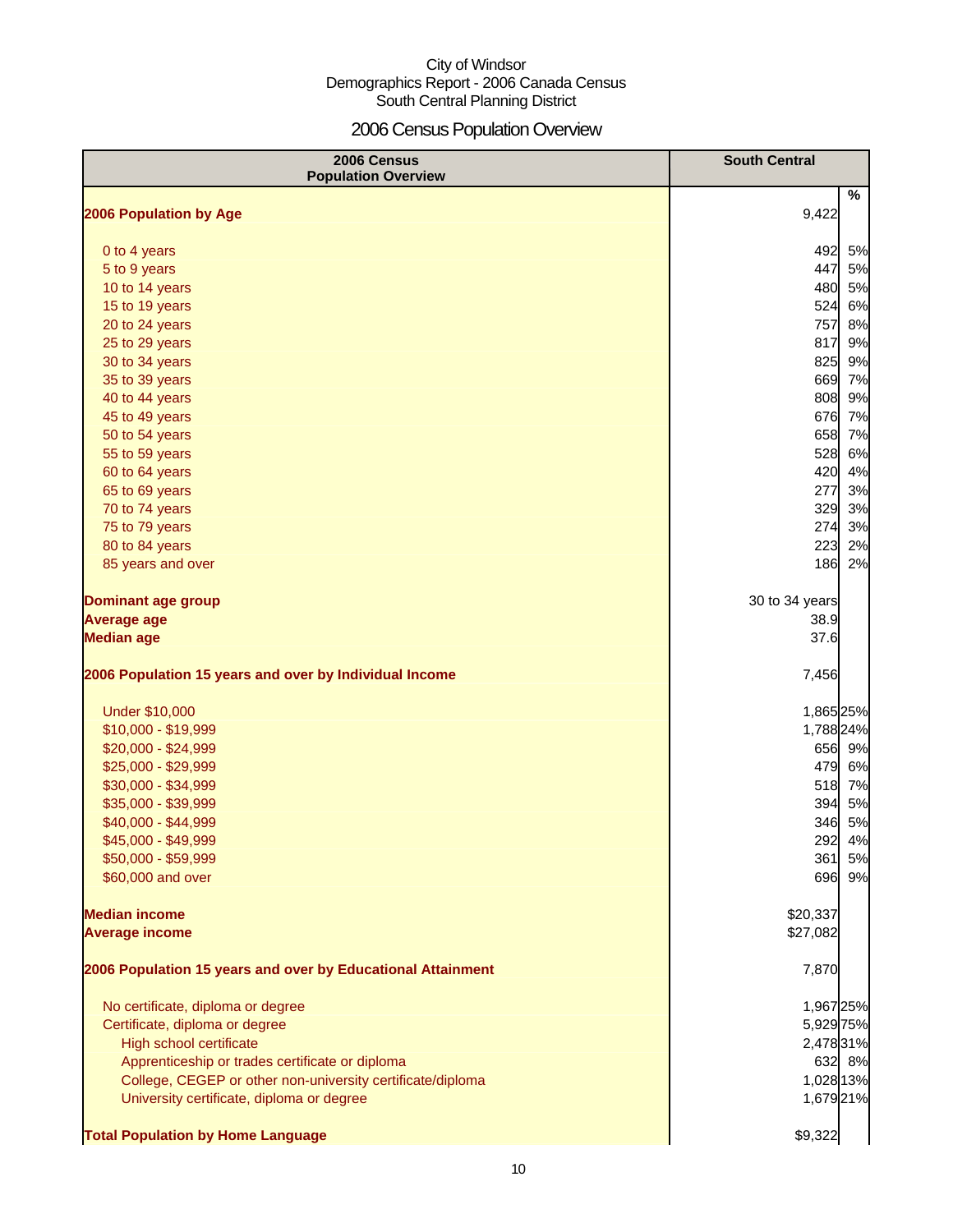| 2006 Census<br><b>Population Overview</b>                  | <b>South Central</b>   |
|------------------------------------------------------------|------------------------|
|                                                            | %                      |
|                                                            |                        |
| <b>Dominant Official Language</b>                          | English                |
| Top 5 Non-official Languages                               | Chinese <sub>22%</sub> |
|                                                            | Other languages 17%    |
|                                                            | Arabic 15%             |
|                                                            | Vietnamese 6%          |
|                                                            | Italian 5%             |
| 2006 Population by Ethnic Origin                           | 9,279                  |
| European                                                   | 7,425 80%              |
| Asian, Oceanic                                             | 1,208 13%              |
| Arab                                                       | 525 6%                 |
| African                                                    | 376 4%                 |
| Latin, Central and South American                          | 139 1%                 |
| Caribbean                                                  | 157 2%                 |
| <b>North American</b>                                      | 2,878 31%              |
|                                                            |                        |
| 2006 Population by Visible Minority                        | 9,276                  |
| <b>Visible minorities</b>                                  | 2,297 25%              |
| <b>Chinese</b>                                             | 479 5%                 |
| <b>South Asian</b>                                         | 207 2%                 |
| <b>Black</b>                                               | 501<br>5%              |
| Filipino                                                   | 2%<br>181              |
| <b>Latin American</b>                                      | 228<br>2%              |
| <b>Southeast Asian</b>                                     | 193<br>2%              |
| Arab                                                       | 401<br>4%              |
| <b>West Asian</b>                                          | 0%<br>40               |
| Korean                                                     | 13<br>0%               |
| Japanese                                                   | 0%<br>$\overline{0}$   |
| Visible minority, n.i.e.                                   | 0%<br>13               |
| Multiple visible minority                                  | 23<br>0%               |
| Not a visible minority                                     | 6,965 75%              |
| <b>Total Population by Citizenship</b>                     | 9,317                  |
| Canadian citizens                                          | 8,334 89%              |
| Under age 18                                               | 1,508 16%              |
| Age 18 and over                                            | 6,818 73%              |
| Not Canadian citizens                                      | 996 11%                |
|                                                            |                        |
| <b>Total Recent Immigrants by Selected Places of Birth</b> | 686                    |
| <b>United States of America</b>                            | 30 4%                  |
| <b>Central America</b>                                     | 13 2%                  |
| <b>Caribbean and Bermuda</b>                               | 25 4%                  |
| <b>South America</b>                                       | 25 4%                  |
| Europe                                                     | 150 22%                |
| Africa                                                     | 89 13%                 |
| Asia and the Middle East                                   | 32948%                 |
| Oceania and other                                          | 0 0%                   |
|                                                            |                        |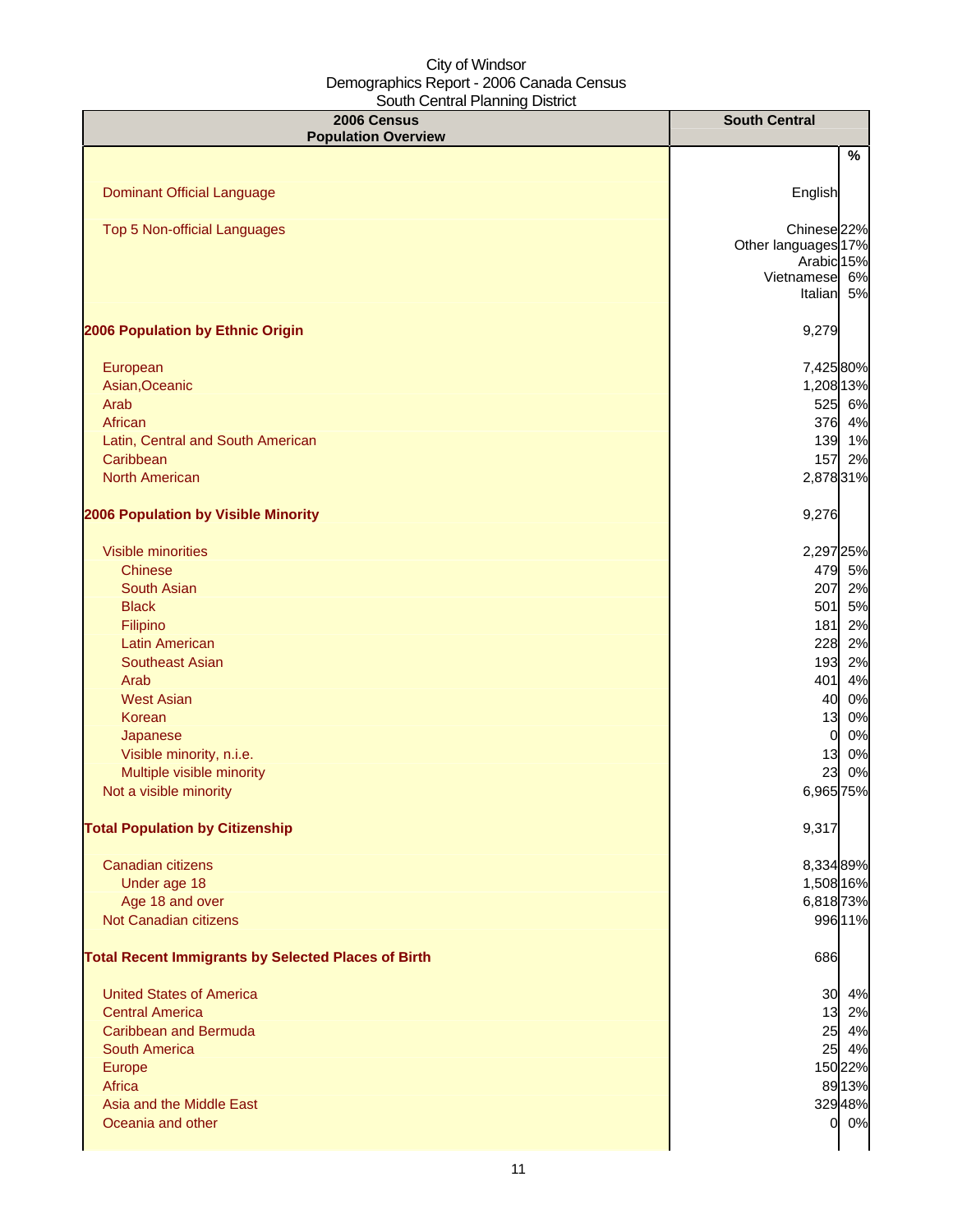| 2006 Census<br><b>Population Overview</b>                                                                          | <b>South Central</b>                 |
|--------------------------------------------------------------------------------------------------------------------|--------------------------------------|
|                                                                                                                    | %                                    |
| 2006 Population 15 years and over by Labour Force Activity                                                         | 7,907                                |
| In the labour force                                                                                                | 4,65359%                             |
| Employed                                                                                                           | 4,150 52%                            |
| Unemployed                                                                                                         | 485 6%                               |
| Not in the labour force                                                                                            | 3,25741%                             |
| Participation rate                                                                                                 | 58.8%                                |
| Unemployment rate                                                                                                  | 10.4%                                |
| Labour Force 15 years and over by Occupation                                                                       | 4,652                                |
| Top 3 major group                                                                                                  | Sales and service<br>occupations 39% |
|                                                                                                                    | Trades, transport and 15%            |
|                                                                                                                    | equipment 12%                        |
|                                                                                                                    | Business, finance and                |
| All occupations                                                                                                    | 4,47696%                             |
| Management                                                                                                         | 285 6%                               |
| Business, finance and administrative                                                                               | 446 10%                              |
| Natural and applied sciences                                                                                       | 210 5%                               |
| <b>Health occupations</b>                                                                                          | 268 6%                               |
| Social science, education, government and religion                                                                 | 334 7%                               |
| Art, culture, recreation and sport                                                                                 | 161 3%                               |
| Sales and service                                                                                                  | 1,512 33%                            |
| Trades, transport and equipment operators and related                                                              | 566 12%                              |
| Primary industry-specific                                                                                          | 95 2%                                |
| Processing, manufacturing and utilities                                                                            | 545 12%                              |
| Occupation - Not applicable                                                                                        | 179 4%                               |
| Labour Force 15 years and over with usual place of work or no fixed workplace address<br>by Mode of Transportation | 3,766                                |
| Car, truck, van as driver                                                                                          | 2,651 70%                            |
| Car, truck, van as passenger                                                                                       | 343 9%                               |
| <b>Public transit</b>                                                                                              | 264 7%                               |
| Walked to work                                                                                                     | 359 10%                              |
| <b>Bicycle</b>                                                                                                     | 74 2%                                |
| Motorcycle                                                                                                         | 10 0%                                |
| <b>Taxicab</b>                                                                                                     | 53 1%                                |
| Other method                                                                                                       | 10 0%                                |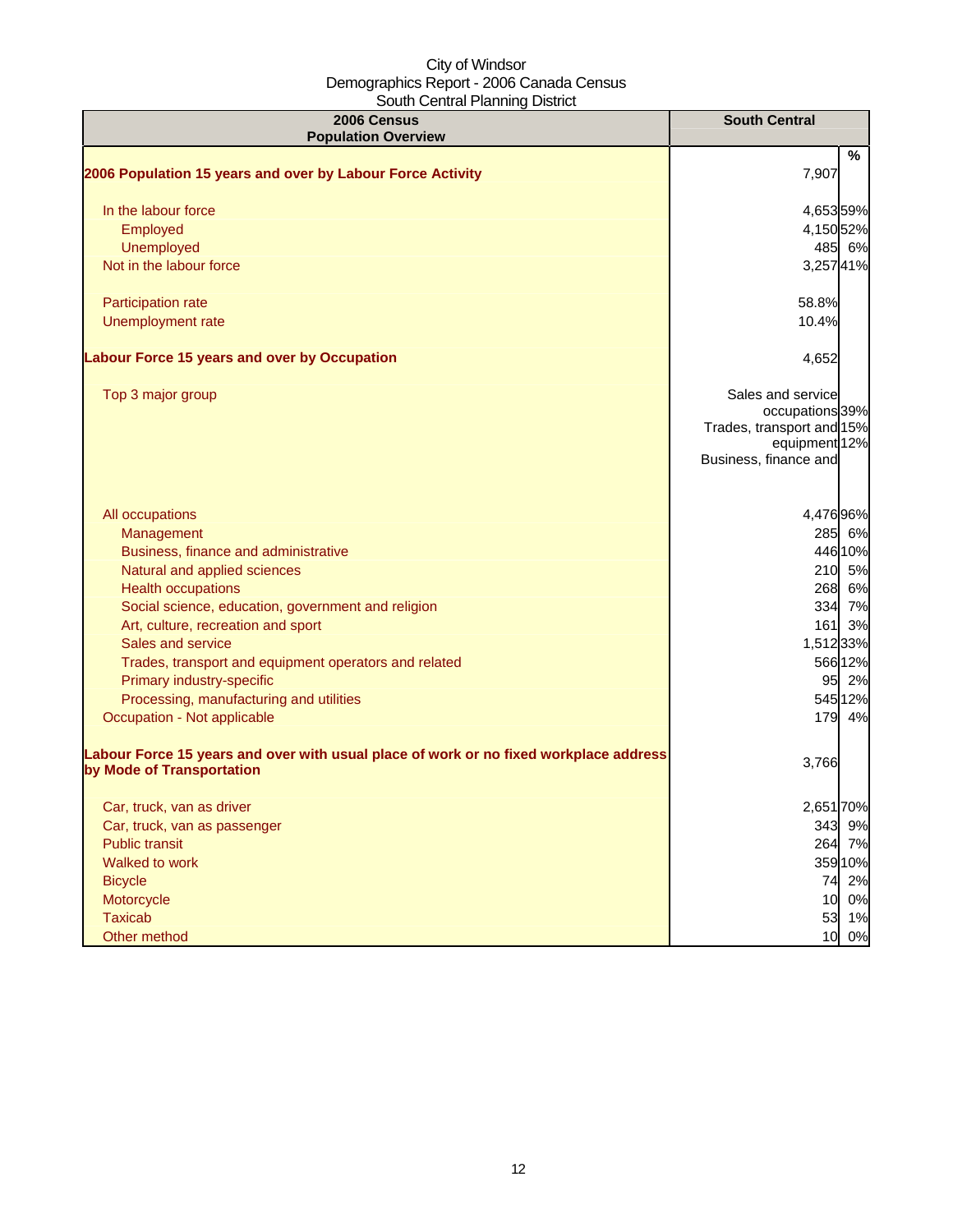## 2006 Census Household & Family Overview

| <b>2006 Census</b><br><b>Household &amp; Family Overview</b> | <b>South Central</b> |         |
|--------------------------------------------------------------|----------------------|---------|
| <b>Households</b>                                            | 4,463                | $\%$    |
|                                                              |                      |         |
| Persons in private households                                | 9,219                |         |
| Persons per household                                        | 2.1                  |         |
| <b>Private households by Income</b>                          | 4,444                |         |
| <b>Under \$10,000</b>                                        |                      | 426 10% |
| \$10,000 - \$19,999                                          |                      | 745 17% |
| \$20,000 - \$29,999                                          |                      | 607 14% |
| \$30,000 - \$39,999                                          |                      | 625 14% |
| \$40,000 - \$49,999                                          |                      | 449 10% |
| \$50,000 - \$59,999                                          |                      | 354 8%  |
| \$60,000 - \$69,999                                          | 347                  | 8%      |
| \$70,000 - \$79,999                                          | 246                  | 6%      |
| \$80,000 - \$89,999                                          | 143                  | 3%      |
| \$90,000 - \$99,999                                          | 62                   | 1%      |
| \$100,000 and over                                           | 371                  | 8%      |
| <b>Median Household Income</b>                               | \$36,549             |         |
| <b>Average household income</b>                              | \$45,668             |         |
| Per capita income                                            | \$22,016             |         |
| Private households by size of household                      | 4,463                |         |
| 1 person                                                     | 1,92743%             |         |
| 2 persons                                                    | 1,282 29%            |         |
| 3 persons                                                    |                      | 551 12% |
| 4 - 5 persons                                                |                      | 582 13% |
| 6 or more persons                                            |                      | 98 2%   |
|                                                              |                      |         |
| <b>Occupied Dwellings</b>                                    | 4,461                |         |
| <b>Owned Dwellings</b>                                       | 2,02745%             |         |
| <b>Rented Dwellings</b>                                      | 2,39954%             |         |
| Single detached houses                                       | 1,919 43%            |         |
| Semi-detached/row/duplex                                     |                      | 597 13% |
| <b>Apartments</b>                                            | 1,974 44%            |         |
| Movable dwelling                                             | 01                   | 0%      |
| Dominant building type                                       | Apartments           |         |
| Dominant period of construction                              | Before 1946          |         |
| Average value of dwelling                                    | \$145,389            |         |
| Average gross monthly rent                                   | \$693                |         |
| <b>Families</b>                                              | 2,357                |         |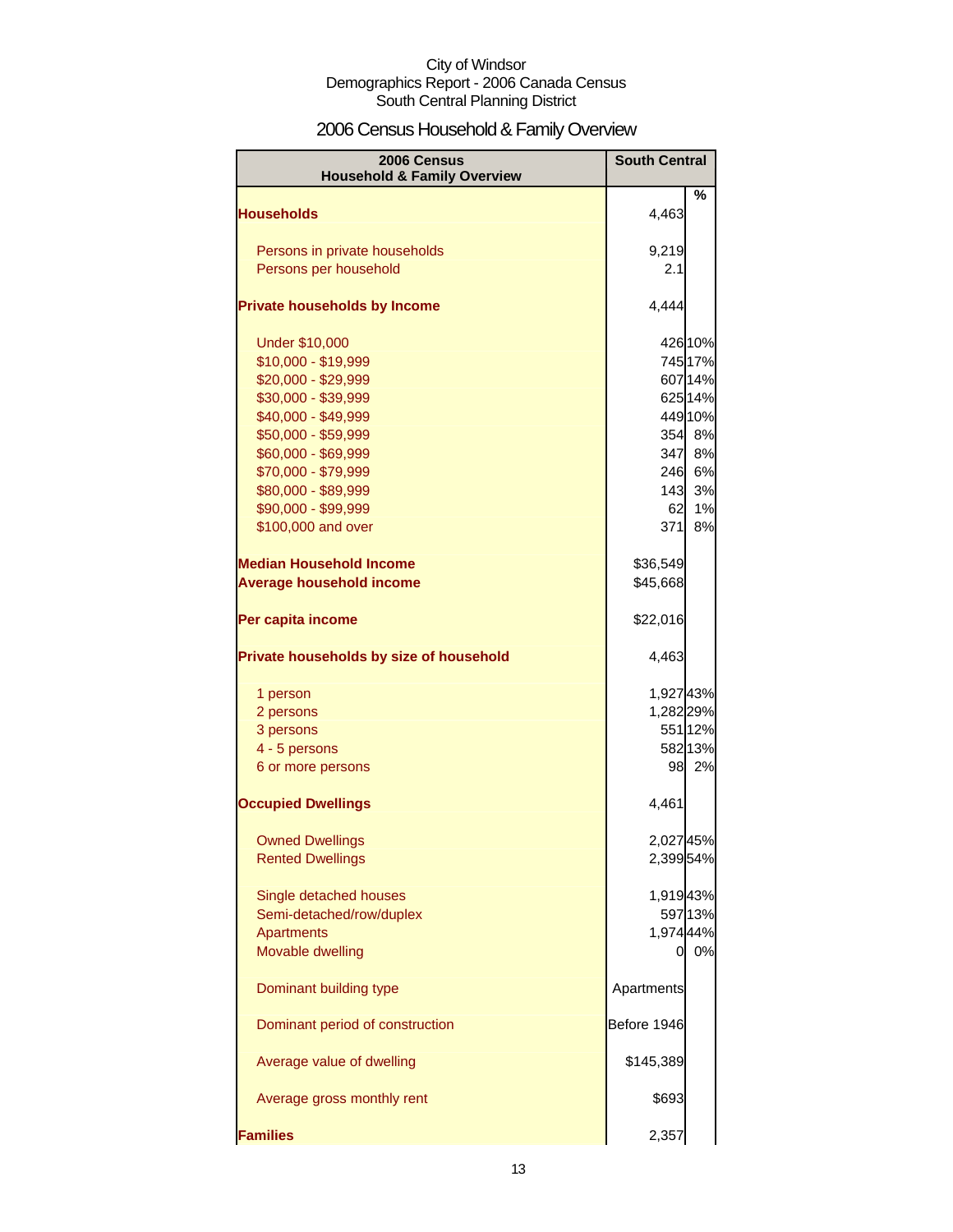| 2006 Census<br><b>Household &amp; Family Overview</b>   | <b>South Central</b> |                  |
|---------------------------------------------------------|----------------------|------------------|
|                                                         |                      | %                |
|                                                         |                      |                  |
| Persons per family                                      | 2.8                  |                  |
|                                                         |                      |                  |
| <b>Two-parent families</b><br>With no children at home  | 1,793 76%            |                  |
| With children at home                                   |                      | 83335%<br>91139% |
| Lone-parent families                                    |                      | 56724%           |
|                                                         |                      |                  |
| <b>Total Census Families by Income</b>                  | 2,297                |                  |
| <b>Under \$10,000</b>                                   | 72                   | 3%               |
| \$10,000 - \$19,999                                     |                      | 229 10%          |
| \$20,000 - \$29,999                                     |                      | 268 12%          |
| \$30,000 - \$39,999                                     |                      | 322 14%          |
| \$40,000 - \$49,999                                     |                      | 243 11%          |
| \$50,000 - \$59,999                                     |                      | 217 9%           |
| \$60,000 - \$69,999                                     | 212                  | 9%               |
| \$70,000 - \$79,999                                     | 191                  | 8%               |
| \$80,000 - \$89,999                                     | 107                  | 5%               |
| \$90,000 - \$99,999                                     | 77                   | 3%               |
| \$100,000 and over                                      |                      | 308 13%          |
| <b>Median income</b>                                    | \$49,554             |                  |
| <b>Average income</b>                                   | \$58,470             |                  |
| Census families in private households by size of family | 2,357                |                  |
| 2 persons                                               | 1,20051%             |                  |
| 3 persons                                               |                      | 585 25%          |
| 4 persons                                               |                      | 374 16%          |
| 5 or more persons                                       |                      | 156 7%           |
| Total children at home by age                           | 2,458                |                  |
|                                                         |                      |                  |
| Under 6 years of age                                    |                      | 61425%           |
| 6 - 14 years                                            |                      | 73730%           |
| 15 - 17 years                                           |                      | 245 10%          |
| 18 - 24 years                                           |                      | 546 22%          |
| 25 years and over                                       |                      | 313 13%          |
| Children/family                                         | 1.0                  |                  |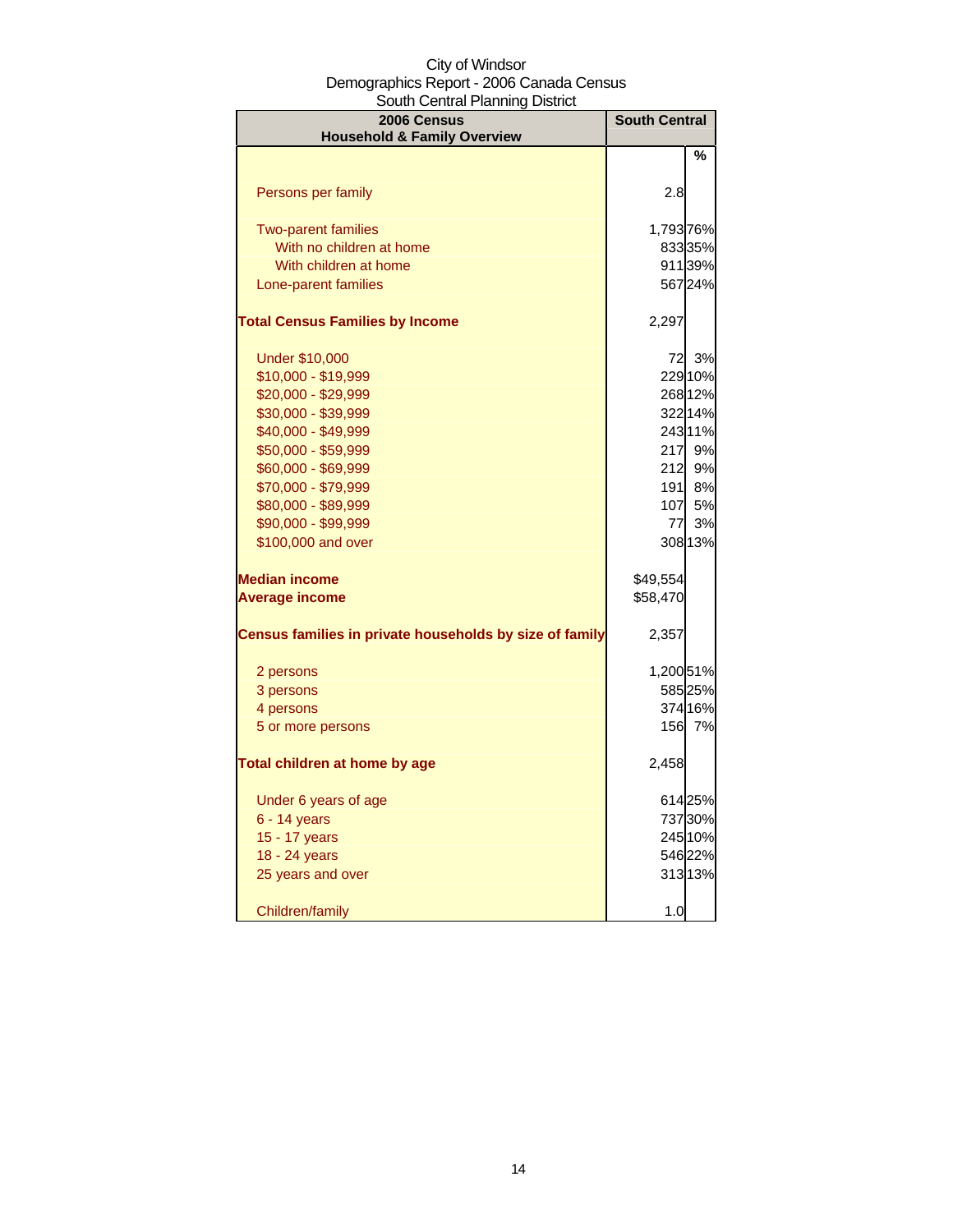## 2006 Census Population and Dwelling Counts

| 2006 Census<br><b>Population and Dwelling</b><br><b>Counts</b>                                                                                                                           | <b>South</b><br><b>Central</b> |
|------------------------------------------------------------------------------------------------------------------------------------------------------------------------------------------|--------------------------------|
| 2006 Population                                                                                                                                                                          | 9,420                          |
| 2001 Population*                                                                                                                                                                         |                                |
| 2001-2006 Population Change*<br>Persons<br>Percent                                                                                                                                       |                                |
| 2006 Private Dwellings<br>Occupied by Usual Residents*                                                                                                                                   | 4,943                          |
| Land Area, sq km                                                                                                                                                                         | 3.1                            |
| Persons per sq km<br><b>Dwellings per sq km</b>                                                                                                                                          | 3,044.4<br>1,597.5             |
| <b>Land Area, sq mile</b>                                                                                                                                                                | 1.2                            |
| Persons per sq mile<br><b>Dwellings per sq mile</b>                                                                                                                                      | 7,884.9<br>4,137.5             |
| 2006 Population and dwelling counts in this category represent actual (unsuppressed) data. In all other<br>categories, data are subject to rounding or suppression by Statistics Canada. |                                |
| * Data is not available for dissemination areas, blocks and user-defined areas (circles, polygons and drive-times)                                                                       |                                |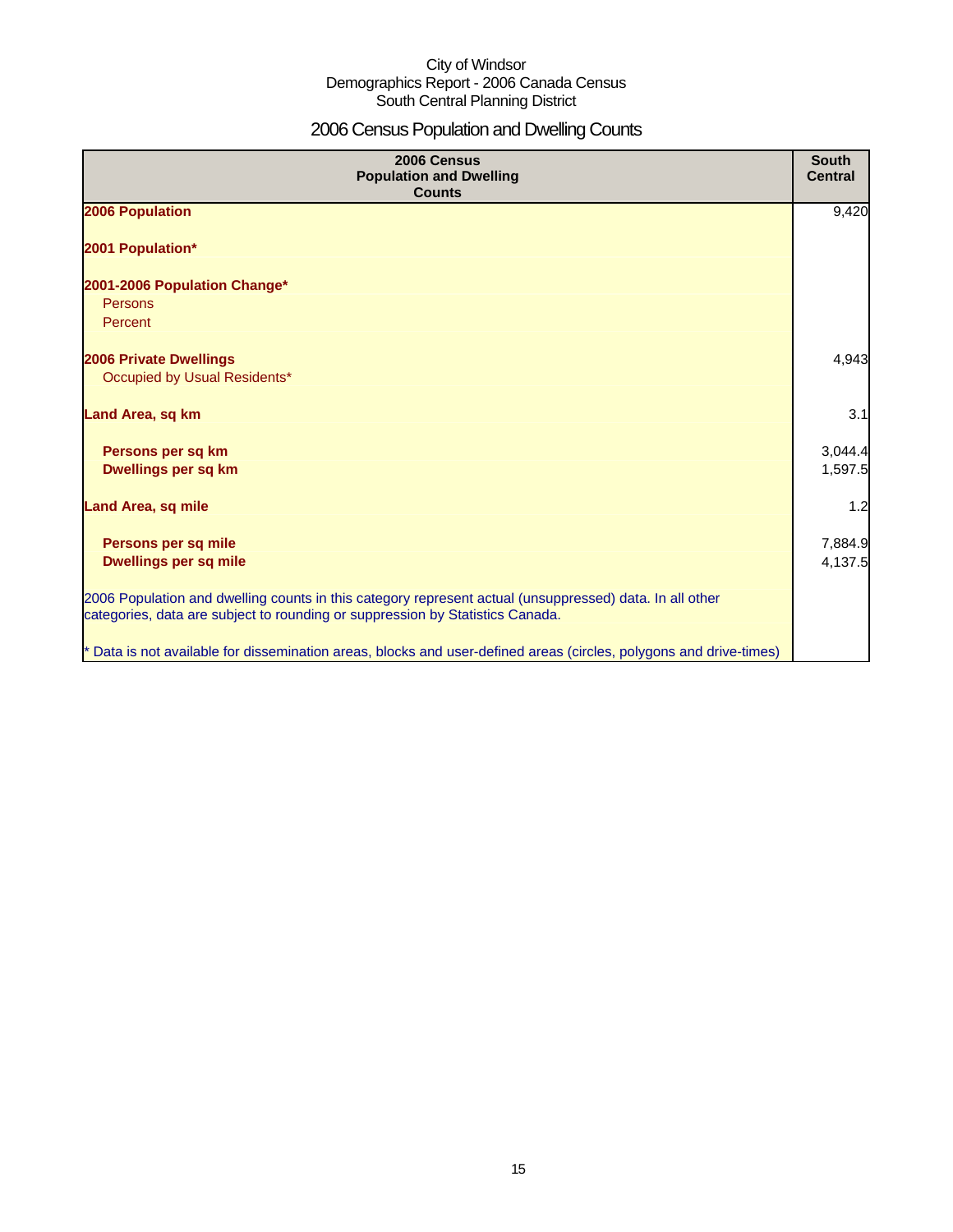| 2006 Census<br>Population by Age and Sex Comparison | <b>South Central</b>              |           |              |           |                                                     |         |
|-----------------------------------------------------|-----------------------------------|-----------|--------------|-----------|-----------------------------------------------------|---------|
|                                                     | <b>Total</b><br><b>Population</b> |           | <b>Males</b> |           | <b>Females</b>                                      |         |
| <b>Population by Age</b>                            | 9,422                             |           | 4,611        |           | 4,811                                               |         |
| 0 to 4 years                                        | 492                               | 5%        | 247          | 5%        | 245                                                 | 5%      |
| 5 to 9 years                                        | 447                               | <b>5%</b> | 218          | 5%        | 229                                                 | 5%      |
| 10 to 14 years                                      | 480                               | 5%        | 250          | 5%        | 230                                                 | 5%      |
| 15 to 19 years                                      | 524                               | 6%        | 239          | <b>5%</b> | 285                                                 | 6%      |
| 20 to 24 years                                      | 757                               | 8%        | 357          | 8%        | 400                                                 | 8%      |
| 25 to 29 years                                      | 817                               | 9%        | 416          | 9%        | 401                                                 | 8%      |
| 30 to 34 years                                      | 825                               | 9%        | 435          | 9%        | 390                                                 | 8%      |
| 35 to 39 years                                      | 669                               | 7%        | 353          | 8%        | 317                                                 | 7%      |
| 40 to 44 years                                      | 808                               | 9%        | 430          | 9%        | 378                                                 | 8%      |
| 45 to 49 years                                      | 676                               | 7%        | 364          | 8%        | 312                                                 | 6%      |
| 50 to 54 years                                      | 658                               | 7%        | 308          | 7%        | 350                                                 | 7%      |
| 55 to 59 years                                      | 528                               | 6%        | 264          | 6%        | 264                                                 | 5%      |
| 60 to 64 years                                      | 420                               | 4%        | 195          | 4%        | 225                                                 | 5%      |
| 65 to 69 years                                      | 277                               | 3%        | 109          | 2%        | 168                                                 | 3%      |
| 70 to 74 years                                      | 329                               | 3%        | 149          | 3%        | 179                                                 | 4%      |
| 75 to 79 years                                      | 274                               | 3%        | 100          | 2%        | 174                                                 | 4%      |
| 80 to 84 years                                      | 223                               | 2%        | 72           | 2%        | 152                                                 | 3%      |
| 85 years and over                                   | 186                               | 2%        | 46           | 1%        | 139                                                 | 3%      |
| 65 years and over                                   | 1,289 14%                         |           |              | 477 10%   |                                                     | 812 17% |
| <b>Average age</b>                                  | 38.9                              |           | 37.2         |           | 40.6                                                |         |
| <b>Median age</b>                                   | 37.6                              |           | 36.6         |           | 38.8                                                |         |
| Dominant age group                                  |                                   |           |              |           | 30 to 34 years 9% 30 to 34 years 10% 25 to 29 years | 8%      |

## 2006 Census Population by Age and Sex Comparison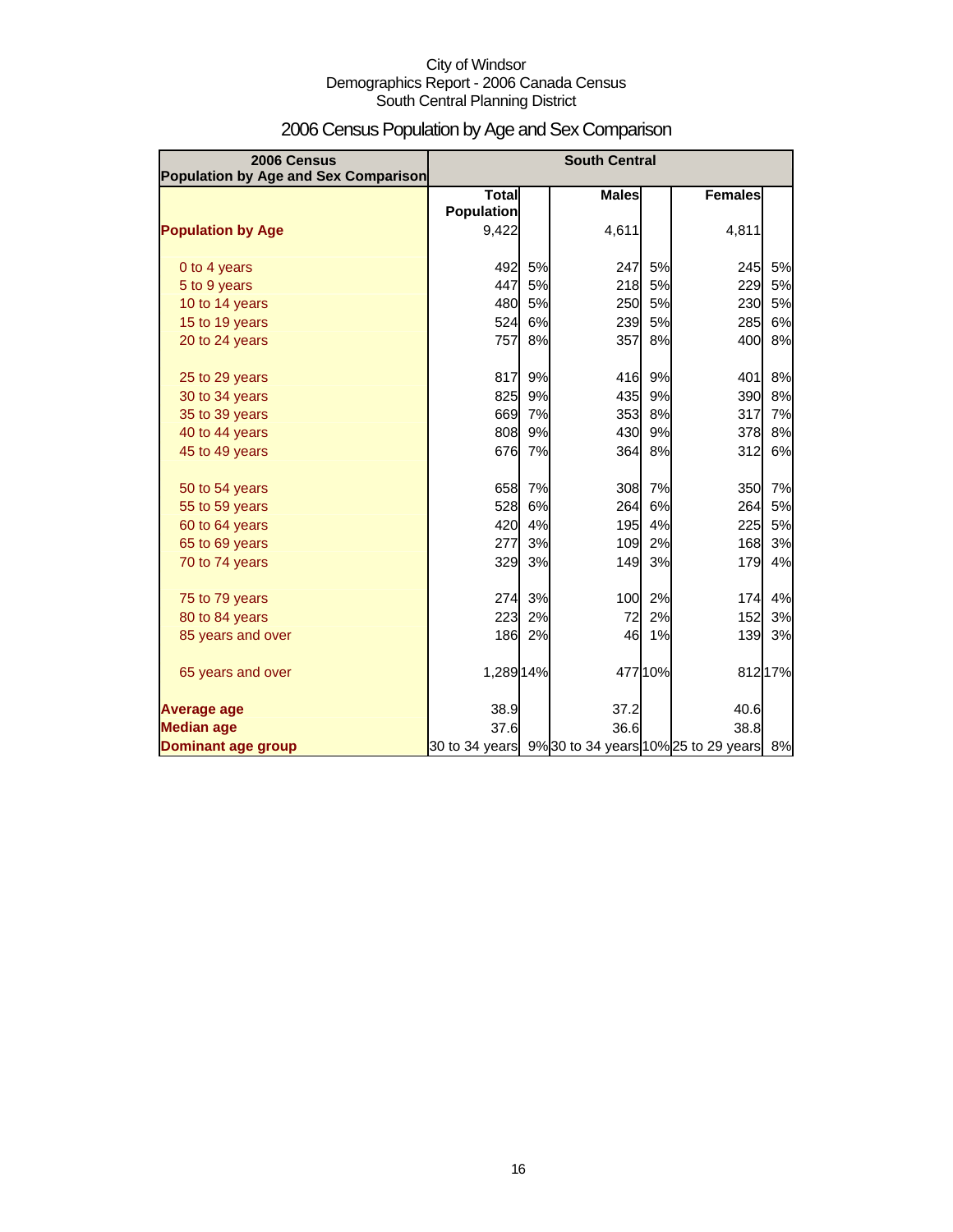## 2006 Census Population by Age and Sex

| 2006 Census<br><b>Population by Age and Sex</b> | <b>South Central</b> |           |
|-------------------------------------------------|----------------------|-----------|
|                                                 |                      | ℅         |
| <b>2006 Population by Sex</b>                   | 9,422                |           |
| <b>Males</b>                                    | 4,611 49%            |           |
| <b>Females</b>                                  | 4,81151%             |           |
|                                                 |                      |           |
| <b>2006 Population by Age</b>                   | 9,422                |           |
| 0 to 4 years                                    | 492                  | 5%        |
| 5 to 9 years                                    | 447                  | 5%        |
| 10 to 14 years                                  | 480                  | 5%        |
| 15 to 19 years                                  | 524                  | <b>6%</b> |
| 20 to 24 years                                  | 757                  | 8%        |
| 25 to 29 years                                  | 817                  | 9%        |
| 30 to 34 years                                  | 825                  | 9%        |
| 35 to 39 years                                  | 669                  | 7%        |
| 40 to 44 years                                  | 808                  | 9%        |
| 45 to 49 years                                  | 676                  | 7%        |
| 50 to 54 years                                  | 658                  | 7%        |
| 55 to 59 years                                  | 528                  | 6%        |
| 60 to 64 years                                  | 420                  | 4%        |
| 65 to 69 years                                  | 277                  | 3%        |
| 70 to 74 years                                  | 329                  | 3%        |
| 75 to 79 years                                  |                      | 274 3%    |
| 80 to 84 years                                  | 223                  | 2%        |
| 85 years and over                               | 186                  | 2%        |
| 65 years and over                               | 1,289 14%            |           |
| Average age                                     | 38.9                 |           |
| <b>Median age</b>                               | 37.6                 |           |
| <b>Dominant age group</b>                       | 30 to 34 years       |           |
| <b>Males by Age</b>                             | 4,611                |           |
| 0 to 4 years                                    | 247                  | 5%        |
| 5 to 9 years                                    | 218                  | 5%        |
| 10 to 14 years                                  | 250                  | 5%        |
| 15 to 19 years                                  | 239                  | 5%        |
| 20 to 24 years                                  | 357                  | 8%        |
| 25 to 29 years                                  | 416                  | 9%        |
| 30 to 34 years                                  | 435                  | 9%        |
| 35 to 39 years                                  | 353                  | 8%        |
| 40 to 44 years                                  | 430                  | 9%        |
| 45 to 49 years                                  | 364                  | 8%        |
| 50 to 54 years                                  | 308                  | 7%        |
| 55 to 59 years                                  | 264                  | 6%        |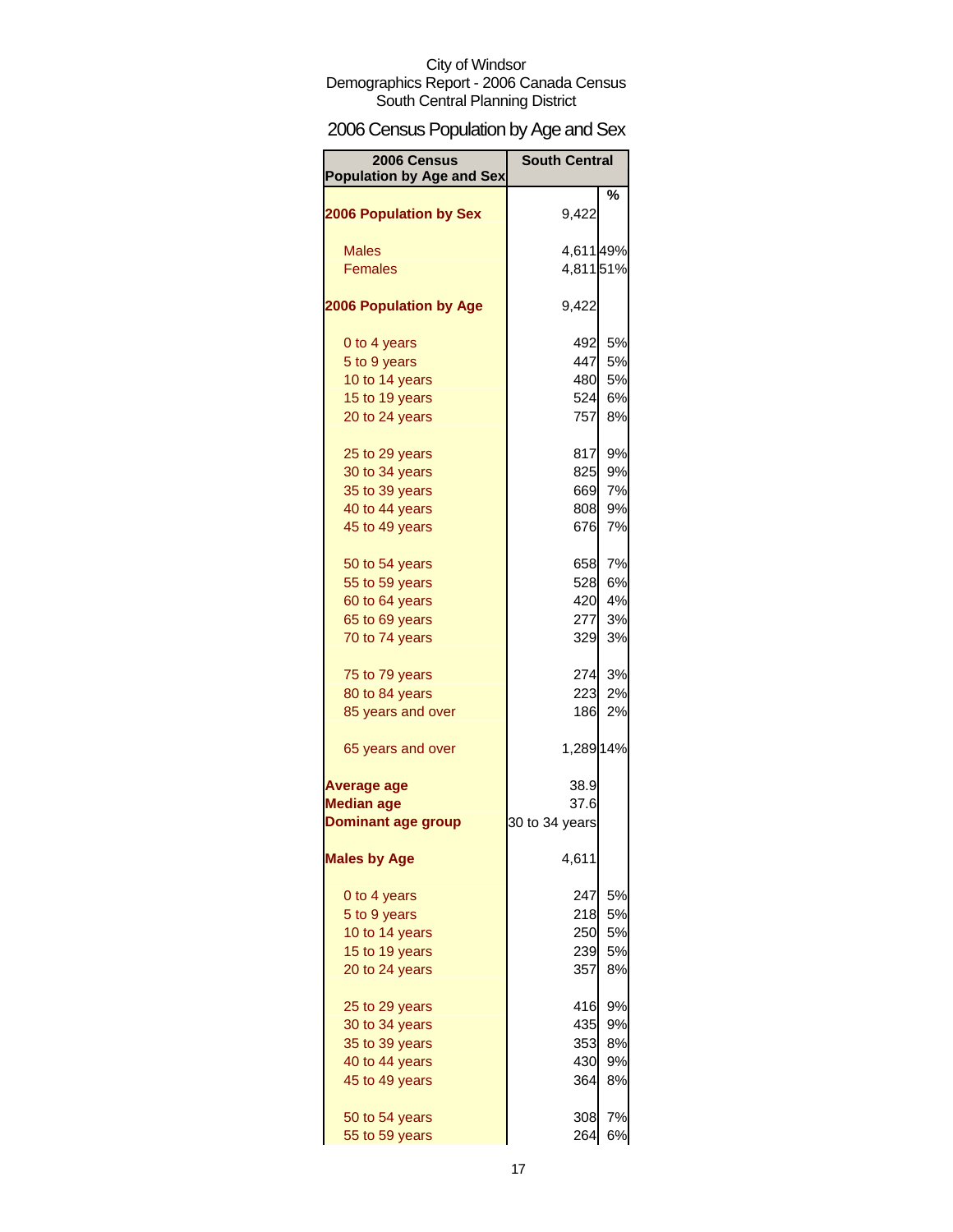| South Central Planning District  |                      |           |  |
|----------------------------------|----------------------|-----------|--|
| 2006 Census                      | <b>South Central</b> |           |  |
| <b>Population by Age and Sex</b> |                      |           |  |
|                                  |                      | %         |  |
| 60 to 64 years                   | 195                  | 4%        |  |
| 65 to 69 years                   | 109                  | 2%        |  |
| 70 to 74 years                   | 149                  | 3%        |  |
| 75 to 79 years                   | 100                  | 2%        |  |
| 80 to 84 years                   | 72                   | 2%        |  |
| 85 years and over                | 46                   | 1%        |  |
| 65 years and over                |                      | 477 10%   |  |
| <b>Average age of males</b>      | 37.2                 |           |  |
| <b>Median age of males</b>       | 36.6                 |           |  |
| <b>Dominant age group</b>        | 30 to 34 years       |           |  |
| <b>Females by Age</b>            | 4,811                |           |  |
| 0 to 4 years                     | 245                  | 5%        |  |
| 5 to 9 years                     | 229                  | 5%        |  |
| 10 to 14 years                   | 230                  | 5%        |  |
| 15 to 19 years                   | 285                  | 6%        |  |
| 20 to 24 years                   | 400                  | <b>8%</b> |  |
| 25 to 29 years                   | 401                  | 8%        |  |
| 30 to 34 years                   | 390                  | 8%        |  |
| 35 to 39 years                   | 317                  | 7%        |  |
| 40 to 44 years                   | 378                  | 8%        |  |
| 45 to 49 years                   | 312                  | <b>6%</b> |  |
| 50 to 54 years                   | 350                  | 7%        |  |
| 55 to 59 years                   | 264                  | 5%        |  |
| 60 to 64 years                   | 225                  | 5%        |  |
| 65 to 69 years                   | 168                  | 3%        |  |
| 70 to 74 years                   | 179                  | 4%        |  |
| 75 to 79 years                   | 174                  | 4%        |  |
| 80 to 84 years                   | 152                  | 3%        |  |
| 85 years and over                | 139                  | 3%        |  |
| 65 years and over                |                      | 812 17%   |  |
| <b>Average age of females</b>    | 40.6                 |           |  |
| <b>Median age of females</b>     | 38.8                 |           |  |
| <b>Dominant age group</b>        | 25 to 29 years       |           |  |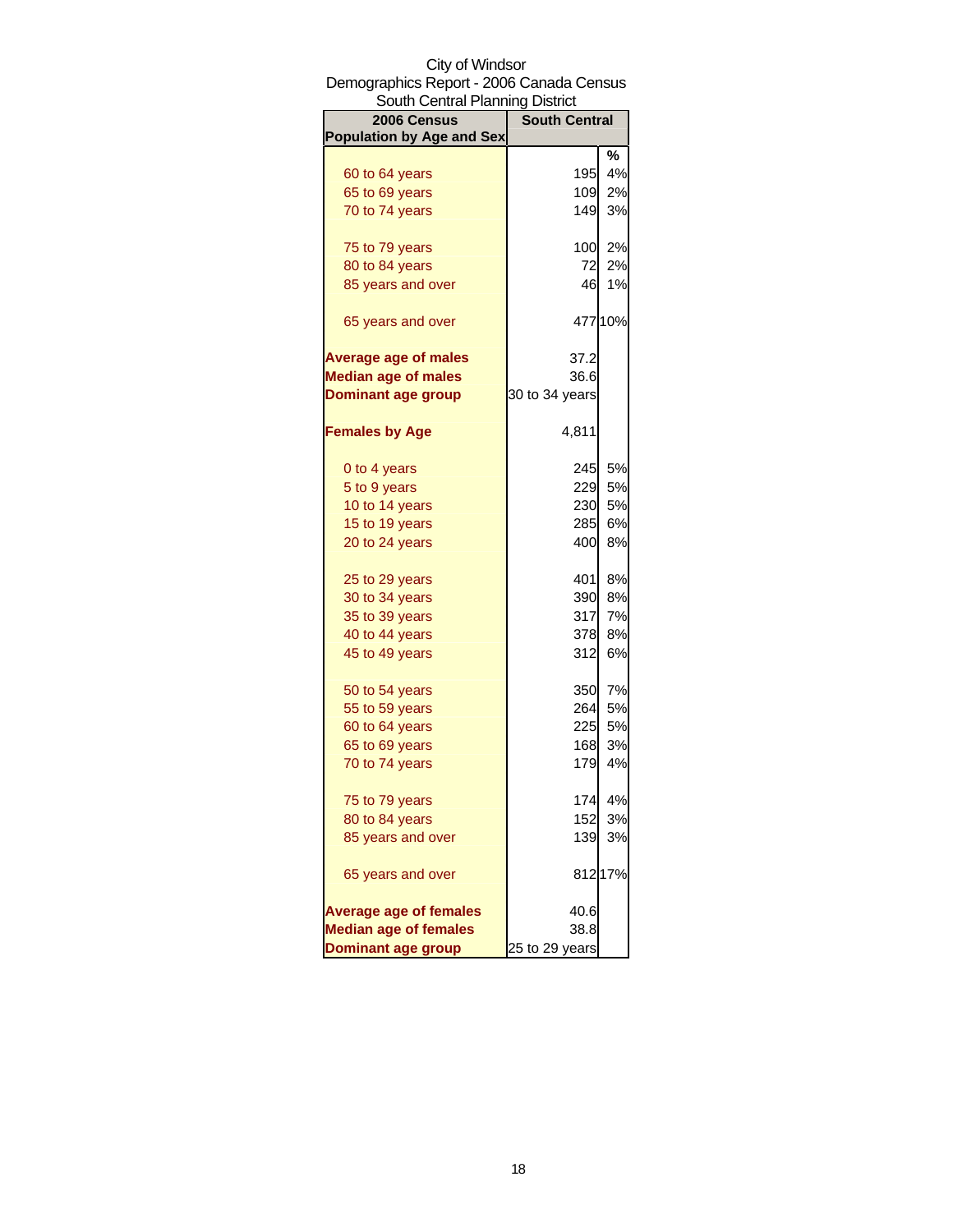## 2006 Census Marital Status

| 2006 Census<br><b>Marital Status</b>               | <b>South Central</b> |     |
|----------------------------------------------------|----------------------|-----|
| Persons 15 years of age and over by marital status | 7,997                | %   |
| Single (never married)                             | 3,349                | 42% |
| Married (not separated)                            | 2,977                | 37% |
| Widowed                                            | 567                  | 7%  |
| <b>Divorced</b>                                    | 809                  | 10% |
| Separated (legally married)                        | 279                  | 3%  |
| Dominant marital status                            | Single               | 42% |
| Persons 15 years and over by common-law status     | 7,979                |     |
| Not in a common-law relationship                   | 7,392                | 93% |
| In a common-law relationship                       | 593                  | 7%l |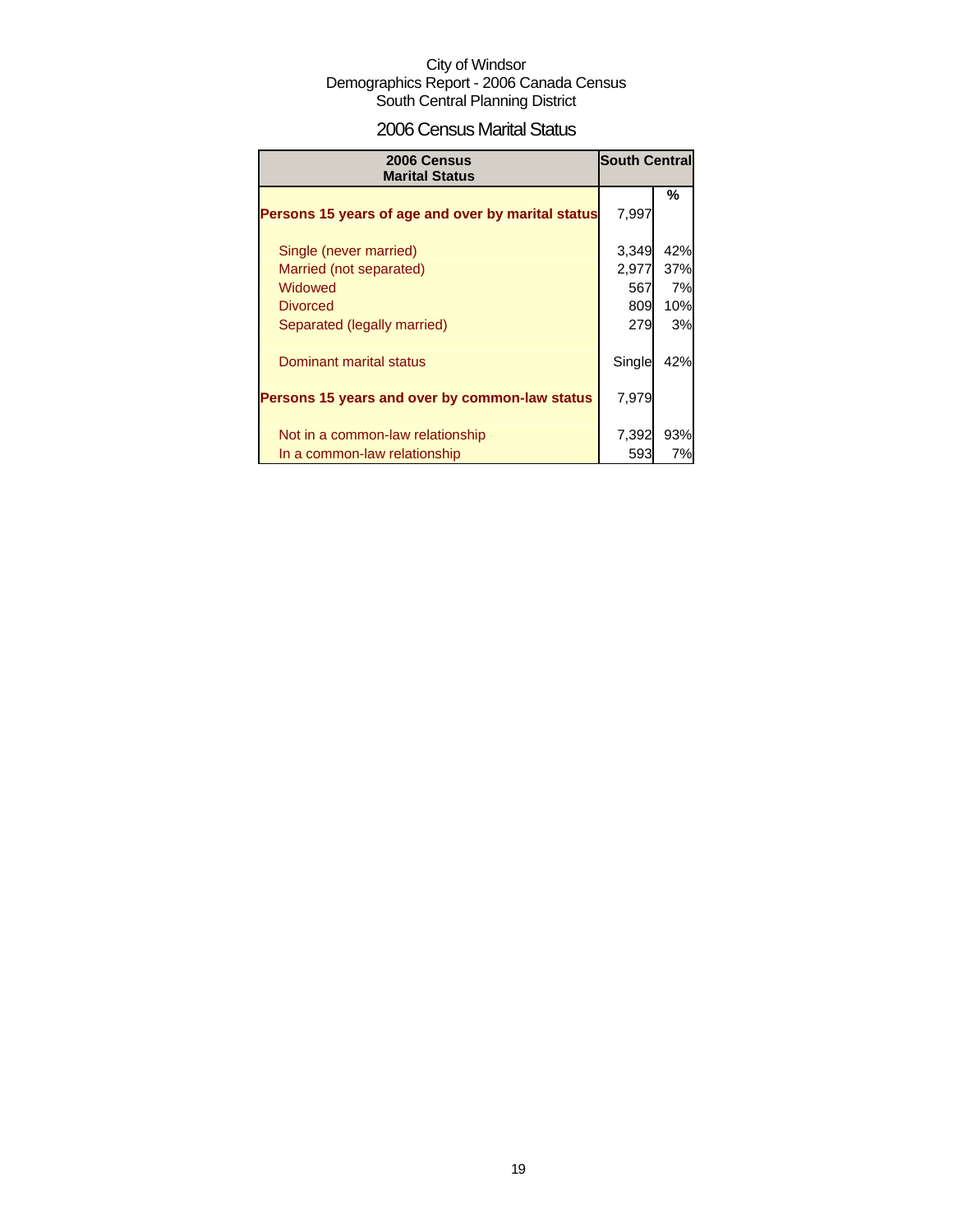## 2006 Census Family Structure and Children

| 2006 Census<br><b>Family Structure and Children</b>       | <b>South Central</b> |      |
|-----------------------------------------------------------|----------------------|------|
|                                                           |                      | $\%$ |
| Census families in private households by family structure | 2,357                |      |
| <b>Married couples</b>                                    | 1,478                | 63%  |
| With no children at home                                  | 626                  | 27%  |
| With children at home                                     | 846                  | 36%  |
| 1 child                                                   | 407                  | 17%  |
| 2 children                                                | 286                  | 12%  |
| 3 or more children                                        | 135                  | 6%   |
| Common-law couples                                        | 314                  | 13%  |
| With no children at home                                  | 207                  | 9%   |
| With children at home                                     | 65                   | 3%   |
| 1 child                                                   | 35                   | 1%   |
| 2 children                                                | $\overline{0}$       | 0%   |
| 3 or more children                                        | 25                   | 1%   |
| Lone-parent families                                      | 567                  | 24%  |
| Male parent                                               | 93                   | 4%   |
| 1 child                                                   | 72                   | 3%   |
| 2 children                                                | 32                   | 1%   |
| 3 or more children                                        | 0                    | 0%   |
| Lone Female parent                                        | 468                  | 20%  |
| 1 child                                                   | 296                  | 13%  |
| 2 children                                                | 93                   | 4%   |
| 3 or more children                                        | 67                   | 3%   |
| Total children at home by age                             | 2,458                |      |
| Under 6 years of age                                      | 614                  | 25%  |
| $6 - 14$ years                                            | 737                  | 30%  |
| 15 - 17 years                                             | 245                  | 10%  |
| 18 - 24 years                                             | 546                  | 22%  |
| 25 years and over                                         | 313                  | 13%  |
| Children/family                                           | 1.0                  |      |
| Census families in private households by size of family   | 2,357                |      |
| 2 persons                                                 | 1,200                | 51%  |
| 3 persons                                                 | 585                  | 25%  |
| 4 persons                                                 | 374                  | 16%  |
| 5 or more persons                                         | 156                  | 7%   |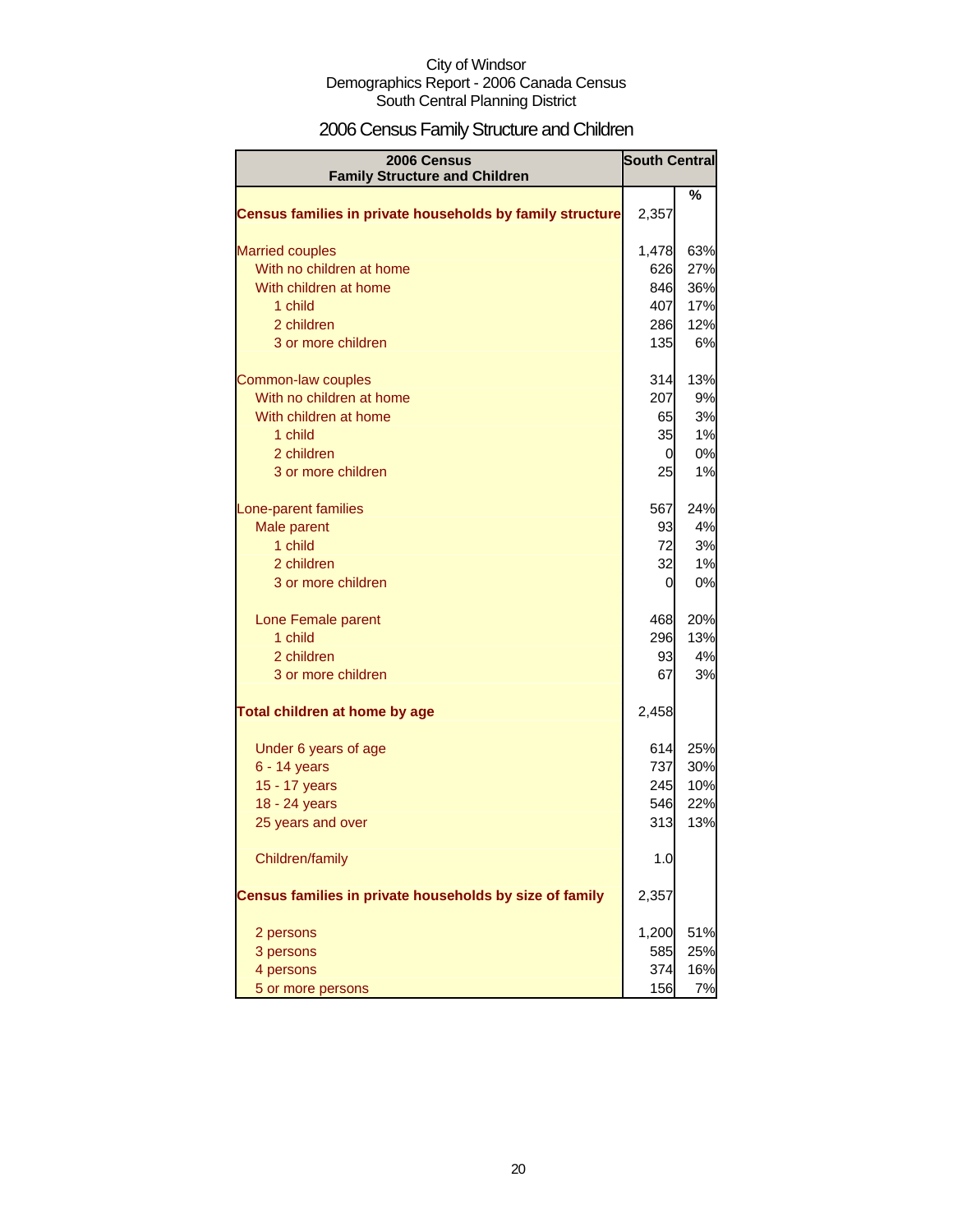## 2006 Census Families by Living Arrangements

| 2006 Census<br><b>Families by Living Arrangements</b> | <b>South Central</b> |     |
|-------------------------------------------------------|----------------------|-----|
|                                                       |                      | %   |
| Persons in private households by living arrangements  | 9,219                |     |
| Non-family persons                                    | 2,623                | 28% |
| Living with relatives                                 | 256                  | 3%  |
| Living with non-relatives only                        | 445                  | 5%  |
| Living alone                                          | 1,932                | 21% |
| <b>Family persons</b>                                 | 6,594                | 72% |
| Persons per family                                    | 2.8                  |     |
| Persons 65 years and over by living arrangements      | 1,217                |     |
| Non-family persons                                    | 656                  | 54% |
| Living with relatives                                 | 55                   | 5%  |
| Living with non-relatives only                        | 25                   | 2%  |
| Living alone                                          | 564                  | 46% |
| <b>Family persons</b>                                 | 552                  | 45% |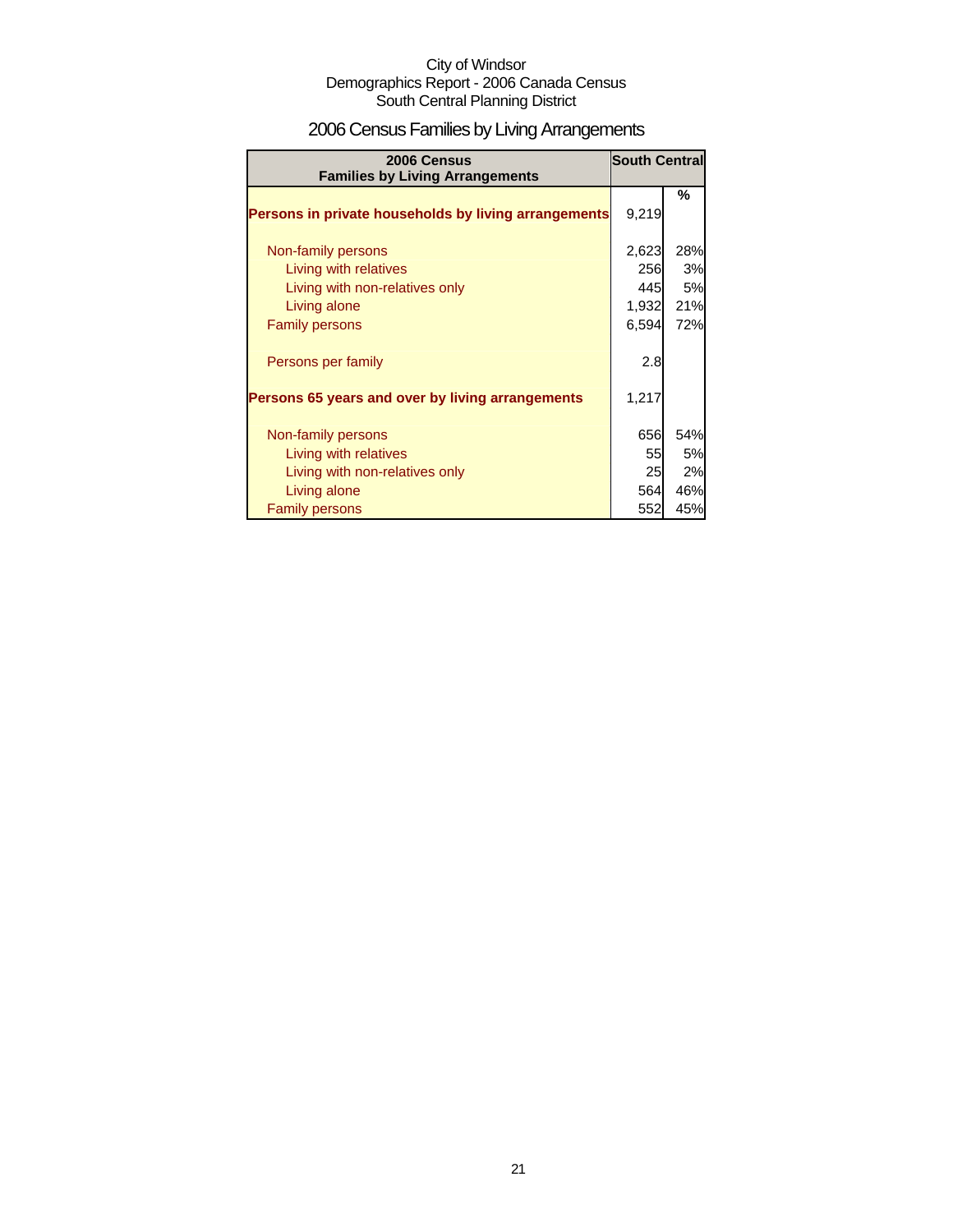## 2006 Census Dwellings

| 2006 Census<br><b>Dwellings</b>                      | <b>South Central</b>      |         |
|------------------------------------------------------|---------------------------|---------|
|                                                      |                           | %       |
| Occupied private dwellings by structure type         | 4,461                     |         |
| Single-detached house                                | 1,91943%                  |         |
| Semi-detached house                                  | 106                       | 2%      |
| Row house                                            | 68                        | 2%      |
| Apartment, duplex                                    | 419                       | 9%      |
| Apartment less than 5 storeys                        |                           | 799 18% |
| Apartment 5 or more storeys                          | 1,175 26%                 |         |
| Other single-attached house                          | 5 <sub>l</sub>            | 0%      |
| Movable dwelling                                     | 0                         | 0%      |
| Dominant dwelling type                               | Single-detached house 43% |         |
| Occupied private dwellings by tenure                 | 4,461                     |         |
| Owned                                                | 2,027 45%                 |         |
| Rented                                               | 2,399 54%                 |         |
| <b>Band housing</b>                                  | 0                         | 0%      |
| Occupied private dwellings by maintenance required   | 4,461                     |         |
| Regular maintenance only                             | 2,837 64%                 |         |
| Minor repairs                                        | 1,195 27%                 |         |
| <b>Major repairs</b>                                 | 392                       | 9%      |
| Occupied private dwellings by period of construction | 4,461                     |         |
| Before 1946                                          | 2,17749%                  |         |
| 1946 - 1960                                          | 1,007 23%                 |         |
| 1961 - 1970                                          |                           | 457 10% |
| 1971 - 1980                                          |                           | 484 11% |
| 1981 - 1985                                          | 122                       | 3%      |
| 1986 - 1990                                          | 55                        | 1%      |
| 1991 - 1995                                          | 53                        | 1%      |
| 1996 - 2000                                          | 15                        | 0%      |
| 2001 - 2006                                          | 48                        | 1%      |
| Dominant period of construction                      | Before 1946 49%           |         |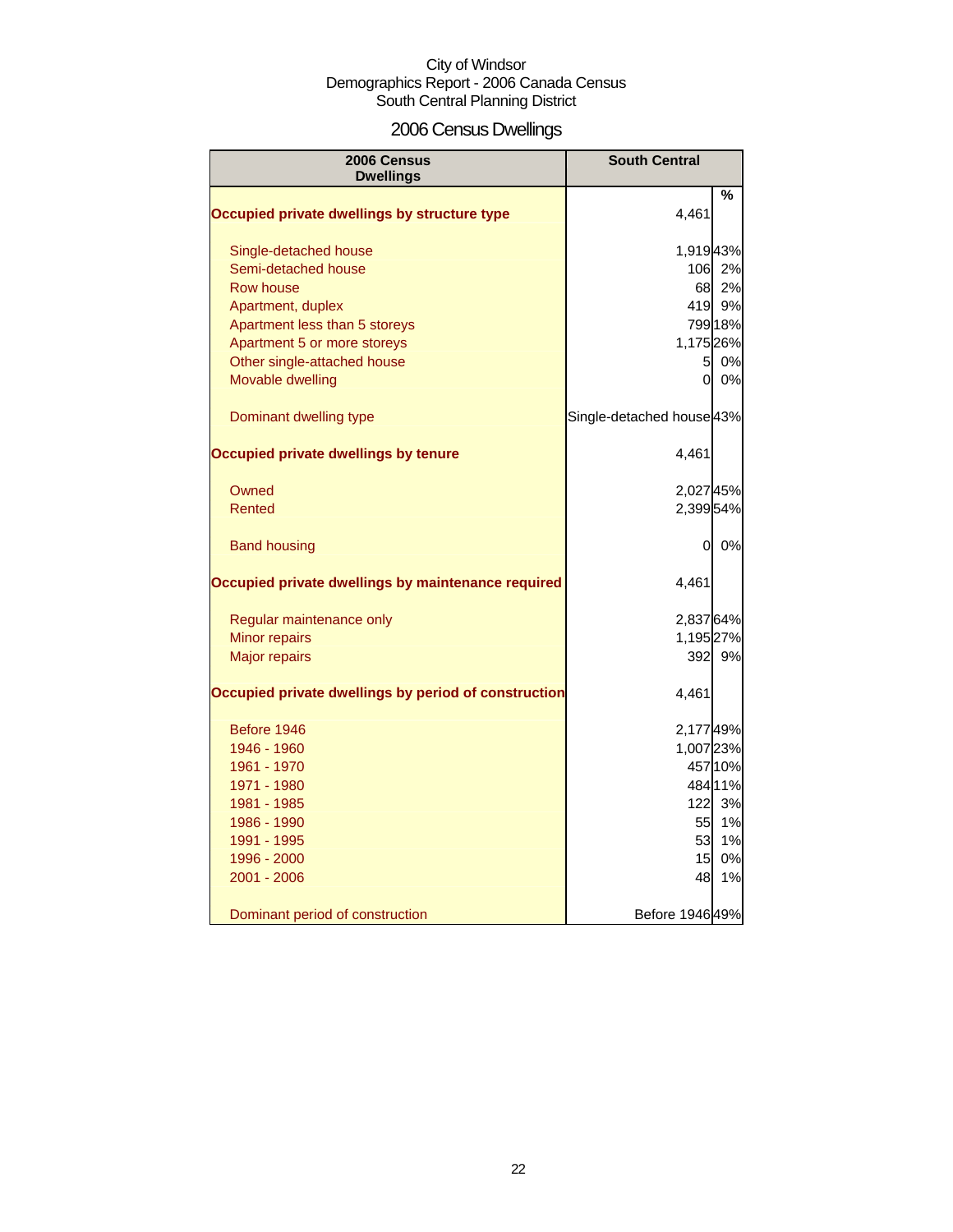## 2006 Census Households

| 2006 Census<br><b>Households</b>                                          | <b>South Central</b> |            |
|---------------------------------------------------------------------------|----------------------|------------|
| Private households by size of household                                   | 4,463                | %          |
| 1 person                                                                  | 1,927                | 43%        |
| 2 persons                                                                 | 1,282                | 29%        |
| 3 persons                                                                 | 551                  | 12%        |
| 4 - 5 persons                                                             | 582                  | 13%        |
| 6 or more persons                                                         | 98                   | 2%         |
| Dominant household size                                                   | 1 person             | 43%        |
| <b>Persons in households</b>                                              | 9,281                |            |
| Persons per household                                                     | 2.1                  |            |
| Private households by household type                                      | 4,450                |            |
| One-family households                                                     | 2,151                | 48%        |
| Multiple-family households                                                | 99                   | 2%         |
| Non-family households                                                     | 2,186                | 49%        |
| <b>Rented Dwellings</b>                                                   | 2,399                |            |
| Tenant households in non-farm, non-reserve private dwellings              |                      | 2,402 100% |
| Average gross monthly rent                                                | \$693                |            |
| Households spending 30% or more of household income on gross rent         | 1,231                | 51%        |
| Households spending 30 to 99% of household income on gross rent           | 1,026                | 43%        |
| One-family tenant households without additional persons                   | 814                  | 34%        |
| Average gross rent                                                        | \$738                |            |
| Households spending 30% or more of household income on gross rent         | 358                  | 15%        |
| <b>Owned Dwellings</b>                                                    | 2,027                |            |
| Owner-occupied private non-farm, non-reserve dwellings                    |                      | 2,022 100% |
| Average value of dwelling                                                 | \$145,389            |            |
| Average owner's major payments                                            | \$847                |            |
| Households spending 30% or more of household income on major payments     | 425                  | 21%        |
| Households spending 30% to 99% more of household income on major payments | 378                  | 19%        |
| One-family owner-occupied households without additional persons           | 1,202                | 59%        |
| Average major payments                                                    | \$906                |            |
| Spending 30%+ of hh income on shelter                                     | 237                  | 12%        |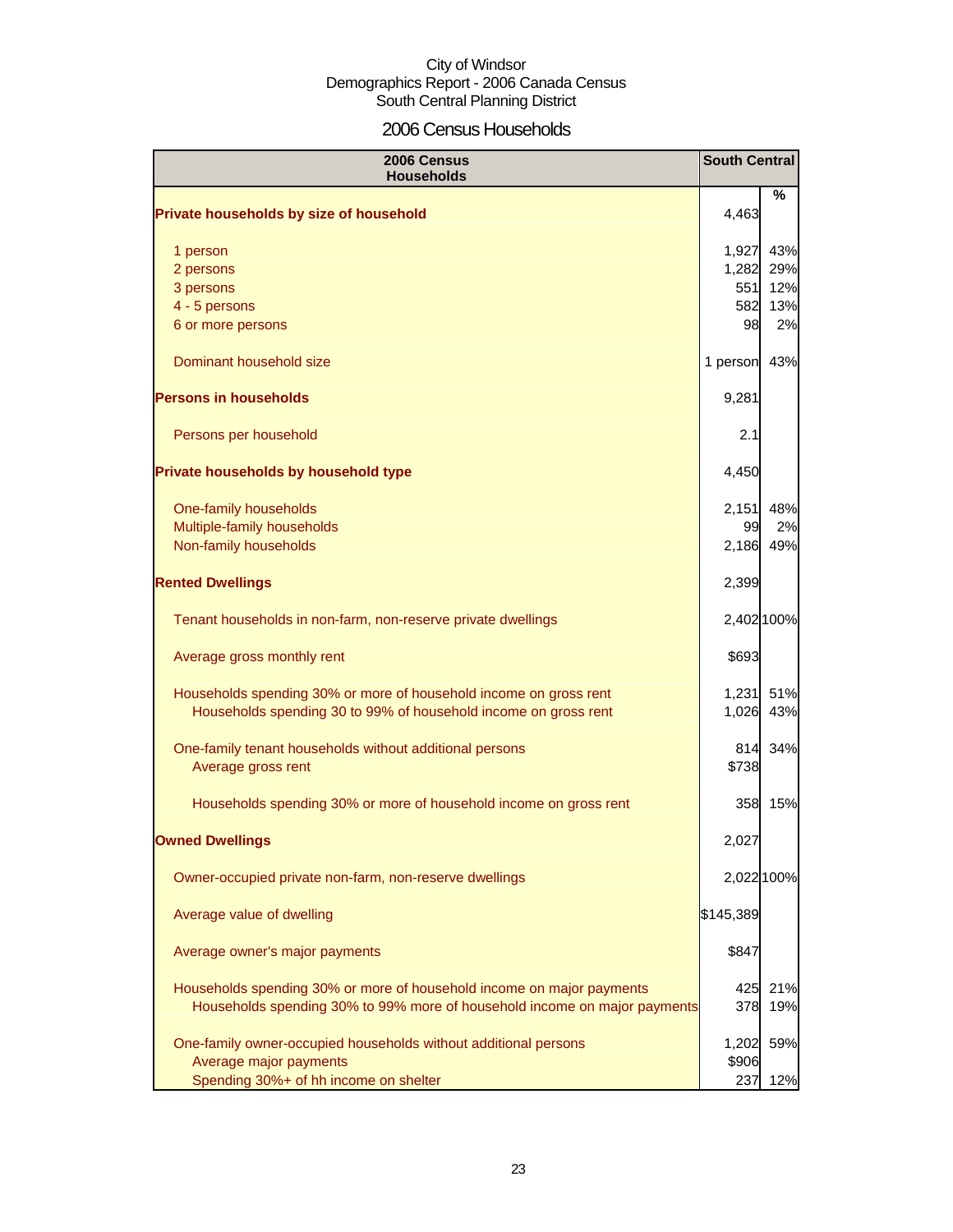## 2006 Census Mother Tongue

| 2006 Census<br><b>Mother Tongue</b>      | <b>South Central</b>                                                                           |              |
|------------------------------------------|------------------------------------------------------------------------------------------------|--------------|
|                                          |                                                                                                | %            |
| <b>Total Population by Mother Tongue</b> | 9,323                                                                                          |              |
| Dominant language                        | English                                                                                        | 70%          |
| Dominant official language               | English                                                                                        | 98%          |
| Top 5 non-official languages             | Chinese 17.2%<br>Arabic 12.3%<br>Other languages 12.0%<br><b>Italian</b><br>Tagalog (Filipino) | 8.7%<br>5.9% |
| <b>Single responses</b>                  | 9,144                                                                                          | 98%          |
| <b>Official languages</b>                | 6,495                                                                                          | 70%          |
| <b>English</b>                           | 6,363                                                                                          | 68%          |
| French                                   | 132                                                                                            | 1%           |
| Non-official languages                   | 2,648                                                                                          | 28%          |
| Italian                                  | 228                                                                                            | 2%           |
| Portuguese                               | 21                                                                                             | 0%           |
| Romanian                                 | 75                                                                                             | 1%           |
| Spanish                                  | 142                                                                                            | 2%           |
| <b>Danish</b>                            | 0                                                                                              | 0%           |
| <b>Dutch</b>                             | 10                                                                                             | 0%           |
| Flemish                                  | 0                                                                                              | 0%           |
| Frisian                                  | 0                                                                                              | 0%           |
| German                                   | 85                                                                                             | 1%           |
| Norwegian                                | 0                                                                                              | 0%           |
| <b>Swedish</b>                           | 0                                                                                              | 0%           |
| <b>Yiddish</b>                           | 10                                                                                             | 0%           |
| <b>Bosnian</b>                           | 27                                                                                             | 0%           |
| <b>Bulgarian</b>                         | 0                                                                                              | 0%           |
| Croatian                                 | 7                                                                                              | 0%           |
| <b>Czech</b>                             | <sub>U</sub>                                                                                   | 0%           |
| Macedonian                               | $\mathbf 0$                                                                                    | 0%           |
| <b>Polish</b>                            | 80                                                                                             | 1%           |
| <b>Russian</b>                           | 80                                                                                             | 1%           |
| <b>Serbian</b>                           | 30                                                                                             | 0%           |
| Serbo-Croatian                           | 17                                                                                             | 0%           |
| <b>Slovak</b>                            | 10                                                                                             | 0%           |
| Slovenian                                | $\overline{c}$                                                                                 | 0%           |
| <b>Ukrainian</b>                         | 39                                                                                             | 0%           |
| Latvian                                  | $\mathbf 0$                                                                                    | 0%           |
| Lithuanian                               | 0                                                                                              | 0%           |
| Estonian                                 | 0                                                                                              | 0%           |
| Finnish                                  | 0                                                                                              | 0%           |
| Hungarian                                | 34                                                                                             | 0%           |
| <b>Greek</b>                             | 105                                                                                            | 1%           |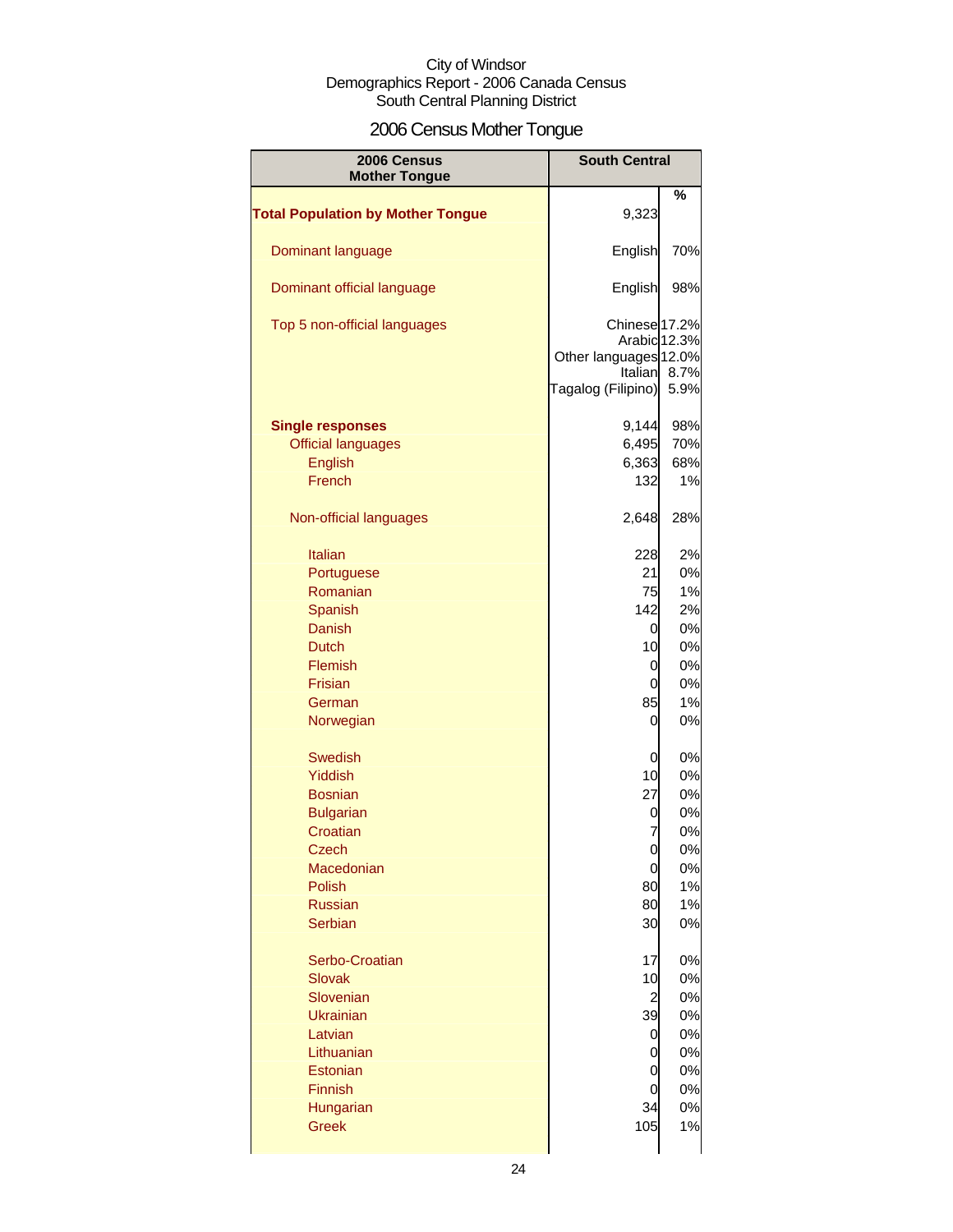| 2006 Census<br><b>Mother Tongue</b> | <b>South Central</b> |      |
|-------------------------------------|----------------------|------|
|                                     |                      | $\%$ |
| Armenian                            | 10                   | 0%   |
| <b>Turkish</b>                      | 30                   | 0%   |
| Amharic                             | 10                   | 0%   |
| Arabic                              | 324                  | 3%   |
| <b>Hebrew</b>                       | 0                    | 0%   |
| <b>Maltese</b>                      | 10                   | 0%   |
| Somali                              | 0                    | 0%   |
| Tigrigna                            | 10                   | 0%   |
| <b>Bengali</b>                      | 0                    | 0%   |
| Gujarati                            | 10                   | 0%   |
| Hindi                               | 38                   | 0%   |
| <b>Kurdish</b>                      | 0                    | 0%   |
| Panjabi (Punjabi)                   | 5                    | 0%   |
| Pashto                              | 0                    | 0%   |
| Persian (Farsi)                     | 20                   | 0%   |
| Sindhi                              | 0                    | 0%   |
| Sinhala (Sinhalese)                 | 7                    | 0%   |
| Urdu                                | 55                   | 1%   |
| Malayalam                           | 0                    | 0%   |
| Tamil                               | 0                    | 0%   |
| <b>Telugu</b>                       | 0                    | 0%   |
| Japanese                            | 0                    | 0%   |
| Korean                              | 13                   | 0%   |
| <b>Chinese</b>                      | 451                  | 5%   |
| Cantonese                           | 49                   | 1%   |
| <b>Mandarin</b>                     | 55                   | 1%   |
| Taiwanese                           | 10                   | 0%   |
| Chinese, n.o.s.                     | 337                  | 4%   |
| Lao                                 | 4                    | 0%   |
| Khmer (Cambodian)                   | 25                   | 0%   |
| Vietnamese                          | 110                  | 1%   |
| <b>Bisayan languages</b>            | 0                    | 0%   |
| <b>Ilocano</b>                      | 0                    | 0%   |
| <b>Malay</b>                        | 0                    | 0%   |
| Tagalog (Pilipino, Filipino)        | 155                  | 2%   |
| Akan (Twi)                          | 0                    | 0%   |
| <b>Swahili</b>                      | 0                    | 0%   |
| <b>Creoles</b>                      | 25                   | 0%   |
| <b>Aboriginal Languages</b>         | 0                    | 0%   |
| Algonquin                           | 0                    | 0%   |
| Atikamekw                           | 0                    | 0%   |
| <b>Blackfoot</b>                    | 0                    | 0%   |
| Carrier                             | 0                    | 0%   |
| Chilcotin                           | 0                    | 0%   |
| Chipewyan                           | 0                    | 0%   |
| <b>Cree</b>                         | 0                    | 0%   |
| Siouan languages (Dakota/Sioux)     | 0                    | 0%   |
| Dene                                | 0                    | 0%   |
| <b>Dogrib</b><br>Gitksan            | 0                    | 0%   |
|                                     | $\overline{0}$       | 0%   |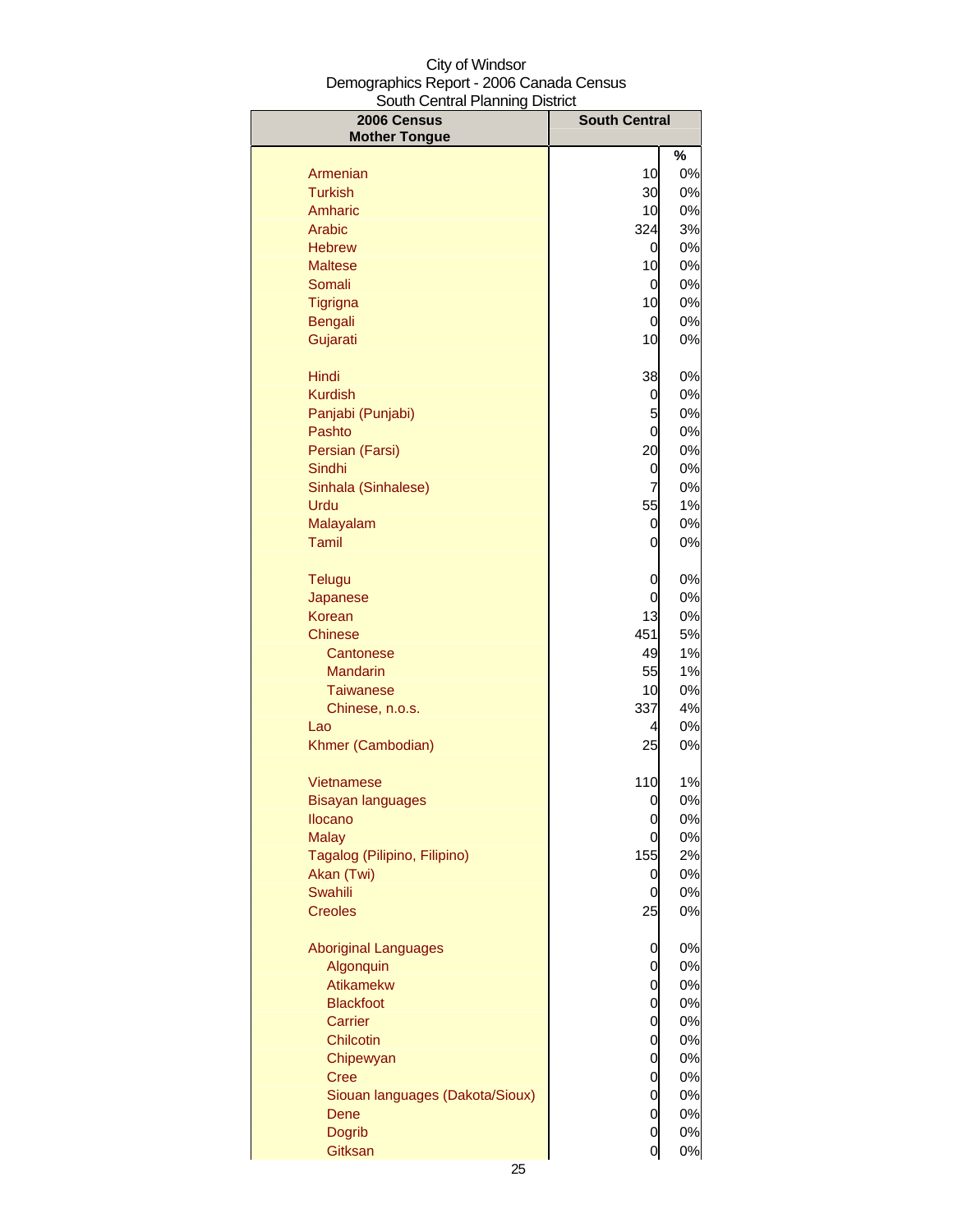| City of Windsor                          |
|------------------------------------------|
| Demographics Report - 2006 Canada Census |
| South Central Planning District          |

| <u>ooddi oorida i lammig Diodiod</u><br>2006 Census | <b>South Central</b> |    |
|-----------------------------------------------------|----------------------|----|
| <b>Mother Tongue</b>                                |                      |    |
|                                                     |                      | %  |
| Inuinnagtun                                         | 0                    | 0% |
| Inuktitut, n.i.e.                                   | 0                    | 0% |
| Kutchin-Gwich'in (Loucheux)                         | 0                    | 0% |
| <b>Malecite</b>                                     | 0                    | 0% |
| Mi'kmag                                             | 0                    | 0% |
| <b>Mohawk</b>                                       | 0                    | 0% |
| Montagnais-Naskapi                                  | 0                    | 0% |
| Nisga'a                                             | 0                    | 0% |
| North Slave (Hare)                                  | 0                    | 0% |
| Ojibway                                             | 0                    | 0% |
| Oji-Cree                                            | 0                    | 0% |
| Shuswap                                             | 0                    | 0% |
| <b>South Slave</b>                                  | 0                    | 0% |
| <b>Tlingit</b>                                      | 0                    | 0% |
| Other languages                                     | 317                  | 3% |
| <b>Multiple responses</b>                           | 187                  | 2% |
| <b>English and French</b>                           | 22                   | 0% |
| English and non-official language                   | 160                  | 2% |
| French and non-official language                    | 10                   | 0% |
| English, French and non-official language           | 10                   | 0% |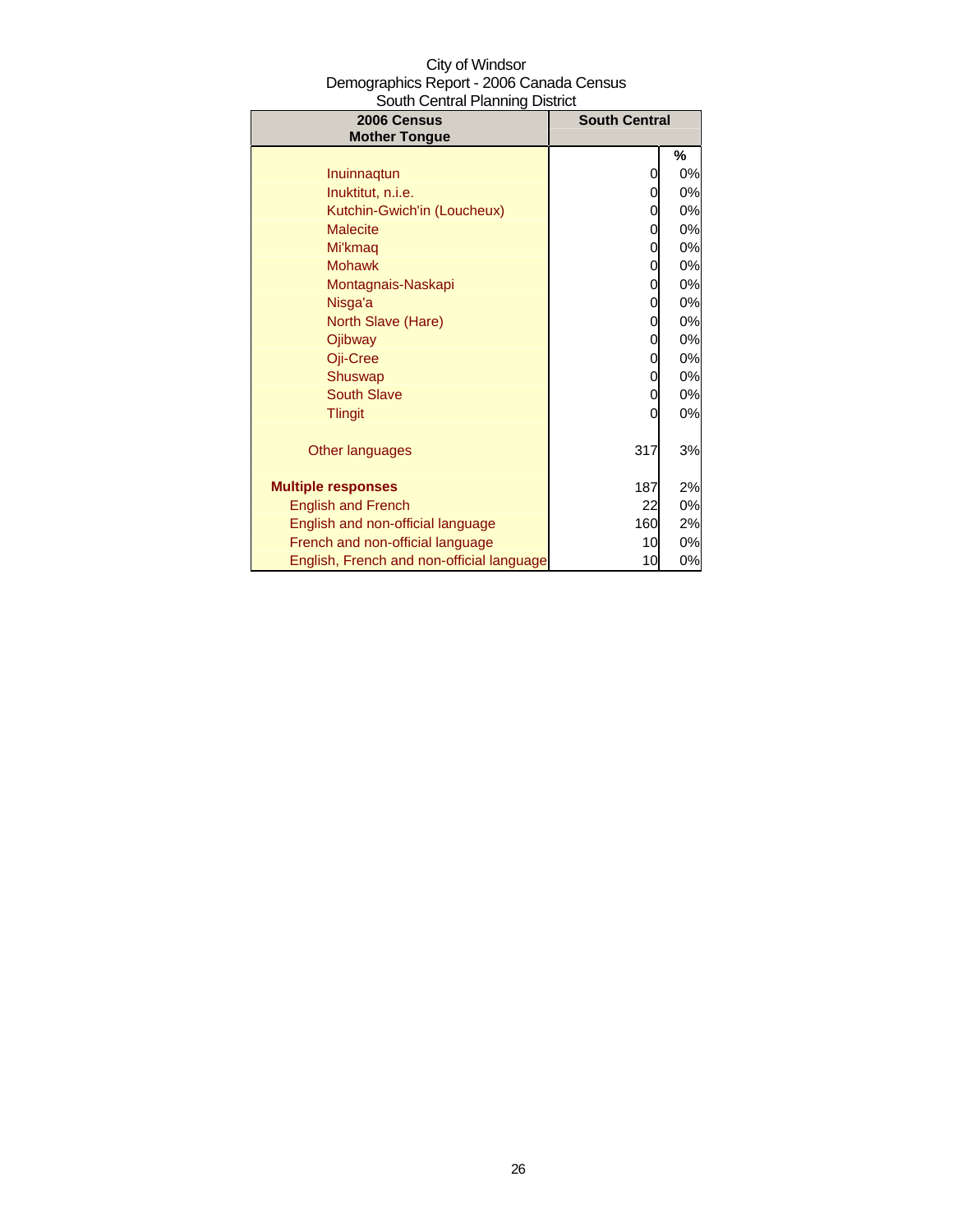## 2006 Census Knowledge of Official Language

| 2006 Census<br><b>Knowledge of Official Language</b>       | <b>South Central</b> |        |
|------------------------------------------------------------|----------------------|--------|
|                                                            |                      | %      |
| <b>Total Population by knowledge of official languages</b> | 9,327                |        |
| <b>English only</b>                                        | 8,386 90%            |        |
| French only                                                | 10                   | 0%     |
| <b>English and French</b>                                  | 715 <b>I</b>         | 8%     |
| Neither English nor French                                 | 244                  | 3%     |
| <b>Dominant Group</b>                                      | English only 90%     |        |
| Total population by first official language spoken         | 9,342                |        |
| English                                                    | 8,80994%             |        |
| French                                                     | 123 <sub>l</sub>     | 1%     |
| <b>English and French</b>                                  |                      | 159 2% |
| Neither English nor French                                 | 227                  | 2%     |
| <b>Dominant Group</b>                                      | English 95%          |        |
| <b>Official language minority</b>                          |                      |        |
| (English in Quebec, French elsewhere)                      |                      |        |
| <b>Number</b>                                              | 198                  |        |
| Percentage                                                 | 2.1%                 |        |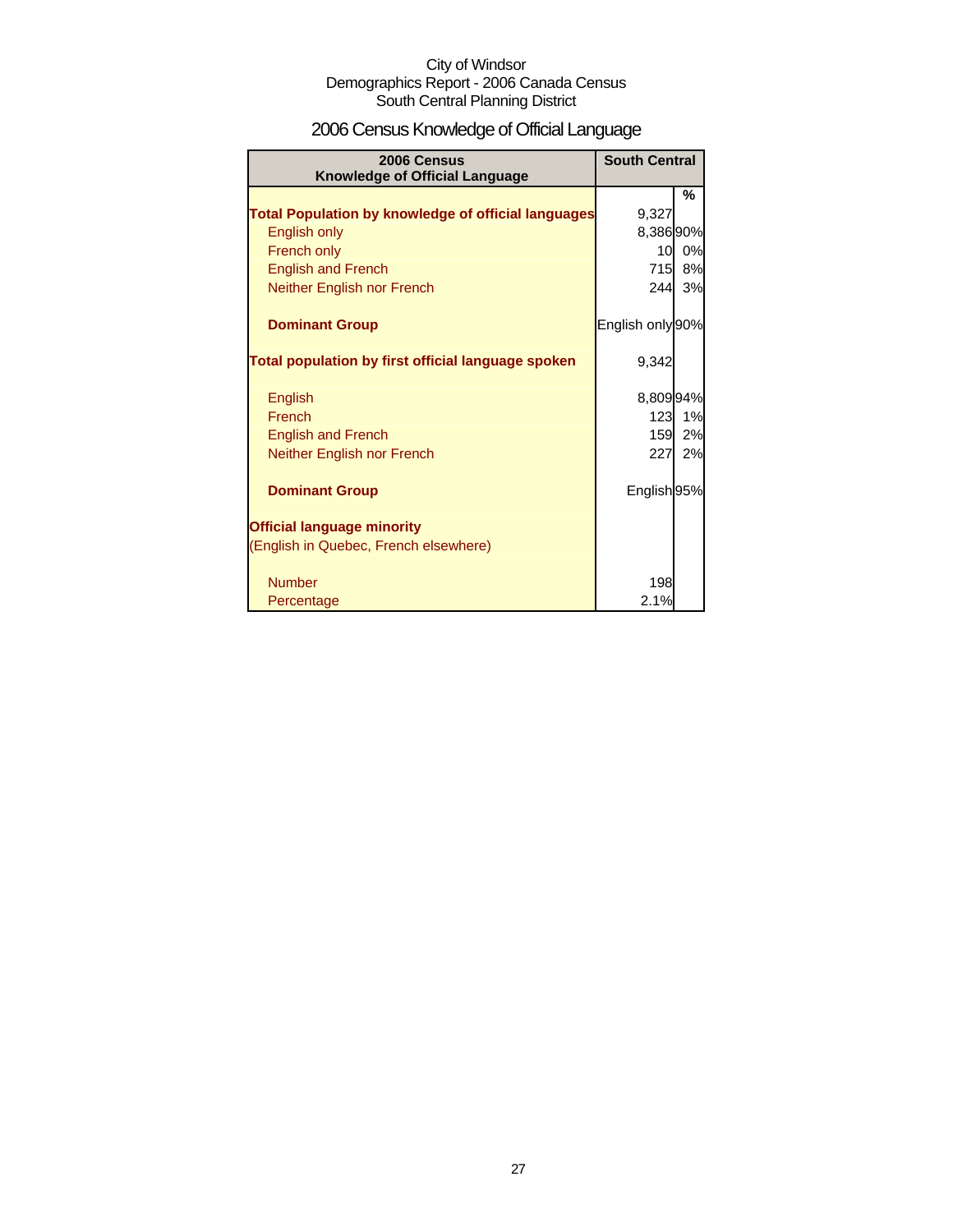## 2006 Census Knowledge of Non-official Language

| 2006 Census<br>Knowledge of Non-official Language              | <b>South Central</b>             |          |
|----------------------------------------------------------------|----------------------------------|----------|
|                                                                |                                  | %        |
| <b>Total Population by Knowledge of Non-official Languages</b> | 9,327                            |          |
| <b>Population Speaking Non-official Languages</b>              | 3,421 37%                        |          |
| <b>Top 5 Non-official Languages</b>                            | Chinese <sub>14%</sub>           |          |
|                                                                | Arabic 13%                       |          |
|                                                                | Other languages 10%<br>Spanish   | 9%       |
|                                                                | Italian                          | 8%       |
|                                                                |                                  |          |
| <b>Italian</b>                                                 | 277                              | 3%       |
| Portuguese                                                     | 21                               | 0%       |
| Romanian                                                       | 75                               | 1%       |
| Spanish                                                        | 293                              | 3%       |
| <b>Danish</b>                                                  | $\overline{O}$                   | 0%       |
| <b>Dutch</b>                                                   | 20                               | 0%       |
| Flemish                                                        | $\overline{0}$                   | 0%       |
| Frisian<br>German                                              | 0<br>135                         | 0%<br>1% |
| Norwegian                                                      | $\overline{0}$                   | 0%       |
|                                                                |                                  |          |
| <b>Swedish</b>                                                 | $\overline{0}$                   | 0%       |
| <b>Yiddish</b>                                                 | 30                               | 0%       |
| <b>Bosnian</b>                                                 | 30                               | 0%       |
| <b>Bulgarian</b>                                               | $\overline{0}$                   | 0%       |
| Croatian                                                       | 10                               | 0%       |
| <b>Czech</b>                                                   | $\overline{0}$                   | 0%       |
| Macedonian                                                     | 10                               | 0%       |
| <b>Polish</b>                                                  | 80                               | 1%       |
| <b>Russian</b><br><b>Serbian</b>                               | 93<br>20                         | 1%<br>0% |
|                                                                |                                  |          |
| Serbo-Croatian                                                 | 17                               | 0%       |
| <b>Slovak</b>                                                  | 15                               | 0%       |
| Slovenian                                                      | $\overline{a}$                   | 0%       |
| Ukrainian                                                      | 35                               | 0%       |
| Latvian<br>Lithuanian                                          | $\overline{0}$<br>$\overline{0}$ | 0%<br>0% |
| Estonian                                                       | $\overline{0}$                   | 0%       |
| Finnish                                                        | 0                                | 0%       |
| Hungarian                                                      | 56                               | 1%       |
| <b>Greek</b>                                                   | 113                              | 1%       |
| Armenian                                                       | 10                               | 0%       |
| <b>Turkish</b>                                                 | 30                               | 0%       |
| Amharic                                                        | 45                               | 0%       |
| Arabic                                                         | 439                              | 5%       |
| <b>Hebrew</b>                                                  | 45                               | 0%       |
| <b>Maltese</b>                                                 | 10                               | 0%       |
| Somali                                                         | $\overline{0}$                   | 0%       |
| Tigrigna                                                       | 0                                | 0%       |
| Bengali                                                        | 0                                | 0%       |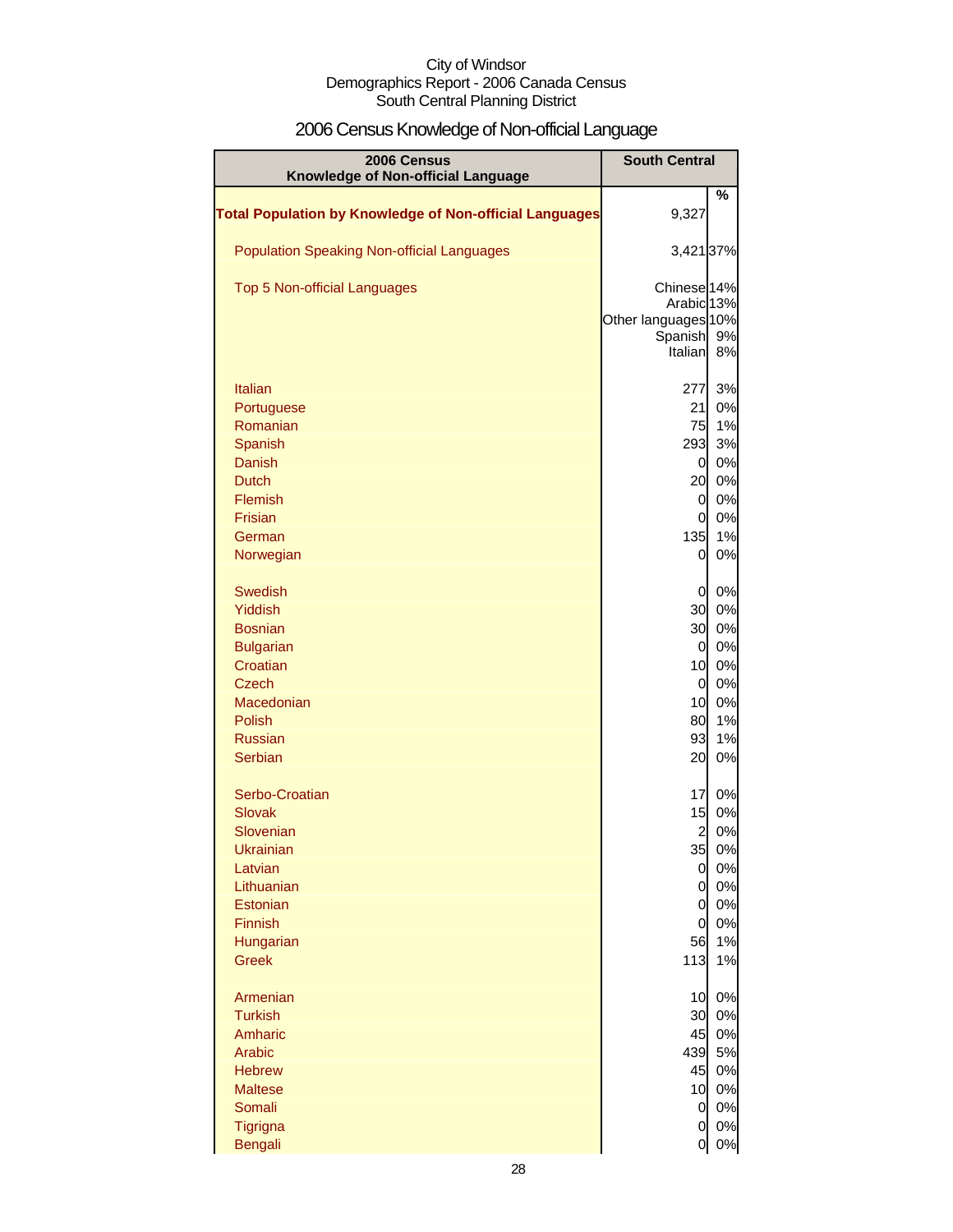| 2006 Census<br>Knowledge of Non-official Language | <b>South Central</b>         |          |
|---------------------------------------------------|------------------------------|----------|
|                                                   |                              | %        |
| Gujarati                                          | 10                           | 0%       |
|                                                   |                              |          |
| Hindi                                             | 52                           | 1%       |
| <b>Kurdish</b>                                    | <sub>0</sub>                 | 0%       |
| Panjabi (Punjabi)                                 | 62                           | 1%       |
| Pashto                                            | $\overline{0}$               | 0%       |
| Persian (Farsi)                                   | 70                           | 1%       |
| Sindhi                                            | $\overline{0}$               | 0%       |
| Sinhala (Sinhalese)                               | $\overline{0}$               | 0%       |
| Urdu                                              | 110                          | 1%       |
| Malayalam                                         | $\overline{0}$               | 0%       |
| <b>Tamil</b>                                      | 0                            | 0%       |
| <b>Telugu</b>                                     | 0                            | 0%       |
| Japanese                                          | $\overline{0}$               | 0%       |
| Korean                                            | 13                           | 0%       |
| <b>Chinese</b>                                    | 472                          | 5%       |
| Cantonese                                         | 54                           | 1%       |
| <b>Mandarin</b>                                   | 50                           | 1%       |
| <b>Taiwanese</b>                                  | 10                           | 0%       |
| Chinese, n.o.s.                                   | 358                          | 4%       |
| Lao                                               | 4                            | 0%       |
| Khmer (Cambodian)                                 | 20                           | 0%       |
| <b>Vietnamese</b>                                 | 147                          | 2%       |
| <b>Bisayan languages</b>                          | 0                            | 0%       |
| Ilocano                                           | 0                            | 0%       |
| <b>Malay</b>                                      | 10                           | 0%       |
| Tagalog (Pilipino, Filipino)                      | 164                          | 2%       |
| Akan (Twi)                                        | 0                            | 0%       |
| <b>Swahili</b>                                    | 0                            | 0%       |
| <b>Creoles</b>                                    | 25                           | 0%       |
| <b>Aboriginal Languages</b>                       | 0                            | 0%       |
| Algonquin                                         | $\overline{0}$               | 0%       |
| Atikamekw                                         | $\overline{0}$               | 0%       |
| <b>Blackfoot</b>                                  | $\overline{0}$               | 0%       |
| Carrier                                           | $\overline{0}$               | 0%       |
| Chilcotin                                         | $\overline{0}$               | 0%       |
| Chipewyan                                         | $\overline{0}$               | 0%       |
| Cree                                              | $\overline{0}$               | 0%       |
| Siouan languages (Dakota/Sioux)                   | $\overline{0}$               | 0%<br>0% |
| Dene<br><b>Dogrib</b>                             | <sub>0</sub><br><sub>0</sub> | 0%       |
| Gitksan                                           | <sub>0</sub>                 | 0%       |
| Inuinnaqtun                                       | $\overline{0}$               | 0%       |
| Inuktitut, n.i.e.                                 | $\overline{0}$               | 0%       |
| Kutchin-Gwich'in (Loucheux)                       | $\overline{0}$               | 0%       |
| <b>Malecite</b>                                   | $\overline{0}$               | 0%       |
| Mi'kmaq                                           | $\overline{0}$               | 0%       |
| <b>Mohawk</b>                                     | $\overline{O}$               | 0%       |
| Montagnais-Naskapi                                | 0                            | 0%       |
| Nisga'a                                           | 0                            | 0%       |
| North Slave (Hare)                                | $\overline{0}$               | $0\%$    |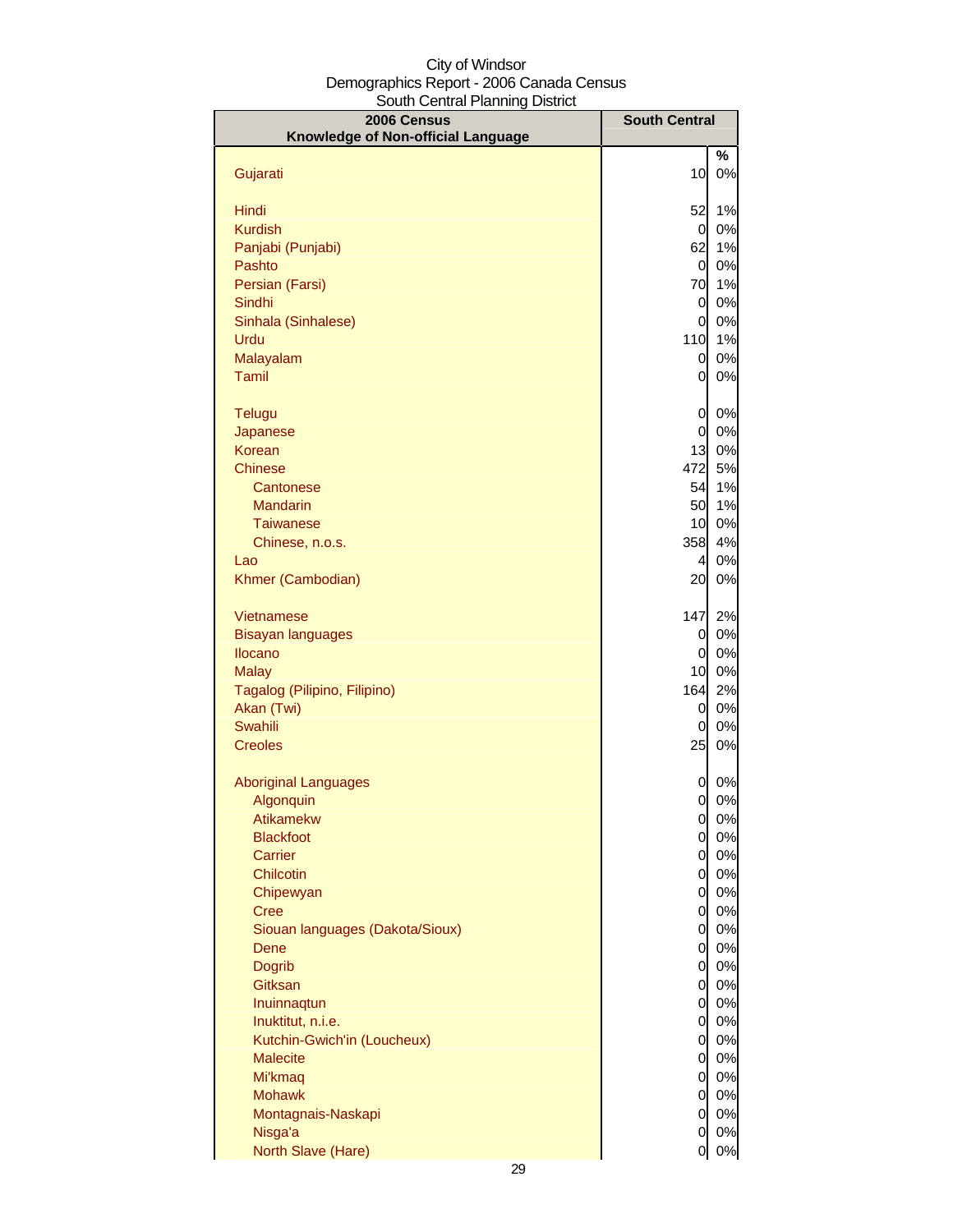| 2006 Census<br>Knowledge of Non-official Language | <b>South Central</b> |    |
|---------------------------------------------------|----------------------|----|
|                                                   |                      | %  |
| Ojibway                                           |                      | 0% |
| Oji-Cree                                          |                      | 0% |
| Shuswap                                           |                      | 0% |
| <b>South Slave</b>                                |                      | 0% |
| <b>Tlingit</b>                                    | 0                    | 0% |
|                                                   |                      |    |
| Other languages                                   | 35 <sup>1</sup>      | 4% |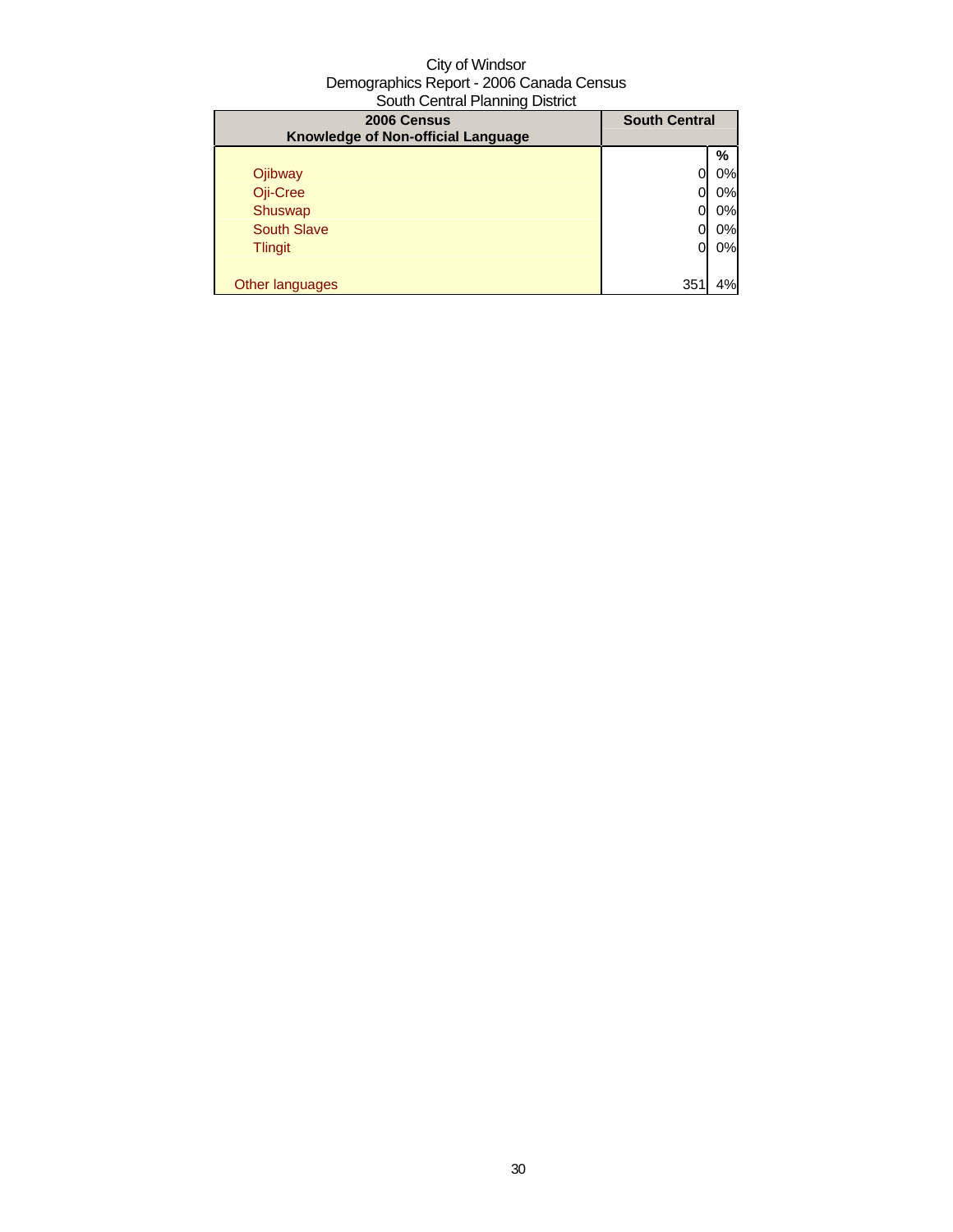## 2006 Census Home Language

| 2006 Census<br><b>Home Language</b>      | <b>South Central</b>                                                                 |          |
|------------------------------------------|--------------------------------------------------------------------------------------|----------|
|                                          |                                                                                      | %        |
| <b>Total Population by Home Language</b> | \$9,322                                                                              |          |
| <b>Dominant Official Language</b>        | English                                                                              |          |
| Top 5 Non-official Languages             | Chinese <sub>22%</sub><br>Other languages 17%<br>Arabic 15%<br>Vietnamese<br>Italian | 6%<br>5% |
| Single responses                         | 9,10798%                                                                             |          |
| <b>Official languages</b>                | 7,400 79%                                                                            |          |
| English                                  | 7,350 79%                                                                            |          |
| French                                   | 50                                                                                   | 1%       |
| Non-official languages                   | 1,681 18%                                                                            |          |
| <b>Italian</b>                           | 80                                                                                   | 1%       |
| Portuguese                               | 21                                                                                   | 0%       |
| Romanian                                 | 10                                                                                   | 0%       |
| Spanish                                  | 79                                                                                   | 1%       |
| Danish                                   | 0                                                                                    | 0%       |
| <b>Dutch</b>                             | $\overline{O}$                                                                       | 0%       |
| Flemish                                  | $\overline{O}$                                                                       | 0%       |
| <b>Frisian</b>                           | $\overline{0}$                                                                       | 0%       |
| German                                   | $\overline{0}$                                                                       | 0%       |
| Norwegian                                | $\overline{0}$                                                                       | 0%       |
| <b>Swedish</b>                           | $\overline{O}$                                                                       | 0%       |
| Yiddish                                  | $\mathbf 0$                                                                          | 0%       |
| <b>Bosnian</b>                           | 27                                                                                   | 0%       |
| <b>Bulgarian</b>                         | $\overline{0}$                                                                       | 0%       |
| Croatian                                 | 10                                                                                   | 0%       |
| Czech                                    | 0                                                                                    | 0%       |
| Macedonian                               | 0                                                                                    | 0%       |
| Polish                                   | 55                                                                                   | 1%       |
| <b>Russian</b>                           | 60                                                                                   | 1%       |
| Serbian                                  | 0                                                                                    | 0%       |
| Serbo-Croatian                           | 0                                                                                    | 0%       |
| <b>Slovak</b>                            | $\overline{O}$                                                                       | 0%       |
| Slovenian                                | $\mathbf 0$                                                                          | 0%       |
| <b>Ukrainian</b>                         | $\overline{4}$                                                                       | 0%       |
| Latvian                                  | $\mathbf 0$                                                                          | 0%       |
| Lithuanian                               | $\overline{O}$                                                                       | 0%       |
| Estonian                                 | 0                                                                                    | 0%       |
| Finnish                                  | 0                                                                                    | 0%       |
| Hungarian                                | $\overline{a}$                                                                       | 0%       |
| <b>Greek</b>                             | 38                                                                                   | 0%       |
| Armenian                                 | 0                                                                                    | 0%       |
| <b>Turkish</b>                           | 35                                                                                   | 0%       |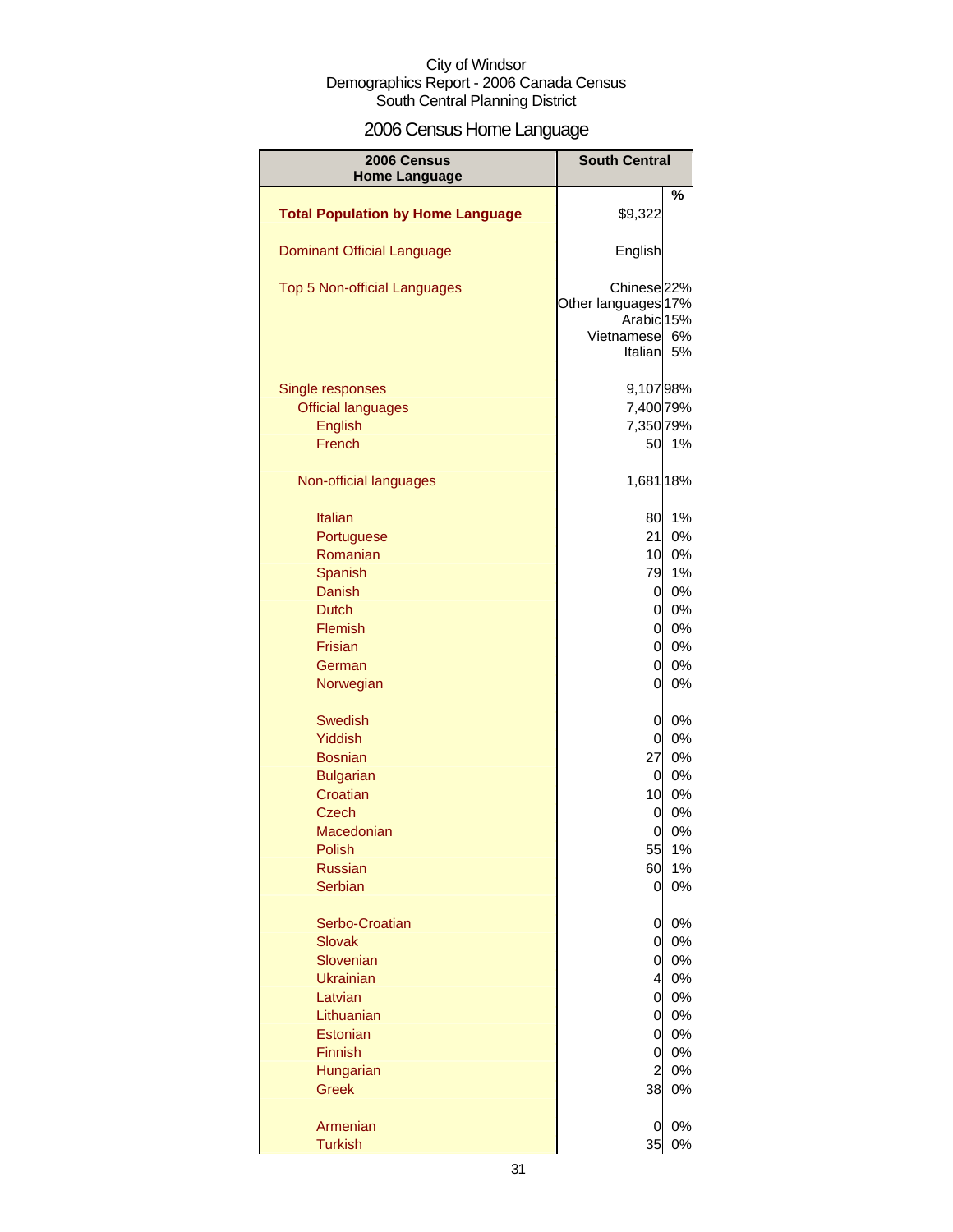| %<br>0%<br>Amharic<br>10<br>245<br>3%<br>Arabic<br>0%<br><b>Hebrew</b><br>0<br>0%<br><b>Maltese</b><br>0<br>$0\%$<br>Somali<br>0<br>10<br>0%<br>Tigrigna<br>$0\%$<br>Bengali<br>0<br>Gujarati<br>0%<br>0<br>Hindi<br>10<br>0%<br><b>Kurdish</b><br>0<br>7<br>Panjabi (Punjabi)<br>Pashto<br>0<br>15<br>Persian (Farsi)<br>Sindhi<br>$\overline{0}$<br>Sinhala (Sinhalese)<br>0<br>Urdu<br>80<br>Malayalam<br>0<br>Tamil<br>0%<br>0<br>0%<br><b>Telugu</b><br>0<br>0%<br>0<br>Japanese<br>$\overline{3}$<br>0%<br><b>Korean</b><br>356<br>4%<br>Chinese<br>1%<br>49<br>Cantonese<br>50<br>$1\%$<br><b>Mandarin</b><br>0%<br><b>Taiwanese</b><br>0<br>257<br>3%<br>Chinese, n.o.s.<br>0%<br>4<br>Lao<br>20<br>0%<br>Khmer (Cambodian)<br>90<br>Vietnamese<br><b>Bisayan languages</b><br>0<br>Ilocano<br>0%<br>0<br>0<br>0%<br><b>Malay</b><br>0%<br>37<br>Tagalog (Pilipino, Filipino)<br>0%<br>Akan (Twi)<br>0<br><b>Swahili</b><br>0%<br>0<br><b>Creoles</b><br>0%<br>25<br>0%<br><b>Aboriginal Languages</b><br>0<br>0%<br>Algonquin<br>0<br>Atikamekw<br>0%<br>0<br>$\overline{O}$<br>0%<br><b>Blackfoot</b><br>$\overline{O}$<br>0%<br>Carrier<br>$\overline{O}$<br>$0\%$<br>Chilcotin<br>$\overline{0}$<br>0%<br>Chipewyan<br>$\overline{0}$<br>0%<br><b>Cree</b><br>0%<br>Siouan languages (Dakota/Sioux)<br>$\overline{a}$<br>Dene<br><sub>0</sub><br>$\overline{0}$<br><b>Dogrib</b><br>Gitksan<br>0<br>Inuinnaqtun<br>0 | 2006 Census          | <b>South Central</b> |  |
|----------------------------------------------------------------------------------------------------------------------------------------------------------------------------------------------------------------------------------------------------------------------------------------------------------------------------------------------------------------------------------------------------------------------------------------------------------------------------------------------------------------------------------------------------------------------------------------------------------------------------------------------------------------------------------------------------------------------------------------------------------------------------------------------------------------------------------------------------------------------------------------------------------------------------------------------------------------------------------------------------------------------------------------------------------------------------------------------------------------------------------------------------------------------------------------------------------------------------------------------------------------------------------------------------------------------------------------------------------------------------------------------------------------------------------|----------------------|----------------------|--|
|                                                                                                                                                                                                                                                                                                                                                                                                                                                                                                                                                                                                                                                                                                                                                                                                                                                                                                                                                                                                                                                                                                                                                                                                                                                                                                                                                                                                                                  | <b>Home Language</b> |                      |  |
|                                                                                                                                                                                                                                                                                                                                                                                                                                                                                                                                                                                                                                                                                                                                                                                                                                                                                                                                                                                                                                                                                                                                                                                                                                                                                                                                                                                                                                  |                      |                      |  |
|                                                                                                                                                                                                                                                                                                                                                                                                                                                                                                                                                                                                                                                                                                                                                                                                                                                                                                                                                                                                                                                                                                                                                                                                                                                                                                                                                                                                                                  |                      |                      |  |
|                                                                                                                                                                                                                                                                                                                                                                                                                                                                                                                                                                                                                                                                                                                                                                                                                                                                                                                                                                                                                                                                                                                                                                                                                                                                                                                                                                                                                                  |                      |                      |  |
|                                                                                                                                                                                                                                                                                                                                                                                                                                                                                                                                                                                                                                                                                                                                                                                                                                                                                                                                                                                                                                                                                                                                                                                                                                                                                                                                                                                                                                  |                      |                      |  |
|                                                                                                                                                                                                                                                                                                                                                                                                                                                                                                                                                                                                                                                                                                                                                                                                                                                                                                                                                                                                                                                                                                                                                                                                                                                                                                                                                                                                                                  |                      |                      |  |
|                                                                                                                                                                                                                                                                                                                                                                                                                                                                                                                                                                                                                                                                                                                                                                                                                                                                                                                                                                                                                                                                                                                                                                                                                                                                                                                                                                                                                                  |                      |                      |  |
|                                                                                                                                                                                                                                                                                                                                                                                                                                                                                                                                                                                                                                                                                                                                                                                                                                                                                                                                                                                                                                                                                                                                                                                                                                                                                                                                                                                                                                  |                      |                      |  |
|                                                                                                                                                                                                                                                                                                                                                                                                                                                                                                                                                                                                                                                                                                                                                                                                                                                                                                                                                                                                                                                                                                                                                                                                                                                                                                                                                                                                                                  |                      |                      |  |
| $0\%$<br>$0\%$                                                                                                                                                                                                                                                                                                                                                                                                                                                                                                                                                                                                                                                                                                                                                                                                                                                                                                                                                                                                                                                                                                                                                                                                                                                                                                                                                                                                                   |                      |                      |  |
|                                                                                                                                                                                                                                                                                                                                                                                                                                                                                                                                                                                                                                                                                                                                                                                                                                                                                                                                                                                                                                                                                                                                                                                                                                                                                                                                                                                                                                  |                      |                      |  |
| $0\%$<br>$0\%$<br>$0\%$<br>$0\%$                                                                                                                                                                                                                                                                                                                                                                                                                                                                                                                                                                                                                                                                                                                                                                                                                                                                                                                                                                                                                                                                                                                                                                                                                                                                                                                                                                                                 |                      |                      |  |
|                                                                                                                                                                                                                                                                                                                                                                                                                                                                                                                                                                                                                                                                                                                                                                                                                                                                                                                                                                                                                                                                                                                                                                                                                                                                                                                                                                                                                                  |                      |                      |  |
|                                                                                                                                                                                                                                                                                                                                                                                                                                                                                                                                                                                                                                                                                                                                                                                                                                                                                                                                                                                                                                                                                                                                                                                                                                                                                                                                                                                                                                  |                      |                      |  |
|                                                                                                                                                                                                                                                                                                                                                                                                                                                                                                                                                                                                                                                                                                                                                                                                                                                                                                                                                                                                                                                                                                                                                                                                                                                                                                                                                                                                                                  |                      |                      |  |
| 1%<br>0%                                                                                                                                                                                                                                                                                                                                                                                                                                                                                                                                                                                                                                                                                                                                                                                                                                                                                                                                                                                                                                                                                                                                                                                                                                                                                                                                                                                                                         |                      |                      |  |
|                                                                                                                                                                                                                                                                                                                                                                                                                                                                                                                                                                                                                                                                                                                                                                                                                                                                                                                                                                                                                                                                                                                                                                                                                                                                                                                                                                                                                                  |                      |                      |  |
|                                                                                                                                                                                                                                                                                                                                                                                                                                                                                                                                                                                                                                                                                                                                                                                                                                                                                                                                                                                                                                                                                                                                                                                                                                                                                                                                                                                                                                  |                      |                      |  |
|                                                                                                                                                                                                                                                                                                                                                                                                                                                                                                                                                                                                                                                                                                                                                                                                                                                                                                                                                                                                                                                                                                                                                                                                                                                                                                                                                                                                                                  |                      |                      |  |
|                                                                                                                                                                                                                                                                                                                                                                                                                                                                                                                                                                                                                                                                                                                                                                                                                                                                                                                                                                                                                                                                                                                                                                                                                                                                                                                                                                                                                                  |                      |                      |  |
|                                                                                                                                                                                                                                                                                                                                                                                                                                                                                                                                                                                                                                                                                                                                                                                                                                                                                                                                                                                                                                                                                                                                                                                                                                                                                                                                                                                                                                  |                      |                      |  |
|                                                                                                                                                                                                                                                                                                                                                                                                                                                                                                                                                                                                                                                                                                                                                                                                                                                                                                                                                                                                                                                                                                                                                                                                                                                                                                                                                                                                                                  |                      |                      |  |
| $1\%$<br>0%<br>$0\%$<br>0%<br>$0\%$<br>0%<br>$0\%$                                                                                                                                                                                                                                                                                                                                                                                                                                                                                                                                                                                                                                                                                                                                                                                                                                                                                                                                                                                                                                                                                                                                                                                                                                                                                                                                                                               |                      |                      |  |
|                                                                                                                                                                                                                                                                                                                                                                                                                                                                                                                                                                                                                                                                                                                                                                                                                                                                                                                                                                                                                                                                                                                                                                                                                                                                                                                                                                                                                                  |                      |                      |  |
|                                                                                                                                                                                                                                                                                                                                                                                                                                                                                                                                                                                                                                                                                                                                                                                                                                                                                                                                                                                                                                                                                                                                                                                                                                                                                                                                                                                                                                  |                      |                      |  |
|                                                                                                                                                                                                                                                                                                                                                                                                                                                                                                                                                                                                                                                                                                                                                                                                                                                                                                                                                                                                                                                                                                                                                                                                                                                                                                                                                                                                                                  |                      |                      |  |
|                                                                                                                                                                                                                                                                                                                                                                                                                                                                                                                                                                                                                                                                                                                                                                                                                                                                                                                                                                                                                                                                                                                                                                                                                                                                                                                                                                                                                                  |                      |                      |  |
|                                                                                                                                                                                                                                                                                                                                                                                                                                                                                                                                                                                                                                                                                                                                                                                                                                                                                                                                                                                                                                                                                                                                                                                                                                                                                                                                                                                                                                  |                      |                      |  |
|                                                                                                                                                                                                                                                                                                                                                                                                                                                                                                                                                                                                                                                                                                                                                                                                                                                                                                                                                                                                                                                                                                                                                                                                                                                                                                                                                                                                                                  |                      |                      |  |
|                                                                                                                                                                                                                                                                                                                                                                                                                                                                                                                                                                                                                                                                                                                                                                                                                                                                                                                                                                                                                                                                                                                                                                                                                                                                                                                                                                                                                                  |                      |                      |  |
|                                                                                                                                                                                                                                                                                                                                                                                                                                                                                                                                                                                                                                                                                                                                                                                                                                                                                                                                                                                                                                                                                                                                                                                                                                                                                                                                                                                                                                  |                      |                      |  |
|                                                                                                                                                                                                                                                                                                                                                                                                                                                                                                                                                                                                                                                                                                                                                                                                                                                                                                                                                                                                                                                                                                                                                                                                                                                                                                                                                                                                                                  |                      |                      |  |
|                                                                                                                                                                                                                                                                                                                                                                                                                                                                                                                                                                                                                                                                                                                                                                                                                                                                                                                                                                                                                                                                                                                                                                                                                                                                                                                                                                                                                                  |                      |                      |  |
|                                                                                                                                                                                                                                                                                                                                                                                                                                                                                                                                                                                                                                                                                                                                                                                                                                                                                                                                                                                                                                                                                                                                                                                                                                                                                                                                                                                                                                  |                      |                      |  |
|                                                                                                                                                                                                                                                                                                                                                                                                                                                                                                                                                                                                                                                                                                                                                                                                                                                                                                                                                                                                                                                                                                                                                                                                                                                                                                                                                                                                                                  |                      |                      |  |
|                                                                                                                                                                                                                                                                                                                                                                                                                                                                                                                                                                                                                                                                                                                                                                                                                                                                                                                                                                                                                                                                                                                                                                                                                                                                                                                                                                                                                                  |                      |                      |  |
|                                                                                                                                                                                                                                                                                                                                                                                                                                                                                                                                                                                                                                                                                                                                                                                                                                                                                                                                                                                                                                                                                                                                                                                                                                                                                                                                                                                                                                  |                      |                      |  |
|                                                                                                                                                                                                                                                                                                                                                                                                                                                                                                                                                                                                                                                                                                                                                                                                                                                                                                                                                                                                                                                                                                                                                                                                                                                                                                                                                                                                                                  |                      |                      |  |
|                                                                                                                                                                                                                                                                                                                                                                                                                                                                                                                                                                                                                                                                                                                                                                                                                                                                                                                                                                                                                                                                                                                                                                                                                                                                                                                                                                                                                                  |                      |                      |  |
|                                                                                                                                                                                                                                                                                                                                                                                                                                                                                                                                                                                                                                                                                                                                                                                                                                                                                                                                                                                                                                                                                                                                                                                                                                                                                                                                                                                                                                  |                      |                      |  |
|                                                                                                                                                                                                                                                                                                                                                                                                                                                                                                                                                                                                                                                                                                                                                                                                                                                                                                                                                                                                                                                                                                                                                                                                                                                                                                                                                                                                                                  |                      |                      |  |
|                                                                                                                                                                                                                                                                                                                                                                                                                                                                                                                                                                                                                                                                                                                                                                                                                                                                                                                                                                                                                                                                                                                                                                                                                                                                                                                                                                                                                                  |                      |                      |  |
|                                                                                                                                                                                                                                                                                                                                                                                                                                                                                                                                                                                                                                                                                                                                                                                                                                                                                                                                                                                                                                                                                                                                                                                                                                                                                                                                                                                                                                  |                      |                      |  |
|                                                                                                                                                                                                                                                                                                                                                                                                                                                                                                                                                                                                                                                                                                                                                                                                                                                                                                                                                                                                                                                                                                                                                                                                                                                                                                                                                                                                                                  |                      |                      |  |
|                                                                                                                                                                                                                                                                                                                                                                                                                                                                                                                                                                                                                                                                                                                                                                                                                                                                                                                                                                                                                                                                                                                                                                                                                                                                                                                                                                                                                                  |                      |                      |  |
|                                                                                                                                                                                                                                                                                                                                                                                                                                                                                                                                                                                                                                                                                                                                                                                                                                                                                                                                                                                                                                                                                                                                                                                                                                                                                                                                                                                                                                  |                      |                      |  |
|                                                                                                                                                                                                                                                                                                                                                                                                                                                                                                                                                                                                                                                                                                                                                                                                                                                                                                                                                                                                                                                                                                                                                                                                                                                                                                                                                                                                                                  |                      |                      |  |
|                                                                                                                                                                                                                                                                                                                                                                                                                                                                                                                                                                                                                                                                                                                                                                                                                                                                                                                                                                                                                                                                                                                                                                                                                                                                                                                                                                                                                                  |                      |                      |  |
|                                                                                                                                                                                                                                                                                                                                                                                                                                                                                                                                                                                                                                                                                                                                                                                                                                                                                                                                                                                                                                                                                                                                                                                                                                                                                                                                                                                                                                  |                      |                      |  |
|                                                                                                                                                                                                                                                                                                                                                                                                                                                                                                                                                                                                                                                                                                                                                                                                                                                                                                                                                                                                                                                                                                                                                                                                                                                                                                                                                                                                                                  |                      |                      |  |
|                                                                                                                                                                                                                                                                                                                                                                                                                                                                                                                                                                                                                                                                                                                                                                                                                                                                                                                                                                                                                                                                                                                                                                                                                                                                                                                                                                                                                                  | Inuktitut, n.i.e.    | 0                    |  |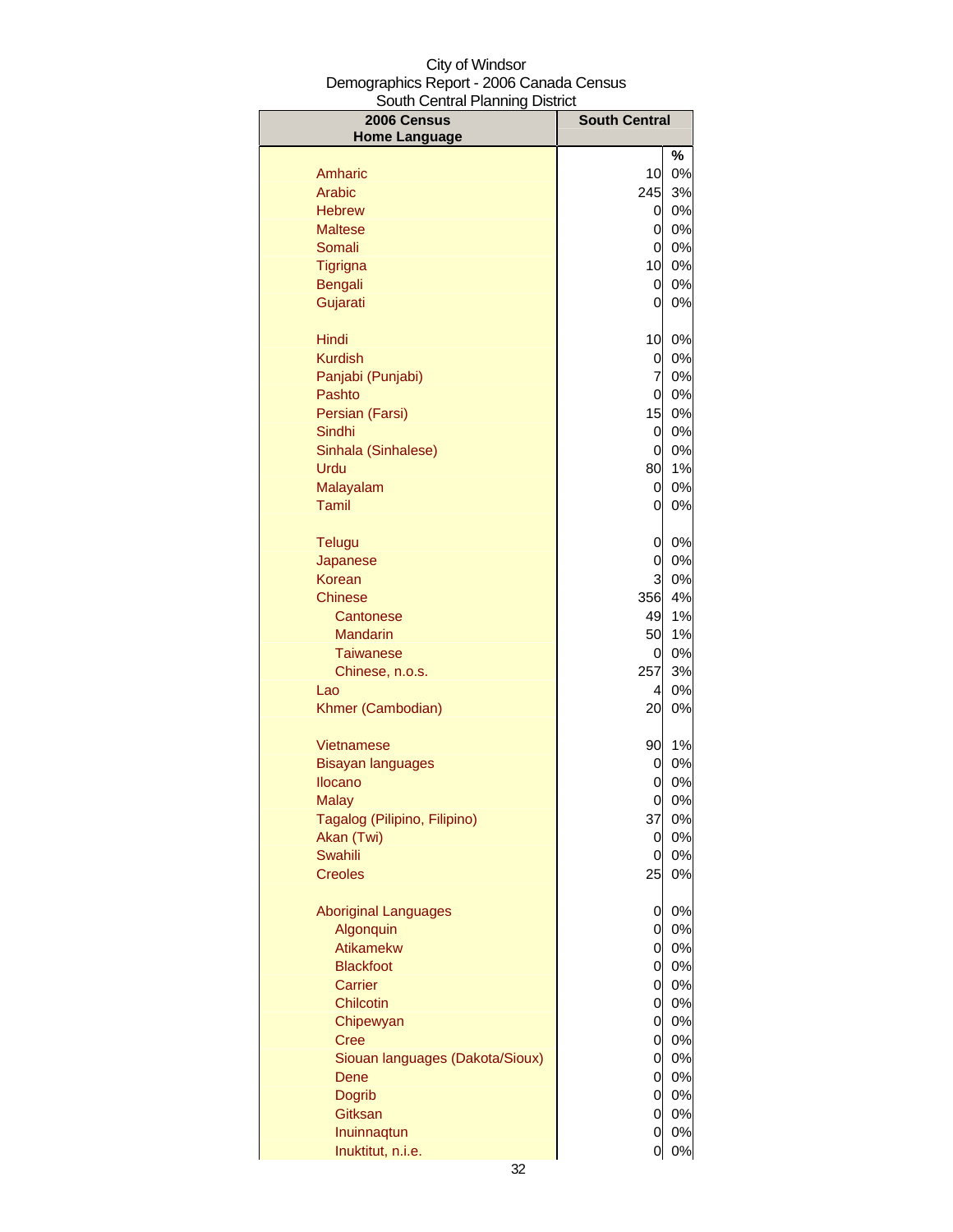| 2006 Census                               | <b>South Central</b> |    |
|-------------------------------------------|----------------------|----|
| <b>Home Language</b>                      |                      |    |
|                                           |                      | %  |
| Kutchin-Gwich'in (Loucheux)               | 0                    | 0% |
| <b>Malecite</b>                           | 0                    | 0% |
| Mi'kmaq                                   | 0                    | 0% |
| <b>Mohawk</b>                             | 0                    | 0% |
| Montagnais-Naskapi                        | 0                    | 0% |
| Nisga'a                                   | 0                    | 0% |
| North Slave (Hare)                        | 0                    | 0% |
| Ojibway                                   | 0                    | 0% |
| Oji-Cree                                  | 0                    | 0% |
| Shuswap                                   | 0                    | 0% |
| <b>South Slave</b>                        | 0                    | 0% |
| <b>Tlingit</b>                            | 0                    | 0% |
|                                           |                      |    |
| Other languages                           | 280                  | 3% |
|                                           |                      |    |
| <b>Multiple responses</b>                 | 243                  | 3% |
| <b>English and French</b>                 | 10                   | 0% |
| English and non-official language         | 193                  | 2% |
| French and non-official language          | 0                    | 0% |
| English, French and non-official language | 10                   | 0% |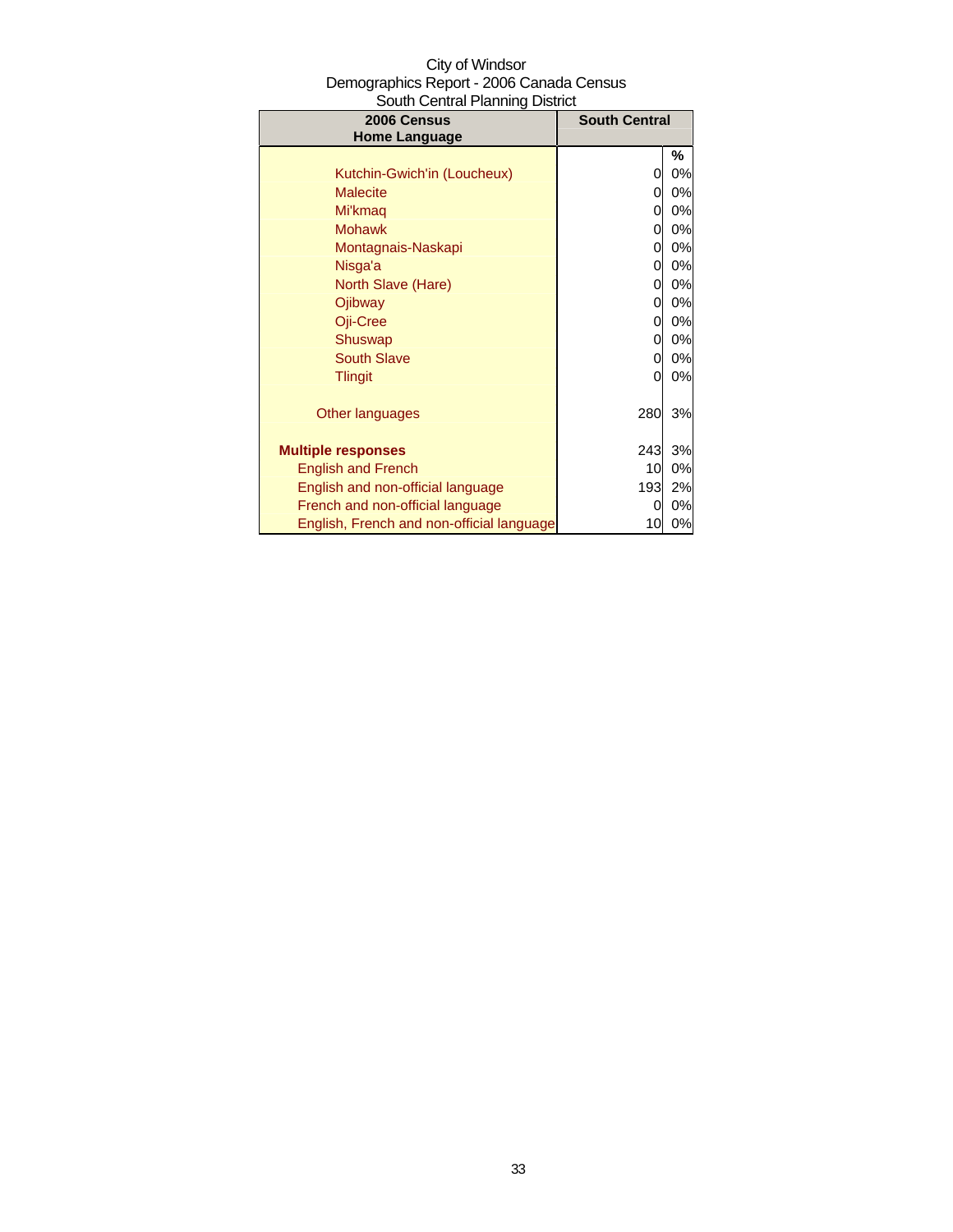## 2006 Census Citizenship and Generation Status

| 2006 Census<br><b>Citizenship and Generation Status</b>                                                                                                                       |                | <b>South</b><br><b>Central</b> |  |
|-------------------------------------------------------------------------------------------------------------------------------------------------------------------------------|----------------|--------------------------------|--|
| <b>Total Population by Citizenship</b>                                                                                                                                        | 9,317          | %                              |  |
| Canadian citizens                                                                                                                                                             | 8,334          | 89%                            |  |
| Under age 18<br>Age 18 and over                                                                                                                                               | 1,508<br>6,818 | 16%<br>73%                     |  |
| Not Canadian citizens                                                                                                                                                         | 996            | 11%                            |  |
| Population 15 years and over by Generation Status*                                                                                                                            |                | 7,960                          |  |
| 1st generation                                                                                                                                                                | 2,563          | 32%                            |  |
| 2nd generation                                                                                                                                                                | 1,519          | 19%                            |  |
| 3rd generation or more                                                                                                                                                        | 3,821          | 48%                            |  |
| *Generation status of the respondent, i.e. "1st", "2nd" or "3rd+" generation, refers to whether the respondent or<br>the respondent's parents were born in or outside Canada. |                |                                |  |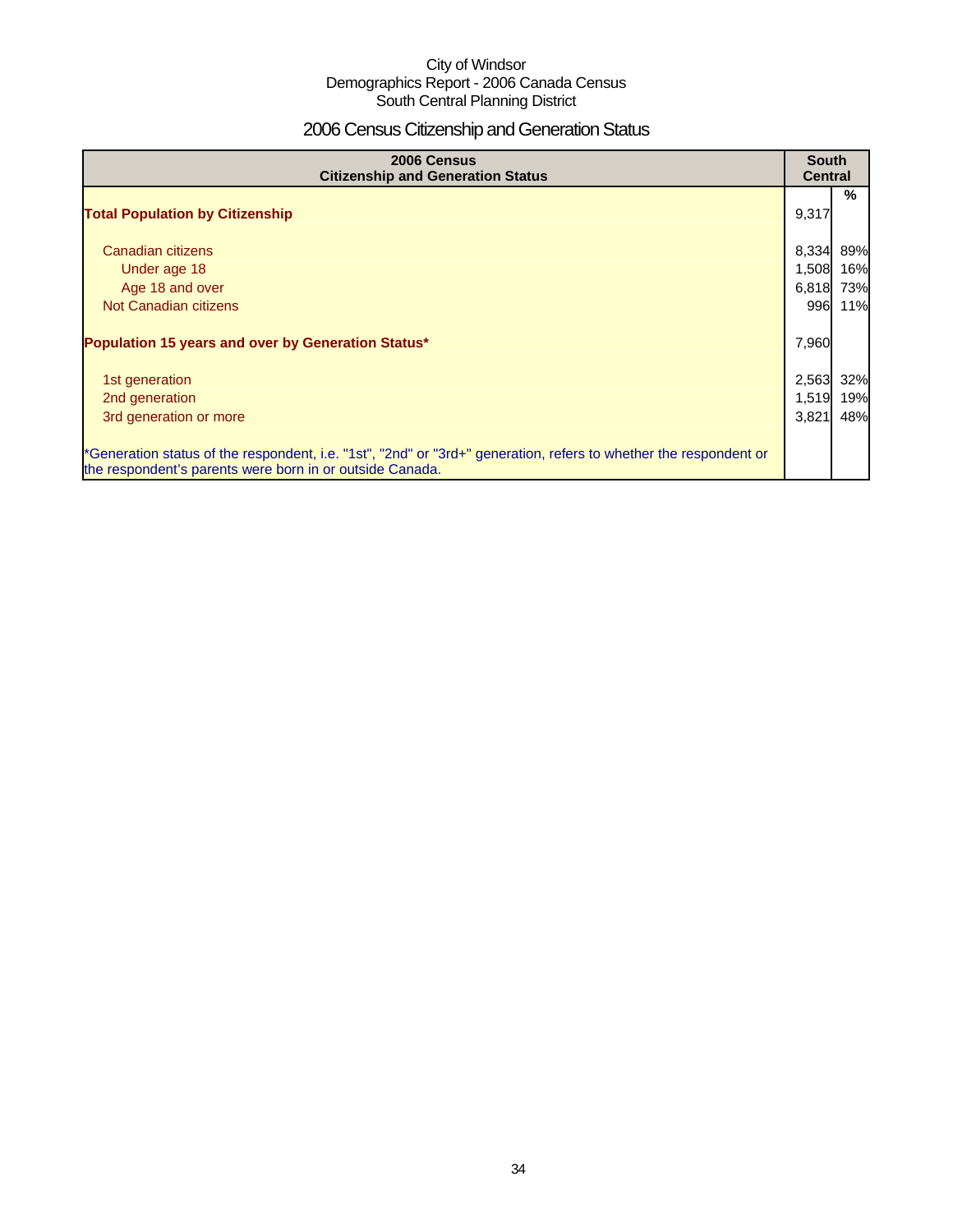## 2006 Census Immigration and Place of Birth

| 2006 Census<br><b>Immigration and Place of Birth</b>           | <b>South Central</b>                                                                                                                                  |  |
|----------------------------------------------------------------|-------------------------------------------------------------------------------------------------------------------------------------------------------|--|
| <b>Total Immigrant Population by Period of Immigration</b>     | $\frac{9}{6}$<br>2,583                                                                                                                                |  |
|                                                                |                                                                                                                                                       |  |
| Before 1961<br>1961 to 1970                                    | 37014%<br>195 8%                                                                                                                                      |  |
| 1971 to 1980                                                   | 275 11%                                                                                                                                               |  |
| 1981 to 1990                                                   | 236 9%                                                                                                                                                |  |
| 1991 to 2000                                                   | 77330%                                                                                                                                                |  |
| 1991 to 1995                                                   | 383 15%                                                                                                                                               |  |
| 1996 to 2000                                                   | 396 15%                                                                                                                                               |  |
| 2001 to 2006                                                   | 69627%                                                                                                                                                |  |
| <b>Total Immigrant Population by Age at Immigration</b>        | 2,596                                                                                                                                                 |  |
| <b>Under 5 years</b>                                           | 235<br>9%                                                                                                                                             |  |
| 5 to 14 years                                                  | 427 16%                                                                                                                                               |  |
| 15 to 24 years                                                 | 506 20%                                                                                                                                               |  |
| 25 to 44 years                                                 | 1,16345%                                                                                                                                              |  |
| 45 years and over                                              | 245<br>9%                                                                                                                                             |  |
| <b>Total Population by Immigrant Status and Place of Birth</b> | 9,330                                                                                                                                                 |  |
| Non-immigrants                                                 | 6,544 70%                                                                                                                                             |  |
| Born in province of residence                                  | 6,031 65%                                                                                                                                             |  |
| Born outside province of residence                             | 513 5%                                                                                                                                                |  |
| Immigrants                                                     | 2,607 28%                                                                                                                                             |  |
| Non-permanent residents                                        | 170 2%                                                                                                                                                |  |
| <b>Total Immigrants by Place of Birth</b>                      | 2,607                                                                                                                                                 |  |
| Top 5 Immigrant Places of Birth                                | Southern Europe <sup>17%</sup><br>West Central Asia and the Middle East 14%<br>Southeast Asia 13%<br>Eastern Europe <sup>10%</sup><br>Eastern Asia 9% |  |
| <b>United States of America</b>                                | 150<br>6%                                                                                                                                             |  |
| <b>Central America</b>                                         | 2%<br>58                                                                                                                                              |  |
| Caribbean and Bermuda                                          | 5%<br>130                                                                                                                                             |  |
| South America                                                  | 2%<br>48                                                                                                                                              |  |
| Europe                                                         | 87334%                                                                                                                                                |  |
| <b>Western Europe</b>                                          | 3%<br>74                                                                                                                                              |  |
| <b>Eastern Europe</b>                                          | 260 10%                                                                                                                                               |  |
| <b>Southern Europe</b>                                         | 434 17%                                                                                                                                               |  |
| <b>Italy</b>                                                   | 6%<br>148                                                                                                                                             |  |
| <b>Other Southern Europe</b>                                   | 283 11%                                                                                                                                               |  |
| <b>Northern Europe</b>                                         | 4%<br>102<br>125<br>5%                                                                                                                                |  |
| <b>United Kingdom</b><br><b>Other Northern Europe</b>          | 0%<br>$\overline{0}$                                                                                                                                  |  |
| Africa                                                         | 7%                                                                                                                                                    |  |
| <b>Western Africa</b>                                          | 188<br>25<br>1%                                                                                                                                       |  |
|                                                                |                                                                                                                                                       |  |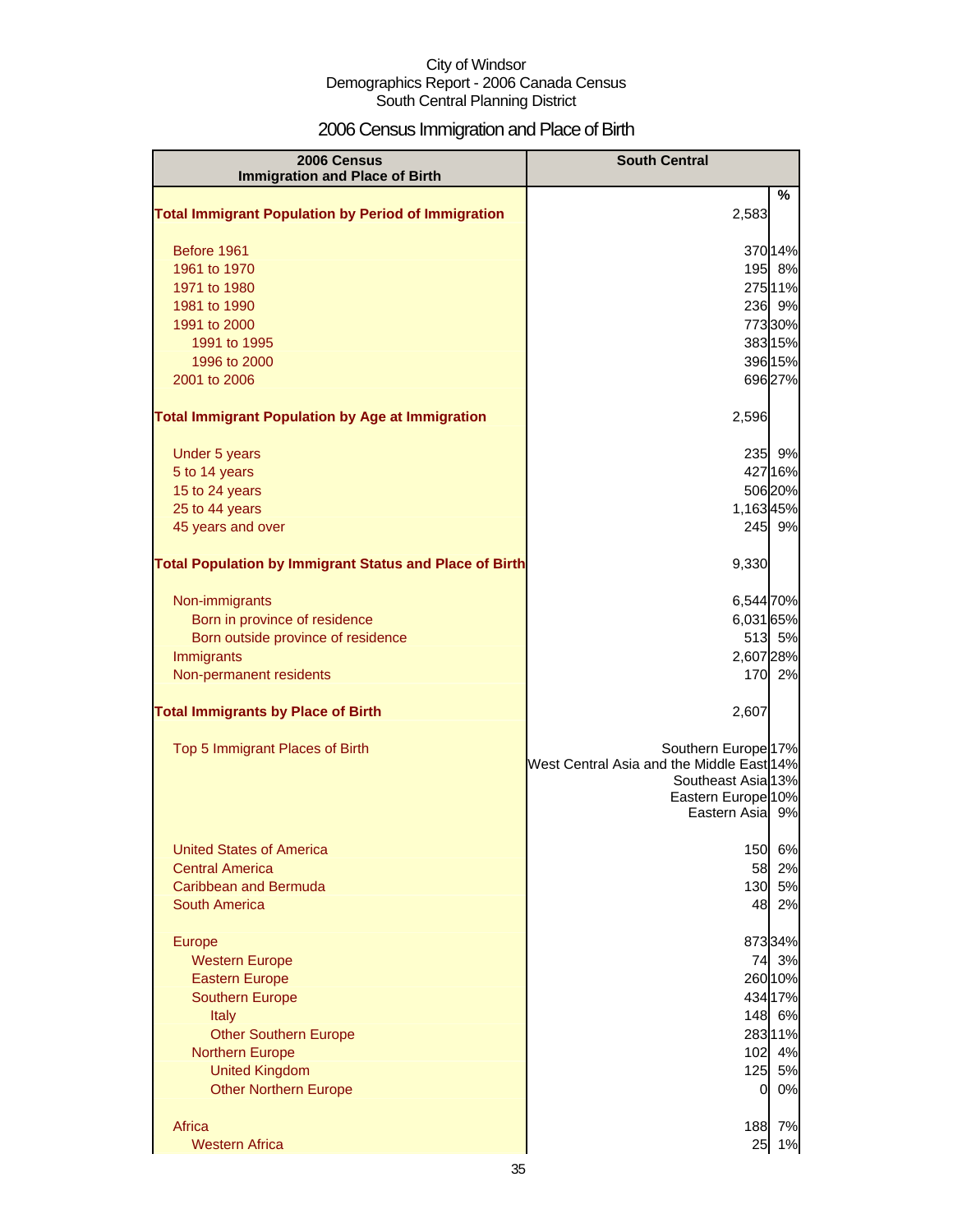| 2006 Census                           | <b>South Central</b> |         |
|---------------------------------------|----------------------|---------|
| <b>Immigration and Place of Birth</b> |                      |         |
|                                       |                      | %       |
| <b>Eastern Africa</b>                 | 87                   | 3%      |
| <b>Northern Africa</b>                | 75                   | 3%      |
| <b>Central Africa</b>                 | 0                    | 0%      |
| <b>Southern Africa</b>                | 17                   | 1%      |
|                                       |                      |         |
| Asia and the Middle East              | 1,10843%             |         |
| West Central Asia and the Middle East |                      | 358 14% |
| Eastern Asia                          | 239                  | 9%      |
| China                                 | 186                  | 7%      |
| Hong Kong                             | 25                   | 1%      |
| <b>Other Eastern Asia</b>             | 13                   | 0%      |
| Southeast Asia                        |                      | 335 13% |
| <b>Philippines</b>                    | 145                  | 6%      |
| <b>Other Southeast Asia</b>           | 151                  | 6%      |
| <b>Southern Asia</b>                  | 163                  | 6%      |
| India                                 | 50                   | 2%      |
| <b>Other Southern Asia</b>            | 103                  | 4%      |
|                                       |                      |         |
| Oceania and other                     | 20                   | 1%      |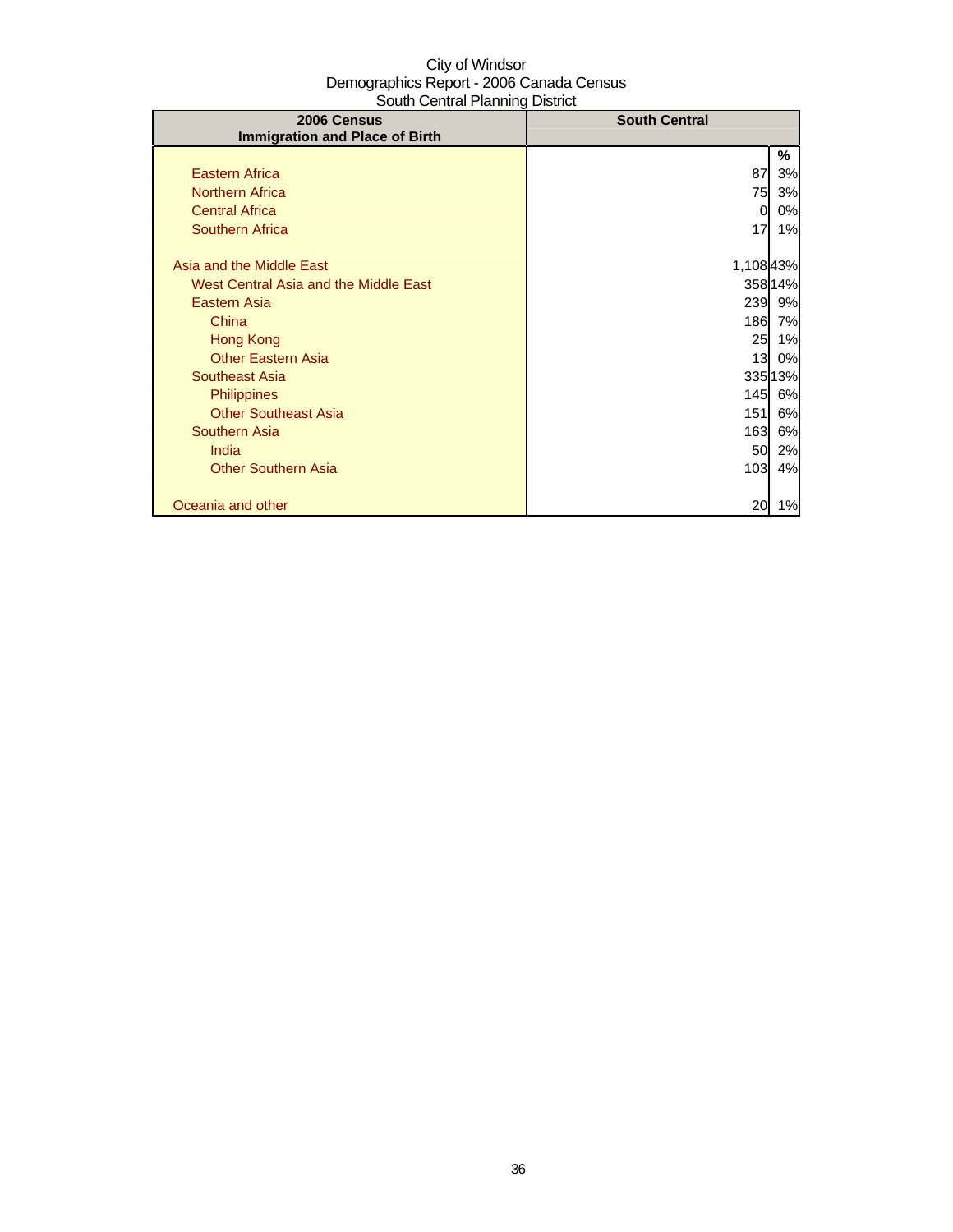| <b>2006 Census</b>                                         | <b>South Central</b>                      |          |
|------------------------------------------------------------|-------------------------------------------|----------|
| Recent Immigration and Place of Birth (2001-2006)          |                                           | %        |
| <b>Total Recent Immigrants by Selected Places of Birth</b> | 686                                       |          |
| Top 5 Recent Immigrant Places of Birth                     | West Central Asia and the Middle East 20% |          |
|                                                            | Southern Europe <sup>20%</sup>            |          |
|                                                            | Eastern Asia 14%<br>Southeast Asia 13%    |          |
|                                                            | Eastern Africa 6%                         |          |
|                                                            |                                           |          |
| <b>United States of America</b>                            | 30                                        | 4%       |
| <b>Central America</b>                                     | 13                                        | 2%       |
| <b>Caribbean and Bermuda</b>                               | 25                                        | 4%       |
| <b>South America</b>                                       | 25                                        | 4%       |
|                                                            |                                           |          |
| Europe                                                     |                                           | 150 22%  |
| <b>Western Europe</b><br><b>Eastern Europe</b>             | 10<br>20                                  | 1%<br>3% |
| <b>Southern Europe</b>                                     |                                           | 130 19%  |
| Italy                                                      | 0                                         | 0%       |
| <b>Other Southern Europe</b>                               |                                           | 125 18%  |
| <b>Northern Europe</b>                                     | $\mathbf 0$                               | 0%       |
| <b>United Kingdom</b>                                      | $\overline{0}$                            | 0%       |
| <b>Other Northern Europe</b>                               | 0                                         | 0%       |
|                                                            |                                           |          |
| Africa                                                     |                                           | 8913%    |
| <b>Western Africa</b>                                      | $\overline{0}$                            | 0%       |
| <b>Eastern Africa</b>                                      | 42                                        | 6%       |
| <b>Northern Africa</b>                                     | 36                                        | 5%       |
| <b>Central Africa</b>                                      | $\overline{0}$                            | 0%       |
| <b>Southern Africa</b>                                     | 0                                         | 0%       |
| Asia and the Middle East                                   |                                           | 32948%   |
| West Central Asia and the Middle East                      |                                           | 133 19%  |
| Eastern Asia                                               |                                           | 95 14%   |
| China                                                      |                                           | 7511%    |
| <b>Hong Kong</b>                                           | 0                                         | 0%       |
| <b>Other Eastern Asia</b>                                  | 20                                        | 3%       |
| <b>Southeast Asia</b>                                      |                                           | 8512%    |
| Philippines                                                | 60                                        | 9%       |
| <b>Other Southeast Asia</b>                                | 20                                        | 3%       |
| <b>Southern Asia</b>                                       | 20                                        | 3%       |
| India                                                      | 13                                        | 2%       |
| <b>Other Southern Asia</b>                                 | 20                                        | 3%       |
| Oceania and other                                          | 0                                         | 0%       |
|                                                            |                                           |          |

## 2006 Census Recent Immigration and Place of Birth (2001-2006)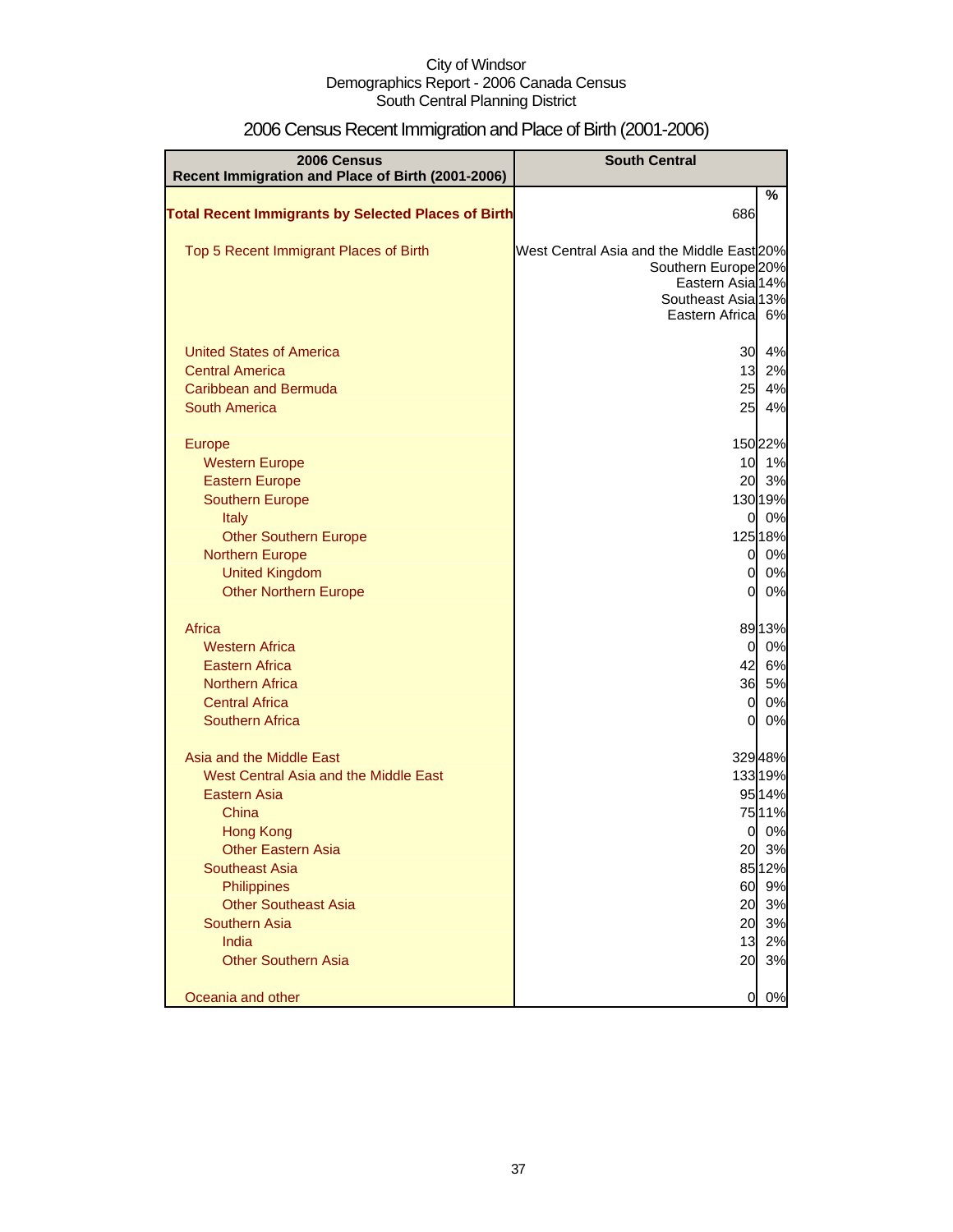## 2006 Census Mobility

| 2006 Census<br><b>Mobility</b>                    |       | <b>South Central</b> |  |  |
|---------------------------------------------------|-------|----------------------|--|--|
|                                                   |       | %                    |  |  |
| <b>Total Population by 1 year mobility status</b> | 9,199 |                      |  |  |
| Non-movers (same address one year ago)            | 7,441 | 81%                  |  |  |
| <b>Movers</b>                                     | 1,749 | 19%                  |  |  |
| Non-migrants                                      | 1,217 | 13%                  |  |  |
| <b>Migrants</b>                                   | 531   | 6%                   |  |  |
| Internal migrants                                 | 358   | 4%                   |  |  |
| Intraprovincial migrants                          | 375   | 4%                   |  |  |
| Interprovincial migrants                          | 24    | 0%                   |  |  |
| <b>External migrants</b>                          | 188   | 2%                   |  |  |
| <b>Total Population by 5 year mobility status</b> | 8,791 |                      |  |  |
| Non-movers (same address five years ago)          | 4,498 | 49%                  |  |  |
| <b>Movers</b>                                     | 4,282 | 47%                  |  |  |
| Non-migrants                                      | 2,772 | 30%                  |  |  |
| <b>Migrants</b>                                   | 1,515 | 16%                  |  |  |
| Internal migrants                                 | 732   | <b>8%</b>            |  |  |
| Intraprovincial migrants                          | 649   | 7%                   |  |  |
| Interprovincial migrants                          | 76    | 1%                   |  |  |
| <b>External migrants</b>                          | 758   | 8%                   |  |  |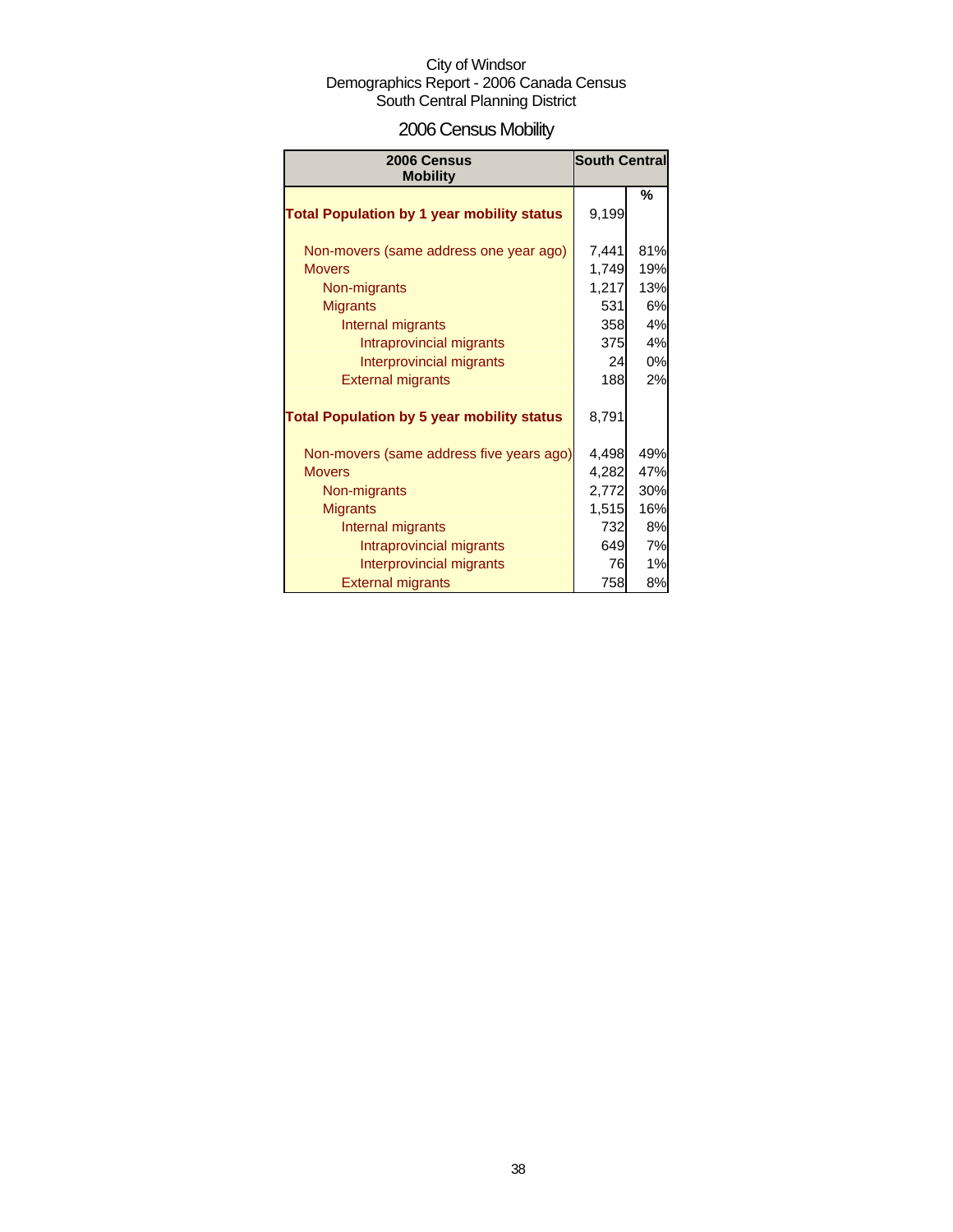# 2006 Census Aboriginal Population

| 2006 Census<br><b>Aboriginal Population</b>                                                                                                                                                                                                                                                 | <b>South</b><br><b>Central</b>                                         |                                              |
|---------------------------------------------------------------------------------------------------------------------------------------------------------------------------------------------------------------------------------------------------------------------------------------------|------------------------------------------------------------------------|----------------------------------------------|
| Population by Aboriginal* and non-Aboriginal Identity                                                                                                                                                                                                                                       | 9,337                                                                  |                                              |
| Aboriginal population<br><b>Single Response</b><br><b>Inuit</b>                                                                                                                                                                                                                             | 167<br>137<br>$\overline{0}$                                           | 2%<br>1%<br>0%                               |
| <b>Metis</b>                                                                                                                                                                                                                                                                                | 39                                                                     | 0%                                           |
| North American Indian                                                                                                                                                                                                                                                                       | 99                                                                     | 1%                                           |
| Multiple responses                                                                                                                                                                                                                                                                          | 10                                                                     | 0%                                           |
| Aboriginal responses not included elsewhere                                                                                                                                                                                                                                                 | 10                                                                     | 0%                                           |
| Non-Aboriginal population                                                                                                                                                                                                                                                                   | 9,141                                                                  | 98%                                          |
| <b>Population by Registered Indian Status</b>                                                                                                                                                                                                                                               | 9,315                                                                  |                                              |
| <b>Registered Indian</b>                                                                                                                                                                                                                                                                    | 69                                                                     | 1%                                           |
| Not a Registered Indian                                                                                                                                                                                                                                                                     | 9,253                                                                  | 99%                                          |
| <b>Population by Aboriginal and Non-Aboriginal Ancestry</b>                                                                                                                                                                                                                                 | 9,277                                                                  |                                              |
| Aboriginal ancestry<br>North American Indian single ancestry<br>North American Indian and non-Aboriginal ancestries<br>Métis single ancestry<br>Métis and non-Aboriginal ancestries<br>Inuit single ancestry<br>Inuit and non-Aboriginal ancestries<br>Other Aboriginal multiple ancestries | 399<br>33<br>285<br>15<br>57<br>$\overline{0}$<br>$\overline{0}$<br>10 | 4%<br>0%<br>3%<br>0%<br>1%<br>0%<br>0%<br>0% |
| Non-Aboriginal ancestry                                                                                                                                                                                                                                                                     | 8,855                                                                  | 95%                                          |
| Indian Reservation DAs that refused enumeration                                                                                                                                                                                                                                             | $\Omega$                                                               |                                              |
| * Refers to those persons who reported identifying with at least one Aboriginal group, i.e. North American Indian,<br>Métis or Inuit (Eskimo).                                                                                                                                              |                                                                        |                                              |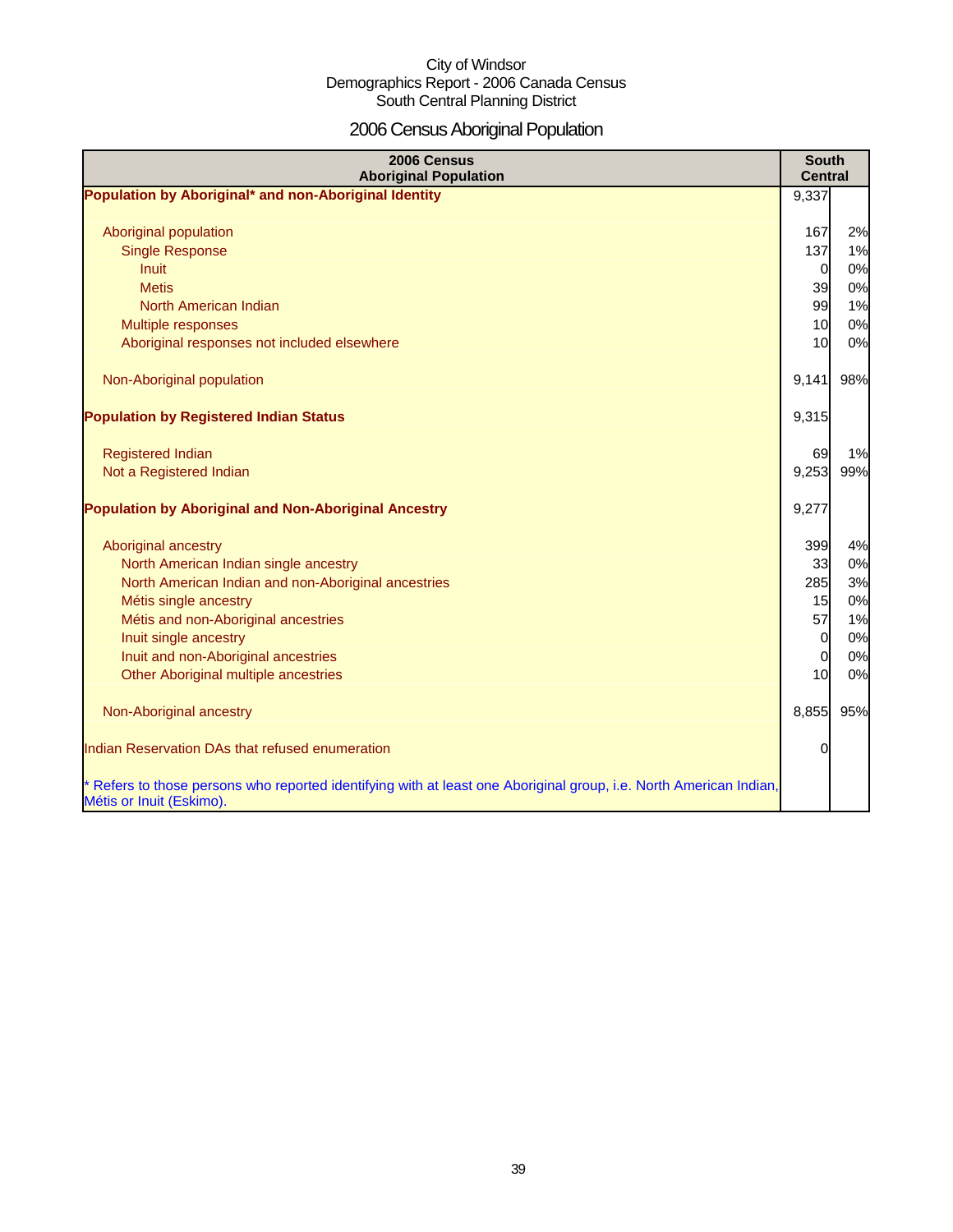## 2006 Census Labour Force by Sex Comparison

| 2006 Census<br><b>Labour Force by Sex</b>                          | <b>South Central</b> |         |                   |         |                |        |
|--------------------------------------------------------------------|----------------------|---------|-------------------|---------|----------------|--------|
| <b>Comparison</b>                                                  |                      |         |                   |         |                |        |
|                                                                    | <b>Total</b>         |         | <b>Males</b>      |         | <b>Females</b> |        |
|                                                                    | Population           |         |                   |         |                |        |
| <b>Total Population 15 years and over by Labour Force Activity</b> | 7,907                |         | 3,846             |         | 4,053          |        |
| In the labour force                                                |                      |         | 4,65359% 2,47164% |         | 2,17754%       |        |
| Employed                                                           |                      |         | 4,15052% 2,18757% |         | 1,945 48%      |        |
| <b>Unemployed</b>                                                  | 485                  | 6%      |                   | 278 7%  | 210            | 5%     |
| Not in the labour force                                            |                      |         | 3,25741% 1,34835% |         | 1,87346%       |        |
| Participation rate                                                 | 58.8%                |         | 64.3%             |         | 53.7%          |        |
| Employment-population ratio                                        | 52.5%                |         | 56.9%             |         | 48.0%          |        |
| Unemployment rate                                                  | 10.4%                |         | 11.2%             |         | 9.7%           |        |
| <b>Total Population 15-24 years by Labour Force Activity</b>       | 1,291                |         | 580               |         | 715            |        |
| In the labour force                                                |                      | 76759%  |                   | 347 60% |                | 41057% |
| Employed                                                           |                      | 63749%  |                   | 27748%  |                | 35750% |
| <b>Unemployed</b>                                                  |                      | 116 9%  |                   | 76 13%  | 67             | 9%     |
| Not in the labour force                                            |                      | 504 39% |                   | 21136%  |                | 27739% |
| Participation rate                                                 | 59.4%                |         | 59.8%             |         | 57.3%          |        |
| Employment-population ratio                                        | 49.4%                |         | 47.9%             |         | 50.0%          |        |
| Unemployment rate                                                  | 15.2%                |         | 22.0%             |         | 16.4%          |        |
| <b>Total Population 25 years and over by Labour Force Activity</b> | 6,621                |         | 3,247             |         | 3,336          |        |
| In the labour force                                                |                      |         | 3,89659% 2,12465% |         | 1,764 53%      |        |
| Employed                                                           |                      |         | 3,51153% 1,88358% |         | 1,61748%       |        |
| <b>Unemployed</b>                                                  |                      | 376 6%  |                   | 209 6%  | 161            | 5%     |
| Not in the labour force                                            |                      |         | 2,73841% 1,13435% |         | 1,589 48%      |        |
| Participation rate                                                 | 58.8%                |         | 65.4%             |         | 52.9%          |        |
| <b>Employment-population ratio</b>                                 | 53.0%                |         | 58.0%             |         | 48.5%          |        |
| Unemployment rate                                                  | 9.6%                 |         | 9.8%              |         | 9.1%           |        |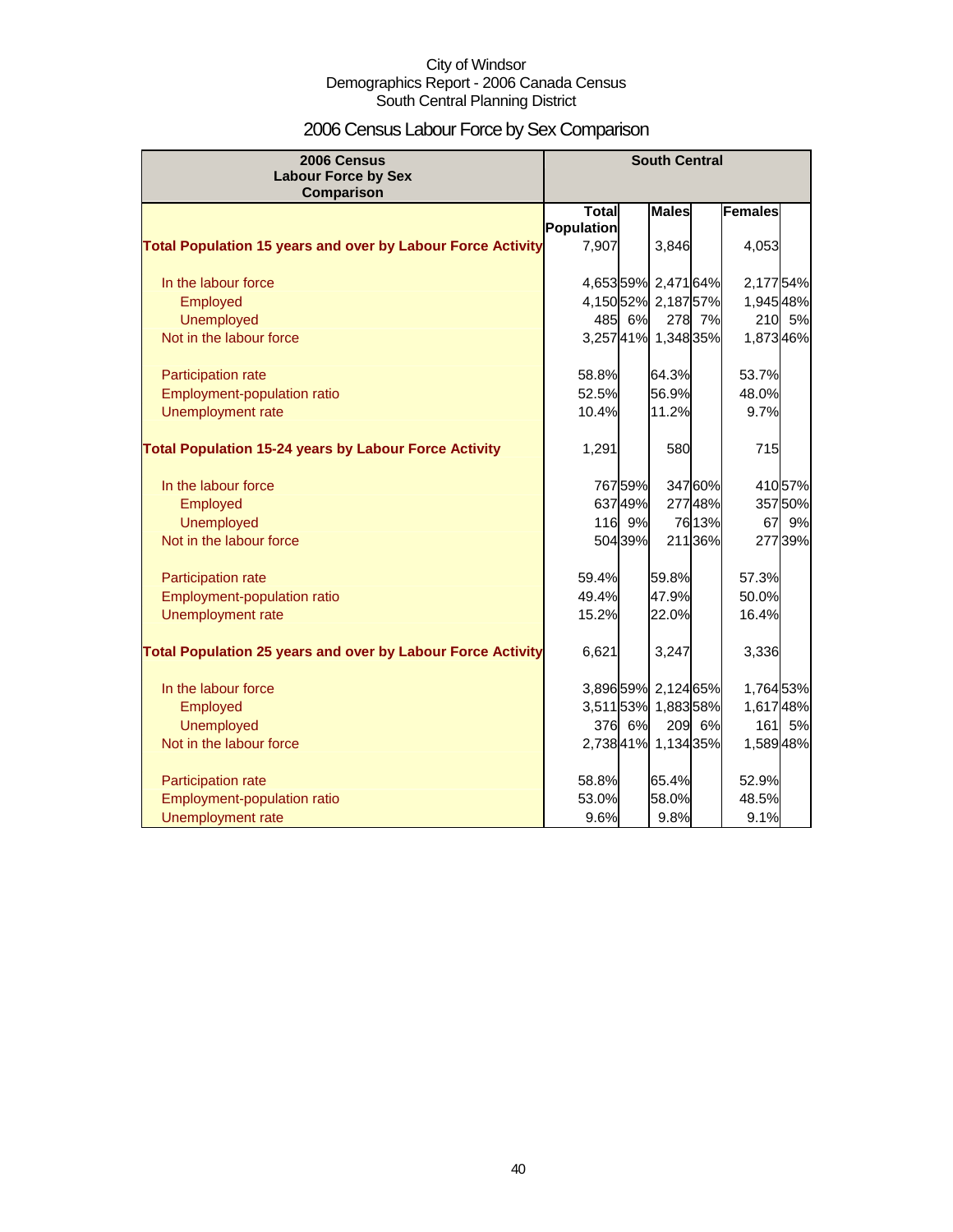## 2006 Census Labour Force by Sex

| 2006 Census<br><b>Labour Force by Sex</b>                          | <b>South Central</b> |      |
|--------------------------------------------------------------------|----------------------|------|
|                                                                    |                      | $\%$ |
| <b>Total Population 15 years and over by Labour Force Activity</b> | 7,907                |      |
| In the labour force                                                | 4,653                | 59%  |
| Employed                                                           | 4,150                | 52%  |
| <b>Unemployed</b>                                                  | 485                  | 6%   |
| Not in the labour force                                            | 3,257                | 41%  |
| Participation rate                                                 | 58.8%                |      |
| Employment-population ratio                                        | 52.5%                |      |
| Unemployment rate                                                  | 10.4%                |      |
| <b>Total Population 15-24 years by Labour Force Activity</b>       | 1,291                |      |
| In the labour force                                                | 767                  | 59%  |
| Employed                                                           | 637                  | 49%  |
| <b>Unemployed</b>                                                  | 116                  | 9%   |
| Not in the labour force                                            | 504                  | 39%  |
| Participation rate                                                 | 59.4%                |      |
| <b>Employment-population ratio</b>                                 | 49.4%                |      |
| <b>Unemployment rate</b>                                           | 15.2%                |      |
| <b>Total Population 25 years and over by Labour Force Activity</b> | 6,621                |      |
| In the labour force                                                | 3,896                | 59%  |
| Employed                                                           | 3,511                | 53%  |
| <b>Unemployed</b>                                                  | 376                  | 6%   |
| Not in the labour force                                            | 2,738                | 41%  |
| Participation rate                                                 | 58.8%                |      |
| Employment-population ratio                                        | 53.0%                |      |
| Unemployment rate                                                  | 9.6%                 |      |
| <b>Males 15 years and over by Labour Force Activity</b>            | 3,846                |      |
| In the labour force                                                | 2,471                | 64%  |
| Employed                                                           | 2,187                | 57%  |
| <b>Unemployed</b>                                                  | 278                  | 7%   |
| Not in the labour force                                            | 1,348                | 35%  |
| Participation rate                                                 | 64.3%                |      |
| Employment-population ratio                                        | 56.9%                |      |
| Unemployment rate                                                  | 11.2%                |      |
| <b>Males 15-24 years by Labour Force Activity</b>                  | 580                  |      |
| In the labour force                                                | 347                  | 60%  |
| Employed                                                           | 277                  | 48%  |
| <b>Unemployed</b>                                                  | 76                   | 13%  |
| Not in the labour force                                            | 211                  | 36%  |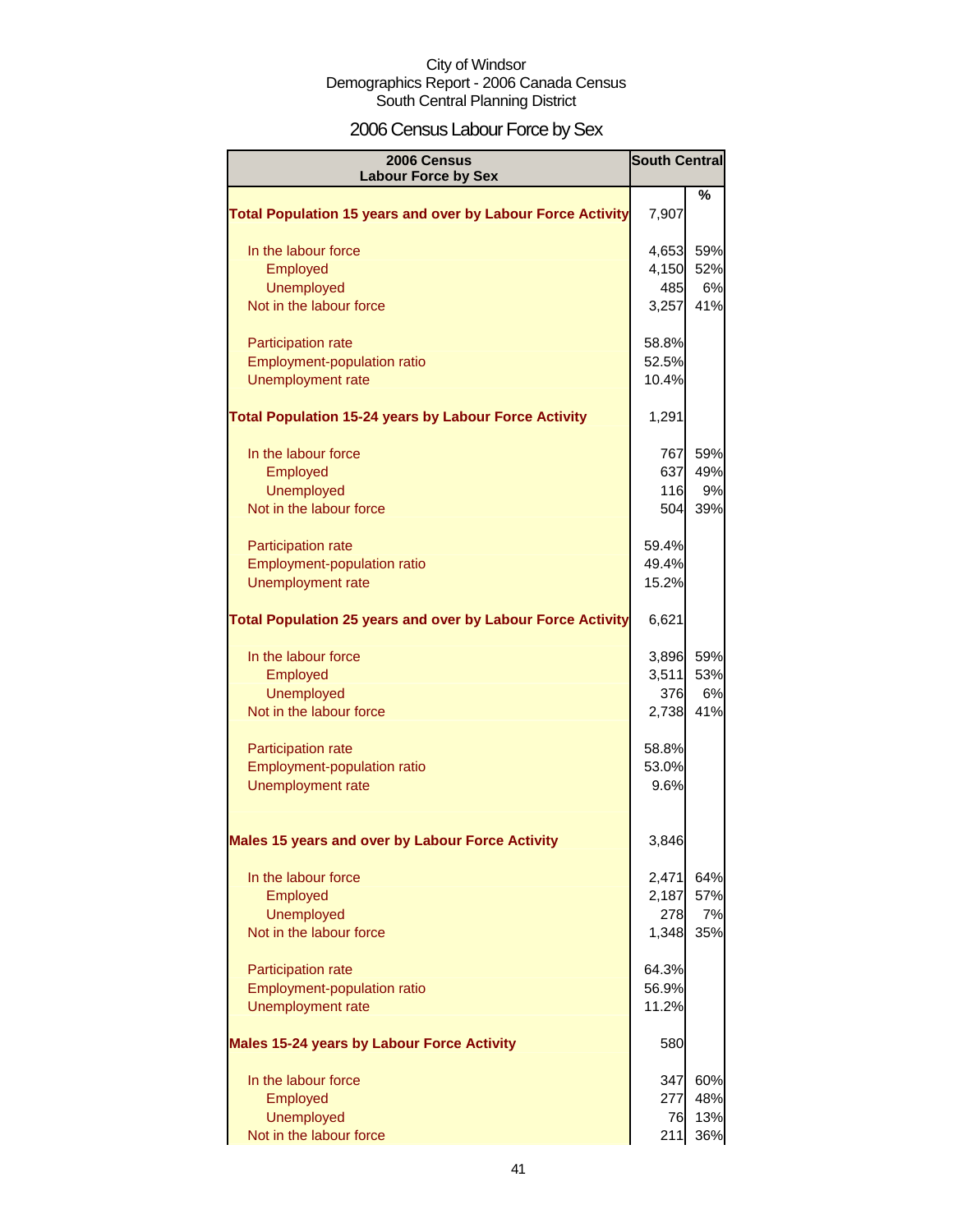| <b>2006 Census</b><br><b>Labour Force by Sex</b>          | <b>South Central</b> |            |
|-----------------------------------------------------------|----------------------|------------|
|                                                           |                      | %          |
| <b>Participation rate</b>                                 | 59.8%                |            |
| Employment-population ratio                               | 47.9%                |            |
| Unemployment rate                                         | 22.0%                |            |
|                                                           |                      |            |
| Males 25 years and over by Labour Force Activity          | 3,247                |            |
| In the labour force                                       | 2,124                | 65%        |
| Employed                                                  | 1,883                | 58%        |
| Unemployed                                                | 209                  | 6%         |
| Not in the labour force                                   | 1,134                | 35%        |
| Participation rate                                        | 65.4%                |            |
| Employment-population ratio                               | 58.0%                |            |
| <b>Unemployment rate</b>                                  | 9.8%                 |            |
|                                                           |                      |            |
| <b>Females 15 years and over by Labour Force Activity</b> | 4,053                |            |
| In the labour force                                       | 2,177                | 54%        |
| Employed                                                  | 1,945                | 48%        |
| <b>Unemployed</b>                                         | 210                  | 5%         |
| Not in the labour force                                   | 1,873                | 46%        |
| <b>Participation rate</b>                                 | 53.7%                |            |
| Employment-population ratio                               | 48.0%                |            |
| <b>Unemployment rate</b>                                  | 9.7%                 |            |
| <b>Females 15-24 years by Labour Force Activity</b>       | 715                  |            |
| In the labour force                                       |                      |            |
|                                                           | 410I                 | 57%<br>50% |
| Employed<br><b>Unemployed</b>                             | 357<br>67            | 9%         |
| Not in the labour force                                   | 277                  | 39%        |
|                                                           |                      |            |
| <b>Participation rate</b>                                 | 57.3%                |            |
| Employment-population ratio                               | 50.0%                |            |
| <b>Unemployment rate</b>                                  | 16.4%                |            |
| Females 25 years and over by Labour Force Activity        | 3,336                |            |
| In the labour force                                       | 1,764                | 53%        |
| Employed                                                  | 1,617                | 48%        |
| <b>Unemployed</b>                                         | 161                  | 5%         |
| Not in the labour force                                   | 1,589                | 48%        |
| Participation rate                                        | 52.9%                |            |
| Employment-population ratio                               | 48.5%                |            |
| <b>Unemployment rate</b>                                  | 9.1%                 |            |
|                                                           |                      |            |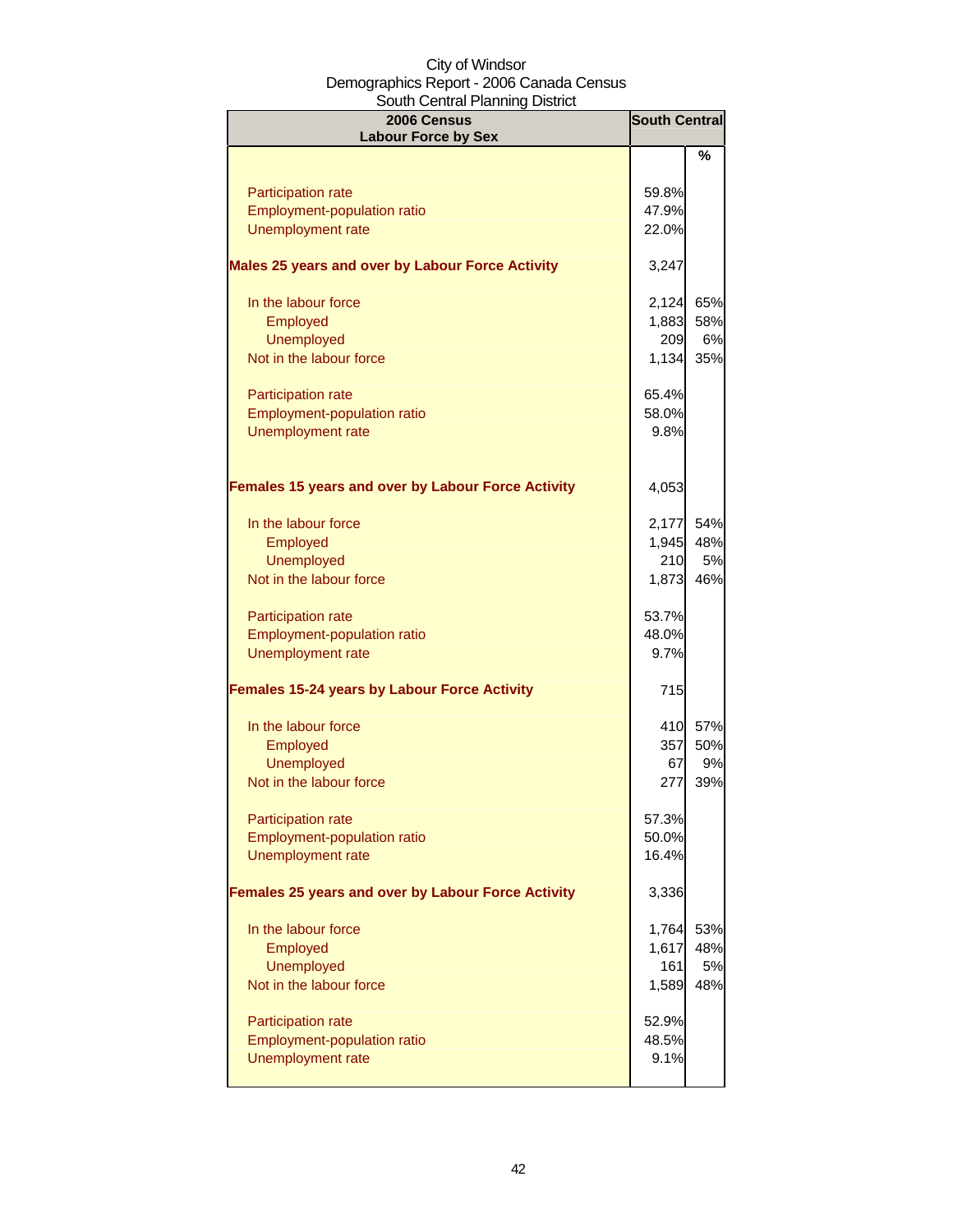## 2006 Census Presence of Children and Labour Force by Sex Comparison

| 2006 Census<br>Presence of Children and Labour Force by Sex Comparison                                          | <b>South Central</b> |         |                     |         |           |
|-----------------------------------------------------------------------------------------------------------------|----------------------|---------|---------------------|---------|-----------|
|                                                                                                                 | <b>Total</b>         |         | <b>Males</b>        |         | Females   |
|                                                                                                                 | Population           |         |                     |         |           |
| <b>Population 15 years and over in Private Households</b>                                                       | 7,878                |         | 3,817               |         | 4,031     |
| In the labour force                                                                                             |                      |         | 4,63259% 2,470 65%  |         | 2,18154%  |
| Employed                                                                                                        |                      |         | 4,14453% 2,16157%   |         | 1,945 48% |
| <b>Unemployed</b>                                                                                               |                      | 484 6%  |                     | 270 7%  | 217 5%    |
| Not in the labour force                                                                                         |                      |         | 3,23241% 1,38236%   |         | 1,87847%  |
|                                                                                                                 | 58.8%                |         | 64.7%               |         | 54.1%     |
| Participation rate                                                                                              | 52.6%                |         | 56.6%               |         | 48.3%     |
| Employment-population ratio<br>Unemployment rate                                                                | 10.4%                |         | 10.9%               |         | 9.9%      |
|                                                                                                                 |                      |         |                     |         |           |
| Population 15 years and over in Private Households with No Children at<br><b>Home</b>                           | 5,414                |         | 2,773               |         | 2,641     |
| In the labour force                                                                                             |                      |         | 2,96355% 1,63359%   |         | 1,309 50% |
| Employed                                                                                                        |                      |         | 2,713 50% 1,510 54% |         | 1,20145%  |
| <b>Unemployed</b>                                                                                               |                      | 244 5%  |                     | 164 6%  | 120 5%    |
| Not in the labour force                                                                                         |                      |         | 2,46746% 1,10740%   |         | 1,314 50% |
|                                                                                                                 |                      |         |                     |         |           |
| Participation rate                                                                                              | 54.7%                |         | 58.9%               |         | 49.6%     |
| Employment-population ratio                                                                                     | 50.1%                |         | 54.4%               |         | 45.5%     |
| Unemployment rate                                                                                               | 8.2%                 |         | 10.1%               |         | 9.2%      |
| Population 15 years and over in Private Households with Children at Home                                        | 2,431                |         | 1,042               |         | 1,400     |
| In the labour force                                                                                             | 1,687 69%            |         |                     | 81478%  | 87062%    |
| Employed                                                                                                        | 1,44359%             |         |                     | 671 64% | 75554%    |
| <b>Unemployed</b>                                                                                               |                      | 240 10% |                     | 11611%  | 118 8%    |
| Not in the labour force                                                                                         |                      | 74931%  |                     | 191 18% | 51637%    |
| Participation rate                                                                                              | 69.4%                |         | 78.1%               |         | 62.1%     |
| Employment-population ratio                                                                                     | 59.4%                |         | 64.4%               |         | 53.9%     |
| <b>Unemployment rate</b>                                                                                        | 14.2%                |         | 14.2%               |         | 13.6%     |
| Population 15 years and over in Private Households with Children under 6<br>years only                          | 605                  |         | 271                 |         | 328       |
|                                                                                                                 |                      |         |                     |         |           |
| In the labour force                                                                                             |                      | 452 75% |                     | 25594%  | 214 65%   |
| Employed                                                                                                        |                      | 37061%  |                     | 17565%  | 16851%    |
| <b>Unemployed</b>                                                                                               |                      | 88 14%  |                     | 4517%   | 3711%     |
| Not in the labour force                                                                                         |                      | 12821%  |                     | 20 7%   | 11335%    |
| Participation rate                                                                                              | 74.7%                |         | 94.0%               |         | 65.3%     |
| Employment-population ratio                                                                                     | 61.1%                |         | 64.5%               |         | 51.3%     |
| Unemployment rate                                                                                               | 19.4%                |         | 17.6%               |         | 17.4%     |
| Population 15 years and over in Private Households with Children under 6<br>years and Children 6 years and over | 236                  |         | 106                 |         | 131       |
| In the labour force                                                                                             |                      | 16068%  |                     | 8681%   | 5139%     |
| Employed                                                                                                        |                      | 14963%  |                     | 9085%   | 5038%     |
|                                                                                                                 |                      |         |                     |         |           |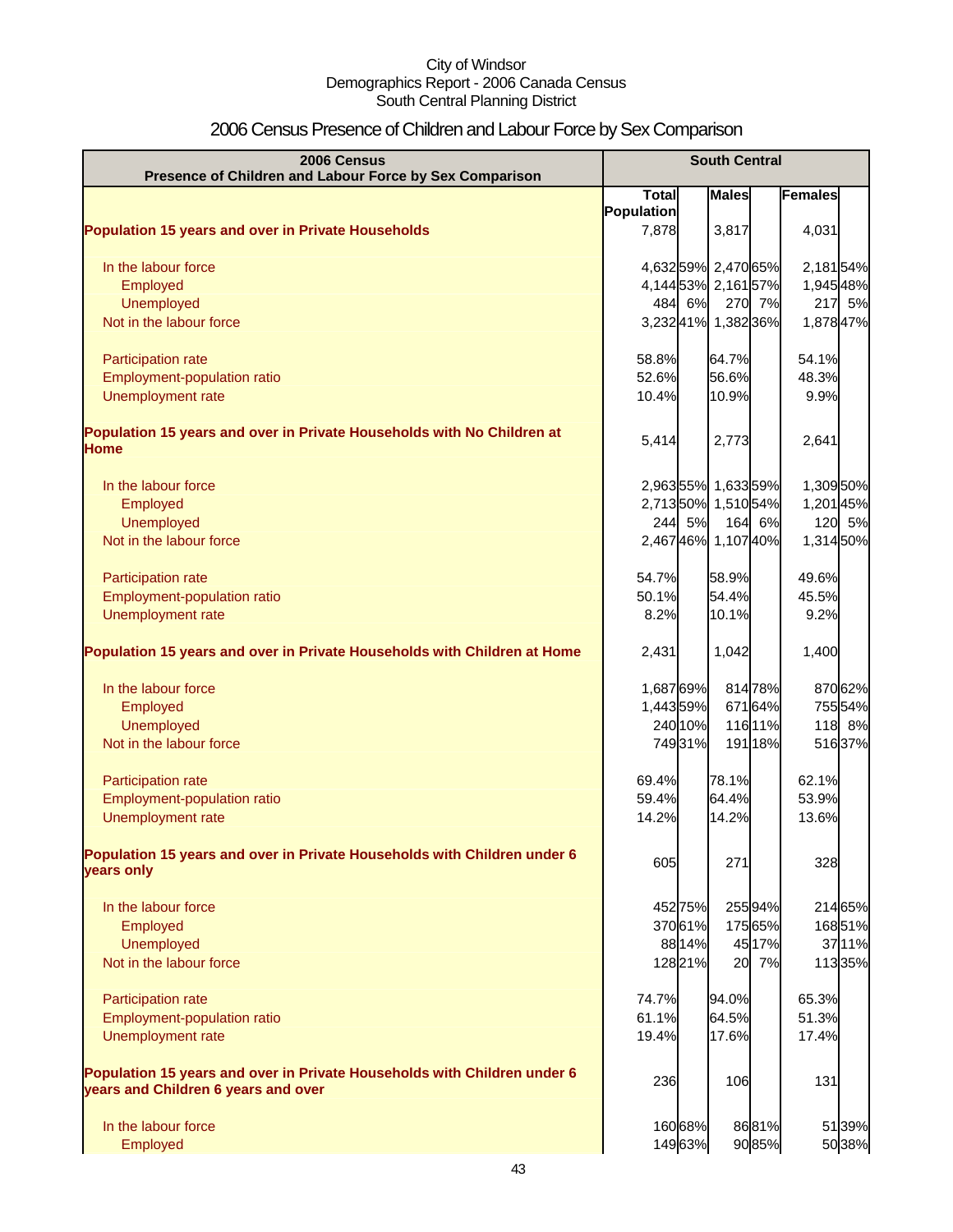| 2006 Census<br>Presence of Children and Labour Force by Sex Comparison                    | <b>South Central</b> |        |              |        |         |        |
|-------------------------------------------------------------------------------------------|----------------------|--------|--------------|--------|---------|--------|
|                                                                                           | Totall<br>Population |        | <b>Males</b> |        | Females |        |
| Unemployed                                                                                |                      | 20 8%  |              | 2120%  |         | 16 12% |
| Not in the labour force                                                                   |                      | 5523%  | $\Omega$     | 0%     |         | 6550%  |
| Participation rate                                                                        | 67.5%                |        | 81.1%        |        | 38.9%   |        |
| Employment-population ratio                                                               | 63.1%                |        | 85.0%        |        | 37.9%   |        |
| Unemployment rate                                                                         | 12.2%                |        | 24.4%        |        | 32.1%   |        |
| Population 15 years and over in Private Households with Children 6 years<br>and over only | 1,563                |        | 634          |        | 900     |        |
| In the labour force                                                                       | 1,045 67%            |        |              | 45872% | 590 66% |        |
| Employed                                                                                  |                      | 91859% |              | 38260% | 51357%  |        |
| <b>Unemployed</b>                                                                         |                      | 117 7% | 58           | 9%     | 72      | 8%     |
| Not in the labour force                                                                   |                      | 51533% |              | 18129% | 31535%  |        |
| <b>Participation rate</b>                                                                 | 66.8%                |        | 72.3%        |        | 65.6%   |        |
| Employment-population ratio                                                               | 58.8%                |        | 60.2%        |        | 57.0%   |        |
| Unemployment rate                                                                         | 11.2%                |        | 12.6%        |        | 12.2%   |        |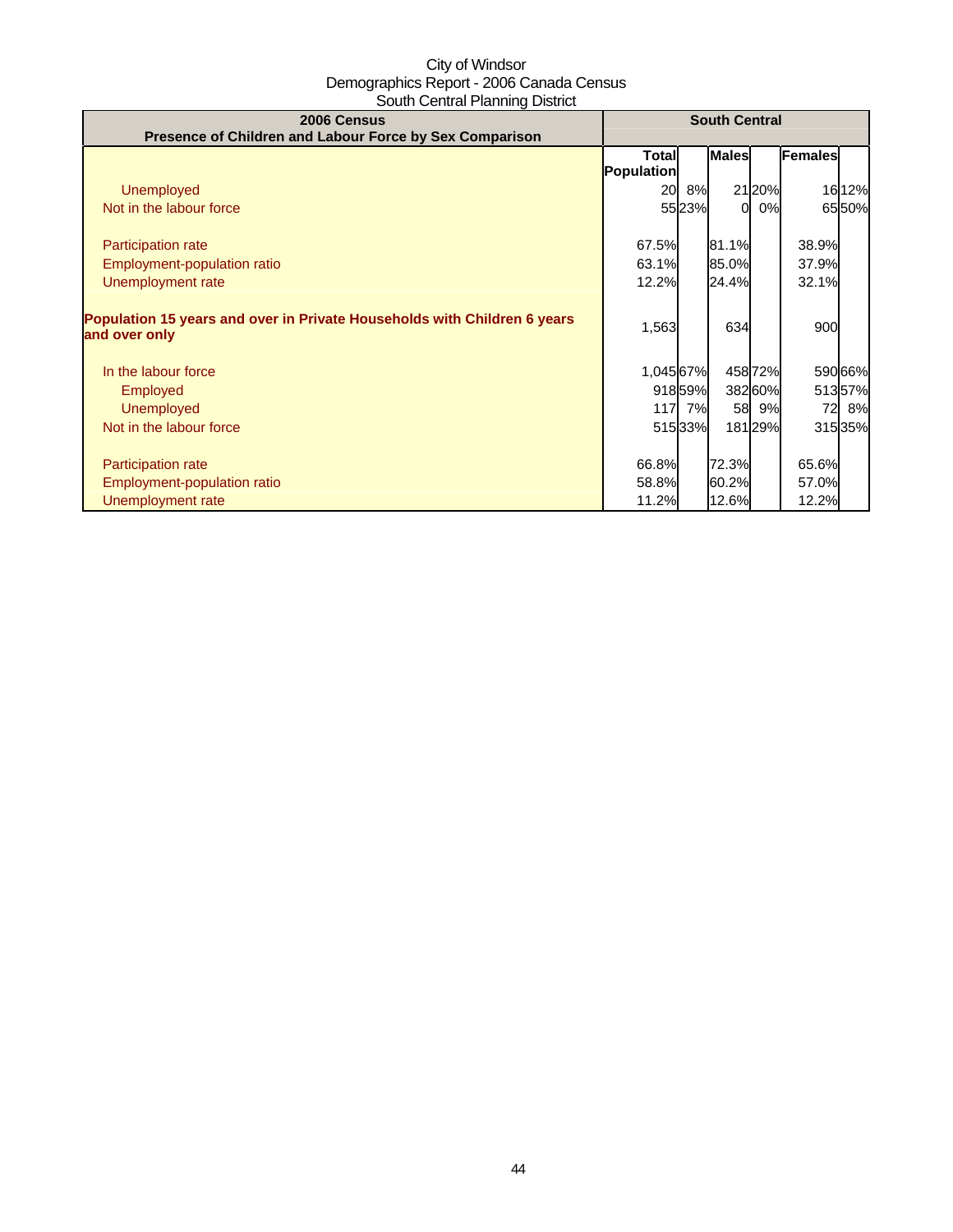## 2006 Census Presence of Children and Labour Force by Sex

| 2006 Census<br>Presence of Children and Labour Force by Sex                                                     | <b>South</b><br><b>Central</b> |           |
|-----------------------------------------------------------------------------------------------------------------|--------------------------------|-----------|
|                                                                                                                 |                                | $\%$      |
| <b>Population 15 years and over in Private Households</b>                                                       | 7,878                          |           |
| In the labour force                                                                                             | 4,632                          | 59%       |
| Employed                                                                                                        | 4,144                          | 53%       |
| <b>Unemployed</b>                                                                                               | 484                            | 6%        |
| Not in the labour force                                                                                         | 3,232                          | 41%       |
| Participation rate                                                                                              | 58.8%                          |           |
| Employment-population ratio                                                                                     | 52.6%                          |           |
| Unemployment rate                                                                                               | 10.4%                          |           |
| Population 15 years and over in Private Households with No Children at Home                                     | 5,414                          |           |
| In the labour force                                                                                             | 2,963                          | 55%       |
| Employed                                                                                                        | 2,713                          | 50%       |
| Unemployed                                                                                                      | 244                            | 5%        |
| Not in the labour force                                                                                         | 2,467                          | 46%       |
| Participation rate                                                                                              | 54.7%                          |           |
| Employment-population ratio                                                                                     | 50.1%                          |           |
| Unemployment rate                                                                                               | 8.2%                           |           |
| Population 15 years and over in Private Households with Children at Home                                        | 2,431                          |           |
| In the labour force                                                                                             | 1,687                          | 69%       |
| Employed                                                                                                        | 1,443                          | 59%       |
| Unemployed                                                                                                      | 240                            | 10%       |
| Not in the labour force                                                                                         | 749                            | 31%       |
| Participation rate                                                                                              | 69.4%                          |           |
| Employment-population ratio                                                                                     | 59.4%                          |           |
| Unemployment rate                                                                                               | 14.2%                          |           |
| Population 15 years and over in Private Households with Children under 6 years only                             | 605                            |           |
| In the labour force                                                                                             | 452                            | 75%       |
| Employed                                                                                                        | 370                            | 61%       |
| Unemployed                                                                                                      | 88                             | 14%       |
| Not in the labour force                                                                                         | 128                            | 21%       |
| Participation rate                                                                                              | 74.7%                          |           |
| Employment-population ratio                                                                                     | 61.1%                          |           |
| Unemployment rate                                                                                               | 19.4%                          |           |
| Population 15 years and over in Private Households with Children under 6 years and Children 6 years<br>and over | 236                            |           |
|                                                                                                                 |                                |           |
| In the labour force                                                                                             | 160<br>149                     | 68%       |
| Employed<br>Unemployed                                                                                          | 20                             | 63%<br>8% |
| Not in the labour force                                                                                         | 55                             | 23%       |
|                                                                                                                 |                                |           |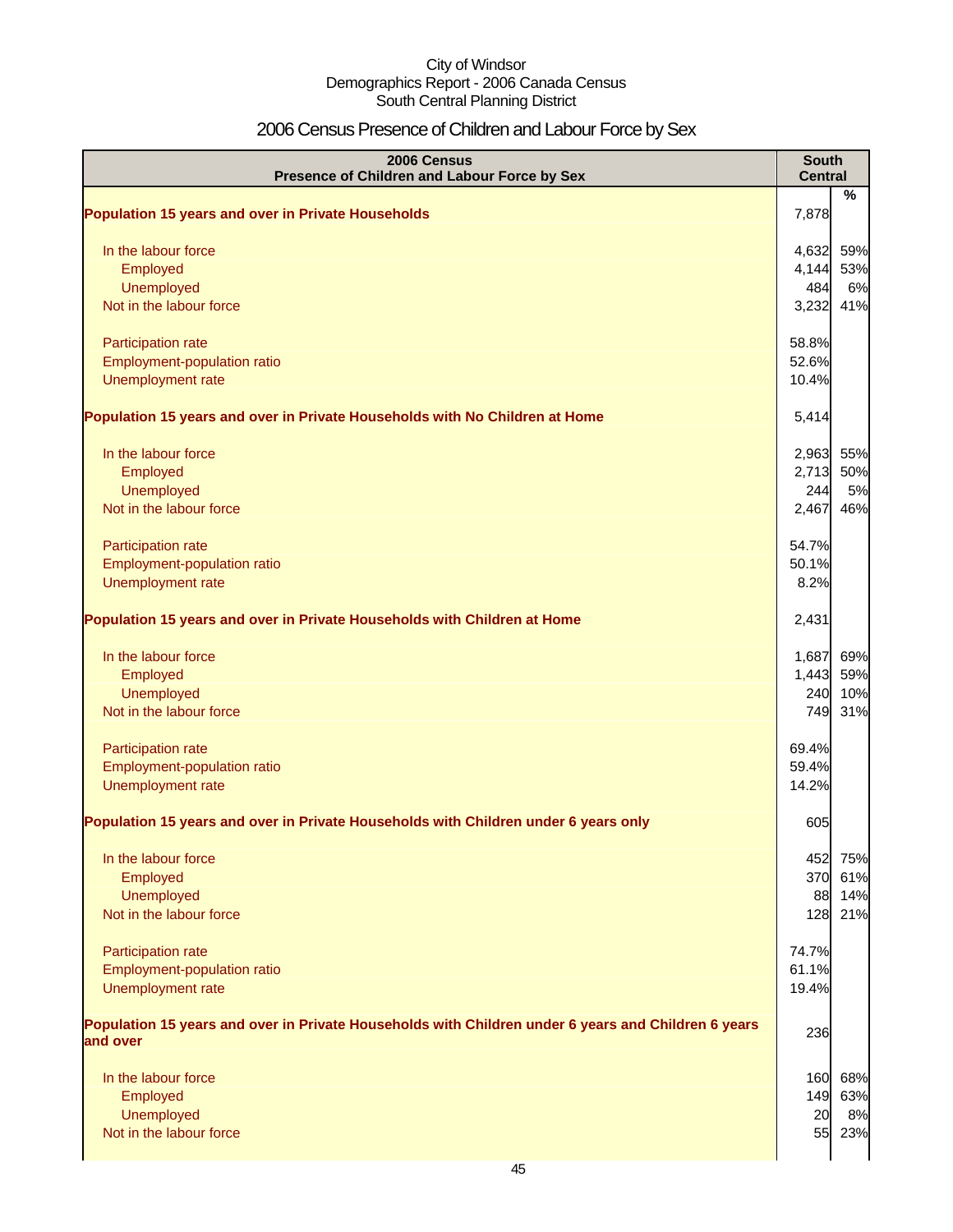| $\frac{1}{2}$<br>2006 Census                                                           | <b>South</b>   |               |
|----------------------------------------------------------------------------------------|----------------|---------------|
| Presence of Children and Labour Force by Sex                                           | <b>Central</b> |               |
| Participation rate                                                                     | 67.5%          | $\frac{9}{6}$ |
| Employment-population ratio                                                            | 63.1%          |               |
| Unemployment rate                                                                      | 12.2%          |               |
|                                                                                        |                |               |
| Population 15 years and over in Private Households with Children 6 years and over only | 1,563          |               |
| In the labour force                                                                    | 1,045          | 67%           |
| Employed                                                                               | 918            | 59%           |
| Unemployed                                                                             | 117            | 7%            |
| Not in the labour force                                                                | 515            | 33%           |
| Participation rate                                                                     | 66.8%          |               |
| Employment-population ratio                                                            | 58.8%          |               |
| Unemployment rate                                                                      | 11.2%          |               |
| <b>Males 15 years and over in Private Households</b>                                   | 3,817          |               |
| In the labour force                                                                    | 2,470          | 65%           |
| Employed                                                                               | 2,161          | 57%           |
| Unemployed                                                                             | 270            | 7%            |
| Not in the labour force                                                                | 1,382          | 36%           |
| Participation rate                                                                     | 64.7%          |               |
| Employment-population ratio                                                            | 56.6%          |               |
| Unemployment rate                                                                      | 10.9%          |               |
| Males 15 years and over in Private Households with no children at home                 | 2,773          |               |
| In the labour force                                                                    | 1,633          | 59%           |
| Employed                                                                               | 1,510          | 54%           |
| Unemployed                                                                             | 164            | 6%            |
| Not in the labour force                                                                | 1,107          | 40%           |
| <b>Participation rate</b>                                                              | 58.9%          |               |
| Employment-population ratio                                                            | 54.4%          |               |
| Unemployment rate                                                                      | 10.1%          |               |
| Males 15 years and over in Private Households with children at home                    | 1,042          |               |
| In the labour force                                                                    | 814            | 78%           |
| Employed                                                                               | 671            | 64%           |
| Unemployed                                                                             | 116            | 11%           |
| Not in the labour force                                                                | 191            | 18%           |
| Participation rate                                                                     | 78.1%          |               |
| Employment-population ratio                                                            | 64.4%          |               |
| Unemployment rate                                                                      | 14.2%          |               |
| Males 15 years and over in Private Households with children under 6 years only         | 271            |               |
| In the labour force                                                                    |                | 255 94%       |
| Employed                                                                               | 175            | 65%           |
| Unemployed                                                                             | 45             | 17%           |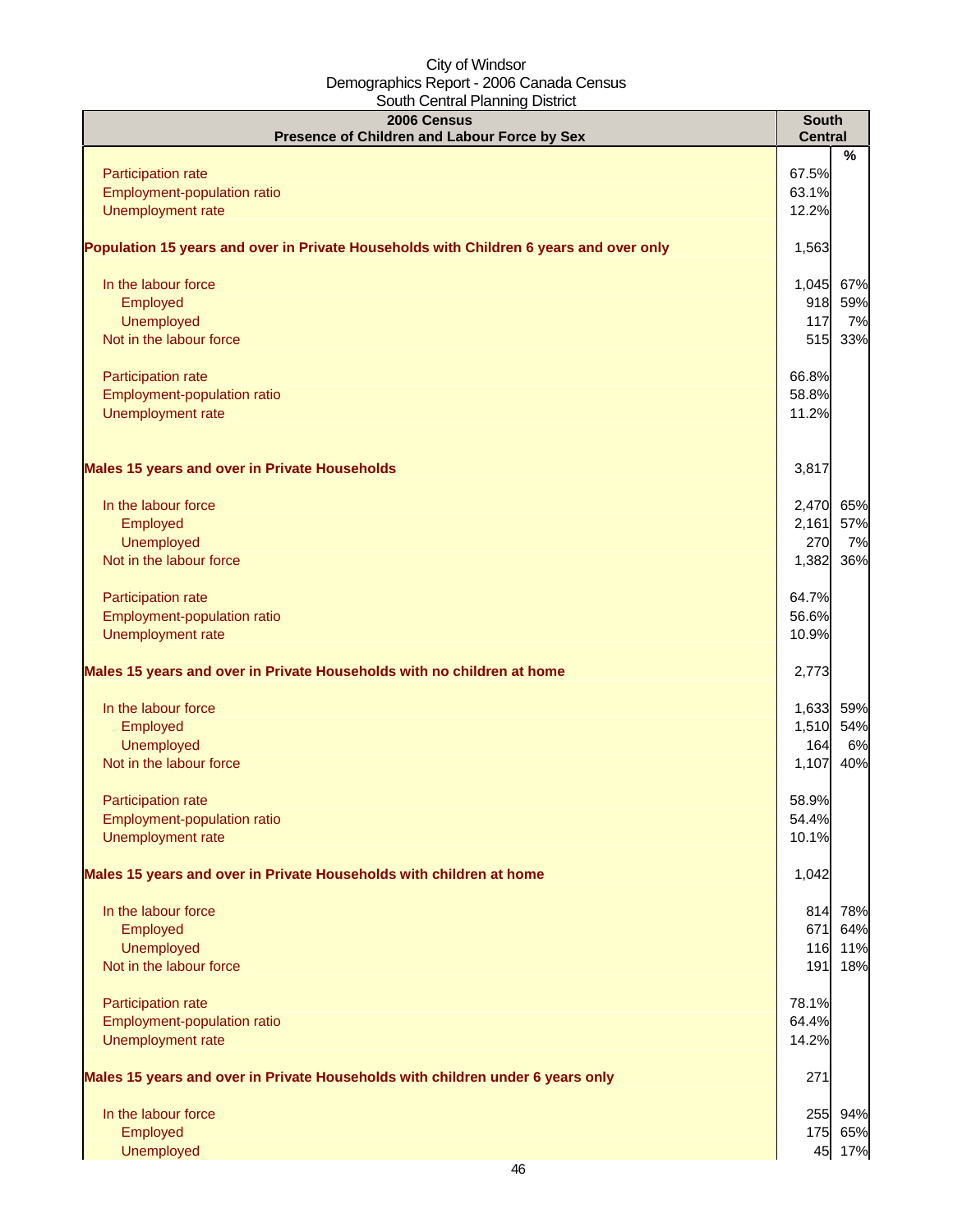| 2006 Census<br>Presence of Children and Labour Force by Sex                                                | <b>South</b><br><b>Central</b> |     |
|------------------------------------------------------------------------------------------------------------|--------------------------------|-----|
|                                                                                                            |                                | %   |
| Not in the labour force                                                                                    | 20                             | 7%  |
| Participation rate                                                                                         | 94.0%                          |     |
| Employment-population ratio                                                                                | 64.5%                          |     |
| Unemployment rate                                                                                          | 17.6%                          |     |
| Males 15 years and over in Private Households with children under 6 years and children 6 years and<br>over | 106                            |     |
|                                                                                                            |                                |     |
| In the labour force                                                                                        | 86                             | 81% |
| Employed                                                                                                   | 90                             | 85% |
| Unemployed                                                                                                 | 21                             | 20% |
| Not in the labour force                                                                                    | $\overline{0}$                 | 0%  |
| Participation rate                                                                                         | 81.1%                          |     |
| Employment-population ratio                                                                                | 85.0%                          |     |
| Unemployment rate                                                                                          | 24.4%                          |     |
| Males 15 years and over in Private Households with children 6 years and over only                          | 634                            |     |
| In the labour force                                                                                        | 458                            | 72% |
| Employed                                                                                                   | 382                            | 60% |
| <b>Unemployed</b>                                                                                          | 58                             | 9%  |
| Not in the labour force                                                                                    | 181                            | 29% |
|                                                                                                            |                                |     |
| Participation rate                                                                                         | 72.3%                          |     |
| Employment-population ratio                                                                                | 60.2%                          |     |
| Unemployment rate                                                                                          | 12.6%                          |     |
| Females 15 years and over in Private Households                                                            | 4,031                          |     |
| In the labour force                                                                                        | 2,181                          | 54% |
| Employed                                                                                                   | 1,945                          | 48% |
| <b>Unemployed</b>                                                                                          | 217                            | 5%  |
| Not in the labour force                                                                                    | 1,878                          | 47% |
|                                                                                                            |                                |     |
| Participation rate<br>Employment-population ratio                                                          | 54.1%<br>48.3%                 |     |
| Unemployment rate                                                                                          | 9.9%                           |     |
|                                                                                                            |                                |     |
| Females 15 years and over in Private Households with No Children at Home                                   | 2,641                          |     |
| In the labour force                                                                                        | 1,309                          | 50% |
| Employed                                                                                                   | 1,201                          | 45% |
| Unemployed                                                                                                 | 120                            | 5%  |
| Not in the labour force                                                                                    | 1,314                          | 50% |
| Participation rate                                                                                         | 49.6%                          |     |
| Employment-population ratio                                                                                | 45.5%                          |     |
| Unemployment rate                                                                                          | 9.2%                           |     |
| Females 15 years and over in Private Households with Children at Home                                      | 1,400                          |     |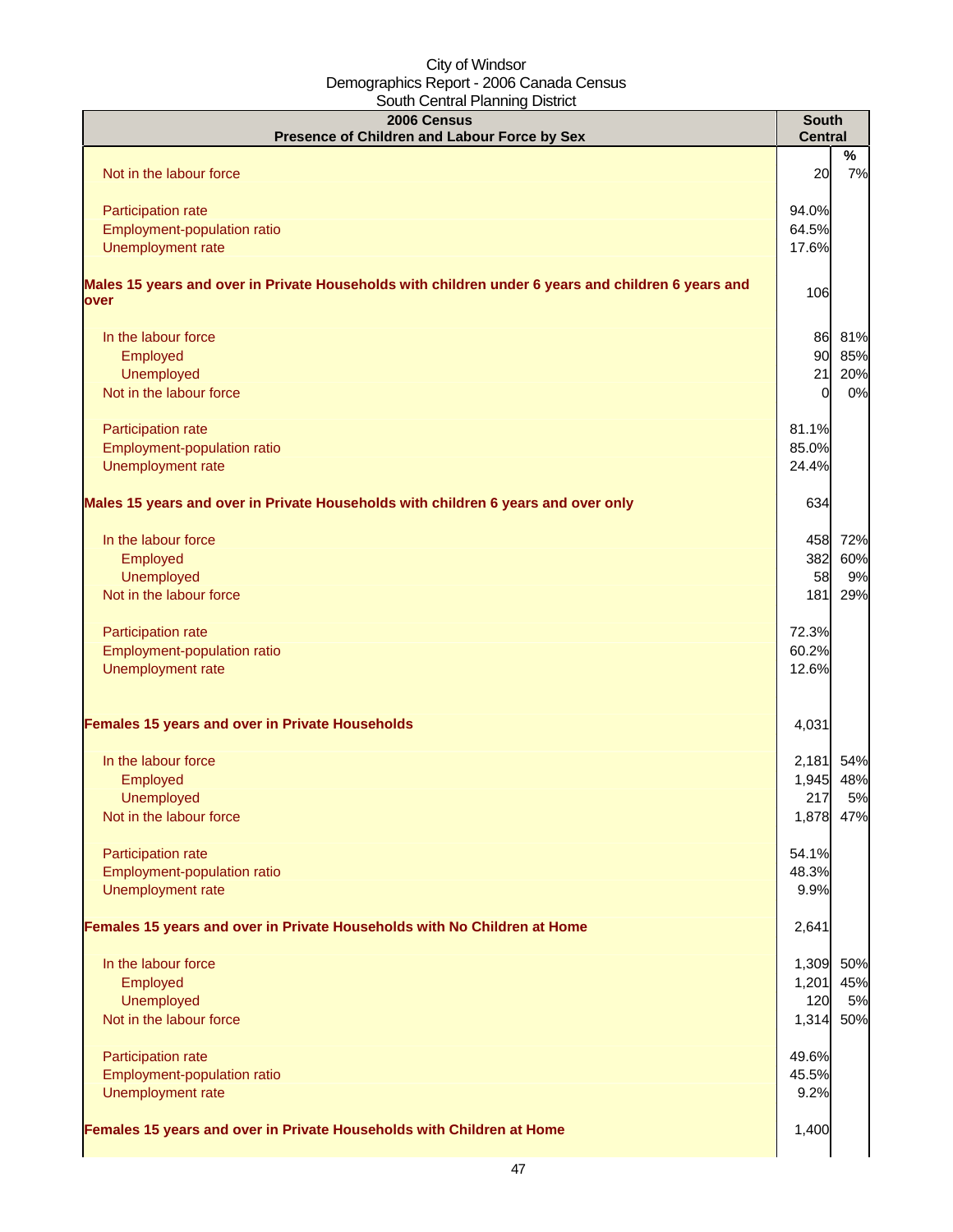| <del>---------------</del><br>2006 Census<br>Presence of Children and Labour Force by Sex                    | <b>South</b><br><b>Central</b> |         |
|--------------------------------------------------------------------------------------------------------------|--------------------------------|---------|
|                                                                                                              |                                | %       |
| In the labour force                                                                                          | 870                            | 62%     |
| Employed                                                                                                     | 755                            | 54%     |
| Unemployed                                                                                                   | 118                            | 8%      |
| Not in the labour force                                                                                      | 516                            | 37%     |
| Participation rate                                                                                           | 62.1%                          |         |
| Employment-population ratio                                                                                  | 53.9%                          |         |
| Unemployment rate                                                                                            | 13.6%                          |         |
| Females 15 years and over in Private Households with Children under 6 years only                             | 328                            |         |
| In the labour force                                                                                          |                                | 214 65% |
| Employed                                                                                                     | 168                            | 51%     |
| Unemployed                                                                                                   | 37                             | 11%     |
| Not in the labour force                                                                                      | 113                            | 35%     |
| Participation rate                                                                                           | 65.3%                          |         |
| Employment-population ratio                                                                                  | 51.3%                          |         |
| Unemployment rate                                                                                            | 17.4%                          |         |
| Females 15 years and over in Private Households with Children under 6 years and Children 6 years and<br>over | 131                            |         |
| In the labour force                                                                                          | 51                             | 39%     |
| Employed                                                                                                     | 50                             | 38%     |
| <b>Unemployed</b>                                                                                            | 16                             | 12%     |
| Not in the labour force                                                                                      | 65                             | 50%     |
| Participation rate                                                                                           | 38.9%                          |         |
| Employment-population ratio                                                                                  | 37.9%                          |         |
| Unemployment rate                                                                                            | 32.1%                          |         |
| Females 15 years and over in Private Households with Children 6 years and over only                          | 900                            |         |
| In the labour force                                                                                          |                                | 590 66% |
| Employed                                                                                                     | 513                            | 57%     |
| Unemployed                                                                                                   | 72                             | 8%      |
| Not in the labour force                                                                                      | 315                            | 35%     |
| Participation rate                                                                                           | 65.6%                          |         |
| Employment-population ratio                                                                                  | 57.0%                          |         |
| Unemployment rate                                                                                            | 12.2%                          |         |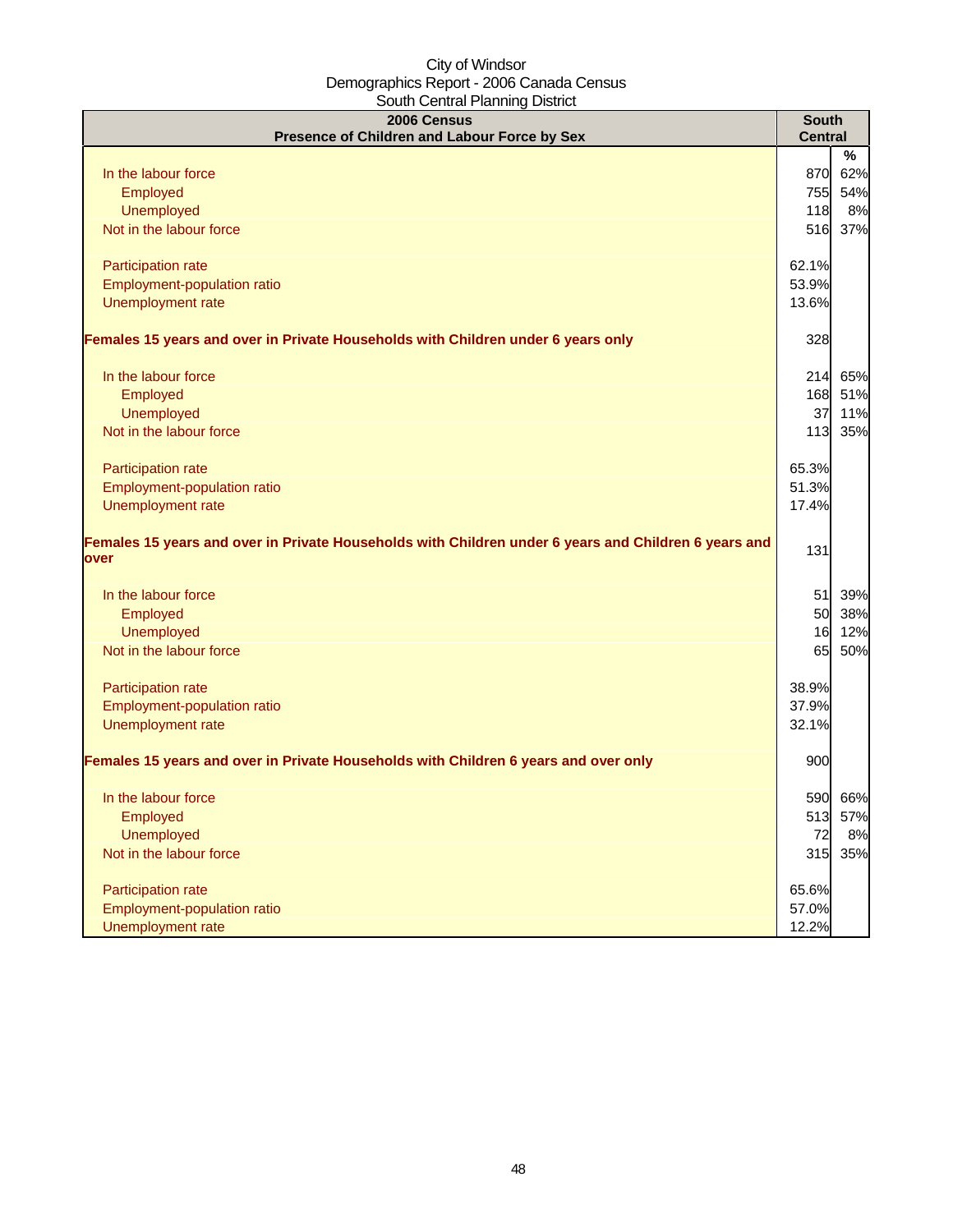## 2006 Census Labour Force by Industry and Sex Comparison

| 2006 Census<br>Labour Force by Industry and Sex<br><b>Comparison</b>           | <b>South Central</b>                                                                                                                                        |                                |                                                                                                                                                                        |                |                                                                                                                                                             |                                |
|--------------------------------------------------------------------------------|-------------------------------------------------------------------------------------------------------------------------------------------------------------|--------------------------------|------------------------------------------------------------------------------------------------------------------------------------------------------------------------|----------------|-------------------------------------------------------------------------------------------------------------------------------------------------------------|--------------------------------|
|                                                                                | Total %<br>Labour<br><b>Force</b>                                                                                                                           |                                | <b>Males</b>                                                                                                                                                           | $\%$           | <b>Females</b>                                                                                                                                              | ℅                              |
| <b>Total Labour Force 15 years and</b><br>over by Industry*                    | 4,649                                                                                                                                                       |                                | 2,457                                                                                                                                                                  |                | 2,179                                                                                                                                                       |                                |
| <b>Top 5 Industries</b>                                                        | 31-33 Manufacturing<br>72 Accommodation<br>and food services<br>44-45 Retail trade<br>62 Health care and<br>social assistance<br>61 Educational<br>services | 18%<br>15%<br>11%<br>10%<br>7% | 31-33 Manufacturing<br>72 Accommodation and 25%<br>food services 14%<br>23 Construction<br>44-45 Retail trade<br>54 Professional, scientific<br>and technical services | 9%<br>8%<br>6% | 62 Health care and<br>social assistance<br>72 Accommodation<br>and food services<br>44-45 Retail trade<br>31-33 Manufacturing<br>61 Educational<br>services | 18%<br>16%<br>14%<br>11%<br>9% |
| <b>All industries</b>                                                          | 4,474 96%                                                                                                                                                   |                                | 2,409 98%                                                                                                                                                              |                | 2,076 95%                                                                                                                                                   |                                |
| 11 Agriculture, forestry, fishing<br>and hunting                               | 28                                                                                                                                                          | 1%                             | 13                                                                                                                                                                     | 1%             |                                                                                                                                                             | 10 0%                          |
| 21 Mining and oil and gas<br>extraction                                        | 6                                                                                                                                                           | 0%                             | 6                                                                                                                                                                      | 0%             | 0                                                                                                                                                           | 0%                             |
| <b>22 Utilities</b>                                                            | 10                                                                                                                                                          | 0%                             | 10                                                                                                                                                                     | 0%             | 0                                                                                                                                                           | 0%                             |
| 23 Construction<br>31-33 Manufacturing                                         | 204                                                                                                                                                         | 4%<br>800 17%                  | 203                                                                                                                                                                    | 8%<br>577 23%  | $\Omega$                                                                                                                                                    | 0%<br>208 10%                  |
| 41 Wholesale trade<br>44-45 Retail trade                                       |                                                                                                                                                             | 114 2%<br>482 10%              | 84<br>197                                                                                                                                                              | 3%<br>8%       |                                                                                                                                                             | 28 1%<br>272 13%               |
| 48-49 Transportation and<br>warehousing                                        | 145                                                                                                                                                         | 3%                             | 112                                                                                                                                                                    | 5%             | 30                                                                                                                                                          | 1%                             |
| 51 Information and cultural<br><b>industries</b>                               | 85                                                                                                                                                          | 2%                             | 50                                                                                                                                                                     | 2%             | 10                                                                                                                                                          | 0%                             |
| 52 Finance and insurance                                                       | 57                                                                                                                                                          | 1%                             | 20                                                                                                                                                                     | 1%             | 45                                                                                                                                                          | 2%                             |
| 53 Real estate and rental and<br>leasing                                       | 15                                                                                                                                                          | 0%                             | 20                                                                                                                                                                     | 1%             | 20                                                                                                                                                          | 1%                             |
| 54 Professional, scientific and<br>technical services                          |                                                                                                                                                             | 260 6%                         |                                                                                                                                                                        | 143 6%         | 114                                                                                                                                                         | 5%                             |
| 55 Management of companies<br>and enterprises                                  |                                                                                                                                                             | 10 0%                          |                                                                                                                                                                        | $0\,0\%$       |                                                                                                                                                             | 10 0%                          |
| 56 Administrative and support,<br>waste management and<br>remediation services | 205                                                                                                                                                         | 4%                             |                                                                                                                                                                        | 119 5%         | 69                                                                                                                                                          | 3%                             |
| <b>61 Educational services</b>                                                 | 300                                                                                                                                                         | 6%                             |                                                                                                                                                                        | 100 4%         | 180                                                                                                                                                         | 8%                             |
| 62 Health care and social<br>assistance                                        | 426                                                                                                                                                         | 9%                             | 99                                                                                                                                                                     | 4%             |                                                                                                                                                             | 336 15%                        |
| 71 Arts, entertainment and<br>recreation                                       | 289                                                                                                                                                         | 6%                             | 126                                                                                                                                                                    | 5%             |                                                                                                                                                             | 134 6%                         |
| 72 Accommodation and food<br>services                                          |                                                                                                                                                             | 643 14%                        |                                                                                                                                                                        | 315 13%        |                                                                                                                                                             | 303 14%                        |
| 81 Other services (except public<br>administration)                            |                                                                                                                                                             | 140 3%                         | 59                                                                                                                                                                     | 2%             | 103                                                                                                                                                         | 5%                             |
| 91 Public administration                                                       |                                                                                                                                                             | 105 2%                         | 75                                                                                                                                                                     | 3%             |                                                                                                                                                             | 30 1%                          |
| Industry - Not applicable                                                      |                                                                                                                                                             | 162 3%                         |                                                                                                                                                                        | 75 3%          |                                                                                                                                                             | 96 4%                          |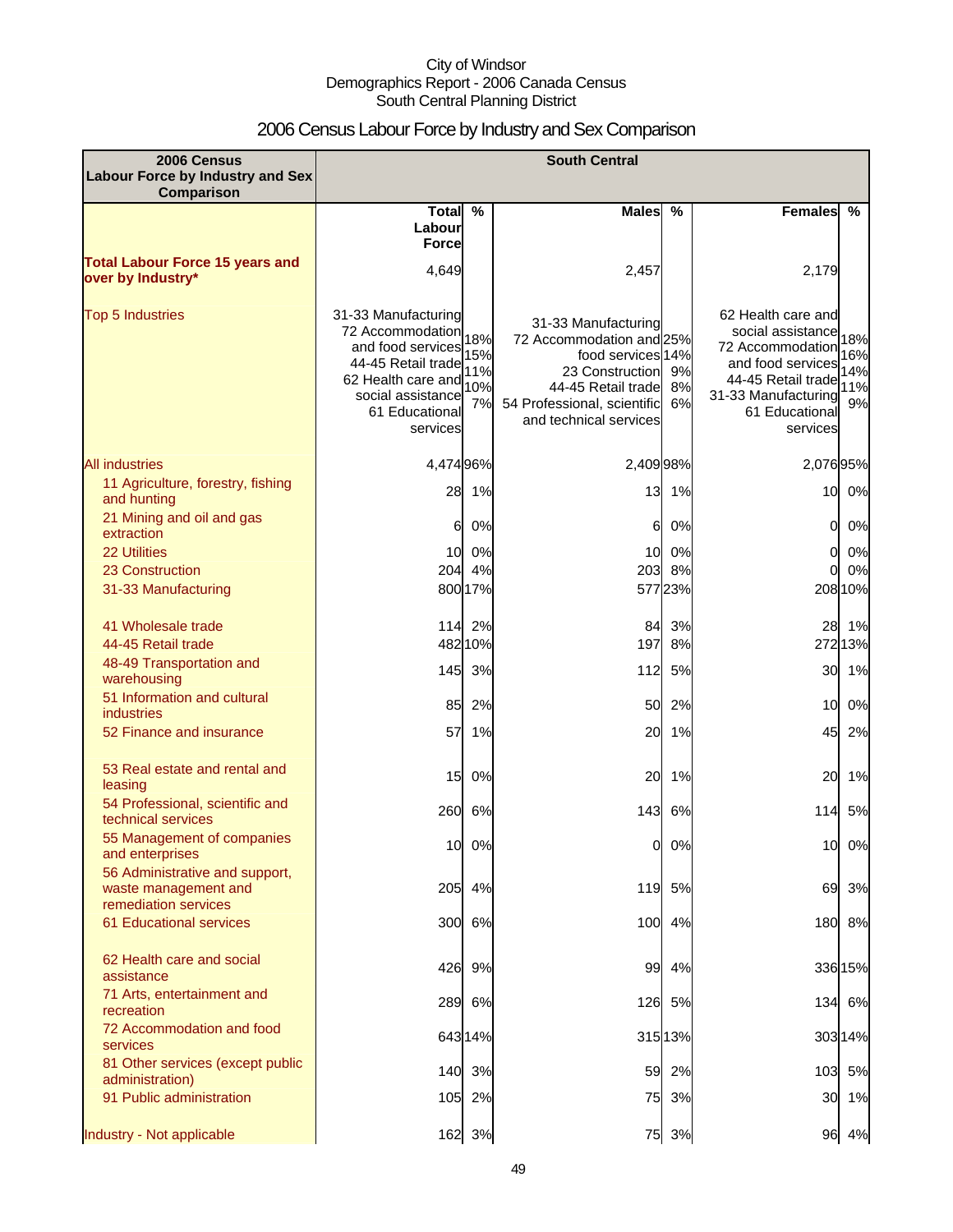| 2006 Census<br><b>Labour Force by Industry and Sex</b><br><b>Comparison</b> | <b>South Central</b>              |  |         |  |           |  |
|-----------------------------------------------------------------------------|-----------------------------------|--|---------|--|-----------|--|
| * 2002 North American Industry<br><b>Classification System</b>              | Total %<br>Labour<br><b>Force</b> |  | Males % |  | Females % |  |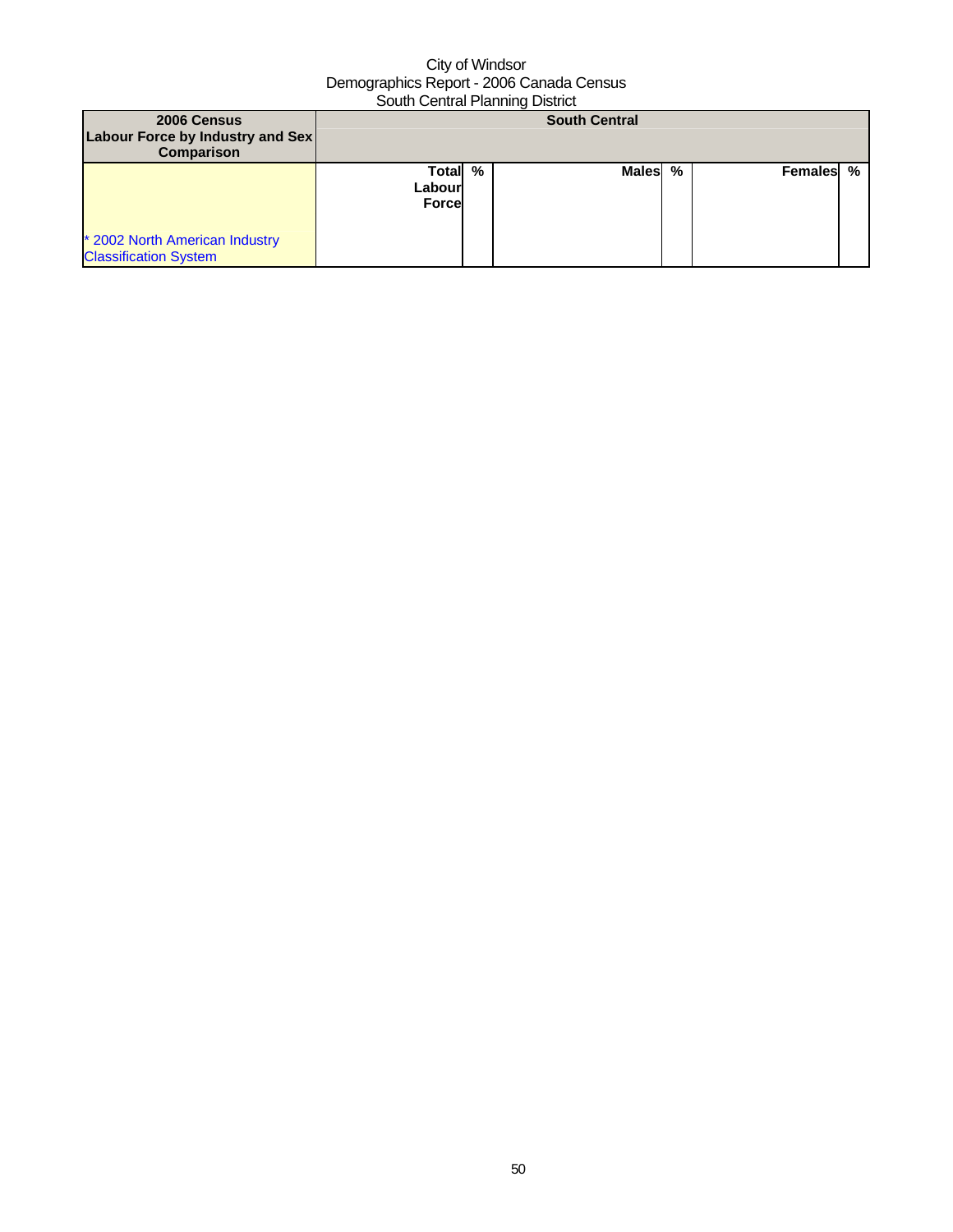## 2006 Census Labour Force by Industry and Sex

| 2006 Census<br><b>Labour Force by Industry and Sex</b>                      | <b>South Central</b>                                                                                                                                                  |
|-----------------------------------------------------------------------------|-----------------------------------------------------------------------------------------------------------------------------------------------------------------------|
| Total Labour Force 15 years and over by Industry*                           | %<br>4,649                                                                                                                                                            |
| <b>Top 5 Industries</b>                                                     | 31-33 Manufacturing 18%<br>72 Accommodation and food services 15%<br>44-45 Retail trade 11%<br>62 Health care and social assistance 10%<br>61 Educational services 7% |
| <b>All industries</b>                                                       | 4,474 96%                                                                                                                                                             |
| 11 Agriculture, forestry, fishing and hunting                               | 1%<br>28                                                                                                                                                              |
| 21 Mining and oil and gas extraction                                        | 0%<br>6                                                                                                                                                               |
| <b>22 Utilities</b>                                                         | 0%<br>10                                                                                                                                                              |
| 23 Construction                                                             | 204 4%                                                                                                                                                                |
| 31-33 Manufacturing                                                         | 800 17%                                                                                                                                                               |
| 41 Wholesale trade                                                          | 114 2%                                                                                                                                                                |
| 44-45 Retail trade                                                          | 482 10%                                                                                                                                                               |
| 48-49 Transportation and warehousing                                        | 145 3%                                                                                                                                                                |
| 51 Information and cultural industries<br>52 Finance and insurance          | 2%<br>85<br>1%<br>57                                                                                                                                                  |
|                                                                             |                                                                                                                                                                       |
| 53 Real estate and rental and leasing                                       | 15 0%                                                                                                                                                                 |
| 54 Professional, scientific and technical services                          | 260 6%                                                                                                                                                                |
| 55 Management of companies and enterprises                                  | 0%<br>10                                                                                                                                                              |
| 56 Administrative and support, waste management and remediation<br>services | 4%<br>205                                                                                                                                                             |
| 61 Educational services                                                     | 300<br>6%                                                                                                                                                             |
| 62 Health care and social assistance                                        | 426 9%                                                                                                                                                                |
| 71 Arts, entertainment and recreation                                       | 289<br>6%                                                                                                                                                             |
| 72 Accommodation and food services                                          | 643 14%                                                                                                                                                               |
| 81 Other services (except public administration)                            | 140 3%                                                                                                                                                                |
| 91 Public administration                                                    | 105<br>2%                                                                                                                                                             |
| Industry - Not applicable                                                   | 162<br>3%                                                                                                                                                             |
| Male Labour Force 15 years and over by Industry*                            | 2,457                                                                                                                                                                 |
| <b>Top 5 Industries</b>                                                     | 31-33 Manufacturing 25%<br>72 Accommodation and food services<br>14%<br>23 Construction                                                                               |
|                                                                             | 9%<br>44-45 Retail trade<br>8%<br>54 Professional, scientific and technical<br>6%<br>services                                                                         |
| <b>All industries</b>                                                       | 2,409 98%                                                                                                                                                             |
| 11 Agriculture, forestry, fishing and hunting                               | 13 1%                                                                                                                                                                 |
| 21 Mining and oil and gas extraction                                        | 0%<br>6                                                                                                                                                               |
| <b>22 Utilities</b>                                                         | 10 0%                                                                                                                                                                 |
| 23 Construction                                                             | 203 8%                                                                                                                                                                |
| 31-33 Manufacturing                                                         | 577 23%                                                                                                                                                               |
|                                                                             |                                                                                                                                                                       |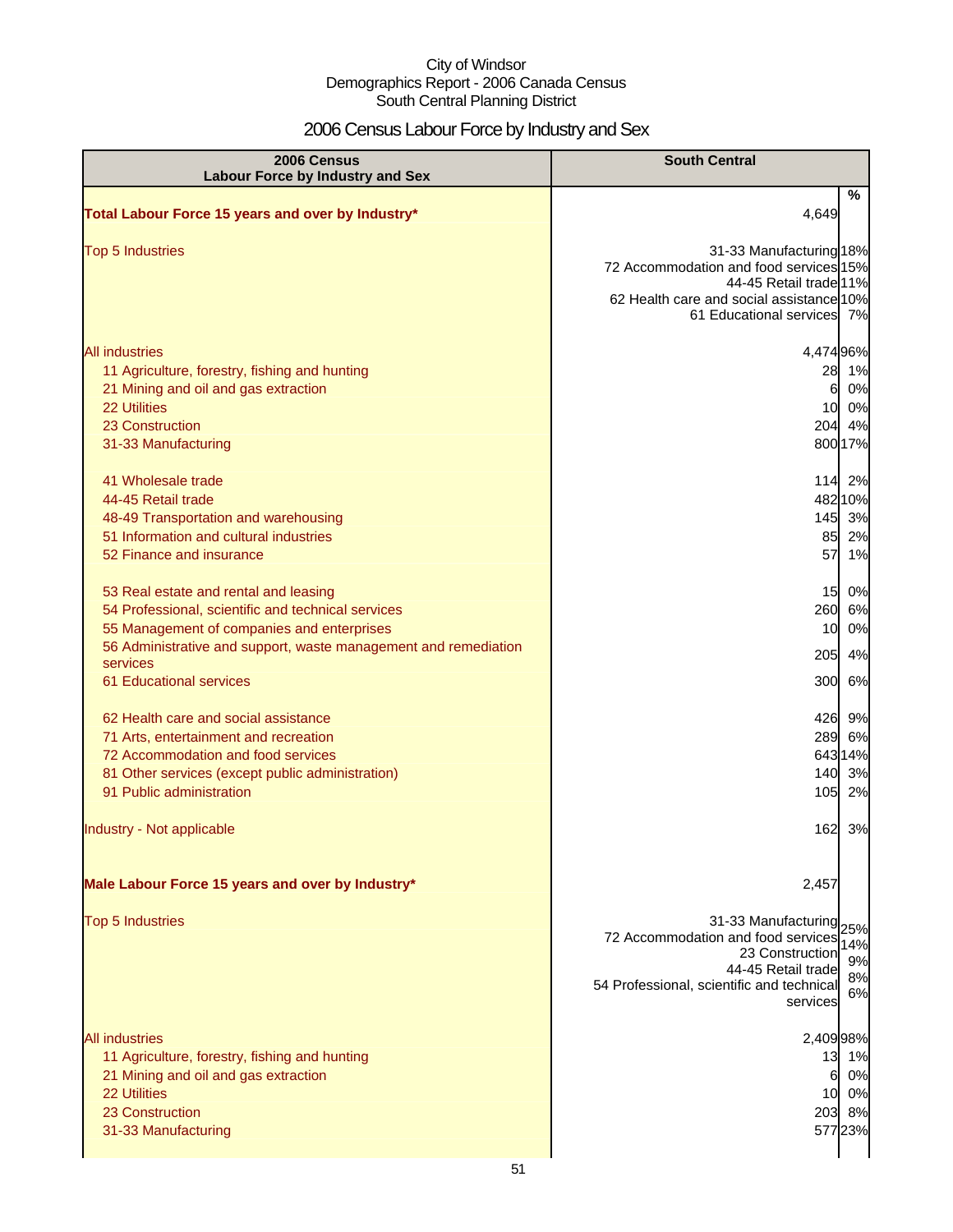| 2006 Census                                                     | <b>South Central</b>                              |
|-----------------------------------------------------------------|---------------------------------------------------|
| <b>Labour Force by Industry and Sex</b>                         |                                                   |
| 41 Wholesale trade                                              | %<br>84 3%                                        |
| 44-45 Retail trade                                              | 197 8%                                            |
| 48-49 Transportation and warehousing                            | 112 5%                                            |
| 51 Information and cultural industries                          | 50 2%                                             |
| 52 Finance and insurance                                        | 20 1%                                             |
|                                                                 |                                                   |
| 53 Real estate and rental and leasing                           | 20 1%                                             |
| 54 Professional, scientific and technical services              | 143 6%                                            |
| 55 Management of companies and enterprises                      | 0%<br>0                                           |
| 56 Administrative and support, waste management and remediation | 119<br>5%                                         |
| services                                                        |                                                   |
| 61 Educational services                                         | 4%<br>100                                         |
| 62 Health care and social assistance                            | 99 4%                                             |
| 71 Arts, entertainment and recreation                           | 126 5%                                            |
| 72 Accommodation and food services                              | 31513%                                            |
| 81 Other services (except public administration)                | 59 2%                                             |
| 91 Public administration                                        | 75 3%                                             |
| Industry - Not applicable                                       | 75 3%                                             |
|                                                                 |                                                   |
| Female Labour Force 15 years and over by Industry*              | 2,179                                             |
| <b>Top 5 Industries</b>                                         | 62 Health care and social assistance 18%          |
|                                                                 | 72 Accommodation and food services 16%            |
|                                                                 | 44-45 Retail trade 14%<br>31-33 Manufacturing 11% |
|                                                                 | 61 Educational services 9%                        |
|                                                                 |                                                   |
| <b>All industries</b>                                           | 2,07695%                                          |
| 11 Agriculture, forestry, fishing and hunting                   | 10 0%                                             |
| 21 Mining and oil and gas extraction                            | 0%<br>01                                          |
| <b>22 Utilities</b>                                             | 0%<br>0                                           |
| 23 Construction                                                 | 0%<br>01                                          |
| 31-33 Manufacturing                                             | 208 10%                                           |
| 41 Wholesale trade                                              | 28 1%                                             |
| 44-45 Retail trade                                              | 27213%                                            |
| 48-49 Transportation and warehousing                            | 30 1%                                             |
| 51 Information and cultural industries                          | 10 0%                                             |
| 52 Finance and insurance                                        | 45 2%                                             |
| 53 Real estate and rental and leasing                           | 20<br>1%                                          |
| 54 Professional, scientific and technical services              | 114 5%                                            |
| 55 Management of companies and enterprises                      | 10 0%                                             |
| 56 Administrative and support, waste management and remediation |                                                   |
| services                                                        | 3%<br>69                                          |
| 61 Educational services                                         | 180 8%                                            |
| 62 Health care and social assistance                            | 336 15%                                           |
| 71 Arts, entertainment and recreation                           | 134 6%                                            |
| 72 Accommodation and food services                              | 303 14%                                           |
| 81 Other services (except public administration)                | 103 5%                                            |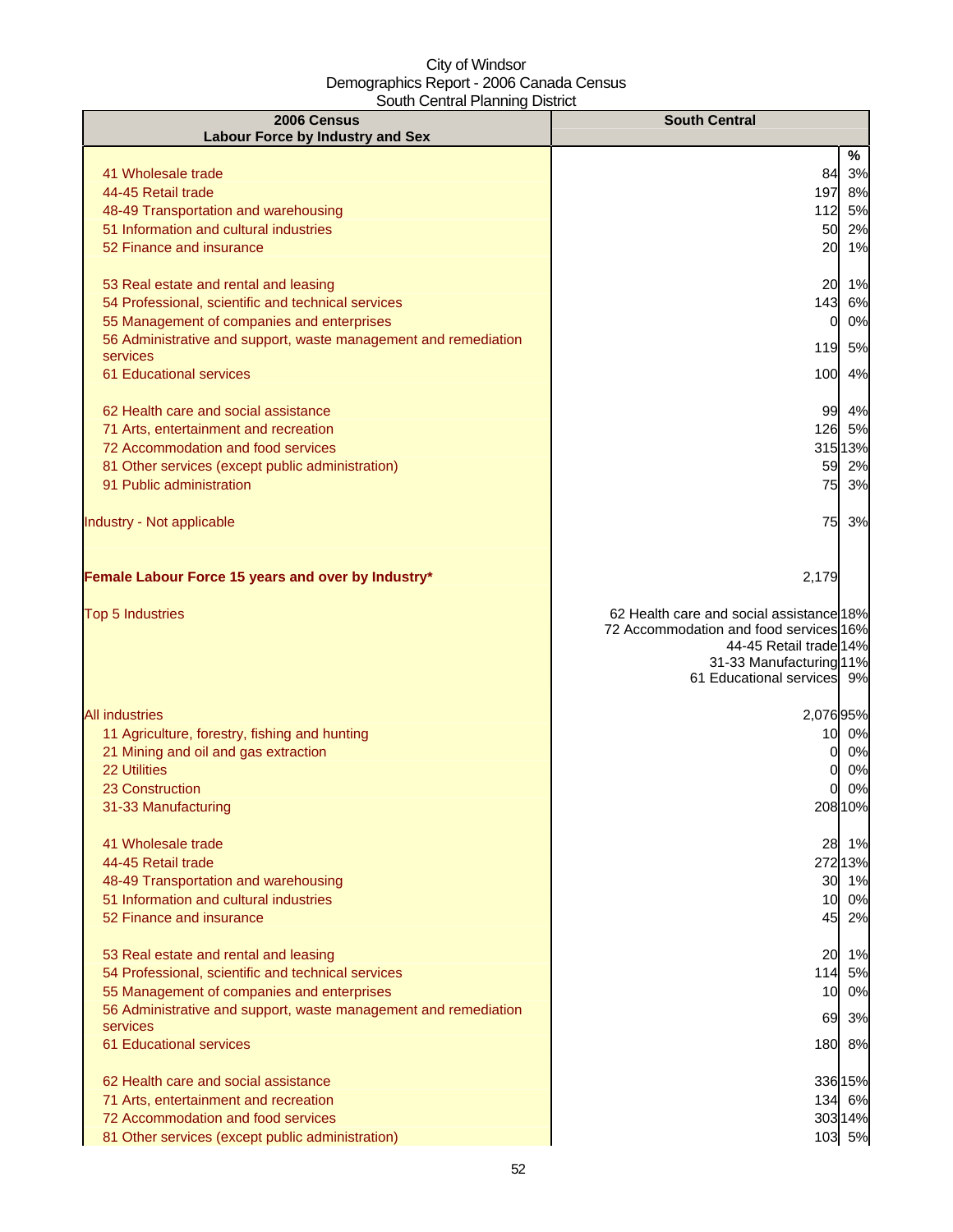| 2006 Census<br><b>Labour Force by Industry and Sex</b> | <b>South Central</b> |         |
|--------------------------------------------------------|----------------------|---------|
| 91 Public administration                               | 30I                  | %<br>1% |
| Industry - Not applicable                              | 96                   | 4%      |
| * 2002 North American Industry Classification System   |                      |         |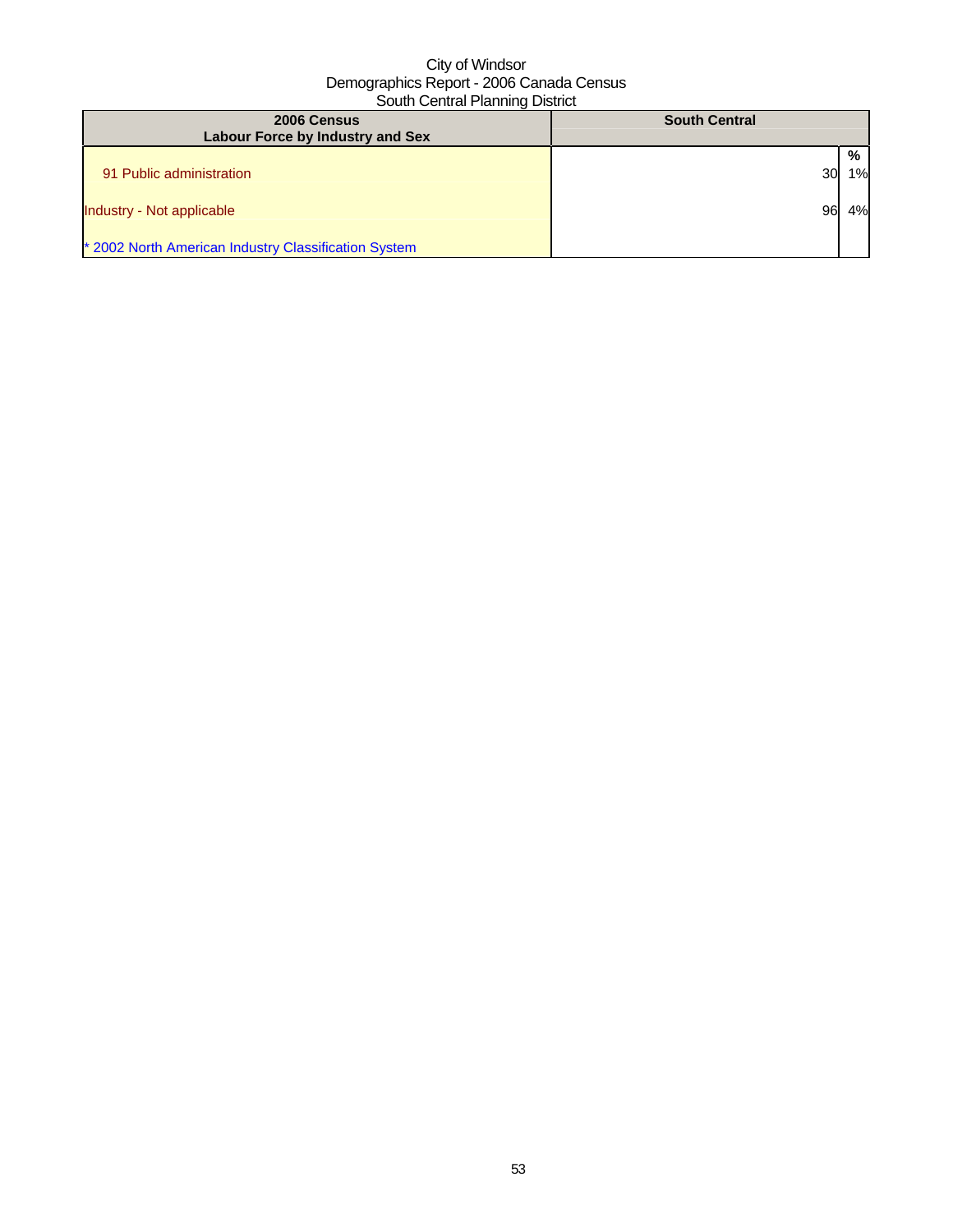## 2006 Census Labour Force by Occupation and Sex Comparison

| 2006 Census<br><b>Labour Force by Occupation and Sex</b><br>Comparison          | <b>South Central</b>                                                                                                                                       |                             |                                                                                                                                                   |                |                                                                                                                                                                     |                |
|---------------------------------------------------------------------------------|------------------------------------------------------------------------------------------------------------------------------------------------------------|-----------------------------|---------------------------------------------------------------------------------------------------------------------------------------------------|----------------|---------------------------------------------------------------------------------------------------------------------------------------------------------------------|----------------|
|                                                                                 | Total %                                                                                                                                                    |                             | <b>Males</b>                                                                                                                                      | $\%$           | <b>Females</b>                                                                                                                                                      | %              |
|                                                                                 | Labour                                                                                                                                                     |                             |                                                                                                                                                   |                |                                                                                                                                                                     |                |
|                                                                                 | <b>Force</b>                                                                                                                                               |                             |                                                                                                                                                   |                |                                                                                                                                                                     |                |
| <b>Labour Force 15 years and over</b>                                           | 4,652                                                                                                                                                      |                             | 2,471                                                                                                                                             |                | 2,166                                                                                                                                                               |                |
| Dominant major group                                                            | Sales and service 39%<br>occupations                                                                                                                       |                             | Sales and service 33%<br>occupations                                                                                                              |                | Sales and service 45%<br>occupations                                                                                                                                |                |
| <b>Top 5 Occupations</b>                                                        | Other sales and<br>service<br>Assemblers in<br>manufacturing<br>Retail salespersons<br>and clerks<br>Teachers and<br>professors<br>Clerical<br>occupations | 11%<br>7%<br>6%<br>5%<br>5% | Assemblers in<br>manufacturing<br>Other sales and 11%<br>service 10%<br>Chefs and cooks<br>Transportation<br>equipment<br>Clerical<br>occupations | 6%<br>5%<br>5% | Other sales and<br>service<br>Retail<br>salespersons and 12%<br>clerks 10%<br>Teachers and<br>professors<br>Clerical<br>occupations<br>Food and<br>beverage service | 7%<br>6%<br>5% |
| All occupations                                                                 | 4,47696%                                                                                                                                                   |                             | 2,411 98%                                                                                                                                         |                | 2,05995%                                                                                                                                                            |                |
| Management                                                                      | 285                                                                                                                                                        | 6%                          | 153                                                                                                                                               | 6%             | 140 6%                                                                                                                                                              |                |
| Senior management                                                               | 20                                                                                                                                                         | 0%                          | 10                                                                                                                                                | 0%             | 0                                                                                                                                                                   | 0%             |
| <b>Specialist managers</b>                                                      | 66                                                                                                                                                         | 1%                          | 31                                                                                                                                                | 1%             | 25                                                                                                                                                                  | 1%             |
| Managers in retail trade, food and                                              | 170                                                                                                                                                        | 4%                          | 102                                                                                                                                               | 4%             | 65                                                                                                                                                                  | 3%             |
| accommodation                                                                   |                                                                                                                                                            |                             |                                                                                                                                                   |                |                                                                                                                                                                     |                |
| Other managers                                                                  | 33                                                                                                                                                         | 1%                          | 23                                                                                                                                                | 1%             | 13                                                                                                                                                                  | 1%             |
| Business, finance and administrative                                            |                                                                                                                                                            | 446 10%                     | 152                                                                                                                                               | 6%             | 257 12%                                                                                                                                                             |                |
| Professional                                                                    | 53                                                                                                                                                         | 1%                          | 50                                                                                                                                                | 2%             | 23                                                                                                                                                                  | 1%             |
| <b>Finance and insurance</b>                                                    | 40                                                                                                                                                         | 1%                          | 10                                                                                                                                                | 0%             | 40                                                                                                                                                                  | 2%             |
| <b>Secretaries</b>                                                              | 53                                                                                                                                                         | 1%                          | 0                                                                                                                                                 | 0%             | 43                                                                                                                                                                  | 2%             |
| Administrative and regulatory                                                   | 86                                                                                                                                                         | 2%                          | 15                                                                                                                                                | 1%             | 55                                                                                                                                                                  | 3%             |
| <b>Clerical supervisors</b>                                                     | $\Omega$                                                                                                                                                   | 0%                          | $\Omega$                                                                                                                                          | 0%             | $\Omega$                                                                                                                                                            | 0%             |
| <b>Clerical occupations</b>                                                     | 217                                                                                                                                                        | 5%                          | 105                                                                                                                                               | 4%             | 112                                                                                                                                                                 | 5%             |
| Natural and applied sciences                                                    | 210                                                                                                                                                        | 5%                          | 166                                                                                                                                               | 7%             | 47 2%                                                                                                                                                               |                |
| Professional                                                                    | 117                                                                                                                                                        | 3%                          | 93                                                                                                                                                | 4%             | 20                                                                                                                                                                  | 1%             |
| <b>Technical</b>                                                                |                                                                                                                                                            | 65 1%                       | 59                                                                                                                                                | 2%             | 40                                                                                                                                                                  | 2%             |
|                                                                                 |                                                                                                                                                            | 268 6%                      | 13                                                                                                                                                | 1%             | 234 11%                                                                                                                                                             |                |
| <b>Health occupations</b><br>Professional                                       |                                                                                                                                                            | 34 1%                       | 13                                                                                                                                                | 1%             | 30                                                                                                                                                                  | 1%             |
| <b>Nurses and supervisors</b>                                                   |                                                                                                                                                            | 53 1%                       | 0                                                                                                                                                 | 0%             | 80 4%                                                                                                                                                               |                |
| <b>Technical occupations</b>                                                    |                                                                                                                                                            | 50 1%                       | 10                                                                                                                                                | 0%             | 51                                                                                                                                                                  | 2%             |
| Assisting/support occupations                                                   | 72                                                                                                                                                         | 2%                          | 0                                                                                                                                                 | 0%             | 79                                                                                                                                                                  | 4%             |
|                                                                                 |                                                                                                                                                            |                             |                                                                                                                                                   |                |                                                                                                                                                                     |                |
| Social science, education, government and<br>religion                           | 334                                                                                                                                                        | 7%                          | 120                                                                                                                                               | 5%             | 226 10%                                                                                                                                                             |                |
| Judges, lawyers, psychologists, social                                          |                                                                                                                                                            |                             |                                                                                                                                                   |                |                                                                                                                                                                     |                |
| workers, ministers of religion, policy and                                      | 88                                                                                                                                                         | 2%                          | 40                                                                                                                                                | 2%             | 49                                                                                                                                                                  | 2%             |
| program officers                                                                |                                                                                                                                                            |                             |                                                                                                                                                   |                |                                                                                                                                                                     |                |
| <b>Teachers and professors</b>                                                  |                                                                                                                                                            | 218 5%                      | 61                                                                                                                                                | 2%             | 130                                                                                                                                                                 | 6%             |
| Paralegals, social service workers and<br>occupations in education and religion | 60                                                                                                                                                         | 1%                          | 0                                                                                                                                                 | 0%             | 20                                                                                                                                                                  | 1%             |
|                                                                                 |                                                                                                                                                            |                             |                                                                                                                                                   |                |                                                                                                                                                                     |                |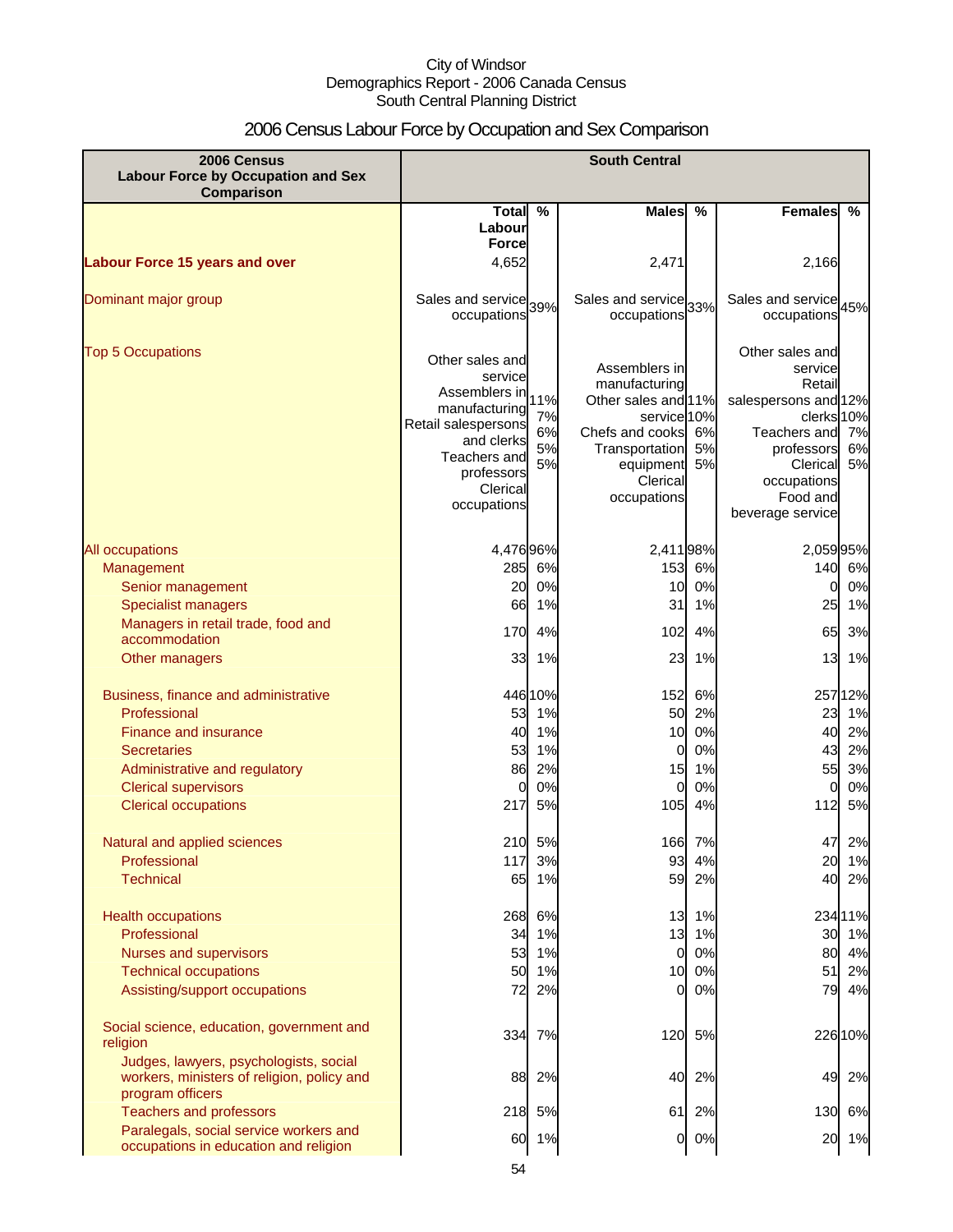| 2006 Census<br><b>Labour Force by Occupation and Sex</b><br>Comparison              | <b>South Central</b>   |          |              |          |                |          |
|-------------------------------------------------------------------------------------|------------------------|----------|--------------|----------|----------------|----------|
|                                                                                     | <b>Total</b>           | %        | <b>Males</b> | %        | <b>Females</b> | $\%$     |
|                                                                                     | Labour<br><b>Force</b> |          |              |          |                |          |
|                                                                                     |                        |          |              |          |                |          |
| Art, culture, recreation and sport                                                  | 161                    | 3%       | 75           | 3%       | 90             | 4%       |
| Professional occupations                                                            | 65                     | 1%       | 40           | 2%       | 30             | 1%       |
| <b>Technical occupations</b>                                                        | 91                     | 2%       | 30           | 1%       | 70             | 3%       |
| Sales and service                                                                   | 1,51233%               |          |              | 637 26%  |                | 87040%   |
| <b>Supervisors</b><br>Wholesale, technical, insurance, real estate                  | 40                     | 1%       | 0            | 0%       | 0              | 0%       |
| sales, retail, wholesale and grain buyers                                           | 45                     | 1%       | 20           | 1%       | 25             | 1%       |
| Retail salespersons and clerks                                                      | 242                    | 5%       | 91           | 4%       | 197            | 9%       |
| <b>Cashiers</b>                                                                     | 120                    | 3%       | 3            | 0%       | 93             | 4%       |
| Chefs and cooks<br>Food and beverage service                                        | 168<br>156             | 4%<br>3% | 148<br>40    | 6%<br>2% | 60<br>96       | 3%<br>4% |
| <b>Protective services</b>                                                          | 25                     | 1%       | 23           | 1%       | 0              | 0%       |
| Travel and accommodation, recreation and                                            | 117                    | 3%       | 69           | 3%       | 60             | 3%       |
| sport attendants                                                                    |                        |          |              |          |                |          |
| Childcare and home support<br>Other sales and service                               |                        | 89 2%    | 0<br>227     | 0%<br>9% | 79             | 4%       |
|                                                                                     |                        | 466 10%  |              |          |                | 23611%   |
| Trades, transport and equipment operators and<br>related                            |                        | 566 12%  |              | 51621%   | 33             | 2%       |
| <b>Contractors and supervisors</b>                                                  | 50                     | 1%       | 40           | 2%       | $\overline{0}$ | 0%       |
| <b>Construction trades</b>                                                          | 97                     | 2%       | 90           | 4%       | 0              | 0%       |
| Stationary engineers, power station<br>operators, electrical and telecommunications | 26                     | 1%       | 20           | 1%       | $\Omega$       | 0%       |
| Machinists, metal forming, shaping and<br>erecting                                  |                        | 108 2%   | 90           | 4%       | 15             | 1%       |
| <b>Mechanics</b>                                                                    | 34                     | 1%       | 44           | 2%       | 0              | 0%       |
| Other trades                                                                        | 20                     | 0%       | 10           | 0%       | 0              | 0%       |
| Heavy equipment, crane operators and<br>drillers                                    |                        | 20 0%    | 0            | 0%       | 0              | 0%       |
| Transportation equipment operators,<br>excluding labourers                          |                        | 136 3%   |              | 113 5%   |                | 23 1%    |
| <b>Helpers and labourers</b>                                                        | 90                     | 2%       | 87           | 4%       | 0              | 0%       |
| Primary industry-specific                                                           | 95                     | 2%       | 82           | 3%       | 20             | 1%       |
| Agriculture excluding labourers                                                     | 20                     | 0%       | 10           | 0%       | 0              | 0%       |
| Forestry, mining, oil and gas extraction, and<br>fishing, excluding labourers       | 0                      | 0%       | 0            | 0%       | 0              | 0%       |
| <b>Primary production labourers</b>                                                 | 75                     | 2%       | 90           | 4%       | 0              | 0%       |
| Processing, manufacturing and utilities                                             |                        | 545 12%  |              | 388 16%  | 139            | 6%       |
| Supervisors in manufacturing                                                        | 19                     | 0%       | 9            | 0%       | 0              | 0%       |
| Machine operators in manuf.                                                         |                        | 144 3%   |              | 100 4%   | 20             | 1%       |
| Assemblers in manufacturing                                                         |                        | 324 7%   |              | 242 10%  | 83             | 4%       |
| Labourers in processing, manufacturing and<br>utilities                             | 62                     | 1%       |              | 30 1%    | 34             | 2%       |
| Occupation - Not applicable                                                         |                        | 179 4%   |              | 75 3%    |                | 116 5%   |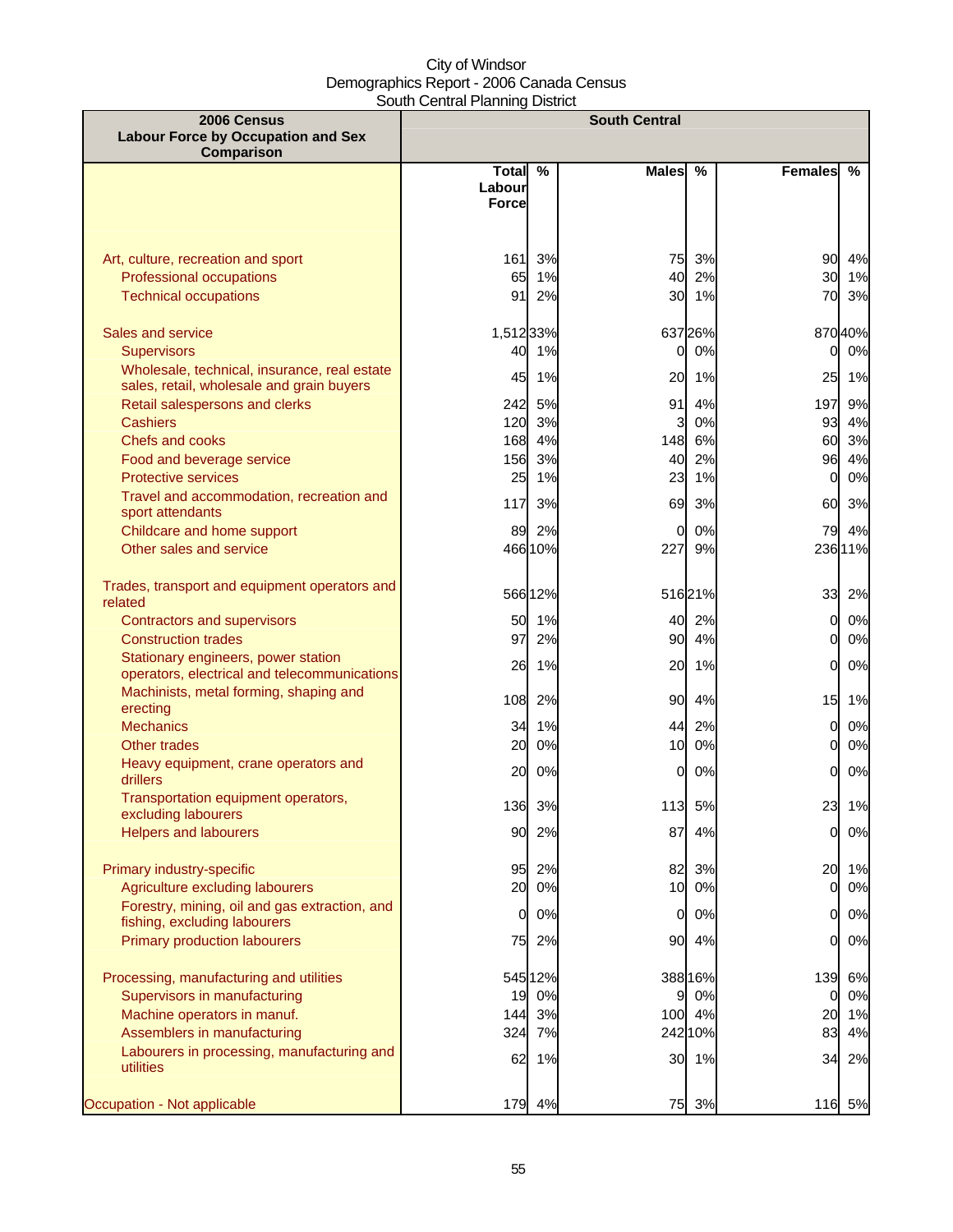## 2006 Census Labour Force by Occupation

| 2006 Census<br><b>Labour Force by Occupation</b>                                          | <b>South Central</b>                          |
|-------------------------------------------------------------------------------------------|-----------------------------------------------|
| <b>Labour Force 15 years and over</b>                                                     | $\%$<br>4,652                                 |
|                                                                                           |                                               |
| Dominant major group                                                                      | Sales and service<br>occupations              |
| <b>Top 5 Occupations</b>                                                                  | Other sales and service                       |
|                                                                                           | Assemblers in 11%<br>manufacturing 7%         |
|                                                                                           | Retail salespersons and 6%                    |
|                                                                                           | 5%<br>clerks<br>5%<br>Teachers and professors |
|                                                                                           | Clerical occupations                          |
| All occupations                                                                           | 4,47696%                                      |
| Management                                                                                | 285<br>6%                                     |
| Senior management                                                                         | 20 0%                                         |
| <b>Specialist managers</b><br>Managers in retail trade, food and accommodation            | 66 1%<br>170<br>4%                            |
| Other managers                                                                            | 33 1%                                         |
| Business, finance and administrative                                                      | 446 10%                                       |
| Professional                                                                              | 53 1%                                         |
| Finance and insurance                                                                     | 40 1%                                         |
| <b>Secretaries</b>                                                                        | 53 1%                                         |
| Administrative and regulatory                                                             | 86<br>2%                                      |
| <b>Clerical supervisors</b><br><b>Clerical occupations</b>                                | 0%<br>$\overline{O}$<br>217<br>5%             |
| Natural and applied sciences                                                              | 210 5%                                        |
| Professional                                                                              | 117<br>3%                                     |
| <b>Technical</b>                                                                          | 65<br>1%                                      |
| <b>Health occupations</b>                                                                 | 268 6%                                        |
| Professional                                                                              | 34 1%                                         |
| Nurses and supervisors                                                                    | 53<br>1%<br>50<br>1%                          |
| <b>Technical occupations</b><br>Assisting/support occupations                             | 72<br>2%                                      |
| Social science, education, government and religion                                        | 334<br>7%                                     |
| Judges, lawyers, psychologists, social workers, ministers of religion, policy and         | 88<br>2%                                      |
| program officers                                                                          |                                               |
| <b>Teachers and professors</b>                                                            | 218<br>5%<br>60 1%                            |
| Paralegals, social service workers and occupations in education and religion              |                                               |
| Art, culture, recreation and sport                                                        | 161 3%                                        |
| Professional occupations                                                                  | 65 1%                                         |
| <b>Technical occupations</b>                                                              | 91<br>2%                                      |
| Sales and service                                                                         | 1,512 33%                                     |
| <b>Supervisors</b>                                                                        | 40 1%                                         |
| Wholesale, technical, insurance, real estate sales, retail, wholesale and grain<br>buyers | 45 1%                                         |
| Retail salespersons and clerks                                                            | 242 5%                                        |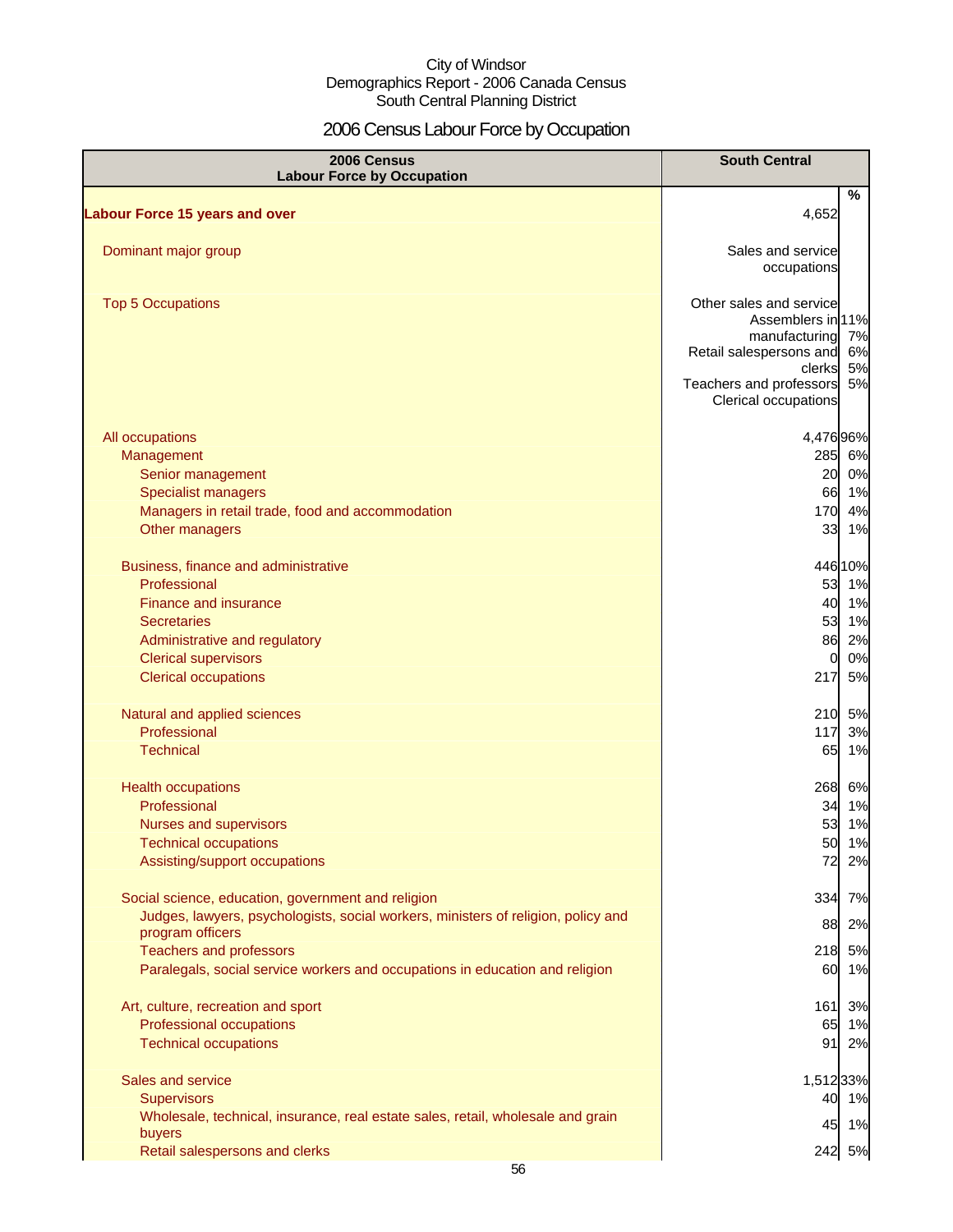| 2006 Census<br><b>Labour Force by Occupation</b>                                 | <b>South Central</b> |
|----------------------------------------------------------------------------------|----------------------|
|                                                                                  | %                    |
| Cashiers                                                                         | 120<br>3%            |
| Chefs and cooks                                                                  | 168 4%               |
| Food and beverage service                                                        | 156 3%               |
| <b>Protective services</b>                                                       | 1%<br>25             |
| Travel and accommodation, recreation and sport attendants                        | 117<br>3%            |
| Childcare and home support                                                       | 89<br>2%             |
| Other sales and service                                                          | 466 10%              |
| Trades, transport and equipment operators and related                            | 56612%               |
| Contractors and supervisors                                                      | 50<br>1%             |
| <b>Construction trades</b>                                                       | 97<br>2%             |
| Stationary engineers, power station operators, electrical and telecommunications | 26 1%                |
| Machinists, metal forming, shaping and erecting                                  | 108<br>2%            |
| <b>Mechanics</b>                                                                 | 34<br>1%             |
| <b>Other trades</b>                                                              | 0%<br>20             |
| Heavy equipment, crane operators and drillers                                    | 0%<br>20             |
| Transportation equipment operators, excluding labourers                          | 136<br>3%            |
| <b>Helpers and labourers</b>                                                     | 2%<br>90             |
| Primary industry-specific                                                        | 95 2%                |
| Agriculture excluding labourers                                                  | 20<br>0%             |
| Forestry, mining, oil and gas extraction, and fishing, excluding labourers       | 0%<br>$\Omega$       |
| Primary production labourers                                                     | 75<br>2%             |
| Processing, manufacturing and utilities                                          | 545 12%              |
| Supervisors in manufacturing                                                     | 19 0%                |
| Machine operators in manuf.                                                      | 144<br>3%            |
| Assemblers in manufacturing                                                      | 324<br>7%            |
| Labourers in processing, manufacturing and utilities                             | 62<br>1%             |
| Occupation - Not applicable                                                      | 179 4%               |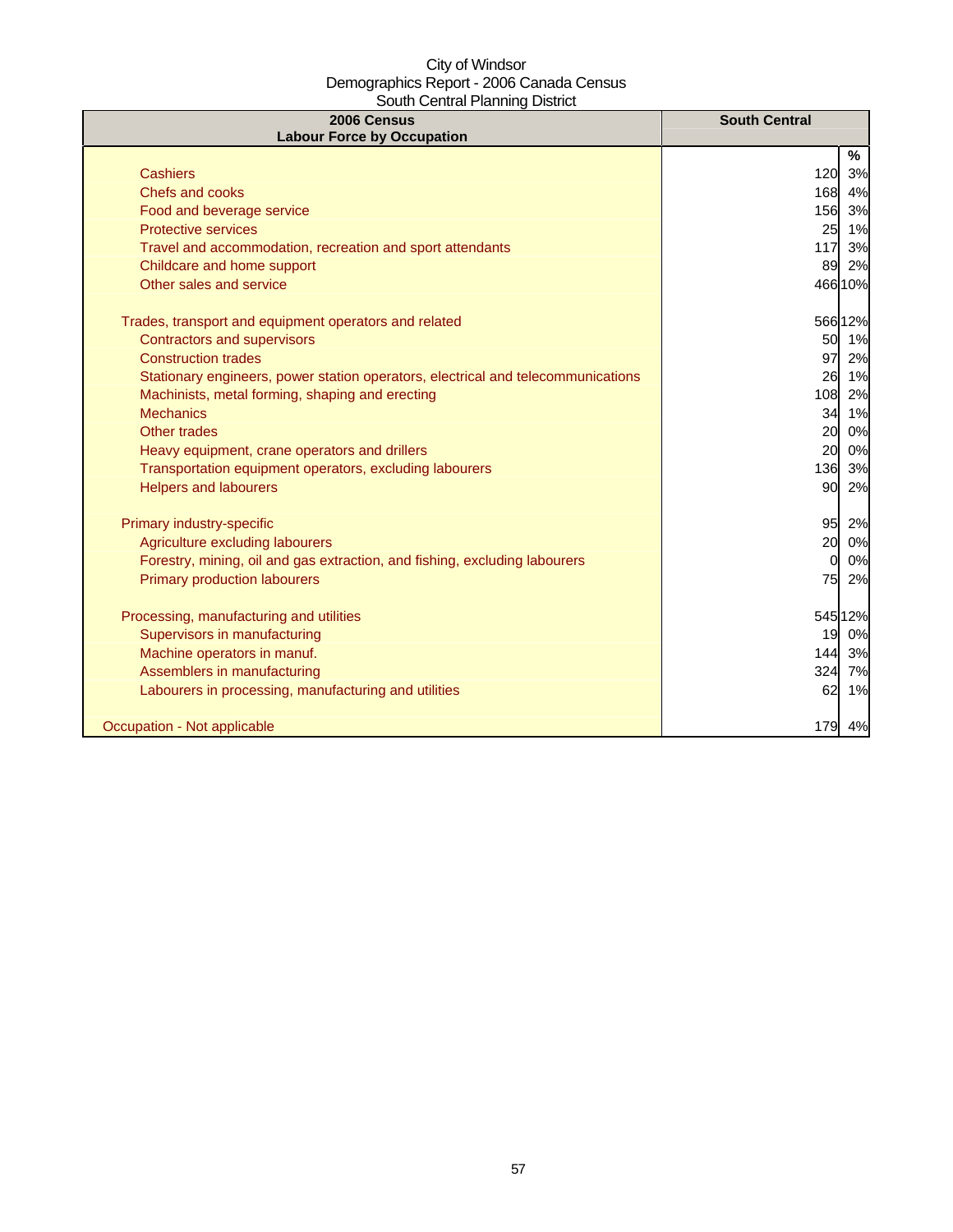## 2006 Census Labour Force by Occupation - Male

| 2006 Census<br><b>Labour Force by Occupation - Male</b>                                               | <b>South Central</b>                                                                                                             |    |
|-------------------------------------------------------------------------------------------------------|----------------------------------------------------------------------------------------------------------------------------------|----|
| <b>Male Labour Force 15 years and over</b>                                                            | %<br>2,471                                                                                                                       |    |
| Dominant major group                                                                                  | Sales and service                                                                                                                |    |
|                                                                                                       | occupations                                                                                                                      |    |
| <b>Top 5 Occupations</b>                                                                              | Assemblers in<br>manufacturing<br>Other sales and service<br>Chefs and cooks<br>Transportation equipment<br>Clerical occupations |    |
| All occupations                                                                                       | 2,411 98%                                                                                                                        |    |
| Management                                                                                            | 153 6%                                                                                                                           |    |
| Senior management                                                                                     | 0%<br>10                                                                                                                         |    |
| <b>Specialist managers</b>                                                                            | 31                                                                                                                               | 1% |
| Managers in retail trade, food and accommodation                                                      | 102                                                                                                                              | 4% |
| Other managers                                                                                        | 23                                                                                                                               | 1% |
| Business, finance and administrative                                                                  | 152 6%                                                                                                                           |    |
| Professional                                                                                          | 50 2%                                                                                                                            |    |
| Finance and insurance                                                                                 | 10<br>0%                                                                                                                         |    |
| <b>Secretaries</b>                                                                                    | <sub>0</sub>                                                                                                                     | 0% |
| Administrative and regulatory                                                                         | 1%<br>15                                                                                                                         |    |
| <b>Clerical supervisors</b>                                                                           | $\Omega$                                                                                                                         | 0% |
| <b>Clerical occupations</b>                                                                           | 4%<br>105                                                                                                                        |    |
| Natural and applied sciences                                                                          | 166 7%                                                                                                                           |    |
| Professional                                                                                          | 93                                                                                                                               | 4% |
| <b>Technical</b>                                                                                      | 59<br>2%                                                                                                                         |    |
| <b>Health occupations</b>                                                                             | 13 1%                                                                                                                            |    |
| Professional                                                                                          | 13 1%                                                                                                                            |    |
| Nurses and supervisors                                                                                | 0%<br>$\overline{O}$                                                                                                             |    |
| <b>Technical occupations</b>                                                                          | 10 0%                                                                                                                            |    |
| Assisting/support occupations                                                                         | 0 0%                                                                                                                             |    |
| Social science, education, government and religion                                                    | 120<br>5%                                                                                                                        |    |
| Judges, lawyers, psychologists, social workers, ministers of religion, policy and<br>program officers | 40<br>2%                                                                                                                         |    |
| <b>Teachers and professors</b>                                                                        | 61                                                                                                                               | 2% |
| Paralegals, social service workers and occupations in education and religion                          | 0                                                                                                                                | 0% |
| Art, culture, recreation and sport                                                                    | 75                                                                                                                               | 3% |
| Professional occupations                                                                              | 40                                                                                                                               | 2% |
| <b>Technical occupations</b>                                                                          | 30 1%                                                                                                                            |    |
| Sales and service                                                                                     | 637 26%                                                                                                                          |    |
| <b>Supervisors</b>                                                                                    | 0%<br>01                                                                                                                         |    |
| Wholesale, technical, insurance, real estate sales, retail, wholesale and grain                       |                                                                                                                                  |    |
| buyers                                                                                                | 20 1%                                                                                                                            |    |
| Retail salespersons and clerks                                                                        | 91 4%                                                                                                                            |    |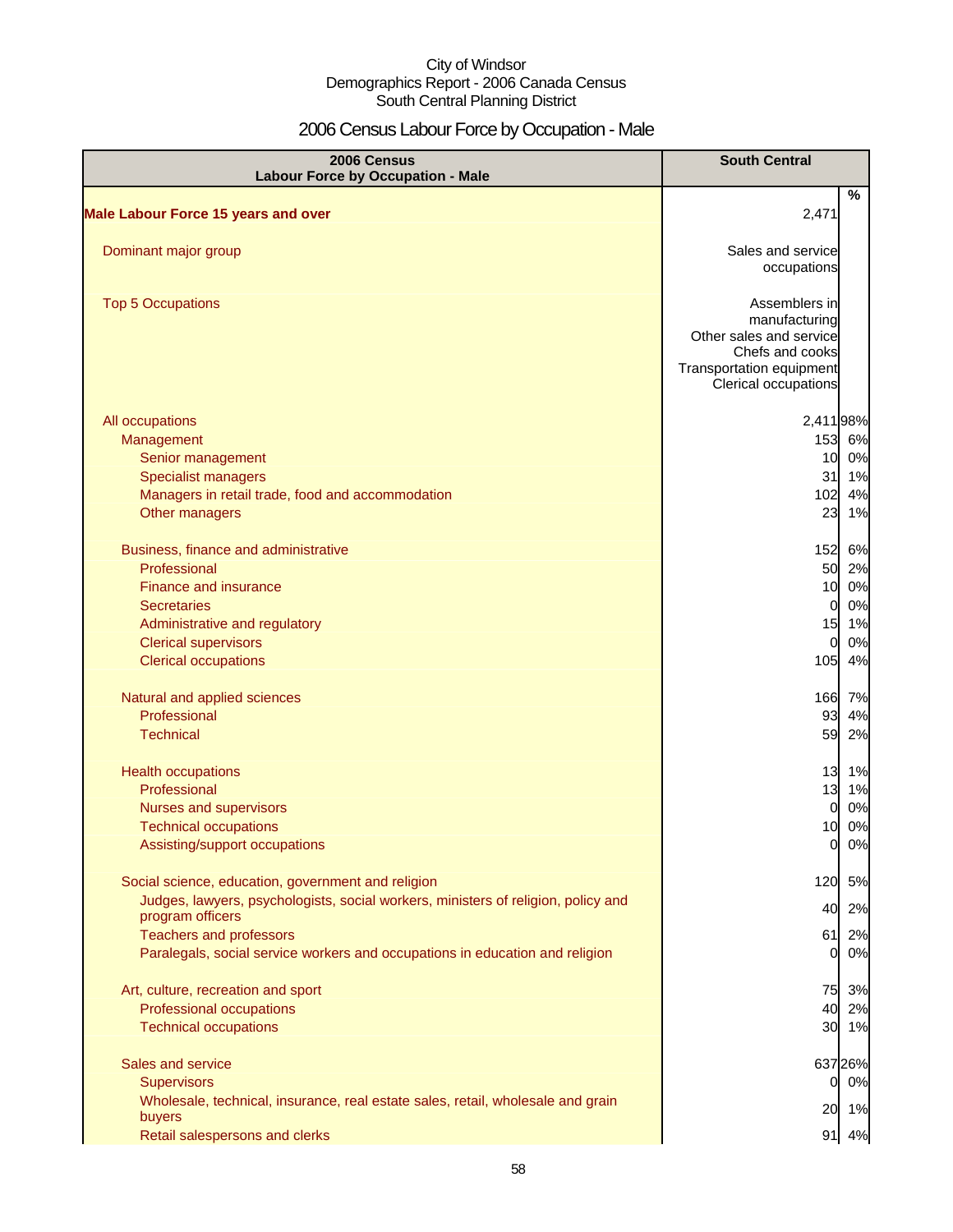| 2006 Census<br><b>Labour Force by Occupation - Male</b>                          | <b>South Central</b> |
|----------------------------------------------------------------------------------|----------------------|
|                                                                                  | %                    |
| <b>Cashiers</b>                                                                  | 3<br>0%              |
| Chefs and cooks                                                                  | 148 6%               |
| Food and beverage service                                                        | 2%<br>40             |
| <b>Protective services</b>                                                       | 23<br>1%             |
| Travel and accommodation, recreation and sport attendants                        | 69<br>3%             |
| Childcare and home support                                                       | 0%<br>$\Omega$       |
| Other sales and service                                                          | 227<br>9%            |
| Trades, transport and equipment operators and related                            | 51621%               |
| Contractors and supervisors                                                      | 40<br>2%             |
| <b>Construction trades</b>                                                       | 90<br>4%             |
| Stationary engineers, power station operators, electrical and telecommunications | 20<br>1%             |
| Machinists, metal forming, shaping and erecting                                  | 4%<br>90             |
| <b>Mechanics</b>                                                                 | 44<br>2%             |
| Other trades                                                                     | 10<br>0%             |
| Heavy equipment, crane operators and drillers                                    | 0%<br>$\Omega$       |
| Transportation equipment operators, excluding labourers                          | 113<br>5%            |
| <b>Helpers and labourers</b>                                                     | 87<br>4%             |
| Primary industry-specific                                                        | 82<br>3%             |
| Agriculture excluding labourers                                                  | 10<br>0%             |
| Forestry, mining, oil and gas extraction, and fishing, excluding labourers       | 0%<br>$\Omega$       |
| <b>Primary production labourers</b>                                              | 90<br>4%             |
| Processing, manufacturing and utilities                                          | 388 16%              |
| Supervisors in manufacturing                                                     | 0%<br>9              |
| Machine operators in manuf.                                                      | 100<br>4%            |
| Assemblers in manufacturing                                                      | 242 10%              |
| Labourers in processing, manufacturing and utilities                             | 30<br>1%             |
| Occupation - Not applicable                                                      | 75<br>3%             |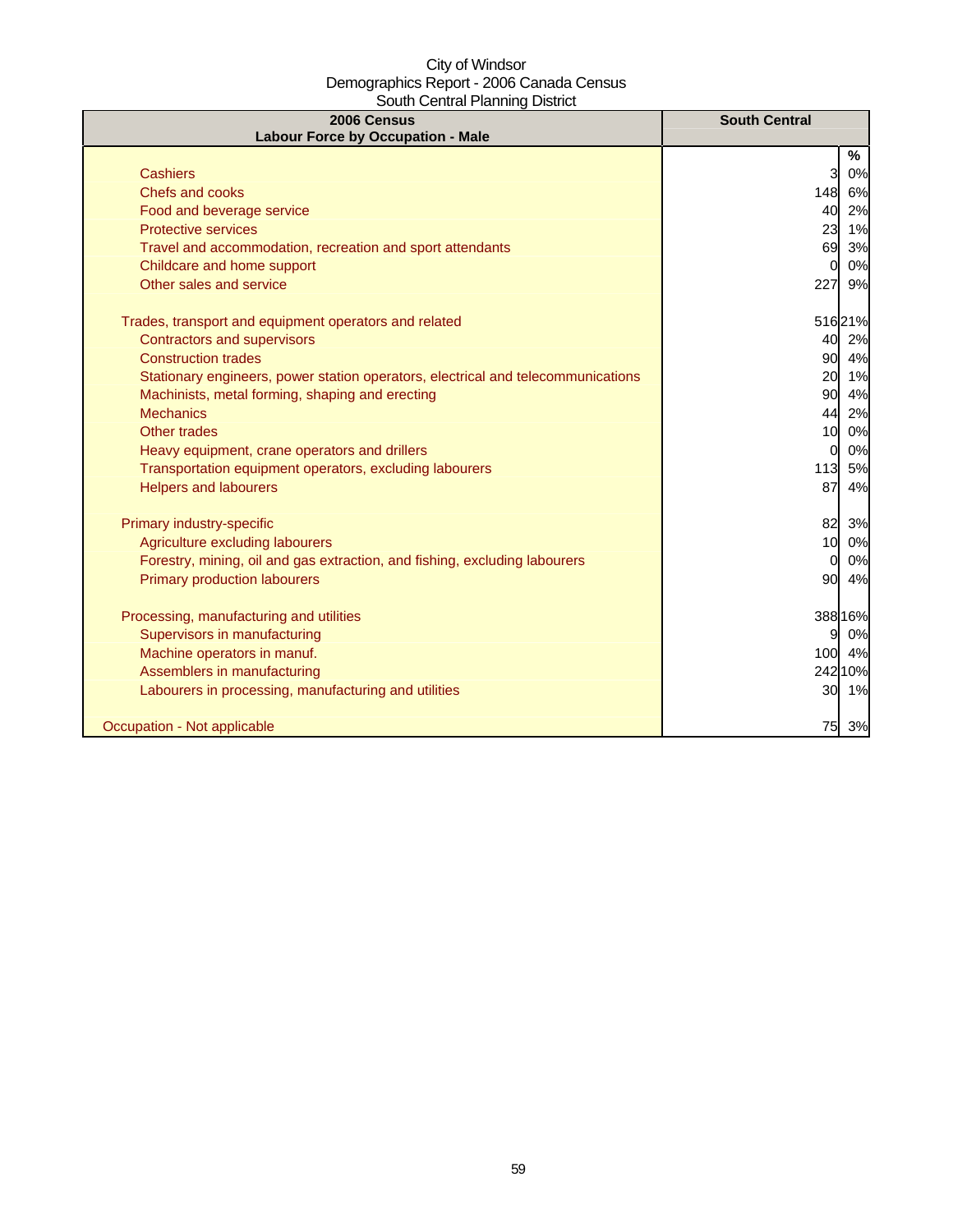## 2006 Census Labour Force by Occupation - Female

| 2006 Census<br><b>Labour Force by Occupation - Female</b>                                                                                                                                                                                                                     | <b>South Central</b>                                                                                                                         |                            |
|-------------------------------------------------------------------------------------------------------------------------------------------------------------------------------------------------------------------------------------------------------------------------------|----------------------------------------------------------------------------------------------------------------------------------------------|----------------------------|
| <b>Female Labour Force 15 years and over</b>                                                                                                                                                                                                                                  | 2,166                                                                                                                                        | $\frac{9}{6}$              |
| Dominant major group                                                                                                                                                                                                                                                          | Sales and service<br>occupations                                                                                                             |                            |
| <b>Top 5 Occupations</b>                                                                                                                                                                                                                                                      | Other sales and service<br>Retail salespersons and<br>clerks<br>Teachers and professors<br>Clerical occupations<br>Food and beverage service |                            |
| All occupations<br>Management<br>Senior management<br><b>Specialist managers</b><br>Managers in retail trade, food and accommodation                                                                                                                                          | 2,05995%<br>140 6%<br>$\overline{O}$<br>25<br>65                                                                                             | 0%<br>1%<br>3%             |
| Other managers<br>Business, finance and administrative<br>Professional<br><b>Finance and insurance</b><br><b>Secretaries</b>                                                                                                                                                  | 257 12%<br>40<br>43                                                                                                                          | 13 1%<br>23 1%<br>2%<br>2% |
| Administrative and regulatory<br><b>Clerical supervisors</b><br><b>Clerical occupations</b>                                                                                                                                                                                   | 55<br>$\Omega$<br>112                                                                                                                        | 3%<br>0%<br>5%             |
| Natural and applied sciences<br>Professional<br><b>Technical</b>                                                                                                                                                                                                              | 47<br>40                                                                                                                                     | 2%<br>20 1%<br>2%          |
| <b>Health occupations</b><br>Professional<br>Nurses and supervisors<br><b>Technical occupations</b><br>Assisting/support occupations                                                                                                                                          | 234 11%<br>51<br>79                                                                                                                          | 30 1%<br>80 4%<br>2%<br>4% |
| Social science, education, government and religion<br>Judges, lawyers, psychologists, social workers, ministers of religion, policy and<br>program officers<br><b>Teachers and professors</b><br>Paralegals, social service workers and occupations in education and religion | 226 10%<br>49<br>130<br>20                                                                                                                   | 2%<br>6%<br>1%             |
| Art, culture, recreation and sport<br>Professional occupations<br><b>Technical occupations</b>                                                                                                                                                                                | 90<br>30<br>70                                                                                                                               | 4%<br>1%<br>3%             |
| Sales and service<br><b>Supervisors</b><br>Wholesale, technical, insurance, real estate sales, retail, wholesale and grain<br>buyers<br>Retail salespersons and clerks                                                                                                        | 87040%<br>0<br>197 9%                                                                                                                        | 0%<br>25 1%                |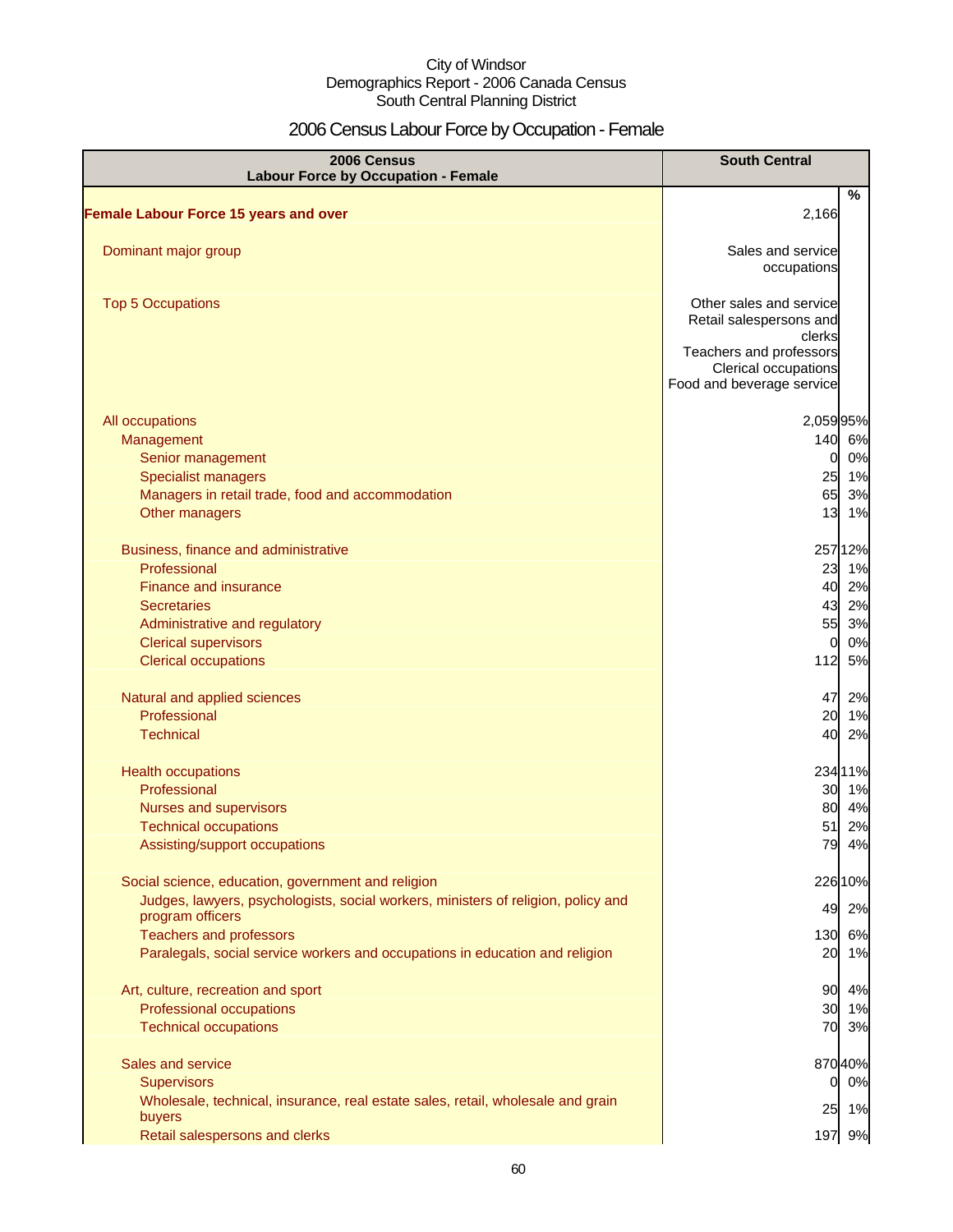| 2006 Census<br><b>Labour Force by Occupation - Female</b>                        | <b>South Central</b> |
|----------------------------------------------------------------------------------|----------------------|
|                                                                                  | %                    |
| <b>Cashiers</b>                                                                  | 93<br>4%             |
| <b>Chefs and cooks</b>                                                           | 60 3%                |
| Food and beverage service                                                        | 96<br>4%             |
| <b>Protective services</b>                                                       | 0%<br>$\overline{0}$ |
| Travel and accommodation, recreation and sport attendants                        | 60<br>3%             |
| Childcare and home support                                                       | 79<br>4%             |
| Other sales and service                                                          | 236 11%              |
| Trades, transport and equipment operators and related                            | 33<br>2%             |
| <b>Contractors and supervisors</b>                                               | 0%<br>0l             |
| <b>Construction trades</b>                                                       | 0%<br>01             |
| Stationary engineers, power station operators, electrical and telecommunications | 0%<br>$\mathbf{0}$   |
| Machinists, metal forming, shaping and erecting                                  | 15<br>1%             |
| <b>Mechanics</b>                                                                 | 0%<br><sub>0</sub>   |
| Other trades                                                                     | 0%<br>0              |
| Heavy equipment, crane operators and drillers                                    | 0%<br><sub>O</sub>   |
| Transportation equipment operators, excluding labourers                          | 23<br>1%             |
| <b>Helpers and labourers</b>                                                     | 0%<br>$\mathbf{0}$   |
| Primary industry-specific                                                        | 20<br>1%             |
| Agriculture excluding labourers                                                  | 0%<br>0              |
| Forestry, mining, oil and gas extraction, and fishing, excluding labourers       | 0%<br>0              |
| <b>Primary production labourers</b>                                              | 0%<br><sub>O</sub>   |
| Processing, manufacturing and utilities                                          | 139<br>6%            |
| Supervisors in manufacturing                                                     | 0%<br>$\mathbf{0}$   |
| Machine operators in manuf.                                                      | 20<br>1%             |
| Assemblers in manufacturing                                                      | 83<br>4%             |
| Labourers in processing, manufacturing and utilities                             | 34<br>2%             |
| Occupation - Not applicable                                                      | 116 5%               |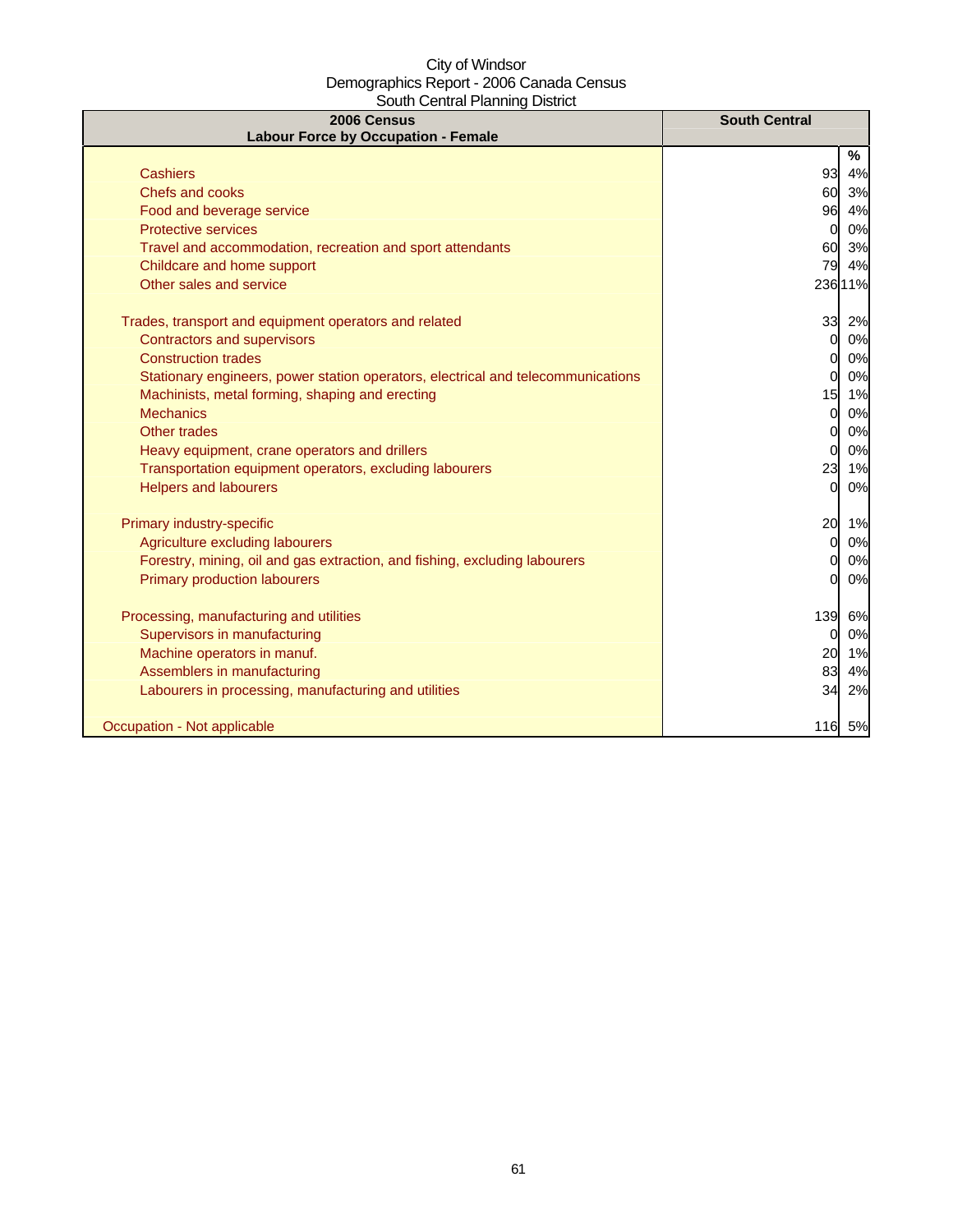| 2006 Census<br><b>Labour Force by Class of Worker and Sex Comparison</b> | <b>South Central</b>                    |    |                   |    |           |    |  |
|--------------------------------------------------------------------------|-----------------------------------------|----|-------------------|----|-----------|----|--|
|                                                                          | <b>Males</b><br>Females<br><b>Total</b> |    |                   |    |           |    |  |
|                                                                          | .abour<br><b>Force</b>                  |    |                   |    |           |    |  |
| Labour Force 15 years and over by Class of Worker                        | 4,653                                   |    | 2,466             |    | 2,171     |    |  |
| All classes of worker                                                    |                                         |    | 4,48296% 2,39697% |    | 2,06795%  |    |  |
| Paid workers                                                             |                                         |    | 4,16990% 2,23491% |    | 1,958 90% |    |  |
| <b>Employees</b>                                                         |                                         |    | 4,11588% 2,16388% |    | 1,97991%  |    |  |
| Self-employed (incorporated)                                             | 68                                      | 1% | 88                | 4% | 0         | 0% |  |
| Without paid help                                                        | 13                                      | 0% | 10 <sup>1</sup>   | 0% | 0         | 0% |  |
| With paid help                                                           | <b>50</b>                               | 1% | 55                | 2% | 0         | 0% |  |
| Self-employed (unincorp.)                                                | 275                                     | 6% | 187               | 8% | 97        | 4% |  |
| Without paid help                                                        | 198                                     | 4% | 146               | 6% | 80        | 4% |  |
| With paid help                                                           | 68                                      | 1% | 48                | 2% | 35        | 2% |  |
| Unpaid family workers                                                    | 0                                       | 0% | 10                | 0% | 0         | 0% |  |
| Class of worker - Not applicable                                         | 182                                     | 4% | 75                | 3% | 107       | 5% |  |

## 2006 Census Labour Force by Class of Worker and Sex Comparison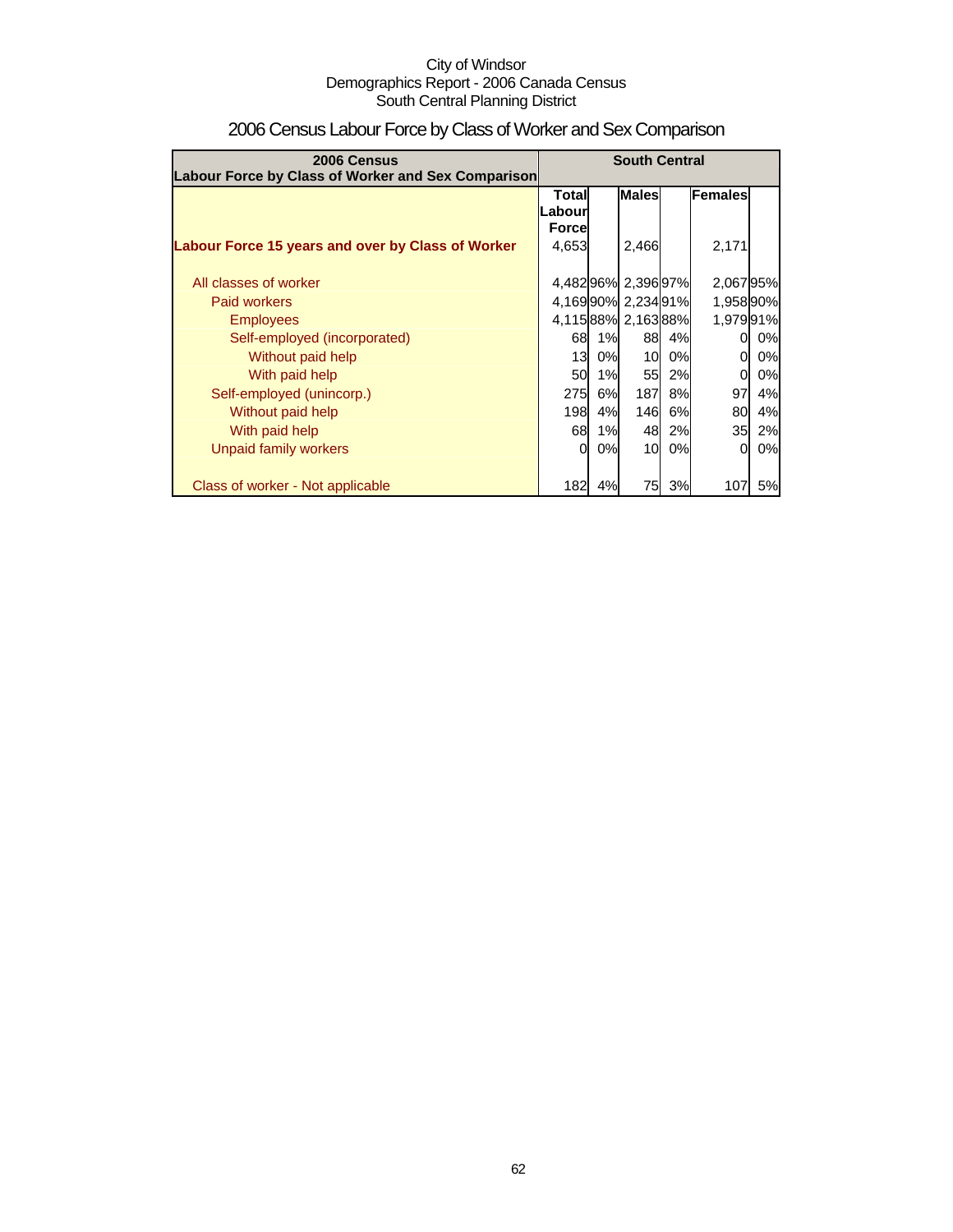## 2006 Census Labour Force by Class of Worker and Sex

| 2006 Census                                        | <b>South Central</b> |     |  |
|----------------------------------------------------|----------------------|-----|--|
| Labour Force by Class of Worker and Sex            |                      |     |  |
| Labour Force 15 years and over by Class of Worker  | 4,653                | %   |  |
| All classes of worker                              | 4,482                | 96% |  |
| <b>Paid workers</b>                                | 4,169                | 90% |  |
| <b>Employees</b>                                   | 4,115                | 88% |  |
| Self-employed (incorporated)                       | 68                   | 1%  |  |
| Without paid help                                  | 13                   | 0%  |  |
| With paid help                                     | 50                   | 1%  |  |
| Self-employed (unincorp.)                          | 275                  | 6%  |  |
| Without paid help                                  | 198                  | 4%  |  |
| With paid help                                     | 68                   | 1%  |  |
| <b>Unpaid family workers</b>                       | 0                    | 0%  |  |
| Class of worker - Not applicable                   | 182                  | 4%  |  |
| Male Labour Force 15 and over by Class of Worker   | 2,466                |     |  |
| All classes of worker                              | 2,396                | 97% |  |
| Paid workers                                       | 2,234                | 91% |  |
| <b>Employees</b>                                   | 2,163                | 88% |  |
| Self-employed (incorporated)                       | 88                   | 4%  |  |
| Without paid help                                  | 10                   | 0%  |  |
| With paid help                                     | 55                   | 2%  |  |
| Self-employed (unincorp.)                          | 187                  | 8%  |  |
| Without paid help                                  | 146                  | 6%  |  |
| With paid help                                     | 48                   | 2%  |  |
| <b>Unpaid family workers</b>                       | 10                   | 0%  |  |
| Class of worker - Not applicable                   | 75                   | 3%  |  |
| Female Labour Force 15 and over by Class of Worker | 2,171                |     |  |
| All classes of worker                              | 2,067                | 95% |  |
| <b>Paid workers</b>                                | 1,958                | 90% |  |
| <b>Employees</b>                                   | 1,979                | 91% |  |
| Self-employed (incorporated)                       | 0                    | 0%  |  |
| Without paid help                                  | 0                    | 0%  |  |
| With paid help                                     | 0                    | 0%  |  |
| Self-employed (unincorp)                           | 97                   | 4%  |  |
| Without paid help                                  | 80                   | 4%  |  |
| With paid help                                     | 35                   | 2%  |  |
| <b>Unpaid family workers</b>                       | 0                    | 0%  |  |
| Class of worker - Not applicable                   | 107                  | 5%  |  |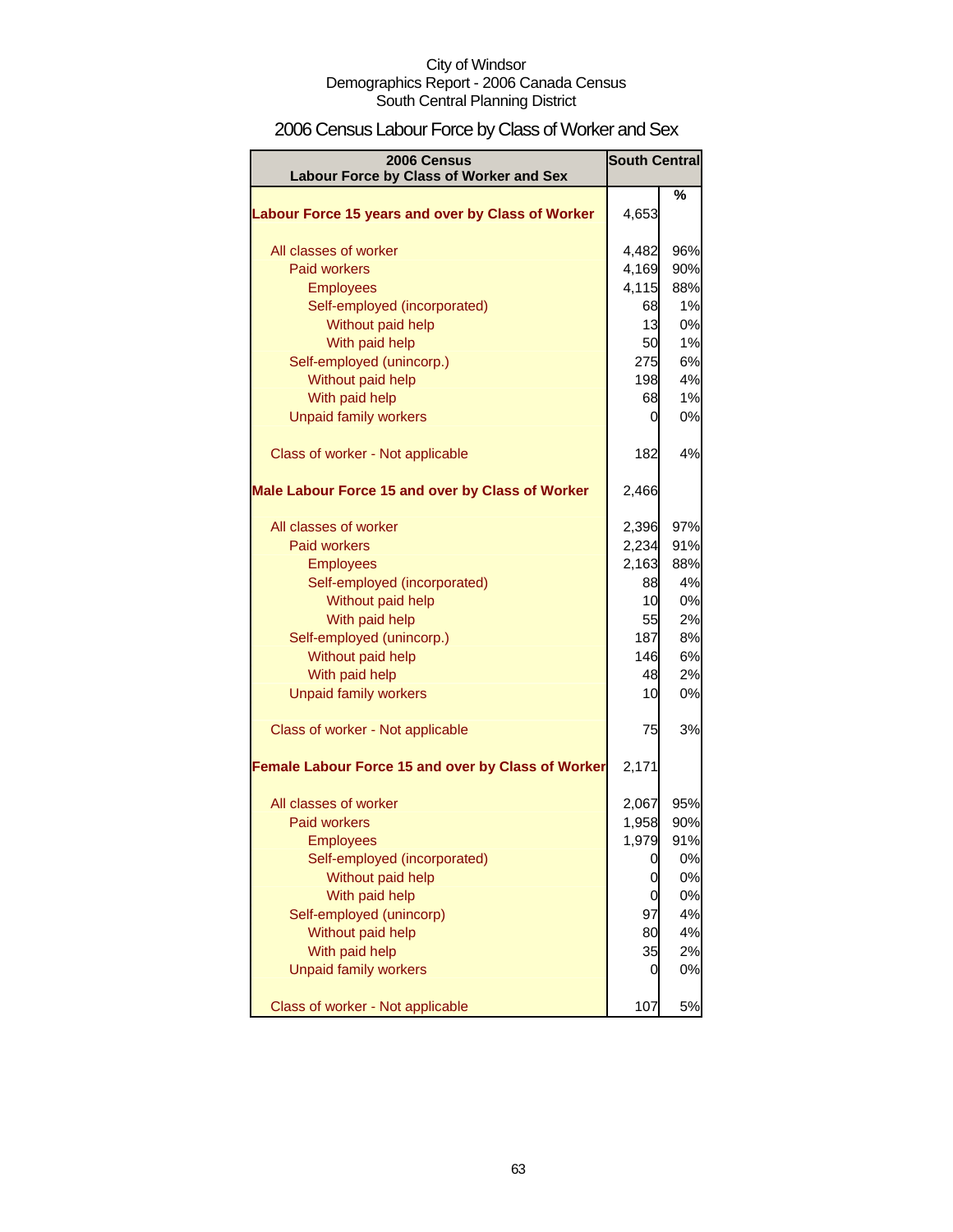## 2006 Census Language at Work

| 2006 Census<br><b>Language at Work</b>                                 | <b>South Central</b> |     |
|------------------------------------------------------------------------|----------------------|-----|
| Total Population 15 years and over who worked by Language Used at Work | 4,931                |     |
| Dominant official language used at work                                | English 100%         |     |
| Dominant non-official language used at work                            | Chinese, n.o.s.      | 54% |
| <b>Single Responses</b>                                                | 4,906                | 99% |
| English                                                                | 4,830                | 98% |
| French                                                                 | 23                   | 0%  |
| Non-official languages                                                 | 68                   | 1%  |
| Chinese, n.o.s.                                                        | 35                   | 1%  |
| Cantonese                                                              | 10                   | 0%  |
| Panjabi (Punjabi)                                                      | $\Omega$             | 0%  |
| German                                                                 | $\overline{O}$       | 0%  |
| <b>Mandarin</b>                                                        | $\overline{0}$       | 0%  |
| Portuguese                                                             | $\Omega$             | 0%  |
| Spanish                                                                | 10 <sup>1</sup>      | 0%  |
| Vietnamese                                                             | 10                   | 0%  |
| Korean                                                                 | $\overline{O}$       | 0%  |
| Italian                                                                | $\Omega$             | 0%  |
| Other languages                                                        | $\Omega$             | 0%  |
| <b>Multiple responses</b>                                              | 23                   | 0%  |
| <b>English and French</b>                                              | 10                   | 0%  |
| English and non-official                                               | 17                   | 0%  |
| French and non-official                                                | $\overline{0}$       | 0%  |
| English, French and non-official language                              | $\overline{0}$       | 0%  |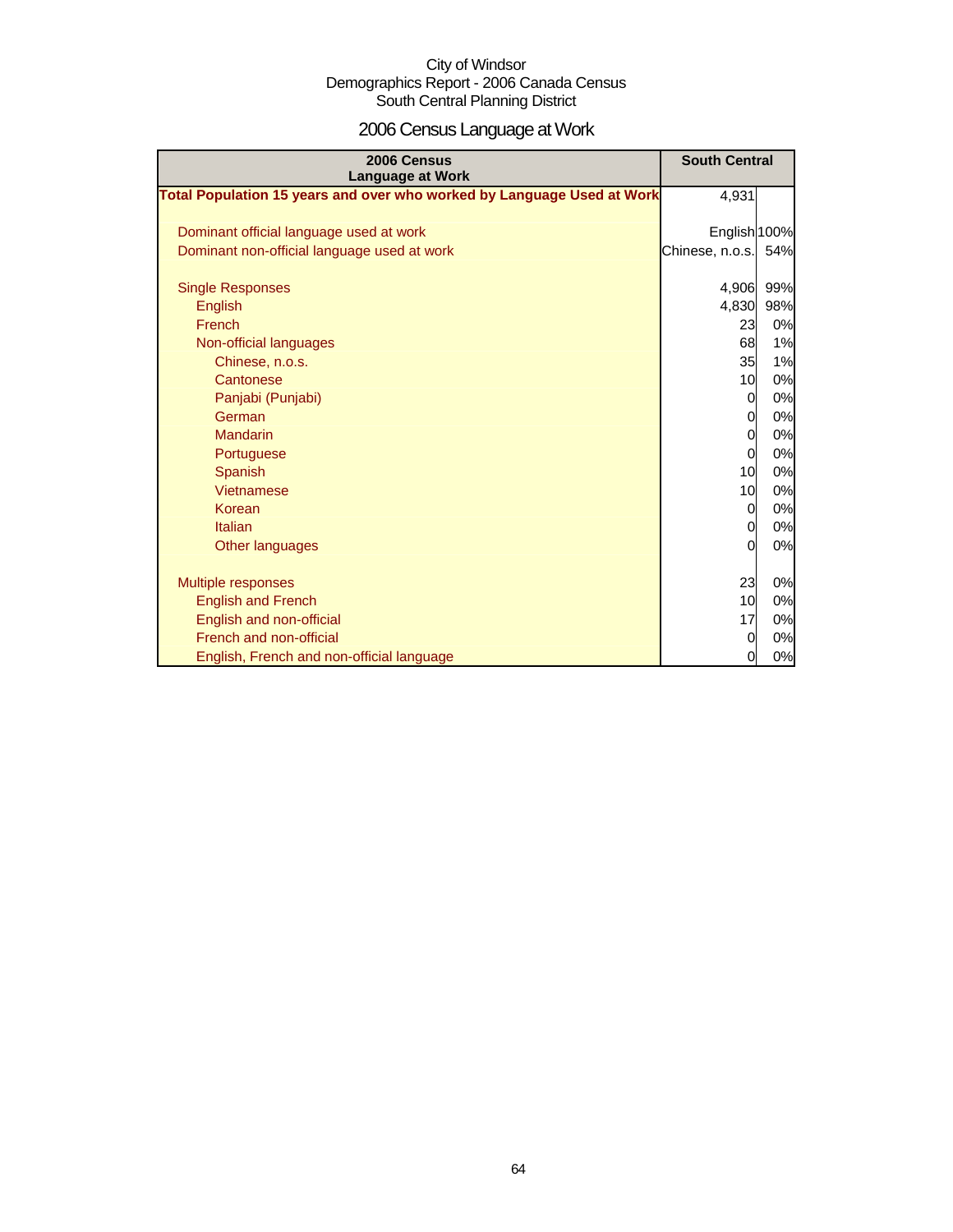## 2006 Census Unpaid Housework

| 2006 Census<br><b>Unpaid Housework</b>                                 | <b>South Central</b>   |         |
|------------------------------------------------------------------------|------------------------|---------|
| <b>Total Population 15 years and over by Hours of Unpaid Housework</b> | 7,914                  |         |
| No hours                                                               |                        | 816 10% |
| Less than 5 hours                                                      | 2,048 26%              |         |
| 5 to 14 hours                                                          | 2,707 34%              |         |
| 15 to 29 hours                                                         | 1,396 18%              |         |
| 30 to 59 hours                                                         | 684                    | 9%      |
| 60 or more hours                                                       | 248                    | 3%      |
| Dominant group                                                         | 5 to 14 hours 34%      |         |
| <b>Males 15 years and over by Hours of Unpaid Housework</b>            | 3,839                  |         |
| No hours                                                               |                        | 481 13% |
| Less than 5 hours                                                      | 1,214 32%              |         |
| 5 to 14 hours                                                          | 1,279 33%              |         |
| 15 to 29 hours                                                         |                        | 561 15% |
| 30 to 59 hours                                                         | 228                    | 6%      |
| 60 or more hours                                                       | 40                     | 1%      |
| Dominant group                                                         | 5 to 14 hours 34%      |         |
| Females 15 years and over by Hours of Unpaid Housework                 | 4,051                  |         |
| By hours of unpaid housework                                           |                        |         |
| No hours                                                               |                        | 315 8%  |
| Less than 5 hours                                                      |                        | 83321%  |
| 5 to 14 hours                                                          | 1,411 35%              |         |
| 15 to 29 hours                                                         |                        | 823 20% |
| 30 to 59 hours                                                         |                        | 472 12% |
| 60 or more hours                                                       | 151                    | 4%      |
| Dominant group                                                         | 5 to 14 hours 35%      |         |
| <b>Hours of Housework by Sex</b>                                       |                        |         |
| <b>No Hours</b>                                                        | Males 60%              |         |
| Less than 5 hours                                                      | Males <sub>59%</sub>   |         |
| 5 to 14 hours                                                          | Females 52%            |         |
| 15 to 29 hours                                                         | Females 59%            |         |
| 30 to 59 hours                                                         | Females <sup>67%</sup> |         |
| 60 or more hours                                                       | Females 79%            |         |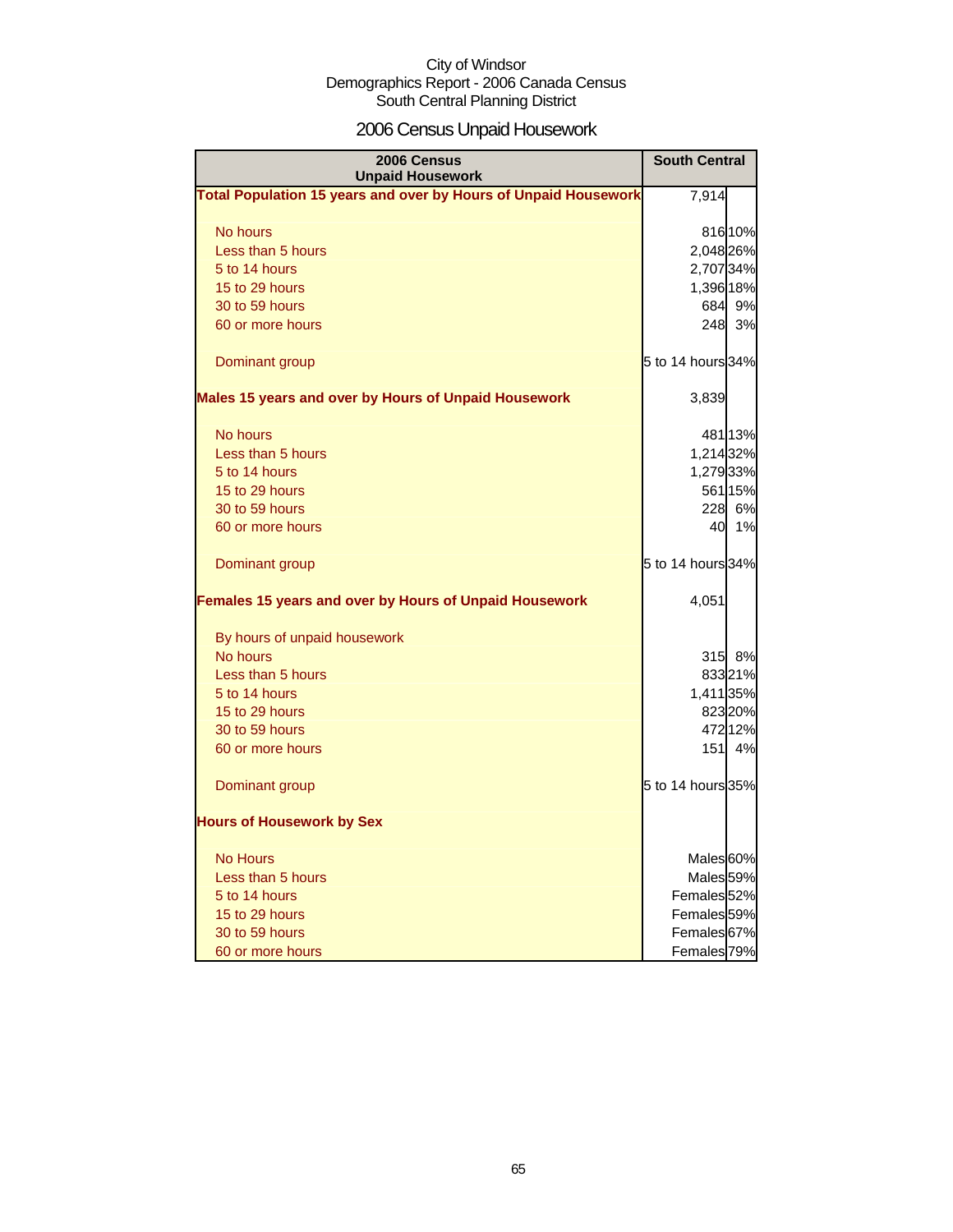## 2006 Census Unpaid Childcare

| 2006 Census<br><b>Unpaid Childcare</b>                    | <b>South Central</b> |           |
|-----------------------------------------------------------|----------------------|-----------|
| Population 15 years and over by hours of Unpaid Childcare | 7,912                |           |
| No hours                                                  | 5,632 71%            |           |
| Less than 5 hours                                         | 522                  | 7%        |
| 5 to 14 hours                                             | 520                  | 7%        |
| 15 to 29 hours                                            | 381                  | 5%        |
| 30 to 59 hours                                            | 307                  | 4%        |
| 60 or more hours                                          | <b>536</b>           | 7%        |
| Dominant group                                            | No hours 71%         |           |
| Males 15 years and over by hours of Unpaid Childcare      | 3,841                |           |
| No hours                                                  | 2,890 75%            |           |
| Less than 5 hours                                         | 218                  | 6%        |
| 5 to 14 hours                                             | 262                  | 7%        |
| 15 to 29 hours                                            | 170                  | 4%        |
| 30 to 59 hours                                            | 120                  | 3%        |
| 60 or more hours                                          | 137                  | 4%        |
| Dominant group                                            | No hours 76%         |           |
| Females 15 years and over by hours of Unpaid Childcare    | 4,046                |           |
| No hours                                                  | 2,745 68%            |           |
| Less than 5 hours                                         | 278                  | 7%        |
| 5 to 14 hours                                             |                      | 229 6%    |
| 15 to 29 hours                                            | 1831                 | <b>5%</b> |
| 30 to 59 hours                                            | 175                  | 4%        |
| 60 or more hours                                          |                      | 394 10%   |
| Dominant group                                            | No hours 69%         |           |
| <b>Hours of Child Care by Sex</b>                         |                      |           |
| <b>No Hours</b>                                           | Males 51%            |           |
| Less than 5 hours                                         | Females 56%          |           |
| 5 to 14 hours                                             | Males 53%            |           |
| 15 to 29 hours                                            | Females 52%          |           |
| 30 to 59 hours                                            | Females 59%          |           |
| 60 or more hours                                          | Females 74%          |           |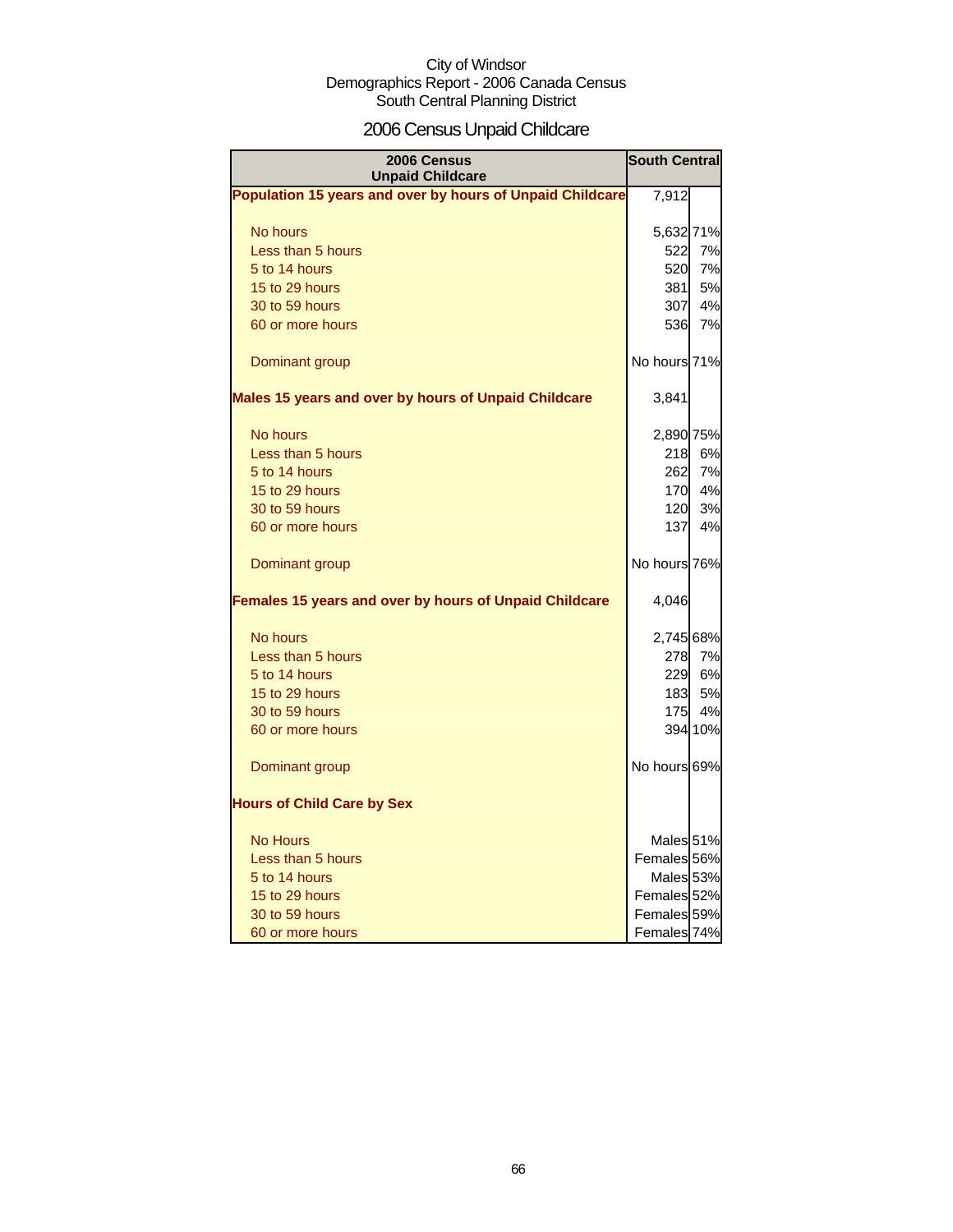## 2006 Census Unpaid Senior Care

| 2006 Census<br><b>Unpaid Senior Care</b>                       | <b>South Central</b>   |    |
|----------------------------------------------------------------|------------------------|----|
| Total Population 15 years and over by Hours of Care to Seniors | 7,907                  |    |
| No hours                                                       | 6,859 87%              |    |
| Less than 5 hours                                              | 547                    | 7% |
| 5 to 9 hours                                                   | 298                    | 4% |
| 10 to 19 hours                                                 | 85                     | 1% |
| 20 or more hours                                               | 93                     | 1% |
| Dominant group                                                 |                        |    |
| Males 15 years and over by Hours of Care to Seniors            | 3,839                  |    |
| No hours                                                       | 3,388 88%              |    |
| Less than 5 hours                                              | 241                    | 6% |
| 5 to 9 hours                                                   | 133                    | 3% |
| 10 to 19 hours                                                 | 35                     | 1% |
| 20 or more hours                                               | 30                     | 1% |
| Dominant group                                                 | No hours 89%           |    |
| Females 15 years and over by Hours of Care to Seniors          | 4,047                  |    |
| No hours                                                       | 3,468 86%              |    |
| Less than 5 hours                                              | 293                    | 7% |
| 5 to 9 hours                                                   | 165                    | 4% |
| 10 to 19 hours                                                 | 30                     | 1% |
| 20 or more hours                                               | 68                     | 2% |
| Dominant group                                                 | No hours 87%           |    |
| <b>Senior Care by Sex</b>                                      |                        |    |
| No hours                                                       | Females 51%            |    |
| Less than 5 hours                                              | Females 55%            |    |
| 5 to 9 hours                                                   | Females 55%            |    |
| 10 to 19 hours                                                 | Males 54%              |    |
| 20 or more hours                                               | Females <sup>69%</sup> |    |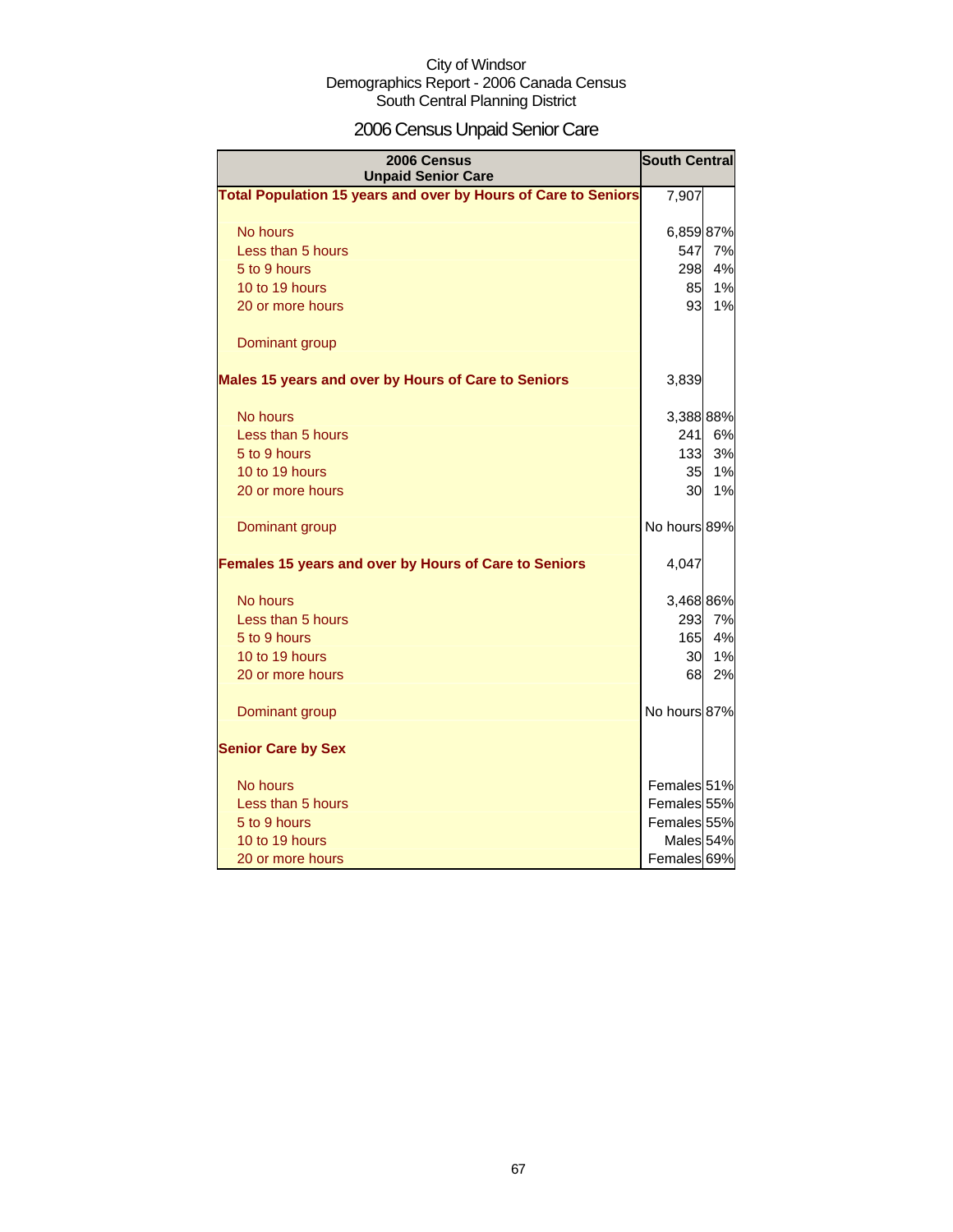## 2006 Census Place of Work by Sex Comparison

| 2006 Census<br><b>Place of Work by Sex Comparison</b>                                                 | <b>South Central</b>                     |         |                     |         |           |        |
|-------------------------------------------------------------------------------------------------------|------------------------------------------|---------|---------------------|---------|-----------|--------|
|                                                                                                       | <b>Total</b><br>Labourl<br><b>Forcel</b> |         | <b>Males</b>        |         | Females   |        |
| <b>Total Employed Labour Force 15 years and over by Place of Work Status</b>                          | 4,160                                    |         | 2,181               |         | 1,960     |        |
| Usual place of work                                                                                   |                                          |         | 3,44583% 1,72679%   |         | 1,70687%  |        |
| In CSD <sup>*</sup> of residence                                                                      |                                          |         | 2,928 70% 1,413 65% |         | 1,504 77% |        |
| In different CSD                                                                                      |                                          | 541 13% |                     | 33415%  |           | 21311% |
| In same CD**                                                                                          |                                          | 48712%  |                     | 278 13% | 173       | 9%     |
| At home                                                                                               |                                          | 226 5%  | 90                  | 4%      | 124       | 6%     |
| <b>Outside Canada</b>                                                                                 | 149                                      | 4%      | 94                  | 4%      | 55        | 3%     |
| No fixed workplace                                                                                    | 287                                      | 7%      |                     | 25212%  | 50        | 3%     |
| * CSD: Area that is a municipality or an area that is deemed to be equivalent to a<br>municipality.   |                                          |         |                     |         |           |        |
| ** CD: Group of neighbouring municipalities joined together for the purposes of regional<br>planning. |                                          |         |                     |         |           |        |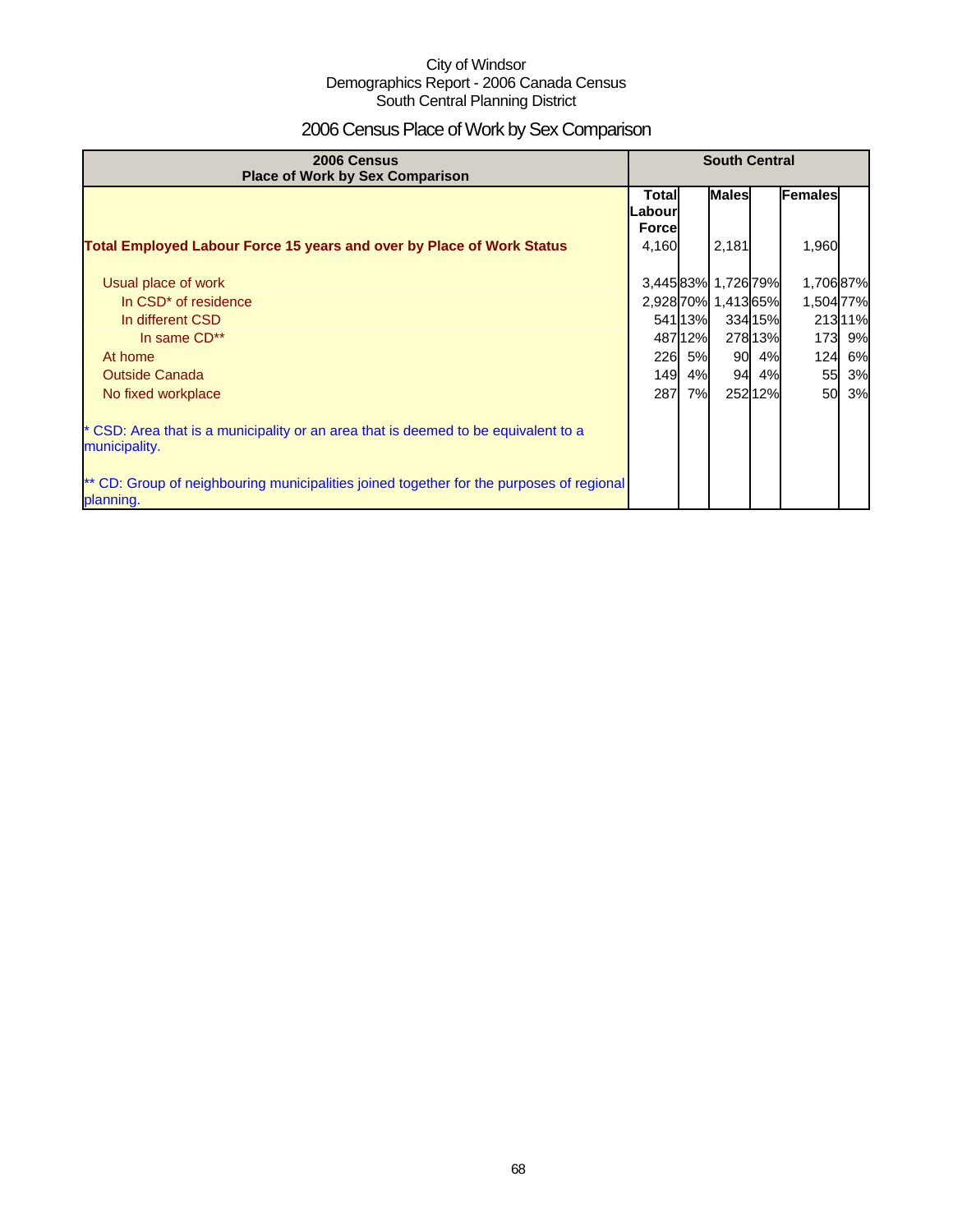## 2006 Census Place of Work by Sex

| 2006 Census<br><b>Place of Work by Sex</b>                                                         | <b>South Central</b> |               |
|----------------------------------------------------------------------------------------------------|----------------------|---------------|
| Total Employed Labour Force 15 years and over by Place of Work Status                              | 4,160                | $\frac{9}{6}$ |
|                                                                                                    |                      |               |
| Usual place of work                                                                                | 3,445                | 83%           |
| In CSD* of residence                                                                               | 2,928                | 70%           |
| In different CSD                                                                                   | 541                  | 13%           |
| In same CD**                                                                                       | 487                  | 12%           |
| At home                                                                                            | 226                  | 5%            |
| <b>Outside Canada</b>                                                                              | 149                  | 4%            |
| No fixed workplace                                                                                 | 287                  | 7%            |
| Males Employed Labour Force 15 yrs and over by Place of Work Status                                | 2,181                |               |
| Usual place of work                                                                                | 1,726                | 79%           |
| In CSD of residence                                                                                | 1,413                | 65%           |
| In different CSD                                                                                   | 334                  | 15%           |
| In same CD                                                                                         | 278                  | 13%           |
| At home                                                                                            | 90                   | 4%            |
| <b>Outside Canada</b>                                                                              | 94                   | 4%            |
| No fixed workplace                                                                                 | 252                  | 12%           |
| Females Employed Labour Force 15 yrs and over by Place of Work Status                              | 1,960                |               |
| Usual place of work                                                                                | 1,706                | 87%           |
| In CSD of residence                                                                                | 1,504                | 77%           |
| In different CSD                                                                                   | 213                  | 11%           |
| In same CD                                                                                         | 173                  | 9%            |
| At home                                                                                            | 124                  | 6%            |
| <b>Outside Canada</b>                                                                              | 55                   | 3%            |
| No fixed workplace                                                                                 | 50                   | 3%            |
| * CSD: Area that is a municipality or an area that is deemed to be equivalent to a municipality.   |                      |               |
| ** CD: Group of neighbouring municipalities joined together for the purposes of regional planning. |                      |               |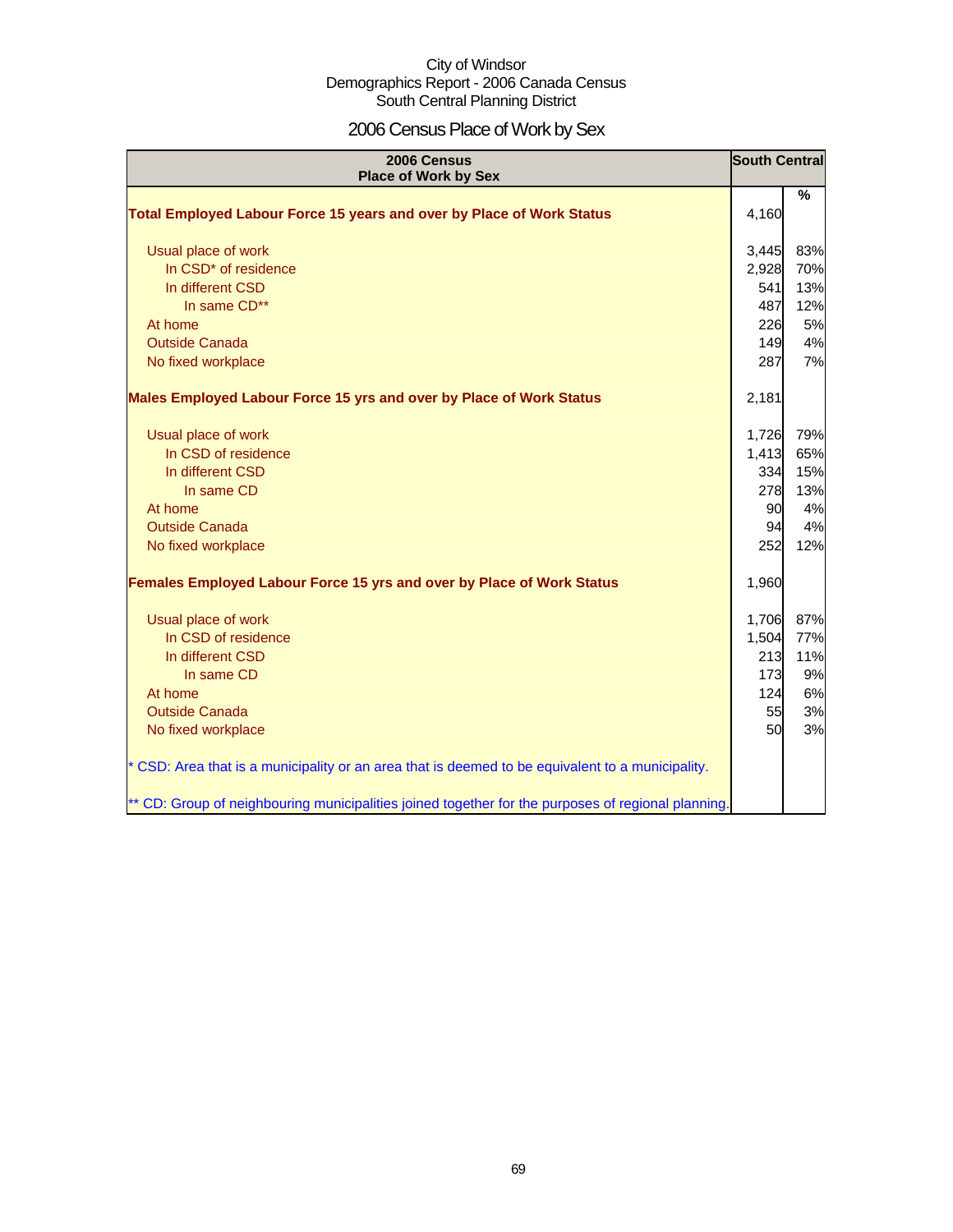## 2006 Census Mode of Transportation

| 2006 Census<br><b>Mode of Transportation</b>                                                                                      | <b>South Central</b>            |
|-----------------------------------------------------------------------------------------------------------------------------------|---------------------------------|
| Total Employed Labour Force 15 years and over with usual place of work or no fixed workplace<br>address by Mode of Transportation | 3,766                           |
| Dominant mode of transportation                                                                                                   | Car/truck/van-<br>71%<br>driver |
| Car, truck, van as driver                                                                                                         | 2,651 70%                       |
| Car, truck, van as passenger                                                                                                      | 343 9%                          |
| <b>Public transit</b>                                                                                                             | 264 7%                          |
| Walked to work                                                                                                                    | 359 10%                         |
| <b>Bicycle</b>                                                                                                                    | 74<br>2%                        |
| Motorcycle                                                                                                                        | 10 <sup>1</sup><br>0%           |
| <b>Taxicab</b>                                                                                                                    | 53<br>1%                        |
| Other method                                                                                                                      | 10 <sup>1</sup><br>0%           |
| <b>Males with Usual Place of Work or No Fixed Workplace</b>                                                                       | 1,985                           |
| Car, truck, van as driver                                                                                                         | 1,509 76%                       |
| Car, truck, van as passenger                                                                                                      | 116 6%                          |
| <b>Public transit</b>                                                                                                             | 69<br>3%                        |
| Walked to work                                                                                                                    | 164<br>8%                       |
| <b>Bicycle</b>                                                                                                                    | 75<br>4%                        |
| Motorcycle                                                                                                                        | 10 1%                           |
| <b>Taxicab</b>                                                                                                                    | 35 2%                           |
| Other method                                                                                                                      | 10<br>1%                        |
| <b>Females with Usual Place of Work or No Fixed Workplace</b>                                                                     | 1,761                           |
| Car, truck, van as driver                                                                                                         | 1,11863%                        |
| Car, truck, van as passenger                                                                                                      | 214 12%                         |
| <b>Public transit</b>                                                                                                             | 184 10%                         |
| Walked to work                                                                                                                    | 181 10%                         |
| <b>Bicycle</b>                                                                                                                    | 20 1%                           |
| Motorcycle                                                                                                                        | 0%<br>$\overline{0}$            |
| <b>Taxicab</b>                                                                                                                    | 20<br>1%                        |
| Other method                                                                                                                      | 0%<br>$\overline{O}$            |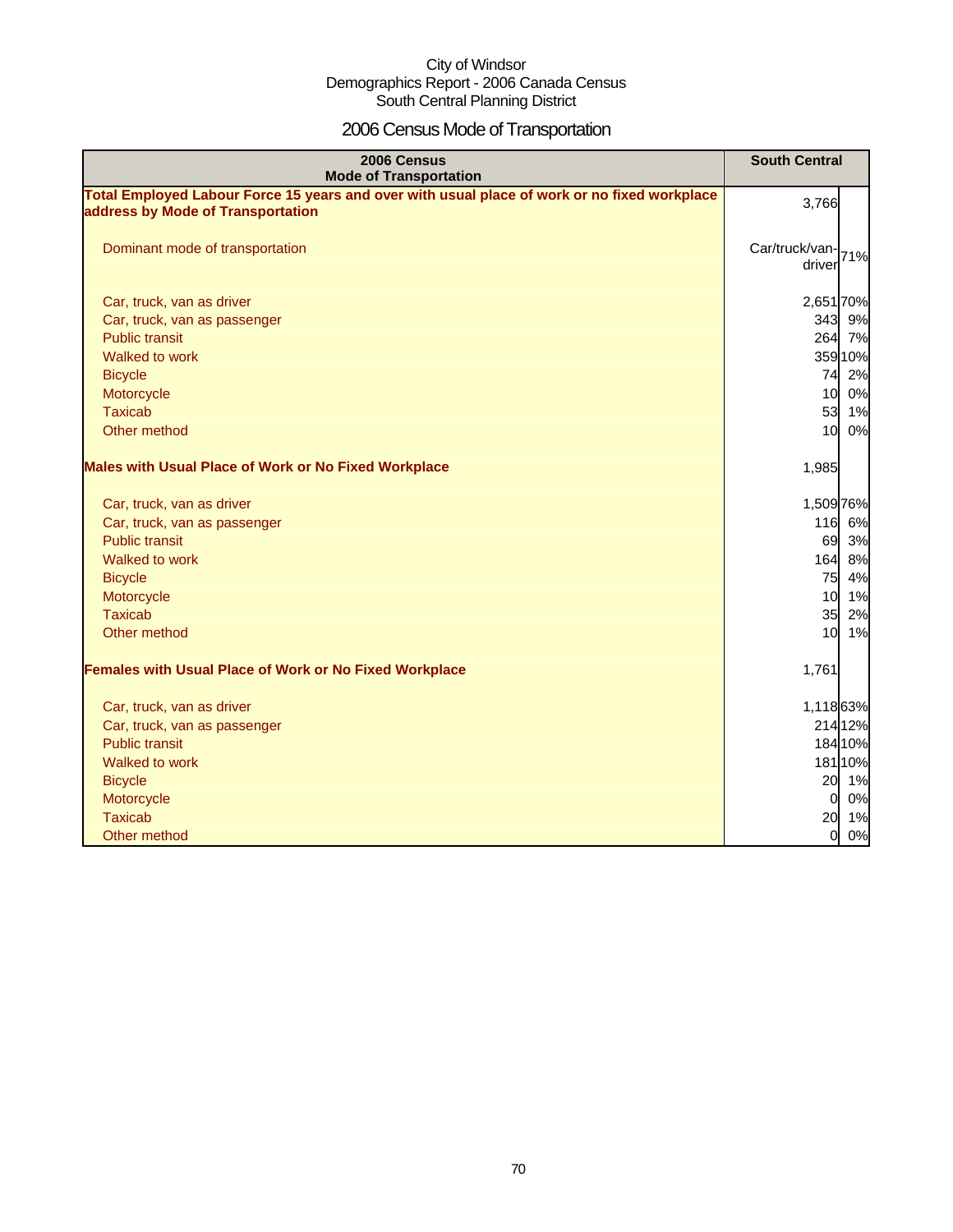## 2006 Census Educational Attainment Comparison

| 2006 Census<br><b>Educational Attainment</b><br>Comparison         | <b>South Central</b>              |               |                        |               |                        |           |                            |               |
|--------------------------------------------------------------------|-----------------------------------|---------------|------------------------|---------------|------------------------|-----------|----------------------------|---------------|
|                                                                    | <b>Total</b><br><b>Population</b> | $\frac{9}{6}$ | $15$ to<br>24<br>years | $\frac{9}{6}$ | $25$ to<br>64<br>years | $\%$      | 65<br>years<br>and<br>over | $\frac{9}{6}$ |
| <b>Population by Educational Attainment</b>                        | 7,870                             |               | 1,271                  |               | 5,384                  |           | 1,214                      |               |
| No certificate, diploma or degree                                  | 1,967 25%                         |               |                        | 49839%        |                        | 882 16%   |                            | 58648%        |
| Certificate, diploma or degree                                     | 5,929 75%                         |               |                        | 77461%        | 4,51684%               |           |                            | 63853%        |
| High school certificate                                            | 2,478 31%                         |               |                        | 54643%        | 1,722 32%              |           |                            | 21017%        |
| Apprenticeship or trades certificate or diploma                    |                                   | 632 8%        | <b>30</b>              | 2%            |                        | 486 9%    |                            | 115 9%        |
| College, CEGEP or other non-university<br>certificate/diploma      | 1,028 13%                         |               | 109                    | 9%            |                        | 827 15%   | 93                         | 8%            |
| University certificate, diploma or degree                          | 1,679 21%                         |               | 101                    | 8%            | 1,436 27%              |           |                            | 141 12%       |
| University certificate or diploma below bachelor level             | 264                               | 3%            | 40                     | 3%            |                        | 154 3%    | 70                         | 6%            |
| University certificate or degree                                   | 1,414 18%                         |               | 40                     | 3%            | 1,289 24%              |           | 85                         | 7%            |
| Bachelor's degree                                                  |                                   | 826 10%       | 40                     | 3%            |                        | 72413%    | 61                         | 5%            |
| University certificate or diploma above bachelor<br>level          | 209                               | 3%            | 10                     | 1%            | 189                    | 4%        | 10                         | 1%            |
| Degree in medicine, dentistry, veterinary medicine<br>or optometry | 23                                | 0%            | $\Omega$               | 0%            | 23                     | 0%        | $\overline{0}$             | 0%            |
| Master's degree                                                    | 280                               | 4%            | $\Omega$               | 0%            | 270                    | <b>5%</b> | 10                         | 1%            |
| <b>Earned doctorate</b>                                            | 105                               | 1%            | 0                      | 0%            |                        | 105 2%    | 0                          | 0%            |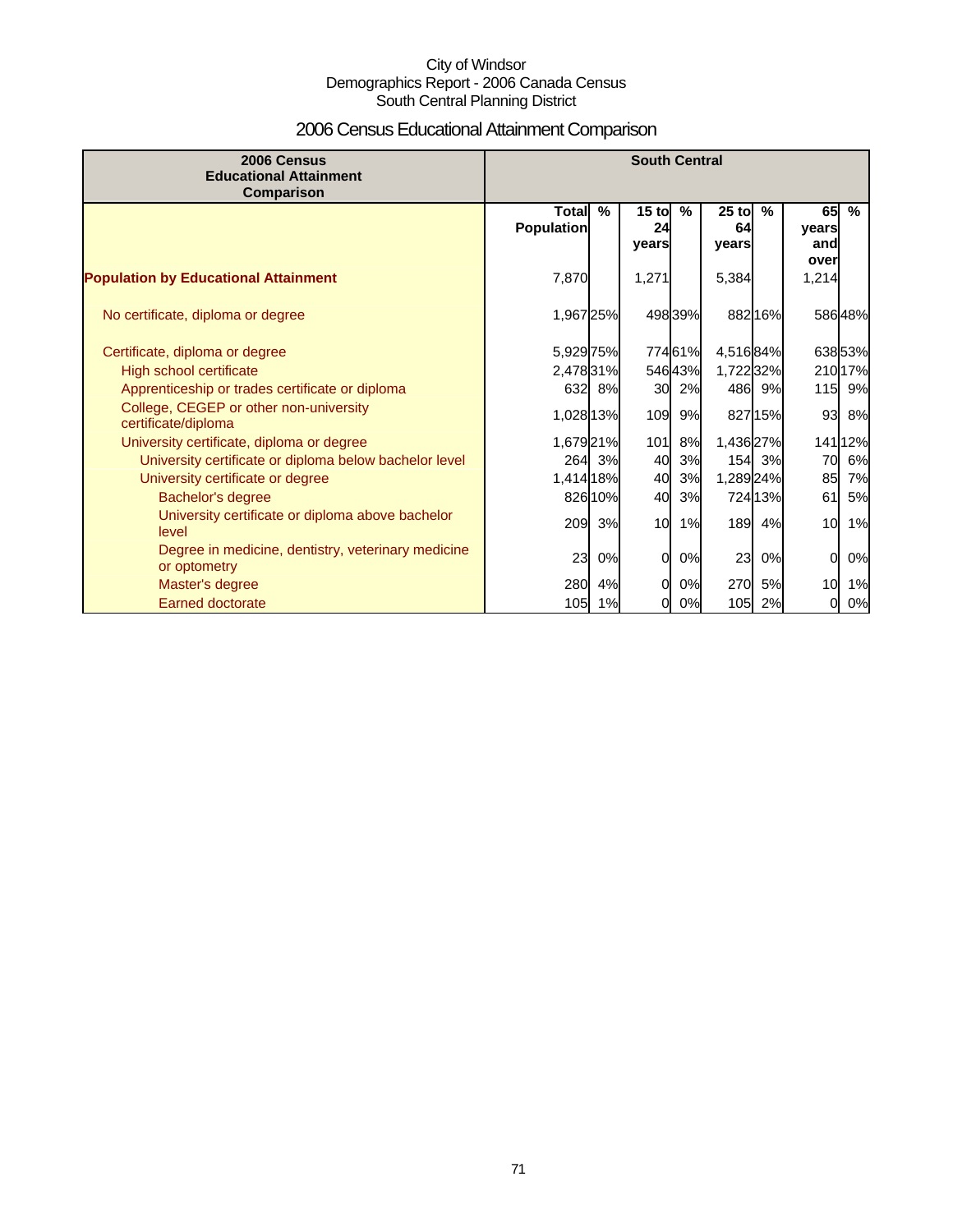### 2006 Census Educational Attainment

| 2006 Census<br><b>Educational Attainment</b>                        | <b>South Central</b> |     |
|---------------------------------------------------------------------|----------------------|-----|
| <b>Total Population 15 years and over by Educational Attainment</b> | 7,870                |     |
|                                                                     |                      |     |
| No certificate, diploma or degree                                   | 1,967                | 25% |
| Certificate, diploma or degree                                      | 5,929                | 75% |
| <b>High school certificate</b>                                      | 2,478                | 31% |
| Apprenticeship or trades certificate or diploma                     | 632                  | 8%  |
| College, CEGEP or other non-university certificate/diploma          | 1,028                | 13% |
| University certificate, diploma or degree                           | 1,679                | 21% |
| University certificate or diploma below bachelor level              | 264                  | 3%  |
| University certificate or degree                                    | 1,414                | 18% |
| Bachelor's degree                                                   | 826                  | 10% |
| University certificate or diploma above bachelor level              | 209                  | 3%  |
| Degree in medicine, dentistry, veterinary medicine or optometry     | 23                   | 0%  |
| Master's degree                                                     | 280                  | 4%  |
| <b>Earned doctorate</b>                                             | 105                  | 1%  |
| <b>Population 15 to 24 years by Educational Attainment</b>          | 1,271                |     |
| No certificate, diploma or degree                                   | 498                  | 39% |
| Certificate, diploma or degree                                      | 774I                 | 61% |
| <b>High school certificate</b>                                      | 546                  | 43% |
| Apprenticeship or trades certificate or diploma                     | 30                   | 2%  |
| College, CEGEP or other non-university certificate/diploma          | 109                  | 9%  |
| University certificate, diploma or degree                           | 101                  | 8%  |
| University certificate or diploma below bachelor level              | 40                   | 3%  |
| University certificate or degree                                    | 40                   | 3%  |
| Bachelor's degree                                                   | 40                   | 3%  |
| University certificate or diploma above bachelor level              | 10                   | 1%  |
| Degree in medicine, dentistry, veterinary medicine or optometry     | $\overline{0}$       | 0%  |
| Master's degree                                                     | $\overline{0}$       | 0%  |
| Earned doctorate                                                    | $\Omega$             | 0%  |
| <b>Population 25 to 64 years by Educational Attainment</b>          | 5,384                |     |
| No certificate, diploma or degree                                   | 882                  | 16% |
| Certificate, diploma or degree                                      | 4,516                | 84% |
| High school certificate or equivalent                               | 1,722                | 32% |
| Apprenticeship or trades certificate or diploma                     | 486                  | 9%  |
| College, CEGEP or other non-university certificate/diploma          | 827                  | 15% |
| University certificate, diploma or degree                           | 1,436                | 27% |
| University certificate or diploma below bachelor level              | 154                  | 3%  |
| University certificate or degree                                    | 1,289                | 24% |
| Bachelor's degree                                                   | 724                  | 13% |
| University certificate or diploma above bachelor level              | 189                  | 4%  |
| Degree in medicine, dentistry, veterinary medicine or optometry     | 23                   | 0%  |
| Master's degree                                                     | 270                  | 5%  |
| <b>Earned doctorate</b>                                             | 105                  | 2%  |
| Population 65 years and over by Educational Attainment              | 1,214                |     |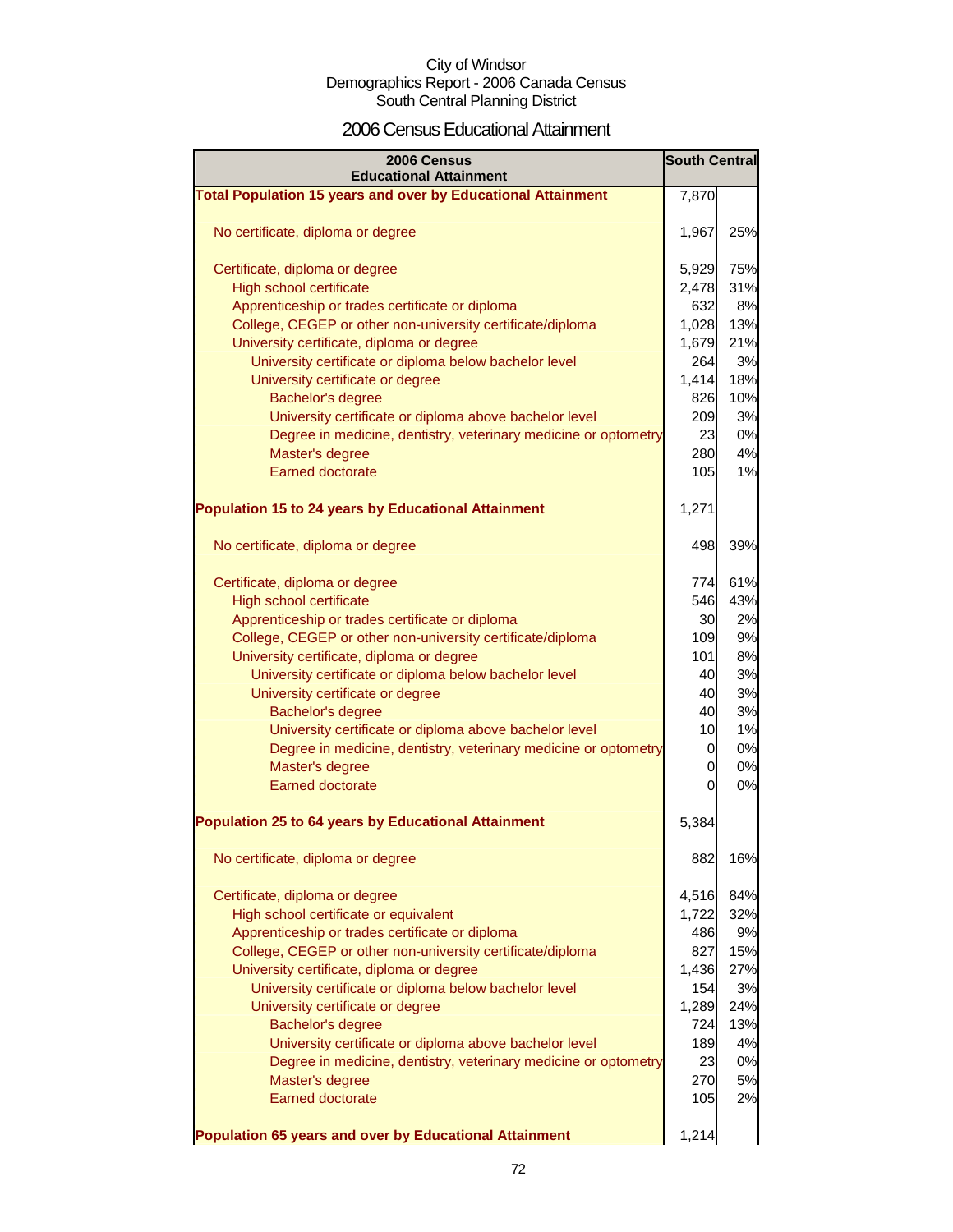| 2006 Census                                                         | <b>South Central</b> |     |
|---------------------------------------------------------------------|----------------------|-----|
| <b>Educational Attainment</b>                                       |                      |     |
| <b>Total Population 15 years and over by Educational Attainment</b> | 7,870                |     |
| No certificate, diploma or degree                                   | 586                  | 48% |
| Certificate, diploma or degree                                      | 638                  | 53% |
| High school certificate                                             | 210                  | 17% |
| Apprenticeship or trades certificate or diploma                     | 115                  | 9%  |
| College, CEGEP or other non-university certificate/diploma          | 93                   | 8%  |
| University certificate, diploma or degree                           | 141                  | 12% |
| University certificate or diploma below bachelor level              | 70                   | 6%  |
| University certificate or degree                                    | 85                   | 7%  |
| Bachelor's degree                                                   | 61                   | 5%  |
| University certificate or diploma above bachelor level              | 10                   | 1%  |
| Degree in medicine, dentistry, veterinary medicine or optometry     | 0                    | 0%  |
| Master's degree                                                     | 10                   | 1%  |
| Earned doctorate                                                    |                      | 0%  |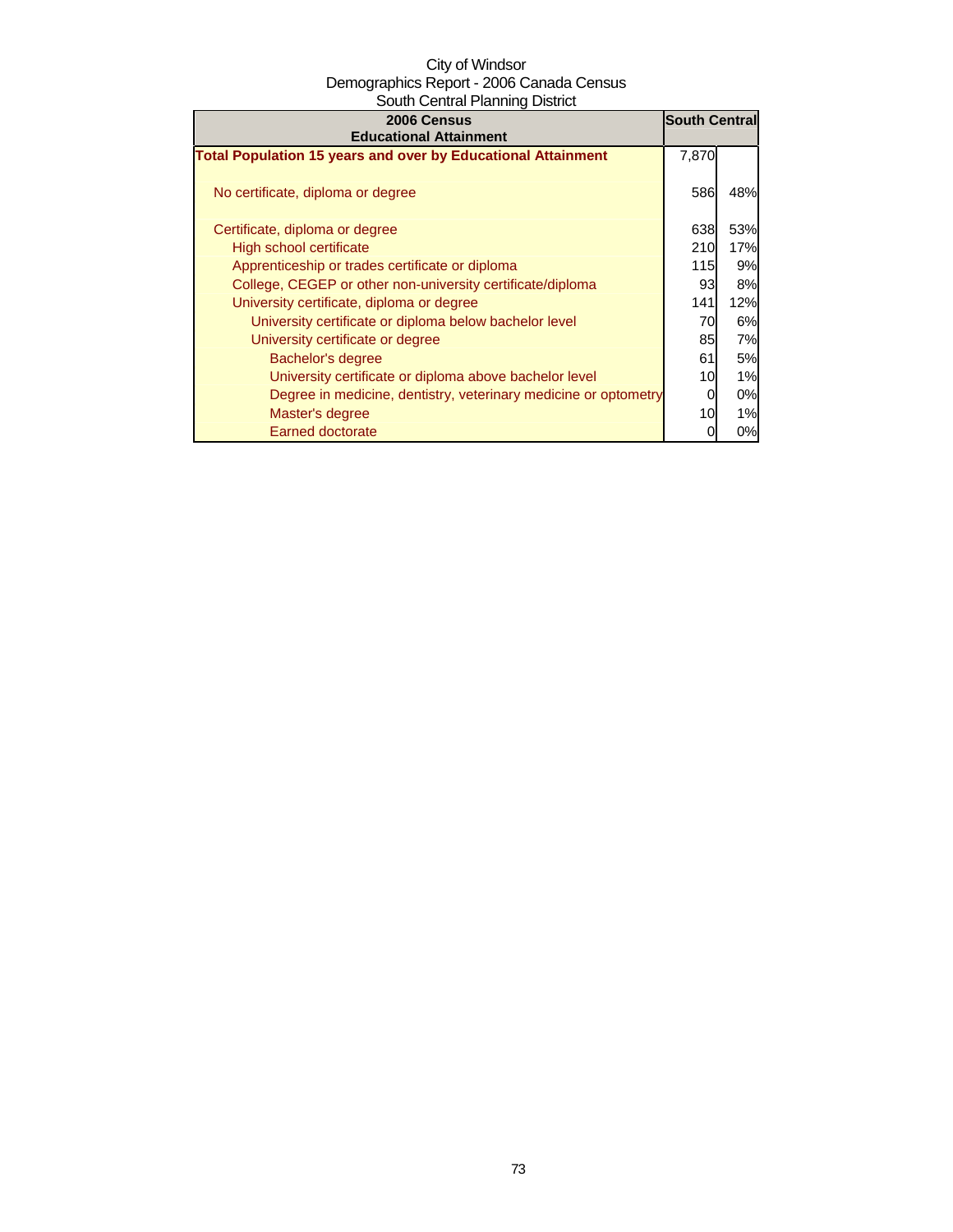# 2006 Census Location of Study

| 2006 Census<br><b>Location of Study</b>                                         | <b>South Central</b> |     |
|---------------------------------------------------------------------------------|----------------------|-----|
| Population 25 to 64 years with Postsecondary Qualification by Location of Study | 2,776                | %   |
| <b>Inside Canada</b>                                                            | 2,007                | 72% |
| Newfoundland and Labrador                                                       |                      | 0%  |
| <b>Prince Edward Island</b>                                                     | 0                    | 0%  |
| Nova Scotia                                                                     | 35                   | 1%  |
| <b>New Brunswick</b>                                                            | $\Omega$             | 0%  |
| Quebec                                                                          | 3                    | 0%  |
|                                                                                 |                      |     |
| Ontario                                                                         | 1,937                | 70% |
| Manitoba                                                                        |                      | 0%  |
| Saskatchewan                                                                    | 0                    | 0%  |
| Alberta                                                                         | 6                    | 0%  |
| <b>British Columbia</b>                                                         | 10                   | 0%  |
|                                                                                 |                      |     |
| <b>Yukon Territory</b>                                                          | 0                    | 0%  |
| <b>Northwest Territories</b>                                                    | 0                    | 0%  |
| <b>Nunavut</b>                                                                  | $\Omega$             | 0%  |
| <b>Outside of Canada</b>                                                        | 770                  | 28% |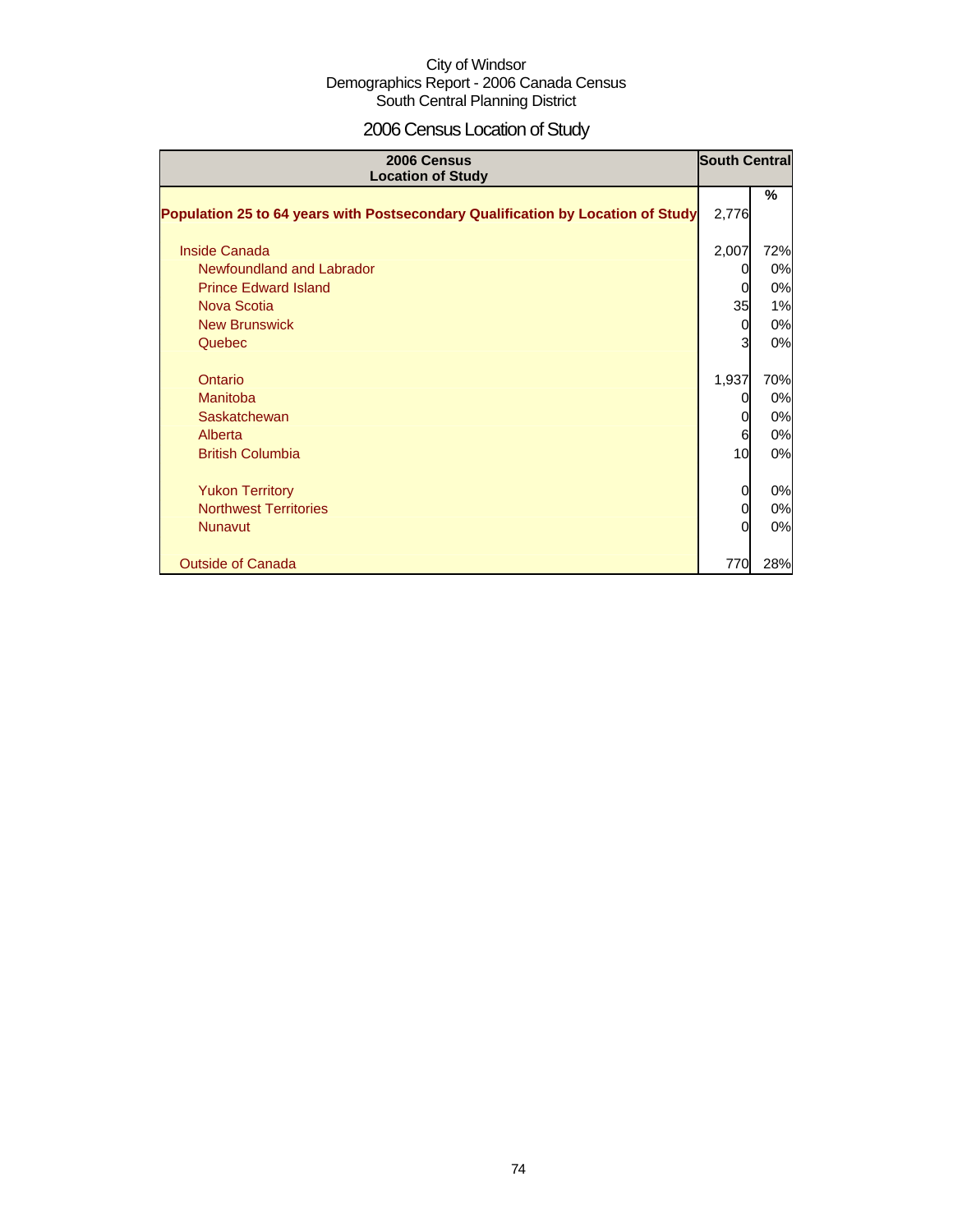# 2006 Census Post Secondary Education by Sex Comparison

| 2006 Census<br><b>Post Secondary Education by Sex</b>                    |                                                                                                                                                               |         | <b>South Central</b>                                                                                                                                            |         |                                                                                                                                                |         |
|--------------------------------------------------------------------------|---------------------------------------------------------------------------------------------------------------------------------------------------------------|---------|-----------------------------------------------------------------------------------------------------------------------------------------------------------------|---------|------------------------------------------------------------------------------------------------------------------------------------------------|---------|
| Comparison                                                               | <b>Total</b>                                                                                                                                                  |         | <b>Males</b>                                                                                                                                                    |         | <b>Females</b>                                                                                                                                 |         |
| Population 25 to 64 years with<br><b>Postsecondary Qualifications by</b> | <b>Population</b><br>2,783                                                                                                                                    |         | 1,436                                                                                                                                                           |         | 1,347                                                                                                                                          |         |
| <b>Major Field of Study</b>                                              |                                                                                                                                                               |         |                                                                                                                                                                 |         |                                                                                                                                                |         |
| <b>Top 3 Fields</b>                                                      | Architecture.<br>engineering, and related<br>technologies<br>Business, management<br>and public<br>administration<br>Health, parks,<br>recreation and fitness |         | Architecture.<br>engineering, and related<br>technologies<br>Business, management<br>and public<br>administration<br>Social and behavioural<br>sciences and law |         | Health, parks,<br>recreation and fitness<br>Business, management<br>and public<br>administration<br>Social and behavioural<br>sciences and law |         |
| Education                                                                | 194                                                                                                                                                           | 7%      | 75                                                                                                                                                              | 5%      | 119                                                                                                                                            | 9%      |
| Visual and performing arts, and<br>communications technologies           | $121$                                                                                                                                                         | 4%      | 76                                                                                                                                                              | 5%      | 45                                                                                                                                             | 3%      |
| <b>Humanities</b>                                                        |                                                                                                                                                               | 142 5%  | 70                                                                                                                                                              | 5%      | 72                                                                                                                                             | 5%      |
| Social and behavioural sciences<br>and law                               |                                                                                                                                                               | 301 11% |                                                                                                                                                                 | 140 10% |                                                                                                                                                | 161 12% |
| Business, management and<br>public administration                        |                                                                                                                                                               | 452 16% |                                                                                                                                                                 | 18313%  |                                                                                                                                                | 270 20% |
| Physical and life sciences and<br>technologies                           | 86                                                                                                                                                            | 3%      | 46                                                                                                                                                              | 3%      | 40                                                                                                                                             | 3%      |
| Mathematics, computer and<br>information sciences                        | 140                                                                                                                                                           | 5%      | 90                                                                                                                                                              | 6%      | 50                                                                                                                                             | 4%      |
| Architecture, engineering, and<br>related technologies                   |                                                                                                                                                               | 628 23% |                                                                                                                                                                 | 58140%  | 46                                                                                                                                             | 3%      |
| Agriculture, natural resources and<br>conservation                       | 20                                                                                                                                                            | 1%      | 10                                                                                                                                                              | 1%      | 10                                                                                                                                             | 1%      |
| Health, parks, recreation and<br>fitness                                 |                                                                                                                                                               | 416 15% | 87                                                                                                                                                              | 6%      |                                                                                                                                                | 329 24% |
| Personal, protective and<br>transportation services                      | 109                                                                                                                                                           | 4%      | 52                                                                                                                                                              | 4%      | 58                                                                                                                                             | 4%      |
| Other fields of study                                                    | 0                                                                                                                                                             | 0%      | $\overline{0}$                                                                                                                                                  | 0%      | 0                                                                                                                                              | 0%      |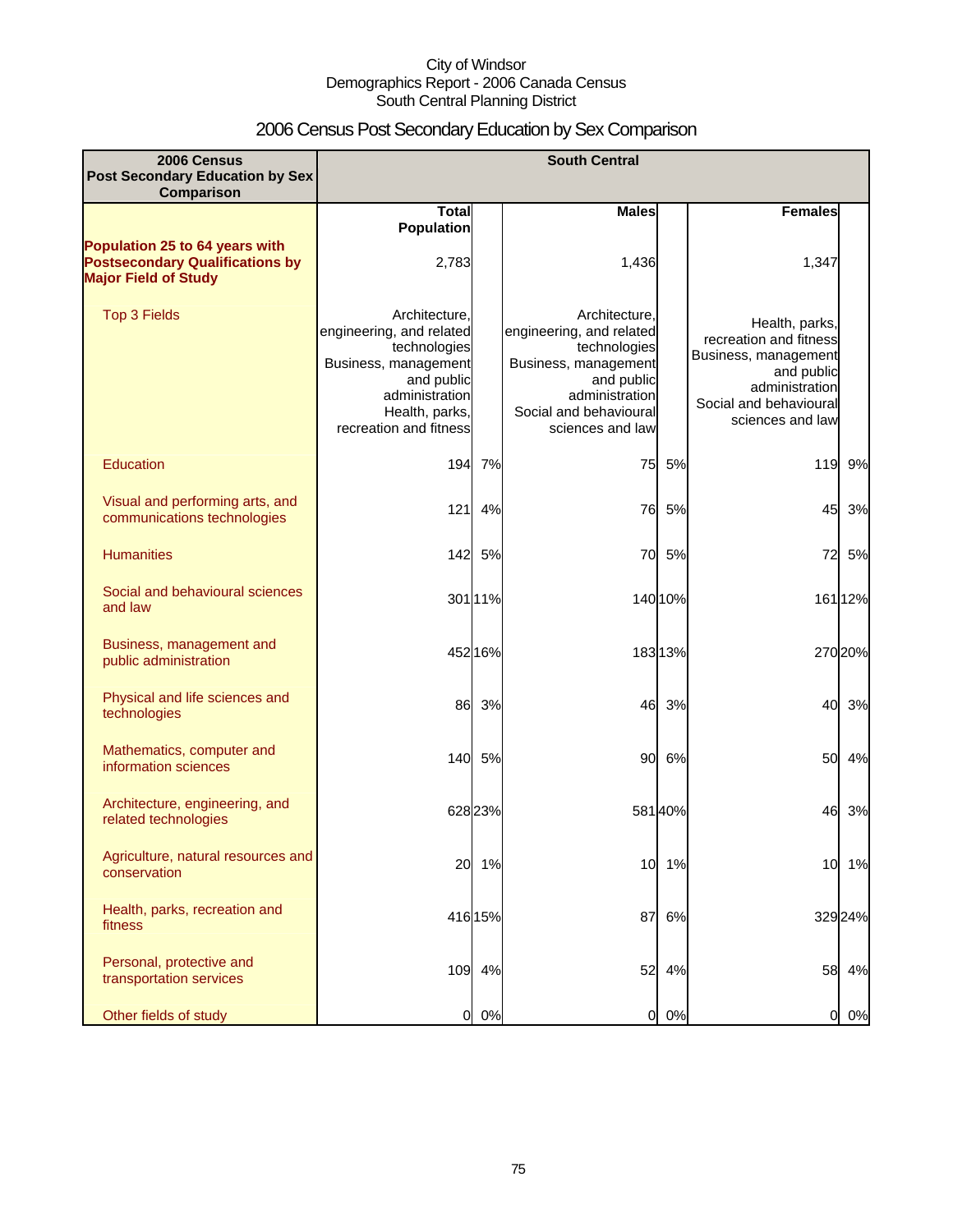# 2006 Census Post Secondary Education by Sex

| 2006 Census<br><b>Post Secondary Education by Sex</b>                                         | <b>South Central</b>                                                                                                                                   |  |
|-----------------------------------------------------------------------------------------------|--------------------------------------------------------------------------------------------------------------------------------------------------------|--|
| Population 25 to 64 years with Postsecondary Qualifications by Major<br><b>Field of Study</b> | %<br>2,783                                                                                                                                             |  |
| <b>Top 3 Fields</b>                                                                           | Architecture, engineering, and related<br>technologies<br>Business, management and public<br>administration<br>Health, parks, recreation and fitness   |  |
| <b>Education</b>                                                                              | 7%<br>194                                                                                                                                              |  |
| Visual and performing arts, and communications technologies                                   | 121<br>4%                                                                                                                                              |  |
| <b>Humanities</b>                                                                             | 142 5%                                                                                                                                                 |  |
| Social and behavioural sciences and law                                                       | 301 11%                                                                                                                                                |  |
| Business, management and public administration                                                | 452 16%                                                                                                                                                |  |
| Physical and life sciences and technologies                                                   | 86 3%                                                                                                                                                  |  |
| Mathematics, computer and information sciences                                                | 140 5%                                                                                                                                                 |  |
| Architecture, engineering, and related technologies                                           | 628 23%                                                                                                                                                |  |
| Agriculture, natural resources and conservation                                               | 20 1%                                                                                                                                                  |  |
| Health, parks, recreation and fitness                                                         | 41615%                                                                                                                                                 |  |
| Personal, protective and transportation services                                              | 109 4%                                                                                                                                                 |  |
| Other fields of study                                                                         | 0%<br>$\mathbf{0}$                                                                                                                                     |  |
| Males 25 to 64 Years with Postsecondary Qualifications by Major Field<br>of Study             | 1,436                                                                                                                                                  |  |
| <b>Top 3 Fields</b>                                                                           | Architecture, engineering, and related<br>technologies<br>Business, management and public<br>administration<br>Social and behavioural sciences and law |  |
| Education                                                                                     | 5%<br>75                                                                                                                                               |  |
| Visual and performing arts, and communications technologies                                   | 76 5%                                                                                                                                                  |  |
| <b>Humanities</b>                                                                             | 70 5%                                                                                                                                                  |  |
| Social and behavioural sciences and law                                                       | 14010%                                                                                                                                                 |  |
| Business, management and public administration                                                | 18313%                                                                                                                                                 |  |
| Physical and life sciences and technologies                                                   | 46 3%                                                                                                                                                  |  |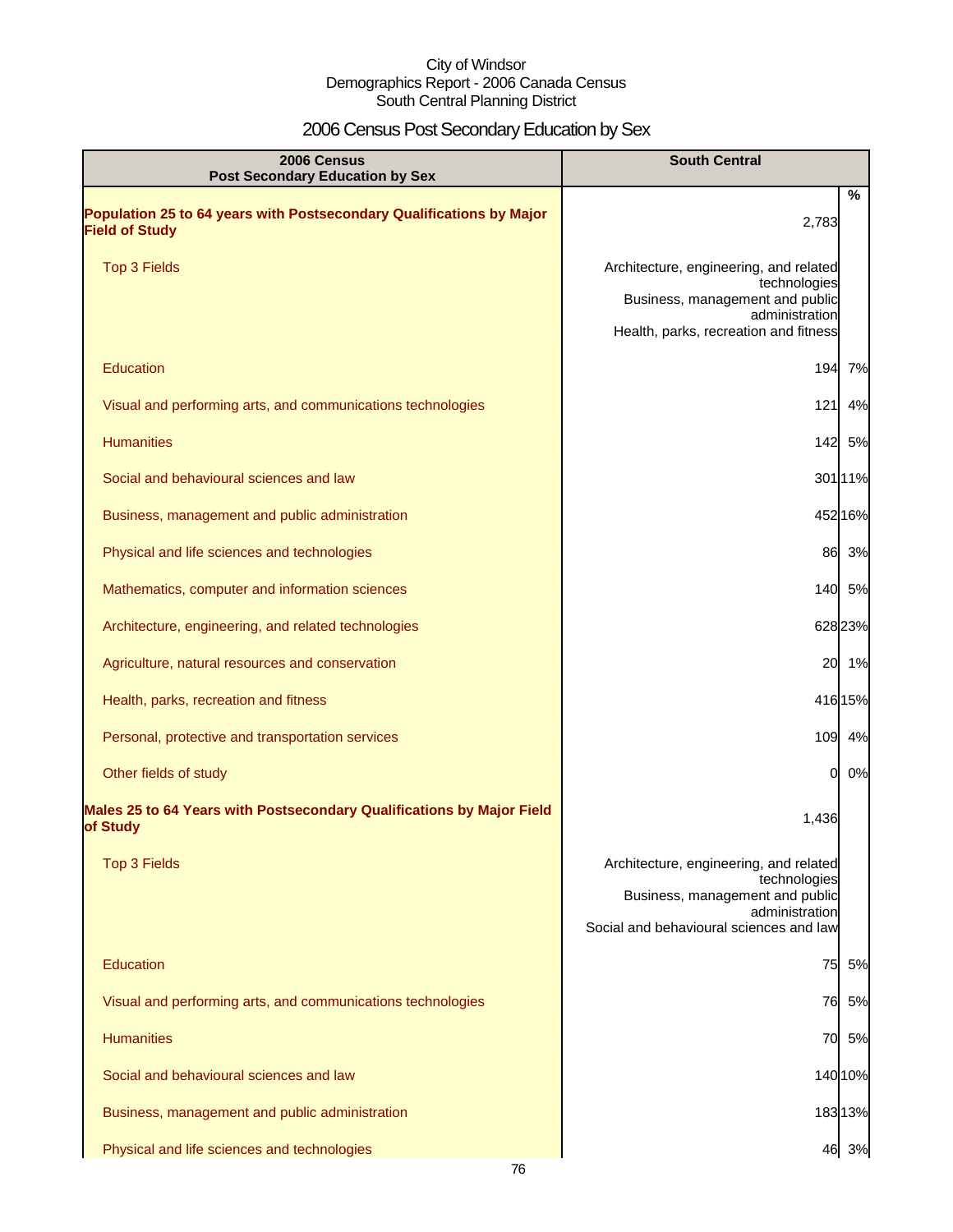| 2006 Census<br><b>Post Secondary Education by Sex</b>                                      | <b>South Central</b>                                                                                                                  |
|--------------------------------------------------------------------------------------------|---------------------------------------------------------------------------------------------------------------------------------------|
|                                                                                            | %                                                                                                                                     |
| Mathematics, computer and information sciences                                             | 90<br>6%                                                                                                                              |
| Architecture, engineering, and related technologies                                        | 58140%                                                                                                                                |
| Agriculture, natural resources and conservation                                            | 1%<br>10                                                                                                                              |
| Health, parks, recreation and fitness                                                      | 6%<br>87                                                                                                                              |
| Personal, protective and transportation services                                           | 52<br>4%                                                                                                                              |
| Other fields of study                                                                      | 0%<br>0                                                                                                                               |
| Females 25 to 64 years with Postsecondary Qualifications by Major<br><b>Field of Study</b> | 1,347                                                                                                                                 |
| <b>Top 3 Fields</b>                                                                        | Health, parks, recreation and fitness<br>Business, management and public<br>administration<br>Social and behavioural sciences and law |
| Education                                                                                  | 119<br>9%                                                                                                                             |
| Visual and performing arts, and communications technologies                                | 45<br>3%                                                                                                                              |
| <b>Humanities</b>                                                                          | 72<br>5%                                                                                                                              |
| Social and behavioural sciences and law                                                    | 161 12%                                                                                                                               |
| Business, management and public administration                                             | 27020%                                                                                                                                |
| Physical and life sciences and technologies                                                | 40 3%                                                                                                                                 |
| Mathematics, computer and information sciences                                             | 50 4%                                                                                                                                 |
| Architecture, engineering, and related technologies                                        | 3%<br>46                                                                                                                              |
| Agriculture, natural resources and conservation                                            | 1%<br>10                                                                                                                              |
| Health, parks, recreation and fitness                                                      | 329 24%                                                                                                                               |
| Personal, protective and transportation services                                           | 4%<br>58                                                                                                                              |
| Other fields of study                                                                      | 0%<br>0                                                                                                                               |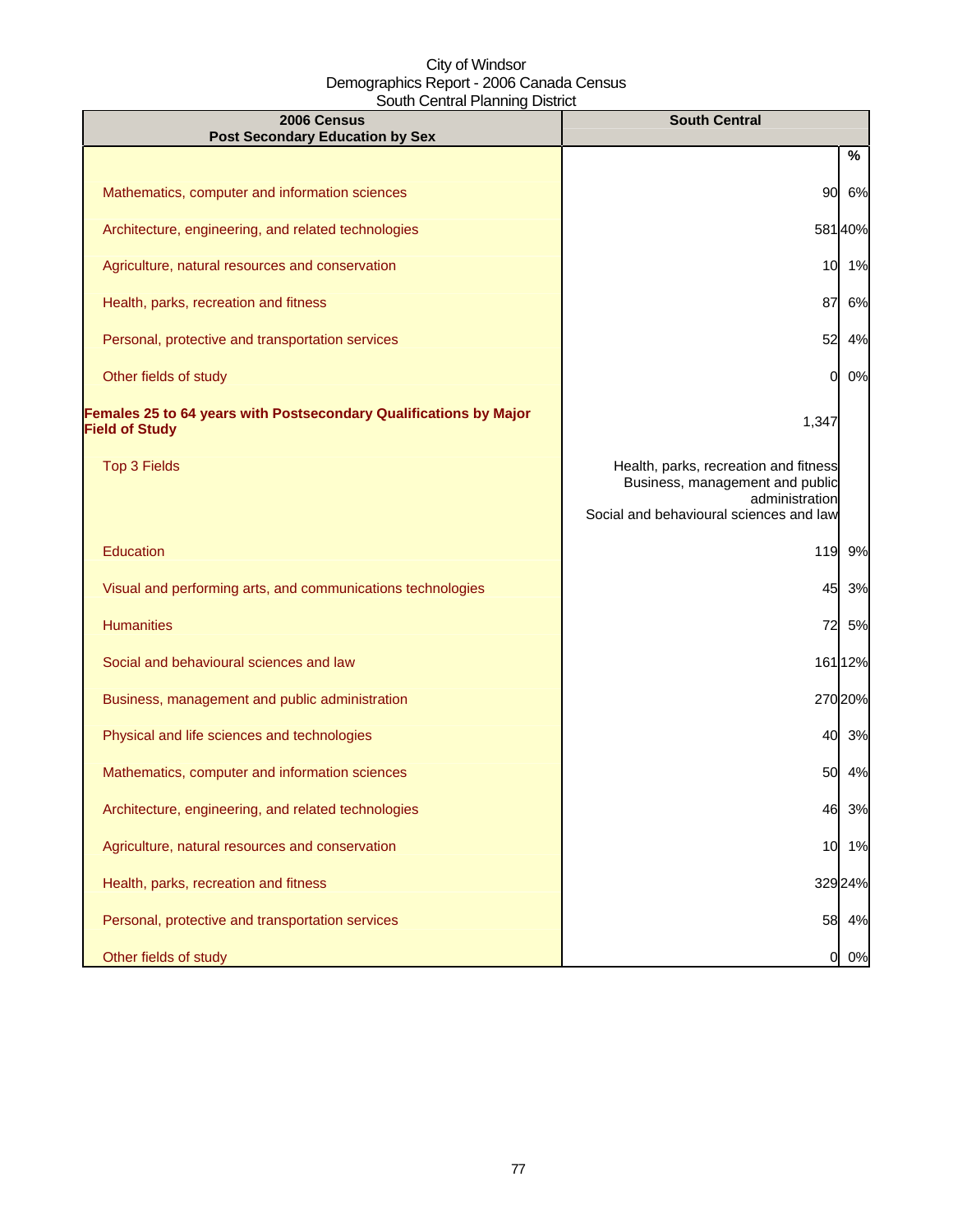# 2006 Census Ethnic Origin - Summary

| 2006 Census<br><b>Ethnic Origin - Summary</b> | <b>South Central</b> |         |
|-----------------------------------------------|----------------------|---------|
|                                               |                      | %       |
| <b>Total Population by Ethnic Origin*</b>     | 9,279                |         |
| <b>Top 5 Ethnic Origins</b>                   | Canadian             |         |
|                                               | English              |         |
|                                               | Irish                |         |
|                                               | French               |         |
|                                               | Scottish             |         |
| European                                      | 7,425 80%            |         |
| <b>British Isles</b>                          | 3,096 33%            |         |
| English                                       | 1,677 18%            |         |
| <b>Irish</b>                                  | 1,531 16%            |         |
| <b>Scottish</b>                               | 1,245 13%            |         |
| Welsh                                         | 89                   | 1%      |
| <b>Other British Isles</b>                    | 87                   | 1%      |
| French                                        | 1,388 15%            |         |
| Acadian                                       | 0                    | 0%      |
| French                                        | 1,381 15%            |         |
| <b>Western European</b>                       | 866                  | 9%      |
| <b>Austrian</b>                               | 104                  | 1%      |
| <b>Belgian</b>                                | 47                   | 1%      |
| Dutch (Netherlands)                           | 118                  | 1%      |
| German                                        | 632                  | 7%      |
| <b>Swiss</b>                                  | 25                   | 0%      |
| <b>Other Western European</b>                 | $\overline{0}$       | 0%      |
| Northern European                             | 79                   | 1%      |
| Finnish                                       | 43                   | 0%      |
| Scandinavian                                  | 38                   | 0%      |
| Eastern European                              | 827                  | 9%      |
| <b>Baltic</b>                                 | $\overline{0}$       | 0%      |
| <b>Czech and Slovak</b>                       | 112                  | 1%      |
| <b>Other Eastern European</b>                 |                      | 887 10% |
| Southern European                             | 1,230 13%            |         |
| Croatian                                      | 10                   | 0%      |
| Greek                                         | 152                  | 2%      |
| Italian                                       | 571                  | 6%      |
| Portuguese                                    | 78                   | 1%      |
| Spanish                                       | 139                  | 1%      |
| <b>Other Southern European</b>                | 355                  | 4%      |
| <b>Other European</b>                         | 188                  | 2%      |
| <b>Jewish</b>                                 | 173                  | 2%      |
| <b>Other European</b>                         | 23                   | 0%      |
| Latin, Central and South American             | 139                  | 1%      |
| Aboriginal from Central/South American        | $\mathbf 0$          | 0%      |
| Argentinian                                   | $\mathbf 0$          | 0%      |
| <b>Brazilian</b>                              | $\overline{0}$       | 0%      |
| Chilean                                       | $\overline{0}$       | 0%      |
| Colombian                                     | 10                   | 0%      |
| Ecuadorian                                    | 10                   | 0%      |
| Guatemalan                                    | $\overline{0}$       | 0%      |
| Mexican                                       | 40                   | 0%      |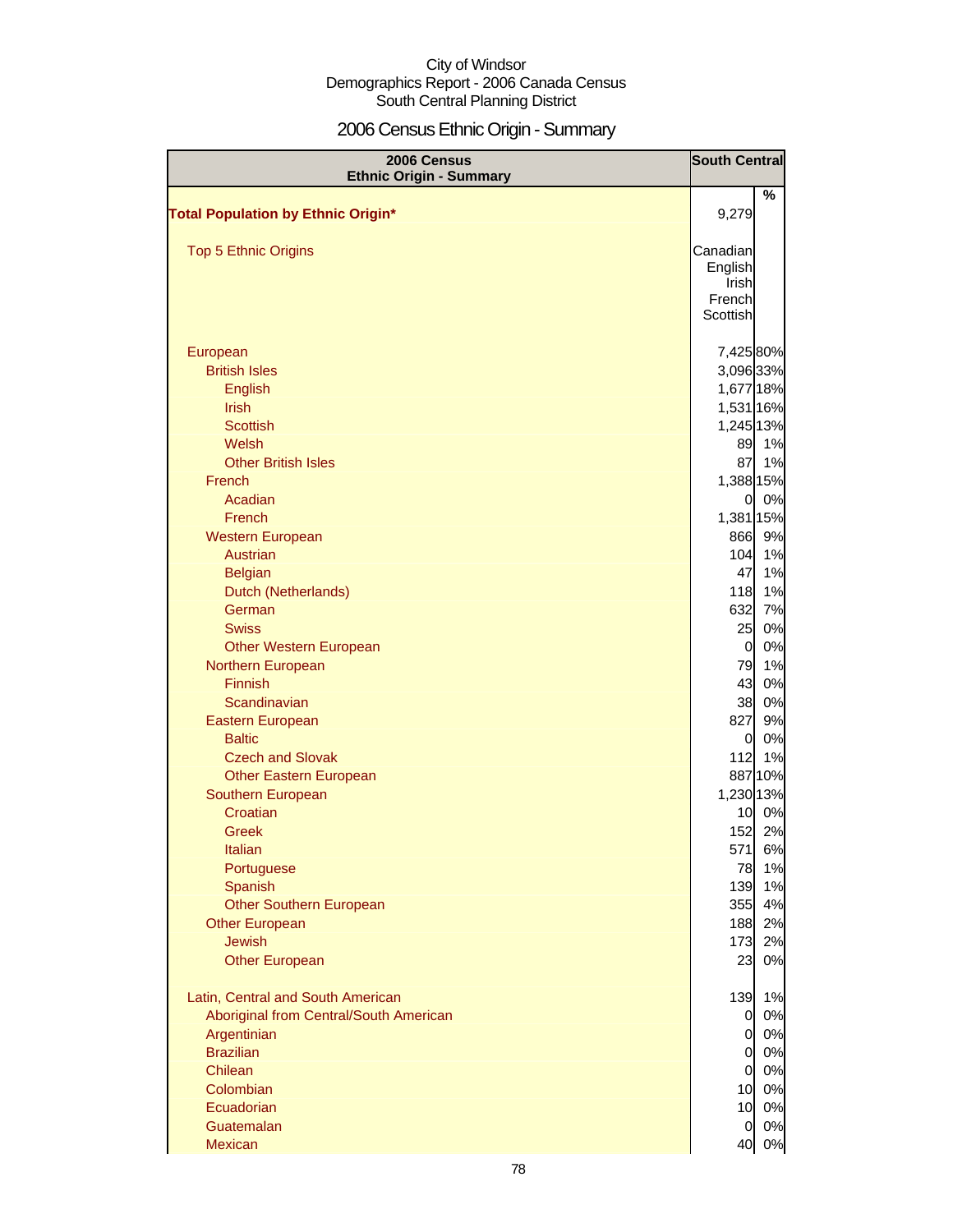| 2006 Census<br><b>Ethnic Origin - Summary</b> | <b>South Central</b>    |    |
|-----------------------------------------------|-------------------------|----|
|                                               |                         | %  |
| Peruvian                                      | $\overline{0}$          | 0% |
| Salvadorean                                   | 40                      | 0% |
| Other Latin, Central or South American        | 20                      | 0% |
| Caribbean                                     | 157                     | 2% |
| <b>Barbadian</b>                              | $\overline{0}$          | 0% |
| Guyanese                                      | 10                      | 0% |
| <b>Haitian</b>                                | $\overline{\mathbf{3}}$ | 0% |
| Jamaican                                      | 108                     | 1% |
| Trinidadian/Tobagonian                        | $\overline{0}$          | 0% |
| <b>West Indian</b>                            | $\overline{0}$          | 0% |
| <b>Other Caribbean</b>                        | 30                      | 0% |
| African                                       | 376                     | 4% |
| <b>Black</b>                                  | 35                      | 0% |
| Ethiopian                                     | $6 \mid$                | 0% |
| Ghanaian                                      | $\overline{0}$          | 0% |
| Nigerian                                      | $\overline{0}$          | 0% |
| Somali                                        | $\overline{0}$          | 0% |
| South African                                 | 10                      | 0% |
| <b>Other African</b>                          | 292                     | 3% |
| Arab                                          | 525                     | 6% |
| Egyptian                                      | 0                       | 0% |
| Iraqi                                         | 53                      | 1% |
| Lebanese                                      | 289                     | 3% |
| Maghrebi                                      | 15                      | 0% |
| Algerian                                      | $\overline{0}$          | 0% |
| Moroccan                                      | 15                      | 0% |
| <b>Other Maghrebi</b>                         | $\overline{0}$          | 0% |
| Palestinian                                   | $\overline{0}$          | 0% |
| Syrian                                        | 20                      | 0% |
| <b>Other Arab</b>                             | 136                     | 1% |
| <b>West Asian</b>                             | 132                     | 1% |
| Afghan                                        | $\overline{0}$          | 0% |
| Armenian                                      | 25                      | 0% |
| <b>Iranian</b>                                | 65                      | 1% |
| <b>Turk</b>                                   | $5\overline{)}$         | 0% |
| <b>Other West Asian</b>                       | 25                      | 0% |
| <b>South Asian</b>                            | 216                     | 2% |
| East Indian                                   | 102                     | 1% |
| Pakistani                                     | 106                     | 1% |
| Punjabi                                       | 10                      | 0% |
| Sri Lankan                                    | $\overline{0}$          | 0% |
| <b>Other South Asian</b>                      | 23                      | 0% |
| <b>East and Southeast Asian</b>               | 848                     | 9% |
| <b>Chinese</b>                                | 502                     | 5% |
| Filipino                                      | 180                     | 2% |
| Japanese                                      | $\overline{0}$          | 0% |
| <b>Korean</b>                                 | $\overline{3}$          | 0% |
| Vietnamese                                    | 119                     | 1% |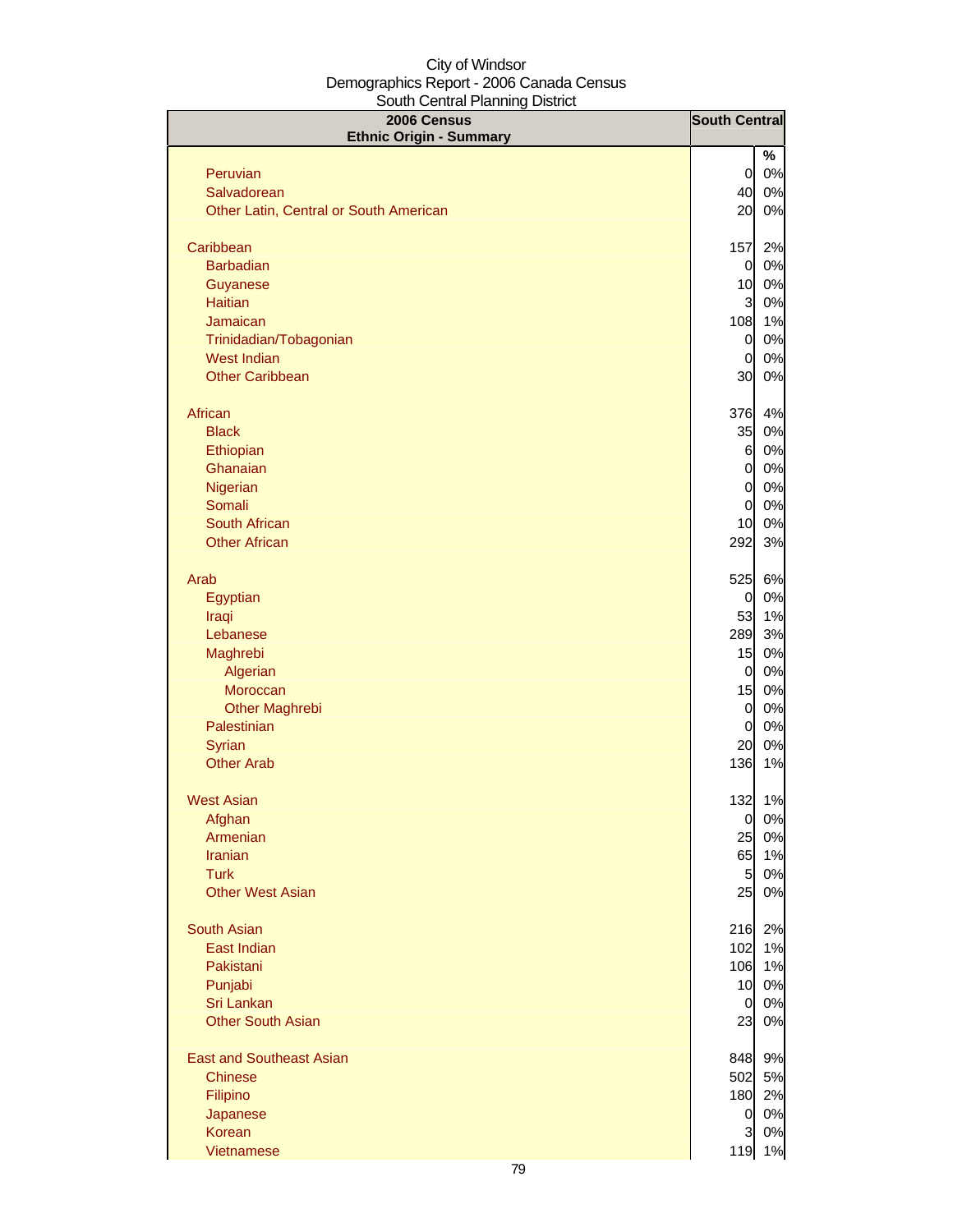| 2006 Census<br><b>Ethnic Origin - Summary</b>                                        | <b>South Central</b> |         |
|--------------------------------------------------------------------------------------|----------------------|---------|
| <b>Other East Asian</b>                                                              | 49                   | %<br>1% |
| Oceania                                                                              | 13                   | 0%      |
| Australian                                                                           | 0                    | 0%      |
| <b>New Zealander</b>                                                                 | 0                    | 0%      |
| <b>Pacific Islands</b>                                                               | 0                    | 0%      |
| Fijian                                                                               | 0                    | 0%      |
| Hawaiian                                                                             | 0                    | 0%      |
| <b>Other Pacific Islander</b>                                                        | 0                    | 0%      |
| North American Aboriginal                                                            | 389                  | 4%      |
| Inuit                                                                                | 10                   | 0%      |
| <b>Métis</b>                                                                         | 75                   | 1%      |
| North American Indian                                                                | 348                  | 4%      |
| <b>North American</b>                                                                | 2,488 27%            |         |
| American                                                                             | 103                  | 1%      |
| Canadian                                                                             | 2,378 26%            |         |
| <b>Other North American</b>                                                          | 30                   | 0%      |
| *Total responses are the sum of single and multiple responses for each ethnic origin |                      |         |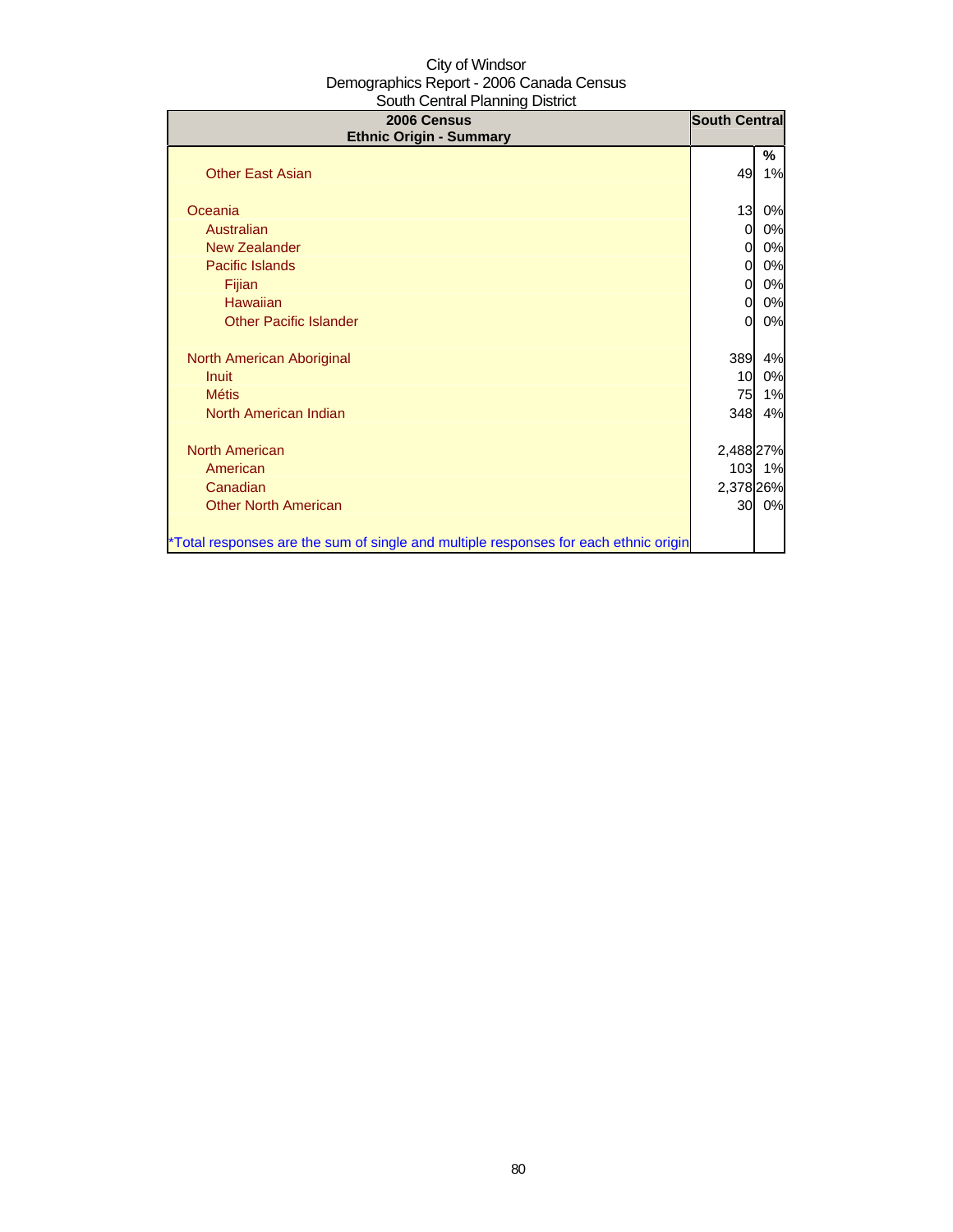# 2006 Census Ethnic Origin - European

| 2006 Census<br><b>Ethnic Origin - European</b> |                | <b>South Central</b> |
|------------------------------------------------|----------------|----------------------|
| <b>Total Population by Ethnic Origin*</b>      | 9,279          | %                    |
| <b>British Isles</b>                           | 3,096          |                      |
| Cornish                                        | $\overline{0}$ | 0%                   |
| English                                        | 1,677          | 54%                  |
| Irish                                          | 1,531          | 49%                  |
| <b>Manx</b>                                    | 10             | 0%                   |
| <b>Scottish</b>                                | 1,245          | 40%                  |
| Welsh                                          | 89             | 3%                   |
| British Isles, n.i.e.                          | 77             | 2%                   |
| <b>French</b>                                  | 1,388          |                      |
| Acadian                                        | 0              | 0%                   |
| French                                         | 1,381          | 99%                  |
| <b>Western European</b>                        | 866            |                      |
| Austrian                                       | 104            | 12%                  |
| <b>Belgian</b>                                 | 47             | 5%                   |
| Dutch (Netherlands)                            | 118            | 14%                  |
| Flemish                                        | $\overline{0}$ | 0%                   |
| Frisian                                        | 0              | 0%                   |
| German                                         | 632            | 73%                  |
| Luxembourger                                   | $\overline{0}$ | 0%                   |
| <b>Swiss</b>                                   | 25             | 3%                   |
| <b>Northern European</b>                       | 79             |                      |
| <b>Finnish</b>                                 | 43             | 54%                  |
| Scandinavian                                   | 38             | 48%                  |
| <b>Danish</b>                                  | 10             | 13%                  |
| Icelandic                                      | $\overline{0}$ | 0%                   |
| Norwegian                                      | 10             | 13%                  |
| Swedish                                        | 33             | 42%                  |
| Scandinavian, n.i.e.                           | 3              | 3%                   |
| <b>Eastern European</b>                        | 827            |                      |
| <b>Baltic</b>                                  | $\overline{0}$ | 0%                   |
| Estonian                                       | $\overline{0}$ | 0%                   |
| Latvian                                        | $\overline{O}$ | 0%                   |
| Lithuanian                                     | $\overline{O}$ | 0%                   |
| <b>Byelorussian</b>                            | 0              | 0%                   |
| <b>Czech and Slovak</b>                        | 112            | 14%                  |
| <b>Czech</b>                                   | 30             | 4%                   |
| Czechoslovakian                                | 10             | 1%                   |
| <b>Slovak</b>                                  | 67             | 8%                   |
| Hungarian (Magyar)                             | 144            | 17%                  |
| Polish                                         | 260            | 31%                  |
| Romanian                                       | 154            | 19%                  |
| Russian<br><b>Ukrainian</b>                    | 98<br>231      | 12%<br>28%           |
|                                                |                |                      |
| <b>Southern European</b>                       | 1,230          |                      |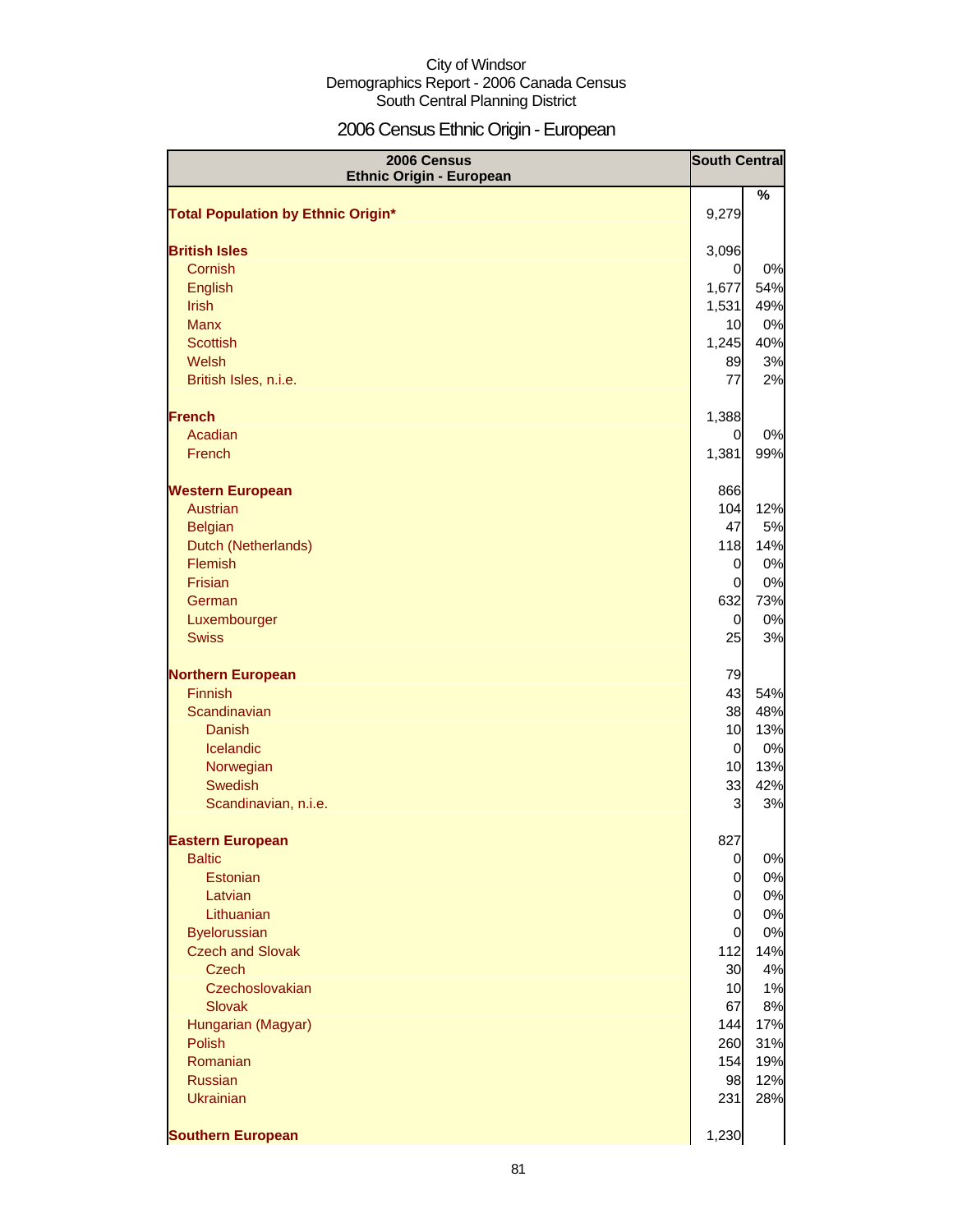| oodul ochtuar Flahling District<br>2006 Census                                       |                | <b>South Central</b> |
|--------------------------------------------------------------------------------------|----------------|----------------------|
| <b>Ethnic Origin - European</b>                                                      |                |                      |
|                                                                                      |                | %                    |
| Albanian                                                                             | <b>170</b>     | 14%                  |
| <b>Bosnian</b>                                                                       | 33             | 3%                   |
| <b>Bulgarian</b>                                                                     | 10             | 1%                   |
| Croatian                                                                             | 10             | 1%                   |
| Cypriot                                                                              | $\overline{0}$ | 0%                   |
| <b>Greek</b>                                                                         | 152            | 12%                  |
| Italian                                                                              | 571            | 46%                  |
| Kosovar                                                                              | $\overline{0}$ | 0%                   |
| Macedonian                                                                           | 30             | 2%                   |
| <b>Maltese</b>                                                                       | 26             | 2%                   |
| Montenegrin                                                                          | $\overline{0}$ | 0%                   |
| Portuguese                                                                           | 78             | 6%                   |
| Serbian                                                                              | 50             | 4%                   |
| <b>Sicilian</b>                                                                      | $\overline{0}$ | 0%                   |
| Slovenian                                                                            | 3              | 0%                   |
| Spanish                                                                              | 139            | 11%                  |
| Yugoslav, n.i.e.                                                                     | 35             | 3%                   |
| <b>Other European</b>                                                                | 188            |                      |
| <b>Basque</b>                                                                        | $\overline{0}$ | 0%                   |
| Gypsy (Roma)                                                                         | 0              | 0%                   |
| <b>Jewish</b>                                                                        | 173            | 92%                  |
| Slav (European)                                                                      | $\Omega$       | 0%                   |
| European, n.i.e.                                                                     | 23             | 12%                  |
| *Total responses are the sum of single and multiple responses for each ethnic origin |                |                      |
| n.i.e.: not included elsewhere                                                       |                |                      |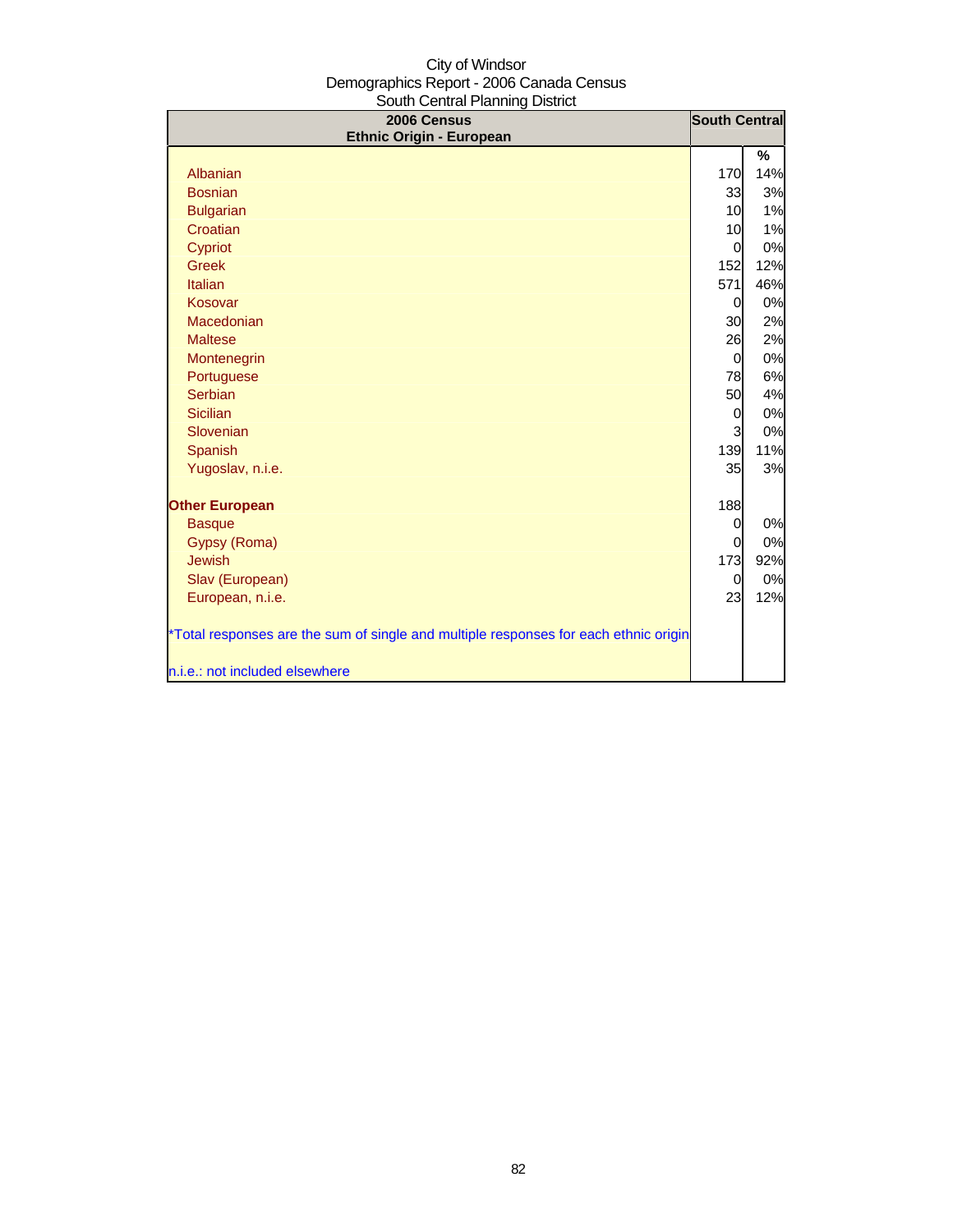# 2006 Census Ethnic Origin - Asian, Oceanic

| 2006 Census<br>Ethnic Origin - Asian, Oceanic |                 | <b>South Central</b> |
|-----------------------------------------------|-----------------|----------------------|
|                                               |                 | $\%$                 |
| <b>Total Population by Ethnic Origin*</b>     | 9,279           |                      |
| <b>West Asian</b>                             | 132             |                      |
| Afghan                                        | $\overline{0}$  | 0%                   |
| Armenian                                      | 25              | 19%                  |
| Assyrian                                      | 10              | 8%                   |
| Azerbaijani                                   | $\overline{0}$  | 0%                   |
| Georgian                                      | $\overline{O}$  | 0%                   |
| Iranian                                       | 65              | 49%                  |
| <b>Israeli</b>                                | 15              | 11%                  |
| <b>Kurd</b>                                   | $\mathbf 0$     | 0%                   |
| Pashtun                                       | $\overline{0}$  | 0%                   |
| <b>Tatar</b>                                  | $\overline{0}$  | 0%                   |
| <b>Turk</b>                                   | $5\overline{a}$ | 3%                   |
| West Asian, n.i.e.                            | $\mathbf 0$     | 0%                   |
| <b>South Asian</b>                            | 216             |                      |
| Bangladeshi                                   | $\overline{0}$  | 0%                   |
| Bengali                                       | $\overline{0}$  | 0%                   |
| East Indian                                   | 102             | 47%                  |
| Goan                                          | $\mathbf 0$     | 0%                   |
| Gujarati                                      | $\overline{0}$  | 0%                   |
| Kashmiri                                      | $\mathbf 0$     | 0%                   |
| Nepali                                        | $\overline{0}$  | 0%                   |
| Pakistani                                     | 106             | 49%                  |
| Punjabi                                       | 10              | 5%                   |
| <b>Sinhalese</b>                              | 6               | 3%                   |
| Sri Lankan                                    | $\mathbf 0$     | 0%                   |
| Tamil                                         | $6\phantom{.}6$ | 3%                   |
| South Asian, n.i.e.                           | 10              | 5%                   |
| <b>East and Southeast Asian</b>               | 848             |                      |
| <b>Burmese</b>                                | $\overline{0}$  | 0%                   |
| Cambodian                                     | 25              | 3%                   |
| <b>Chinese</b>                                | 502             | 59%                  |
| Filipino                                      | 180             | 21%                  |
| Hmong                                         | $\overline{O}$  | 0%                   |
| Indonesian                                    | $\overline{O}$  | 0%                   |
| Japanese                                      | $\overline{O}$  | 0%                   |
| <b>Khmer</b>                                  | $\mathbf 0$     | 0%                   |
| Korean                                        | $\overline{3}$  | 0%                   |
| Laotian                                       | $\overline{4}$  | 0%                   |
| Malaysian                                     | 6               | 1%                   |
| Mongolian                                     | $\mathbf 0$     | 0%                   |
| Singaporean                                   | $\mathbf 0$     | 0%                   |
| <b>Taiwanese</b>                              | 10              | 1%                   |
| Thai                                          | $\overline{4}$  | 0%                   |
| Tibetan                                       | $\mathbf 0$     | 0%                   |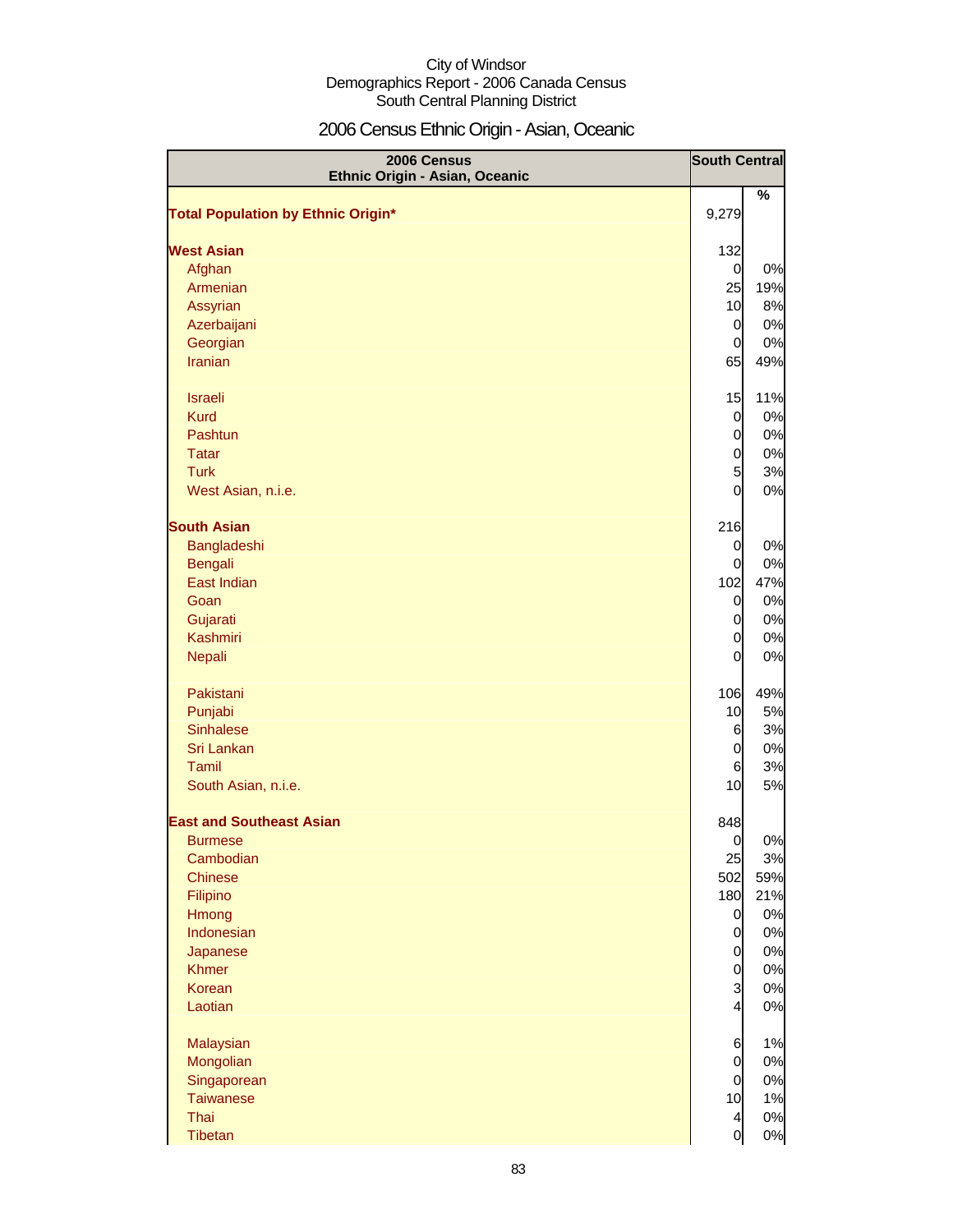| 2006 Census<br>Ethnic Origin - Asian, Oceanic                                        | <b>South Central</b> |     |
|--------------------------------------------------------------------------------------|----------------------|-----|
|                                                                                      |                      | ℅   |
| <b>Vietnamese</b>                                                                    | 119                  | 14% |
| East or Southeast Asian, n.i.e.                                                      | 0                    | 0%  |
| Asian, n.o.s.                                                                        | 0                    | 0%  |
|                                                                                      |                      |     |
| <b>Oceania</b>                                                                       | 13                   |     |
| Australian                                                                           | 0                    | 0%  |
| New Zealander                                                                        | 0                    | 0%  |
| <b>Pacific Islands</b>                                                               | 0                    | 0%  |
| Fijian                                                                               | 0                    | 0%  |
| <b>Hawaiian</b>                                                                      | 0                    | 0%  |
| Maori                                                                                | 0                    | 0%  |
| Polynesian                                                                           | 0                    | 0%  |
| Samoan                                                                               | 0                    | 0%  |
| Pacific Islander, n.i.e.                                                             |                      | 0%  |
|                                                                                      |                      |     |
| *Total responses are the sum of single and multiple responses for each ethnic origin |                      |     |
| n.i.e.: not included elsewhere                                                       |                      |     |
| n.o.s: not otherwise specfied                                                        |                      |     |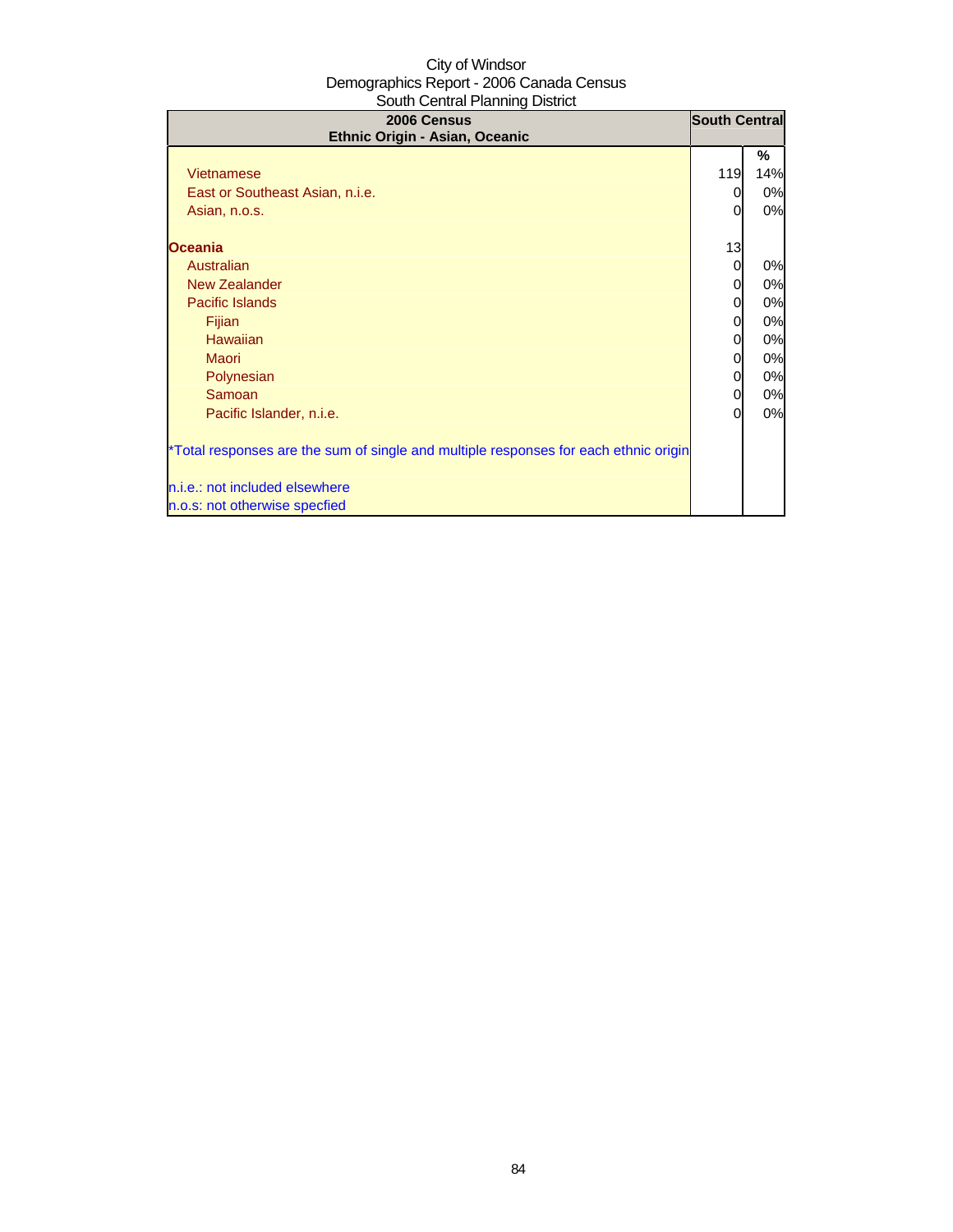# 2006 Census Ethnic Origin - Arab

| 2006 Census<br>Ethnic Origin - Arab                                                  | <b>South Central</b>             |          |
|--------------------------------------------------------------------------------------|----------------------------------|----------|
| <b>Total Population by Ethnic Origin*</b>                                            | 9,279                            | %        |
|                                                                                      |                                  |          |
| <b>Arab</b>                                                                          | 525                              |          |
| Egyptian                                                                             | $\Omega$                         | 0%       |
| Iraqi                                                                                | 53                               | 10%      |
| Jordanian                                                                            | 20                               | 4%       |
| Kuwaiti                                                                              | $\overline{0}$                   | 0%       |
| Lebanese                                                                             | 289                              | 55%      |
| Libyan                                                                               | $\Omega$                         | 0%       |
|                                                                                      |                                  |          |
| Maghrebi                                                                             | 15                               | 3%       |
| Algerian<br><b>Berber</b>                                                            | $\overline{0}$<br>$\overline{0}$ | 0%<br>0% |
| Moroccan                                                                             | 15                               | 3%       |
| Tunisian                                                                             | $\overline{0}$                   | 0%       |
| Maghrebi, n.i.e.                                                                     | $\overline{0}$                   | 0%       |
|                                                                                      |                                  |          |
| Palestinian                                                                          | $\overline{0}$                   | 0%       |
| Saudi Arabian                                                                        | $\overline{0}$                   | 0%       |
| <b>Syrian</b>                                                                        | 20                               | 4%       |
| Yemeni                                                                               | 0                                | 0%       |
| Arab, n.i.e.                                                                         | 116                              | 22%      |
| *Total responses are the sum of single and multiple responses for each ethnic origin |                                  |          |
| n.i.e.: not included elsewhere                                                       |                                  |          |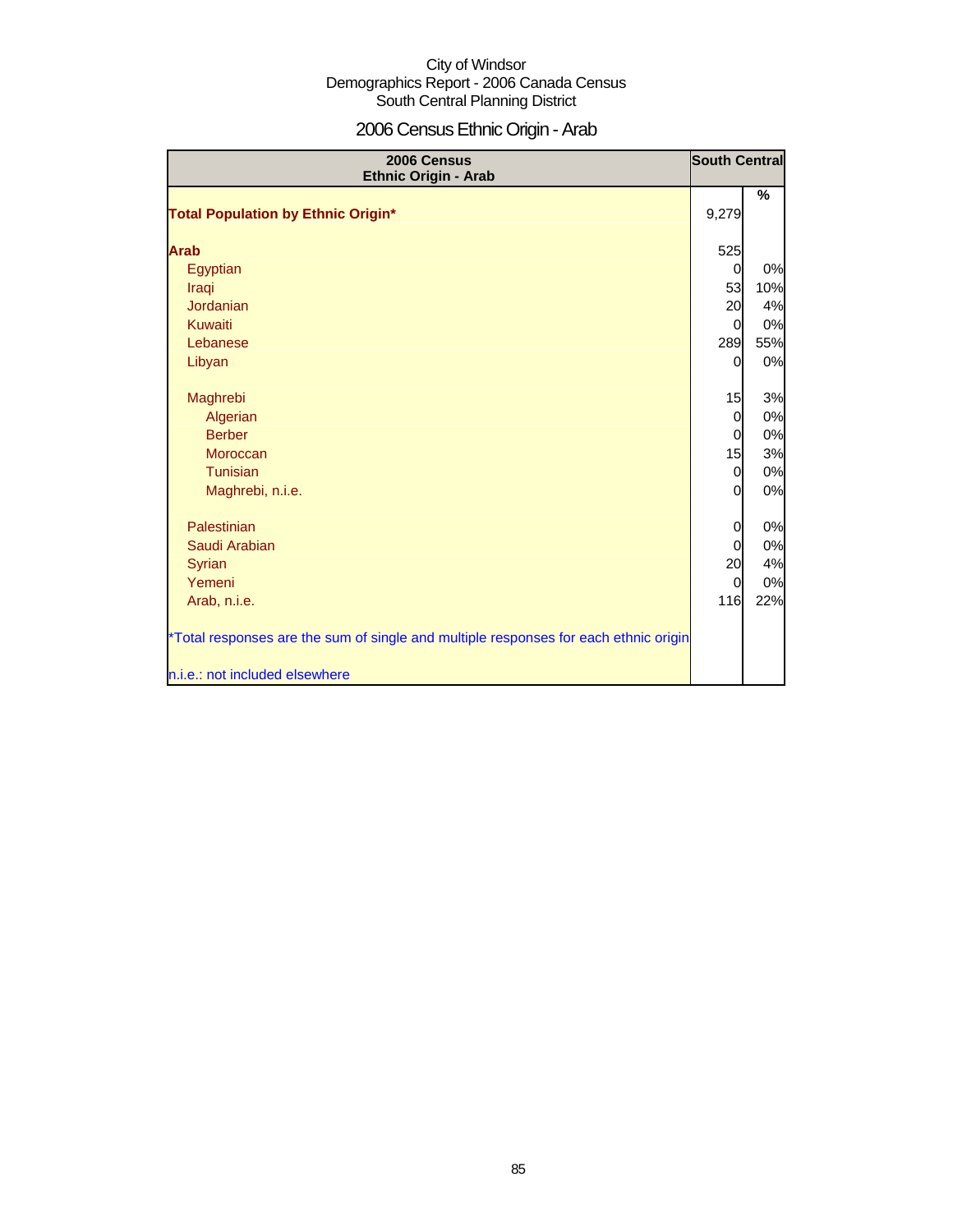# 2006 Census Ethnic Origin - African

| 2006 Census<br><b>Ethnic Origin - African</b> | <b>South Central</b>             |           |
|-----------------------------------------------|----------------------------------|-----------|
|                                               |                                  | %         |
| Total Population by Ethnic Origin*            | 9,279                            |           |
| <b>African</b>                                | 376                              |           |
| Afrikaner                                     | $\overline{0}$                   | 0%        |
| Akan                                          | $\overline{0}$                   | 0%        |
| Amhara                                        | $\overline{0}$                   | 0%        |
| Angolan                                       | $\overline{0}$                   | 0%        |
| Ashanti                                       | $\overline{0}$                   | 0%        |
| <b>Bantu</b>                                  | $\overline{0}$                   | 0%        |
| <b>Black</b>                                  | 35                               | 9%        |
| <b>Burundian</b>                              | $\mathbf 0$                      | 0%        |
| Cameroonian                                   | $\overline{0}$                   | 0%        |
| Chadian                                       | $\overline{0}$                   | 0%        |
|                                               |                                  |           |
| Congolese (Zairian)                           | $\mathbf 0$                      | 0%        |
| Congolese, n.o.s.                             | $\mathbf 0$                      | 0%        |
| <b>Dinka</b>                                  | $\overline{O}$                   | 0%        |
| <b>East African</b>                           | $\mathbf 0$                      | 0%        |
| Eritrean                                      | $\mathbf 0$                      | 0%        |
| Ethiopian                                     | $6\phantom{.0}$                  | 2%        |
| Gabonese                                      | 10                               | 3%        |
| Gambian                                       | $\overline{O}$                   | 0%        |
| Ghanaian                                      | $\mathbf 0$                      | 0%        |
| Guinean, n.o.s.                               | $\overline{0}$                   | 0%        |
|                                               |                                  |           |
| Harari                                        | $\overline{0}$                   | 0%        |
| Ibo                                           | $\mathbf 0$                      | 0%        |
| <b>Ivorian</b>                                | $\mathbf 0$                      | 0%        |
| Kenyan                                        | $\mathbf 0$                      | 0%        |
| Malagasy                                      | $\mathbf 0$                      | 0%        |
| <b>Malian</b>                                 | $\mathbf 0$                      | 0%        |
| <b>Mauritian</b>                              | 20                               | 5%        |
| Nigerian                                      | $\overline{0}$                   | 0%        |
| Oromo                                         | $\overline{0}$                   | 0%        |
| Peulh                                         | $\overline{0}$                   | 0%        |
| Rwandan                                       |                                  | 0%        |
| Senegalese                                    | $\mathbf 0$<br>$\overline{0}$    | 0%        |
| Seychellois                                   | $\overline{0}$                   | 0%        |
|                                               | $\overline{O}$                   |           |
| Sierra Leonean<br>Somali                      | $\overline{0}$                   | 0%<br>0%  |
| South African                                 |                                  |           |
| <b>Sudanese</b>                               | 10<br>118                        | 3%<br>31% |
| Tanzanian                                     |                                  | 0%        |
|                                               | $\overline{0}$<br>$\overline{0}$ | 0%        |
| <b>Tigrian</b><br><b>Togolese</b>             | $\overline{0}$                   | 0%        |
|                                               |                                  |           |
| Ugandan                                       | $\overline{0}$                   | 0%        |
| Yoruba                                        | $\mathbf 0$                      | 0%        |
| Zambian                                       | $\overline{0}$                   | 0%        |
| Zimbabwean                                    | 20                               | 5%        |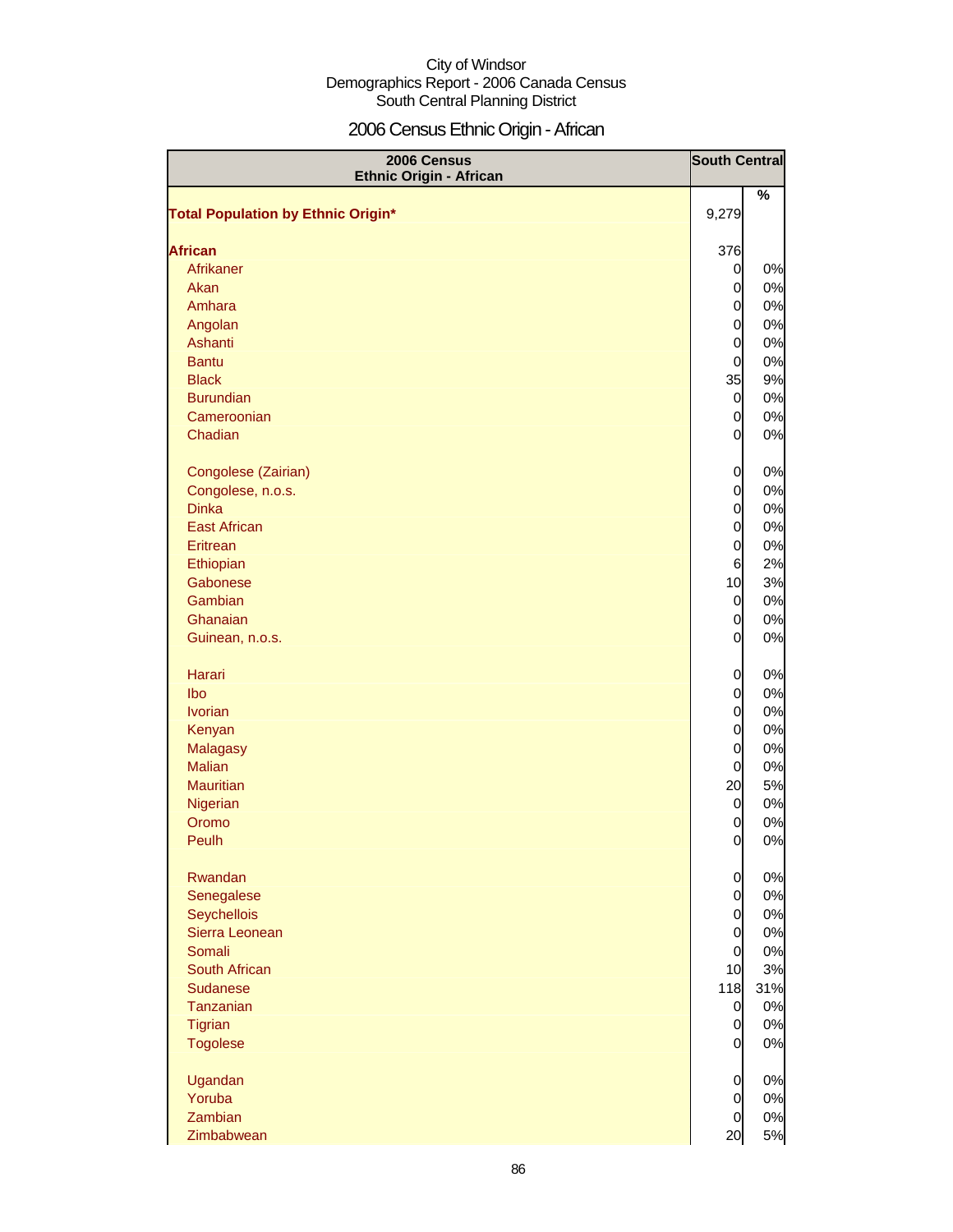| 2006 Census<br><b>Ethnic Origin - African</b>                                        | <b>South Central</b> |     |
|--------------------------------------------------------------------------------------|----------------------|-----|
|                                                                                      |                      | %   |
| Zulu                                                                                 |                      | 0%  |
| African, n.i.e.                                                                      | 124                  | 33% |
| *Total responses are the sum of single and multiple responses for each ethnic origin |                      |     |
| n.i.e.: not included elsewhere                                                       |                      |     |
| n.o.s: not otherwise specfied                                                        |                      |     |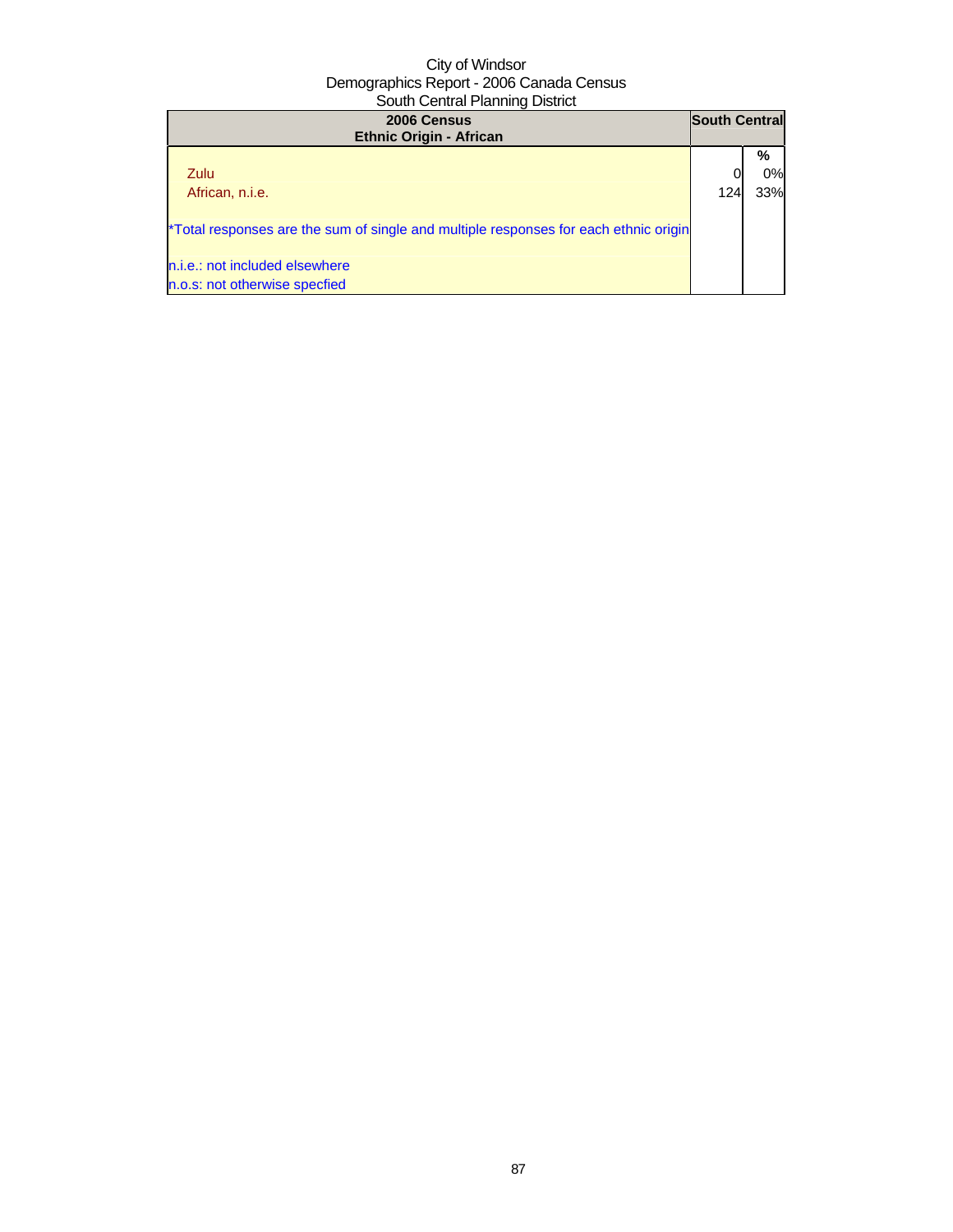# 2006 Census Ethnic Origin - Americas

| 2006 Census<br><b>Ethnic Origin - Americas</b> | <b>South Central</b> |     |
|------------------------------------------------|----------------------|-----|
|                                                |                      | %   |
| <b>Total Population by Ethnic Origin*</b>      | 9,279                |     |
| <b>Latin, Central and South American</b>       | 139                  |     |
| Aboriginal from Central/South America          | $\overline{0}$       | 0%  |
| Argentinian                                    | $\overline{O}$       | 0%  |
| <b>Belizean</b>                                | $\overline{0}$       | 0%  |
| <b>Bolivian</b>                                | $\overline{0}$       | 0%  |
| <b>Brazilian</b>                               | $\overline{0}$       | 0%  |
| Chilean                                        | $\mathbf 0$          | 0%  |
| Colombian                                      | 10                   | 7%  |
| <b>Costa Rican</b>                             | $\overline{0}$       | 0%  |
| Ecuadorian                                     | 10                   | 7%  |
| Guatemalan                                     | $\overline{0}$       | 0%  |
|                                                |                      |     |
| Hispanic                                       | 20                   | 14% |
| <b>Honduran</b>                                | $\overline{0}$       | 0%  |
| Maya                                           | $\mathbf 0$          | 0%  |
| <b>Mexican</b>                                 | 40                   | 29% |
| Nicaraguan                                     | $\overline{O}$       | 0%  |
| Panamanian                                     | $\mathbf 0$          | 0%  |
| Paraguayan                                     | $\mathbf 0$          | 0%  |
| Peruvian                                       | $\mathbf 0$          | 0%  |
| Salvadorean                                    | 40                   | 29% |
| Uruguayan                                      | $\mathbf 0$          | 0%  |
| Venezuelan                                     | $\mathbf 0$          | 0%  |
| Latin, Central or South American, n.i.e.       | 0                    | 0%  |
|                                                |                      |     |
| <b>Caribbean</b>                               | 157                  |     |
| Antiguan                                       | $\overline{0}$       | 0%  |
| <b>Bahamian</b>                                | $\mathbf 0$          | 0%  |
| <b>Barbadian</b>                               | $\mathbf 0$          | 0%  |
| <b>Bermudan</b>                                | $\mathbf 0$          | 0%  |
| Carib                                          | $\mathbf 0$          | 0%  |
| Cuban                                          | 30                   | 19% |
| Dominican, n.o.s.                              | $\overline{O}$       | 0%  |
| Grenadian                                      | $\mathbf 0$          | 0%  |
| Guyanese                                       | 10                   | 6%  |
| <b>Haitian</b>                                 | 3                    | 2%  |
| Jamaican                                       | 108                  | 69% |
| Kittitian/Nevisian                             | $\overline{0}$       | 0%  |
| <b>Martinican</b>                              | $\overline{O}$       | 0%  |
| Montserratan                                   | $\overline{O}$       | 0%  |
| <b>Puerto Rican</b>                            | $\overline{O}$       | 0%  |
| St. Lucian                                     | $\overline{0}$       | 0%  |
| Trinidadian/Tobagonian                         | $\overline{0}$       | 0%  |
| Vincentian/Grenadinian                         | $\overline{0}$       | 0%  |
| West Indian                                    | $\mathbf 0$          | 0%  |
| Caribbean, n.i.e.                              | 0                    | 0%  |
|                                                |                      |     |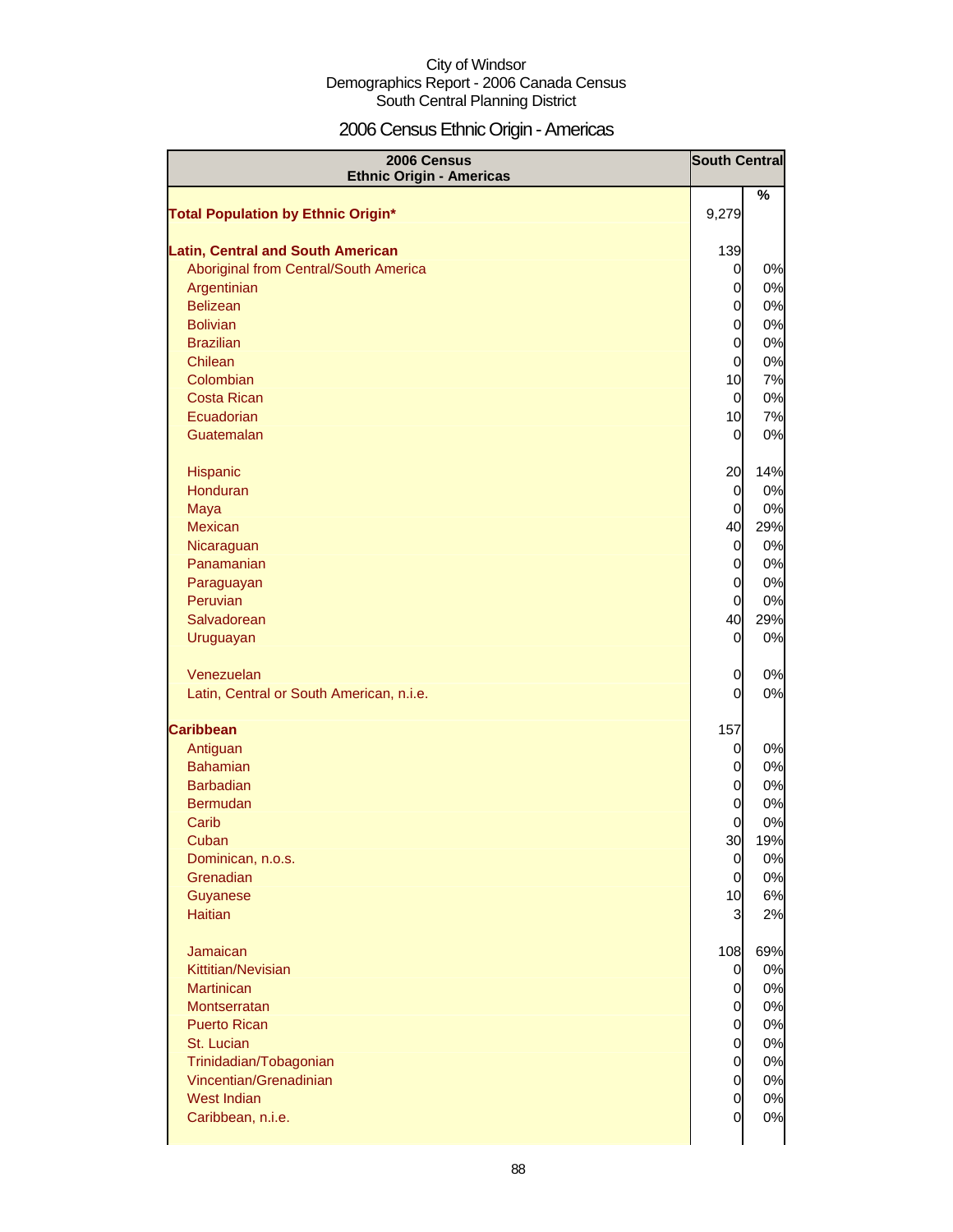| 2006 Census<br><b>Ethnic Origin - Americas</b>                                       | <b>South Central</b> |     |
|--------------------------------------------------------------------------------------|----------------------|-----|
|                                                                                      |                      | %   |
| <b>North American</b>                                                                | 2,488                |     |
| American                                                                             | 103                  | 4%  |
| Canadian                                                                             | 2,378                | 96% |
| Newfoundlander                                                                       |                      | 0%  |
| <b>Nova Scotian</b>                                                                  | 0                    | 0%  |
| Ontarian                                                                             | 10                   | 0%  |
| Québécois                                                                            | 10                   | 0%  |
| Other provincial or regional groups                                                  | 10                   | 0%  |
| <b>North American Aboriginal</b>                                                     | 389                  |     |
| <b>Inuit</b>                                                                         | 10                   | 3%  |
| <b>Métis</b>                                                                         | 75                   | 19% |
| North American Indian                                                                | 348                  | 89% |
| *Total responses are the sum of single and multiple responses for each ethnic origin |                      |     |
| n.i.e.: not included elsewhere                                                       |                      |     |
| n.o.s: not otherwise specfied                                                        |                      |     |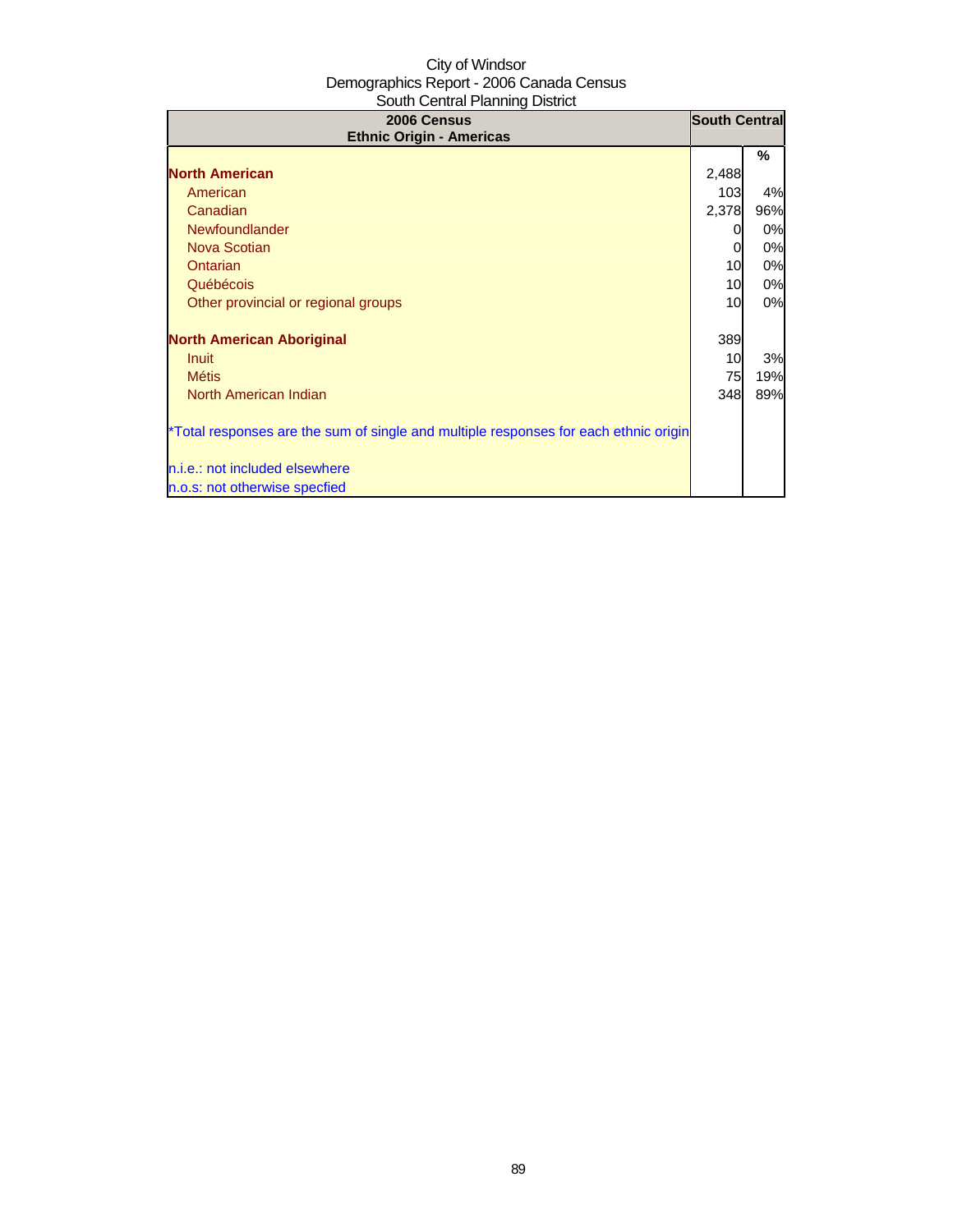### 2006 Census Visible Minorities

| 2006 Census<br><b>Visible Minorities</b>               | <b>South Central</b>     |          |
|--------------------------------------------------------|--------------------------|----------|
| <b>Total Population by Visible Minority Groups</b>     | 9,276                    | %        |
| <b>Visible minorities</b>                              | 2,297                    | 25%      |
| Top 3 visible minorities                               | Black 22%<br>Chinese 21% | Arab 18% |
| <b>Chinese</b>                                         | 479                      | 5%       |
| South Asian                                            | 207                      | 2%       |
| <b>Black</b>                                           | 501                      | 5%       |
| Filipino                                               | 181                      | 2%       |
| <b>Latin American</b>                                  | 228                      | 2%       |
| <b>Southeast Asian</b>                                 | 193                      | 2%       |
| Arab                                                   | 401                      | 4%       |
| <b>West Asian</b>                                      | 40                       | 0%       |
| Korean                                                 | 13                       | 0%       |
| Japanese                                               | 0                        | 0%       |
| Visible minority, n.i.e.                               | 13                       | 0%       |
| Multiple visible minority                              | 23                       | 0%       |
| Not a visible minority (includes white and aboriginal) | 6,965 75%                |          |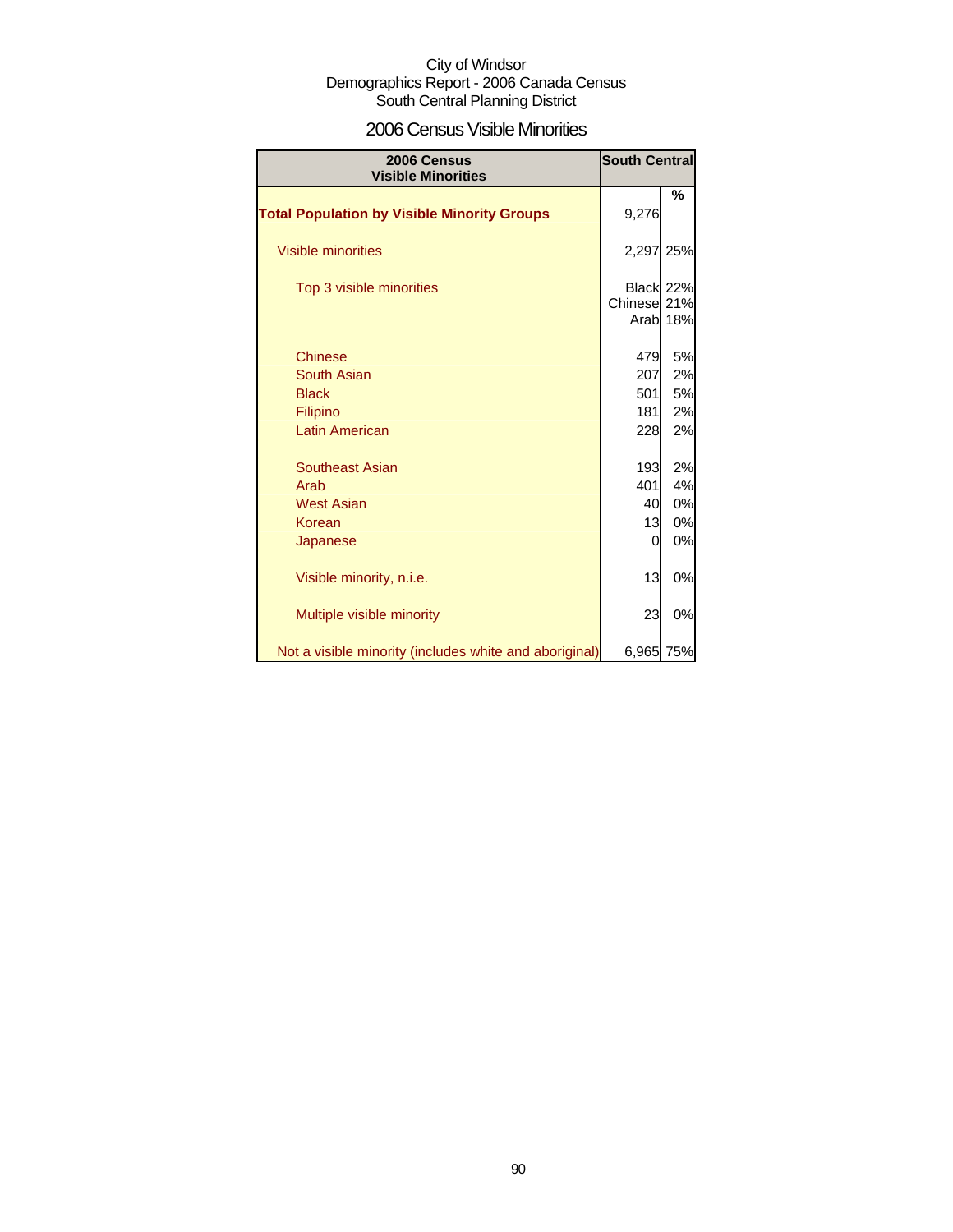# 2006 Census 2005 Employment Income by Sex and Work Activity

| 2006 Census<br>2005 Employment Income by Sex and Work Activity                                              | <b>South</b><br><b>Central</b> |               |
|-------------------------------------------------------------------------------------------------------------|--------------------------------|---------------|
|                                                                                                             |                                | $\frac{9}{6}$ |
| Total Population 15 years and over with employment income                                                   | 4,950                          |               |
| Average employment income                                                                                   | \$29,253                       |               |
| Worked full year, full time                                                                                 | 2,219 45%                      |               |
| Average employment income                                                                                   | \$42,031                       |               |
| Worked part year or part time                                                                               | 2,253 46%                      |               |
| Average employment income                                                                                   | \$19,774                       |               |
| Males 15 years and over with employment income                                                              | 2,626                          |               |
| Average employment income                                                                                   | \$34,516                       |               |
| Worked full year, full time                                                                                 | 1,285 49%                      |               |
| Average employment income                                                                                   | \$48,493                       |               |
| Worked part year or part time                                                                               | 1,090 41%                      |               |
| Average employment income                                                                                   | \$22,497                       |               |
| Females 15 years and over with employment income                                                            | 2,297                          |               |
| Average employment income                                                                                   | \$23,276                       |               |
| Worked full year, full time                                                                                 |                                | 917 40%       |
| Average employment income                                                                                   | \$32,894                       |               |
| Worked part year or part time                                                                               | 1,159 50%                      |               |
| Average employment income                                                                                   | \$17,206                       |               |
| Note that the sum of "worked full year, full time" and "worked part year or part time" counts may not equal |                                |               |
| "persons with employment income". This is due to persons reporting employment income from a previous year.  |                                |               |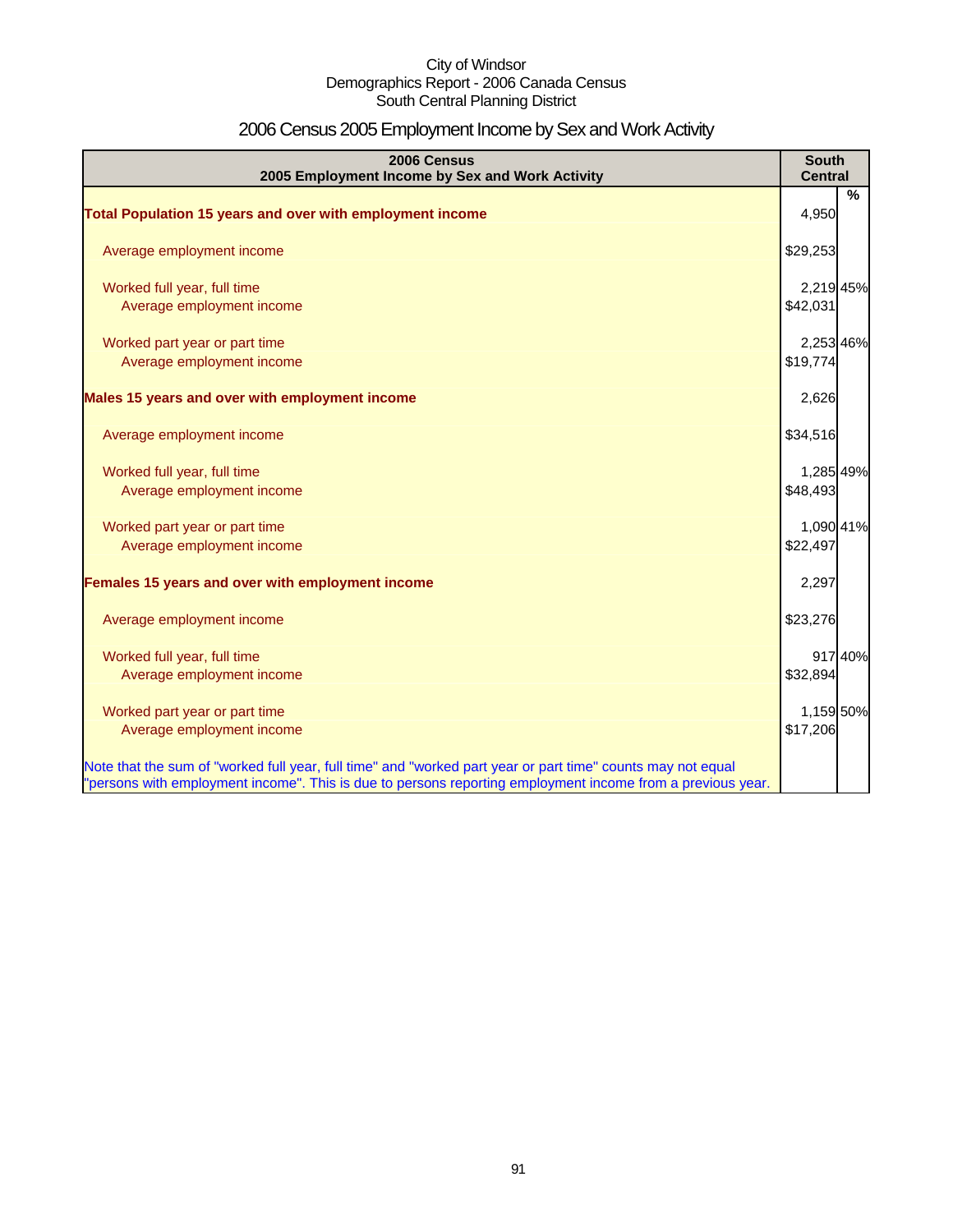| 2006 Census<br>2005 Individual Income by Sex Comparison | <b>South Central</b>         |         |              |               |                |         |
|---------------------------------------------------------|------------------------------|---------|--------------|---------------|----------------|---------|
|                                                         | Total %<br><b>Population</b> |         | <b>Males</b> | $\frac{9}{6}$ | <b>Females</b> | %       |
| <b>Population 15 years and over</b>                     | 7,912                        |         | 3,844        |               | 4,047          |         |
| Without income                                          |                              | 428 5%  |              | 116 3%        | 295            | 7%      |
| With income                                             | 7,456 94%                    |         | 3,708 96%    |               | 3,74292%       |         |
| Population 15 years and over by Income                  | 7,456                        |         | 3,708        |               | 3,742          |         |
| <b>Under \$1,000</b>                                    | 485                          | 7%      | 345          | 9%            | 147            | 4%      |
| $$1,000 - $2,999$                                       | 256                          | 3%      | 58           | 2%            | 144            | 4%      |
| $$3,000 - $4,999$                                       | 182                          | 2%      | 50           | 1%            | 107            | 3%      |
| $$5,000 - $6,999$                                       | 448                          | 6%      | 154          | 4%            | 251            | 7%      |
| $$7,000 - $9,999$                                       | 495                          | 7%      | 210          | 6%            | 256            | 7%      |
| \$10,000 - \$11,999                                     | 421                          | 6%      | 169          | 5%            | 213            | 6%      |
| \$12,000 - \$14,999                                     | 488                          | 7%      | <b>181</b>   | 5%            | 297            | 8%      |
| \$15,000 - \$19,999                                     |                              | 879 12% | 298          | 8%            |                | 567 15% |
| \$20,000 - \$24,999                                     | 656                          | 9%      |              | 357 10%       | 284            | 8%      |
| \$25,000 - \$29,999                                     | 479                          | 6%      | 214          | 6%            | 283            | 8%      |
| \$30,000 - \$34,999                                     | 518                          | 7%      | 201          | 5%            | 275            | 7%      |
| \$35,000 - \$39,999                                     | 394                          | 5%      | 194          | 5%            | 205            | 5%      |
| \$40,000 - \$44,999                                     | 346                          | 5%      | 224          | 6%            | 148            | 4%      |
| \$45,000 - \$49,999                                     | 292                          | 4%      | 163          | 4%            | 119            | 3%      |
| \$50,000 - \$59,999                                     | 361                          | 5%      | 261          | 7%            | 136            | 4%      |
| \$60,000 and over                                       | 696                          | 9%      |              | 552 15%       | 152            | 4%      |
| Dominant Income Range                                   | \$15K - \$20K                |         | Over \$60K   |               | \$15K - \$20K  |         |
| Median Income                                           | \$20,337                     |         | \$24,894     |               | \$18,325       |         |
| Average Income                                          | \$27,082                     |         | \$31,763     |               | \$22,445       |         |

# 2006 Census 2005 Individual Income by Sex Comparison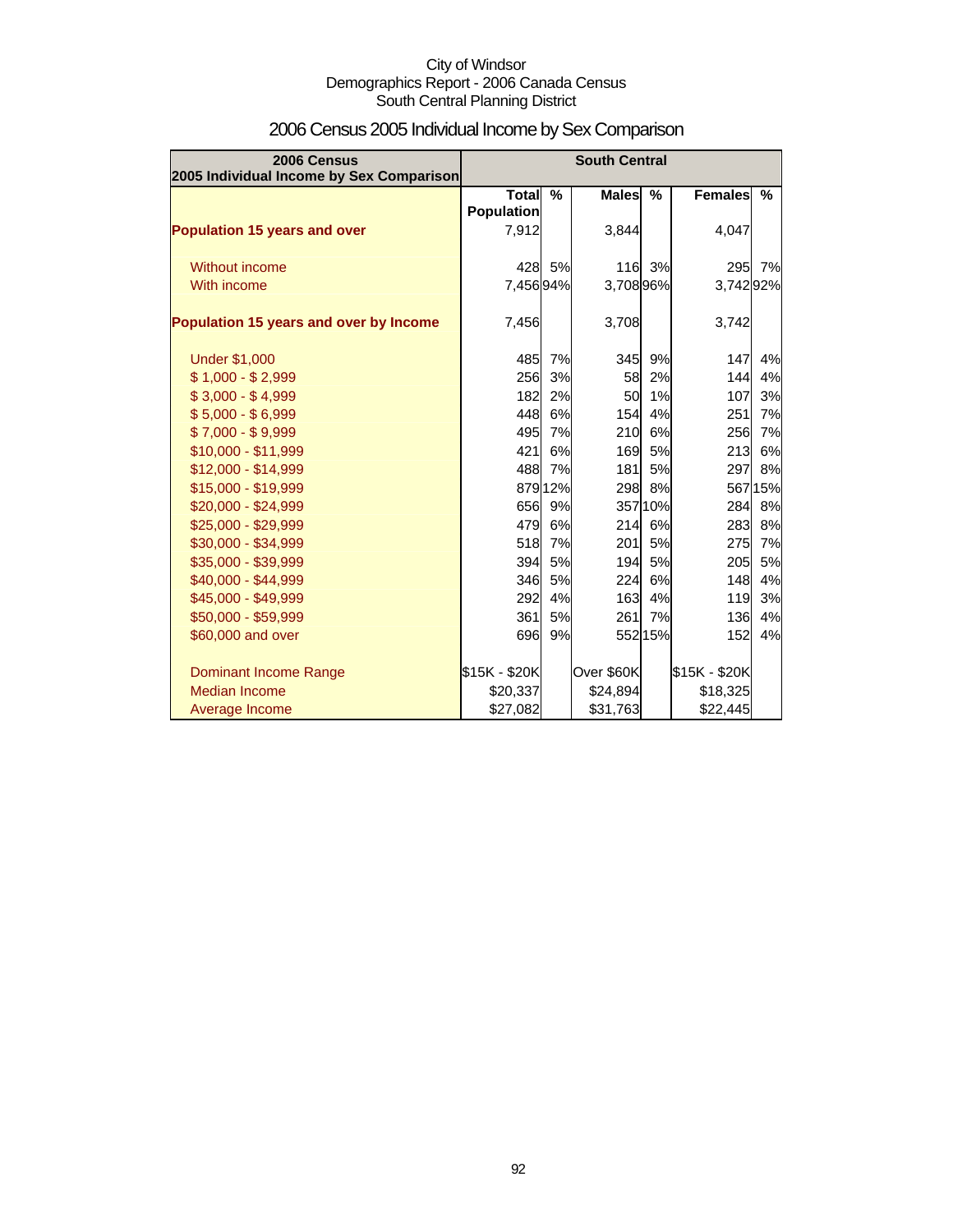# 2006 Census 2005 Individual Income by Sex

| 2006 Census<br>2005 Individual Income by Sex | <b>South Central</b> |              |
|----------------------------------------------|----------------------|--------------|
| <b>Population 15 years and over</b>          | 7,912                | %            |
| Without income                               | 428                  | 5%           |
| With income                                  | 7,456 94%            |              |
|                                              |                      |              |
| Population 15 years and over by Income       | 7,456                |              |
| <b>Under \$1,000</b>                         | 485                  | 7%           |
| $$1,000 - $2,999$                            | 256                  | 3%           |
| $$3,000 - $4,999$                            | 182                  | 2%           |
| $$5,000 - $6,999$                            | 448                  | 6%           |
| $$7,000 - $9,999$                            | 495                  | 7%           |
| \$10,000 - \$11,999                          | 421                  | 6%           |
| \$12,000 - \$14,999                          | 488                  | 7%           |
| \$15,000 - \$19,999                          | 656                  | 87912%<br>9% |
| \$20,000 - \$24,999<br>\$25,000 - \$29,999   | 479                  | 6%           |
| \$30,000 - \$34,999                          | 518                  | 7%           |
| \$35,000 - \$39,999                          | 394                  | 5%           |
| \$40,000 - \$44,999                          | 346                  | 5%           |
| \$45,000 - \$49,999                          | 292                  | 4%           |
| \$50,000 - \$59,999                          | 361                  | 5%           |
| \$60,000 and over                            | 696                  | 9%           |
|                                              |                      |              |
| Dominant income range                        | \$15K - \$20K        |              |
| Average income                               | \$27,082             |              |
| <b>Median income</b>                         | \$20,337             |              |
| <b>Males 15 years and over</b>               | 3,844                |              |
| Without income                               | 116                  | 3%           |
| With income                                  | 3,70896%             |              |
| <b>Males 15 years and over by Income</b>     | 3,708                |              |
| <b>Under \$1,000</b>                         | 345                  | 9%           |
| $$1,000 - $2,999$                            | 58                   | 2%           |
| $$3,000 - $4,999$                            | 50                   | 1%           |
| $$5,000 - $6,999$                            | 154                  | 4%           |
| $$7,000 - $9,999$                            | 210                  | 6%           |
| \$10,000 - \$11,999                          | 169                  | 5%           |
| \$12,000 - \$14,999                          | 181                  | 5%           |
| \$15,000 - \$19,999                          | 298                  | 8%           |
| \$20,000 - \$24,999                          |                      | 35710%       |
| \$25,000 - \$29,999                          | 214                  | 6%           |
| \$30,000 - \$34,999                          | 201                  | 5%           |
| \$35,000 - \$39,999                          | 194                  | 5%           |
| \$40,000 - \$44,999                          | 224                  | 6%           |
| \$45,000 - \$49,999                          | 163                  | 4%           |
| \$50,000 - \$59,999                          | 261                  | 7%           |
| \$60,000 and over                            |                      | 552 15%      |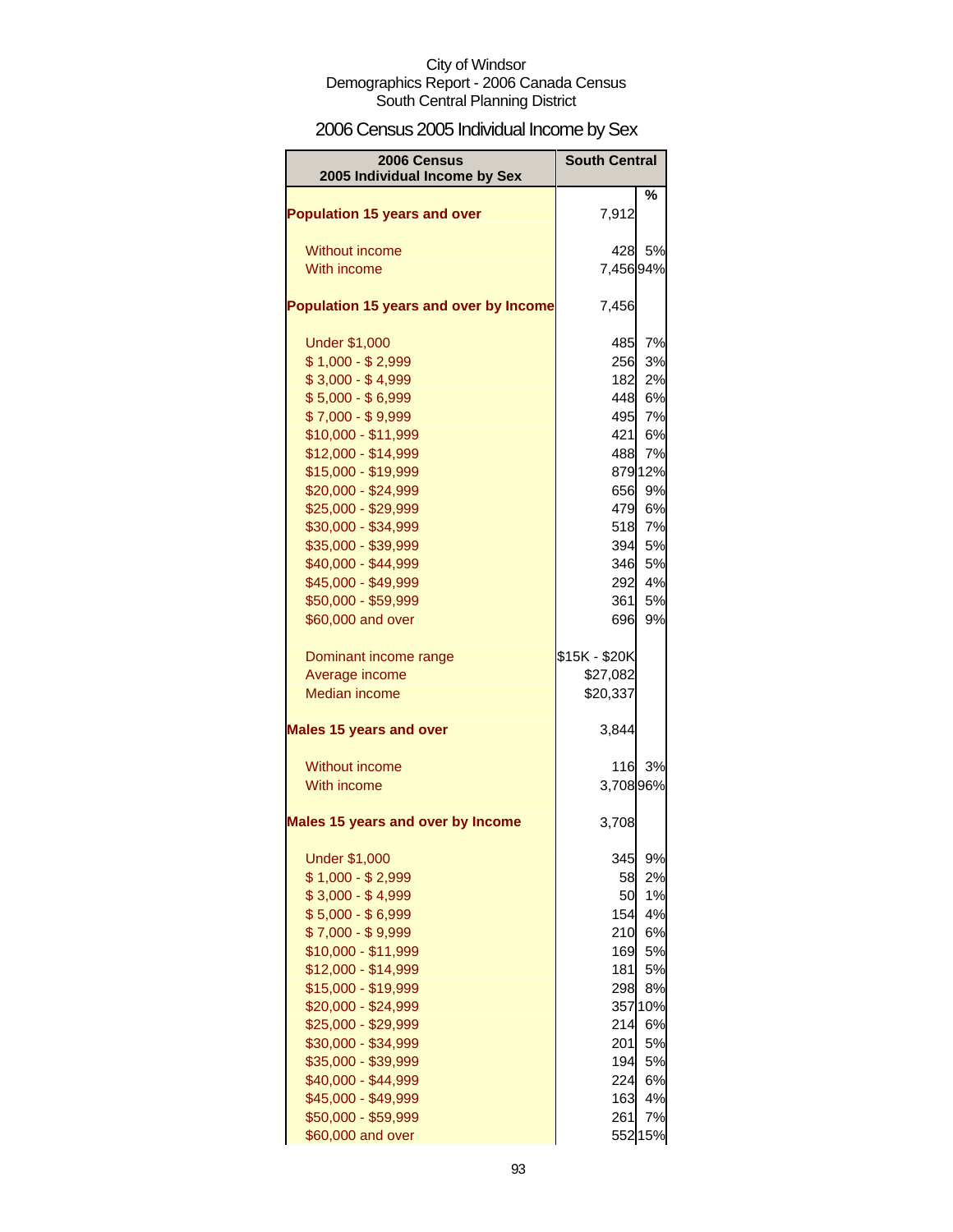| יוויטוש אָוויוויוויש וויטע                   |                      |          |  |
|----------------------------------------------|----------------------|----------|--|
| 2006 Census<br>2005 Individual Income by Sex | <b>South Central</b> |          |  |
|                                              |                      | %        |  |
|                                              |                      |          |  |
| Dominant income range                        | Over \$60K           |          |  |
|                                              |                      |          |  |
| <b>Median income</b>                         | \$24,894             |          |  |
| Average income                               | \$31,763             |          |  |
| <b>Females 15 years and over</b>             | 4,047                |          |  |
|                                              |                      |          |  |
| Without income                               | 295                  | 7%       |  |
| With income                                  | 3,74292%             |          |  |
|                                              |                      |          |  |
| Females 15 years and over by Income          | 3,742                |          |  |
|                                              |                      |          |  |
| <b>Under \$1,000</b>                         | 147                  | 4%<br>4% |  |
| $$1,000 - $2,999$<br>$$3,000 - $4,999$       | 144<br>107           | 3%       |  |
| $$5,000 - $6,999$                            | 251                  | 7%       |  |
| $$7,000 - $9,999$                            | 256                  | 7%       |  |
| \$10,000 - \$11,999                          | 213                  | 6%       |  |
| \$12,000 - \$14,999                          | 297                  | 8%       |  |
| \$15,000 - \$19,999                          |                      | 567 15%  |  |
| \$20,000 - \$24,999                          | 284                  | 8%       |  |
| \$25,000 - \$29,999                          | 283                  | 8%       |  |
| \$30,000 - \$34,999                          | 275                  | 7%       |  |
| \$35,000 - \$39,999                          | 205                  | 5%       |  |
| \$40,000 - \$44,999                          | 148                  | 4%       |  |
| \$45,000 - \$49,999                          | 119                  | 3%       |  |
| \$50,000 - \$59,999                          | 136                  | 4%       |  |
| \$60,000 and over                            | 152                  | 4%       |  |
| Dominant income range                        | \$15K - \$20K        |          |  |
|                                              |                      |          |  |
| Median income                                | \$18,325             |          |  |
| Average income                               | \$22,445             |          |  |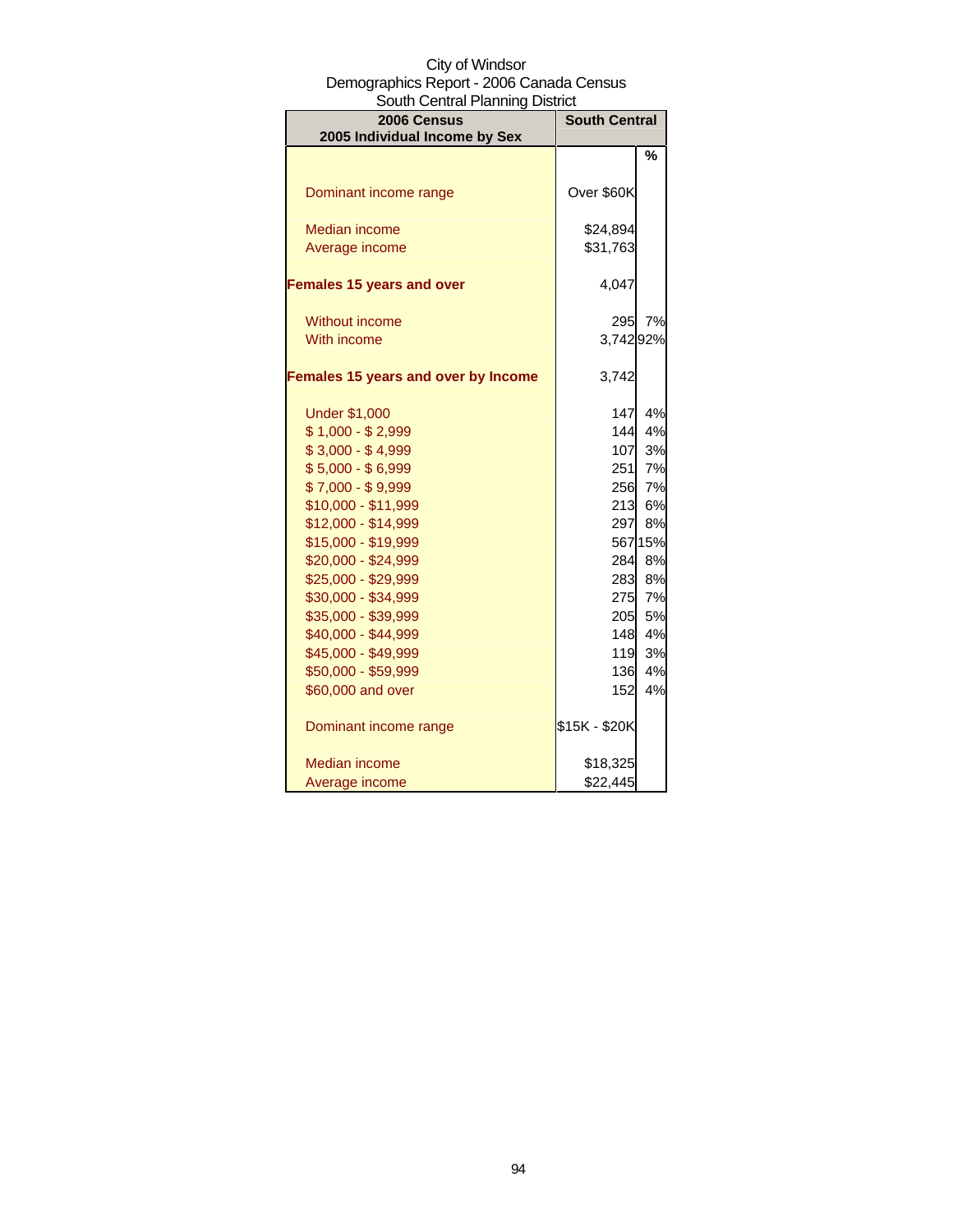# 2006 Census 2005 Individual After-Tax Income by Sex

| 2006 Census                                      | <b>South Central</b> |         |
|--------------------------------------------------|----------------------|---------|
| 2005 Individual After-Tax Income by Sex          |                      | %       |
| <b>Population 15 years and over</b>              | 7,909                |         |
| Without income                                   | 431                  | 5%      |
| With income                                      | 7,464 94%            |         |
| Population 15 years and over by after-tax income | 7,464                |         |
| <b>Under \$1,000</b>                             | 467                  | 6%      |
| \$1,000 to \$2,999                               | 222                  | 3%      |
| \$3,000 to \$4,999                               | 173                  | 2%      |
| \$5,000 to \$6,999                               | 443                  | 6%      |
| \$7,000 to \$9,999                               |                      | 534 7%  |
| \$10,000 to \$11,999                             | 441                  | 6%      |
| \$12,000 to \$14,999                             | 542                  | 7%      |
| \$15,000 to \$19,999                             | 1,002 13%            |         |
| \$20,000 to \$24,999                             | 703                  | 9%      |
| \$25,000 to \$29,999                             | 692                  | 9%      |
| \$30,000 to \$34,999                             | 580                  | 8%      |
| \$35,000 to \$39,999                             | 395                  | 5%      |
| \$40,000 to \$44,999                             | 350                  | 5%      |
| \$45,000 to \$49,999                             | 199                  | 3%      |
| \$50,000 and over                                | 671                  | 9%      |
| Dominant income range                            | \$15K to \$20K       |         |
| Median after-tax income                          | \$19,420             |         |
| Average after-tax income                         | \$23,574             |         |
| <b>Males 15 years and over</b>                   | 3,852                |         |
| Without income                                   | 148                  | 4%      |
| With income                                      | 3,70396%             |         |
| Males 15 years and over by after-tax income      | 3,703                |         |
| <b>Under \$1,000</b>                             |                      | 355 10% |
| \$1,000 to \$2,999                               | 89                   | 2%      |
| \$3,000 to \$4,999                               |                      | 60 2%   |
| \$5,000 to \$6,999                               |                      | 179 5%  |
| \$7,000 to \$9,999                               |                      | 205 6%  |
| \$10,000 to \$11,999                             |                      | 190 5%  |
| \$12,000 to \$14,999                             |                      | 208 6%  |
| \$15,000 to \$19,999                             |                      | 397 11% |
| \$20,000 to \$24,999                             |                      | 403 11% |
| \$25,000 to \$29,999                             | 273                  | 7%      |
| \$30,000 to \$34,999                             |                      | 302 8%  |
| \$35,000 to \$39,999                             | 201                  | 5%      |
| \$40,000 to \$44,999                             |                      | 215 6%  |
| \$45,000 to \$49,999                             | 91                   | 2%      |
| \$50,000 and over                                |                      | 505 14% |
| Dominant income range                            | Over \$50K           |         |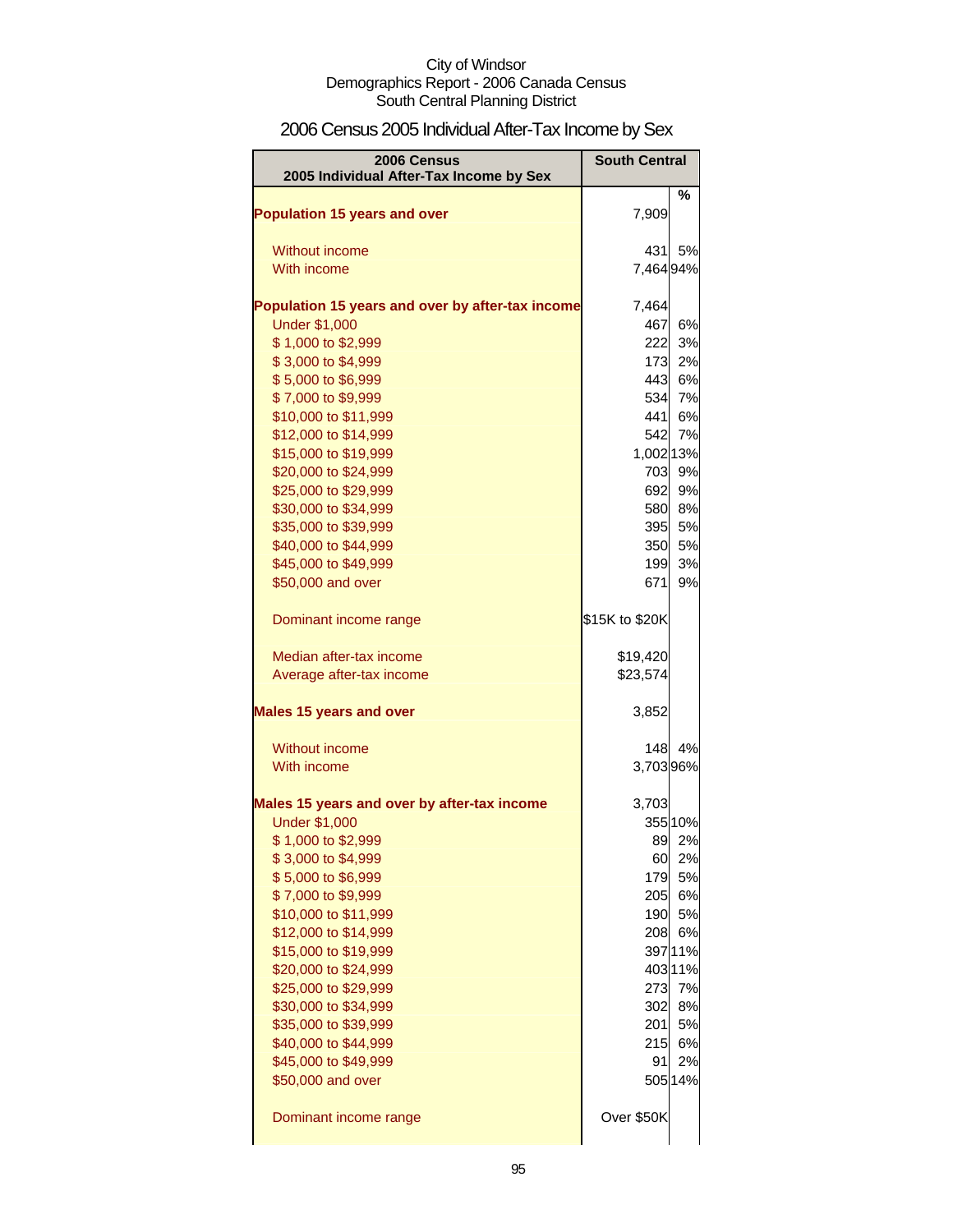| City of Windsor                          |
|------------------------------------------|
| Demographics Report - 2006 Canada Census |
| South Central Planning District          |

| 2006 Census<br>2005 Individual After-Tax Income by Sex | <b>South Central</b> |           |
|--------------------------------------------------------|----------------------|-----------|
|                                                        |                      | %         |
| Median after-tax income                                | \$21,906             |           |
| Average after-tax income                               | \$27,183             |           |
| <b>Females 15 years and over</b>                       | 4,071                |           |
| Without income                                         | 301                  | <b>7%</b> |
| With income                                            | 3,76693%             |           |
| Females 15 years and over by after-tax income          | 3,766                |           |
| <b>Under \$1,000</b>                                   | 127                  | 3%        |
| \$1,000 to \$2,999                                     | 160                  | 4%        |
| \$3,000 to \$4,999                                     | 117                  | 3%        |
| \$5,000 to \$6,999                                     | 256                  | 7%        |
| \$7,000 to \$9,999                                     | 311                  | 8%        |
| \$10,000 to \$11,999                                   |                      | 249 7%    |
| \$12,000 to \$14,999                                   |                      | 366 10%   |
| \$15,000 to \$19,999                                   |                      | 591 16%   |
| \$20,000 to \$24,999                                   |                      | 305 8%    |
| \$25,000 to \$29,999                                   |                      | 408 11%   |
| \$30,000 to \$34,999                                   | 270                  | 7%        |
| \$35,000 to \$39,999                                   |                      | 204 5%    |
| \$40,000 to \$44,999                                   | 100                  | 3%        |
| \$45,000 to \$49,999                                   | 58                   | 2%        |
| \$50,000 and over                                      | 152                  | 4%        |
| Dominant income range                                  | \$15K to \$20K       |           |
| Median after-tax income                                | \$17,118             |           |
| Average after-tax income                               | \$20,033             |           |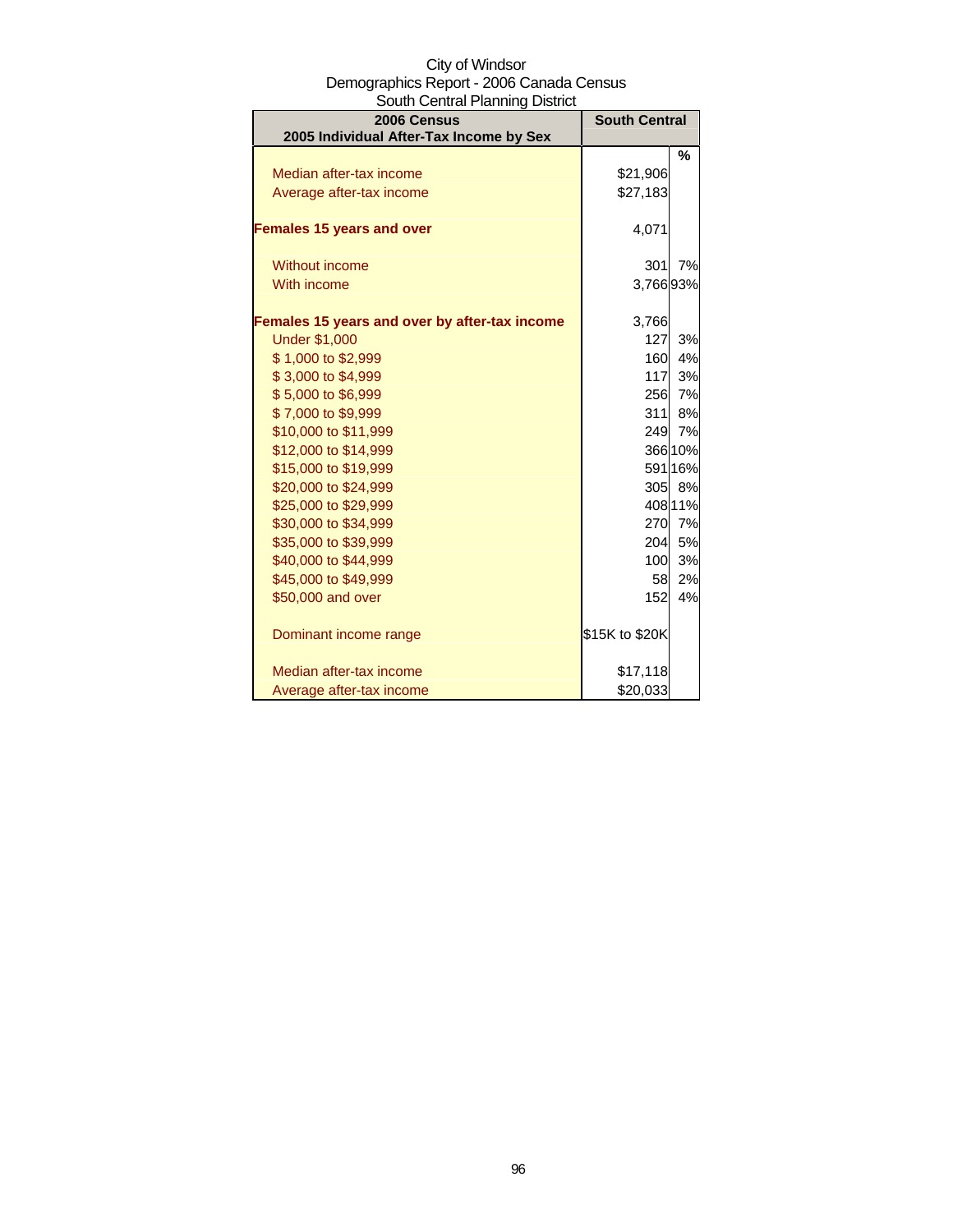# 2006 Census 2005 Family Income

| 2006 Census<br>2005 Family Income                | <b>South Central</b> |         |
|--------------------------------------------------|----------------------|---------|
|                                                  |                      | %       |
| <b>Total Census Families by Income</b>           | 2,297                |         |
| <b>Under \$10,000</b>                            | 72                   | 3%      |
| \$10,000 - \$19,999                              |                      | 229 10% |
| \$20,000 - \$29,999                              |                      | 268 12% |
| \$30,000 - \$39,999                              |                      | 322 14% |
| \$40,000 - \$49,999                              |                      | 24311%  |
| \$50,000 - \$59,999                              | 217                  | 9%      |
| \$60,000 - \$69,999                              | 212                  | 9%      |
| \$70,000 - \$79,999                              | 191                  | 8%      |
| \$80,000 - \$89,999                              | 107                  | 5%      |
| \$90,000 - \$99,999                              | 77                   | 3%      |
| \$100,000 and over                               |                      | 308 13% |
| Dominant income range                            | \$30K - \$40K        |         |
| <b>Median income</b>                             | \$49,554             |         |
| Average income                                   | \$58,470             |         |
|                                                  |                      |         |
| <b>Couple Families by Income</b>                 | 1,710                |         |
| <b>Under \$10,000</b>                            | 35                   | 2%      |
| \$10,000 - \$19,999                              | 118                  | 7%      |
| \$20,000 - \$29,999                              | 129                  | 8%      |
| \$30,000 - \$39,999                              |                      | 224 13% |
| \$40,000 - \$49,999                              | 161                  | 9%      |
| \$50,000 - \$59,999                              | 135                  | 8%      |
| \$60,000 - \$69,999                              |                      | 185 11% |
| \$70,000 - \$79,999                              | 140                  | 8%      |
| \$80,000 - \$89,999                              | 114                  | 7%      |
| \$90,000 - \$99,999                              | 74                   | 4%      |
| \$100,000 and over                               |                      | 29017%  |
| Dominant income range                            | <b>Over \$100K</b>   |         |
| Median income                                    | \$60,050             |         |
| Average income                                   | \$64,726             |         |
| <b>Total Census Families by after-tax Income</b> | 2,307                |         |
| <b>Under \$10,000</b>                            | 79                   | 3%      |
| \$10,000 to \$19,999                             |                      | 234 10% |
| \$20,000 to \$29,999                             |                      | 346 15% |
| \$30,000 to \$39,999                             |                      | 343 15% |
| \$40,000 to \$49,999                             |                      | 31013%  |
| \$50,000 to \$59,999                             |                      | 296 13% |
| \$60,000 to \$69,999                             | 203                  | 9%      |
| \$70,000 to \$79,999                             | 139                  | 6%      |
| \$80,000 and over                                |                      | 338 15% |
| Dominant income range                            | \$20K - \$30K        |         |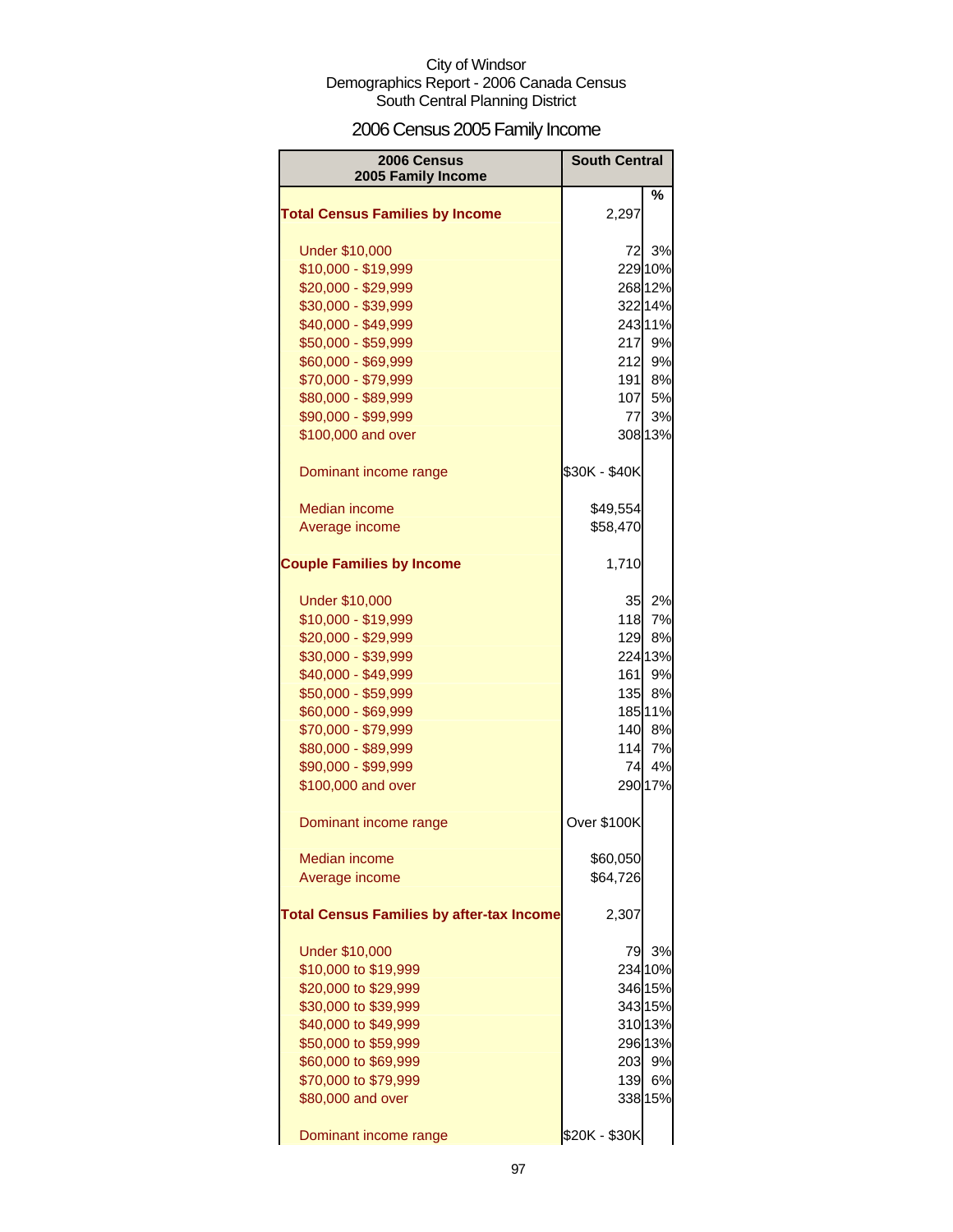| <b>OOUUTOCHUAH TAHIING DISUICL</b><br>2006 Census | <b>South Central</b> |         |
|---------------------------------------------------|----------------------|---------|
| 2005 Family Income                                |                      |         |
|                                                   |                      | %       |
|                                                   |                      |         |
| Median after-tax income                           | \$44,582             |         |
| Average after-tax income                          | \$50,987             |         |
| <b>Couple Families by after-tax Income</b>        | 1,713                |         |
| <b>Under \$10,000</b>                             | 40                   | 2%      |
| \$10,000 to \$19,999                              | 98                   | 6%      |
| \$20,000 to \$29,999                              |                      | 169 10% |
| \$30,000 to \$39,999                              |                      | 248 14% |
| \$40,000 to \$49,999                              |                      | 23714%  |
| \$50,000 to \$59,999                              |                      | 233 14% |
| \$60,000 to \$69,999                              |                      | 179 10% |
| \$70,000 to \$79,999                              | 129                  | 8%      |
| \$80,000 and over                                 |                      | 315 18% |
|                                                   |                      |         |
| Dominant income range                             | Over \$80K           |         |
| Median after-tax income                           | \$51,394             |         |
| Average after-tax income                          | \$56,009             |         |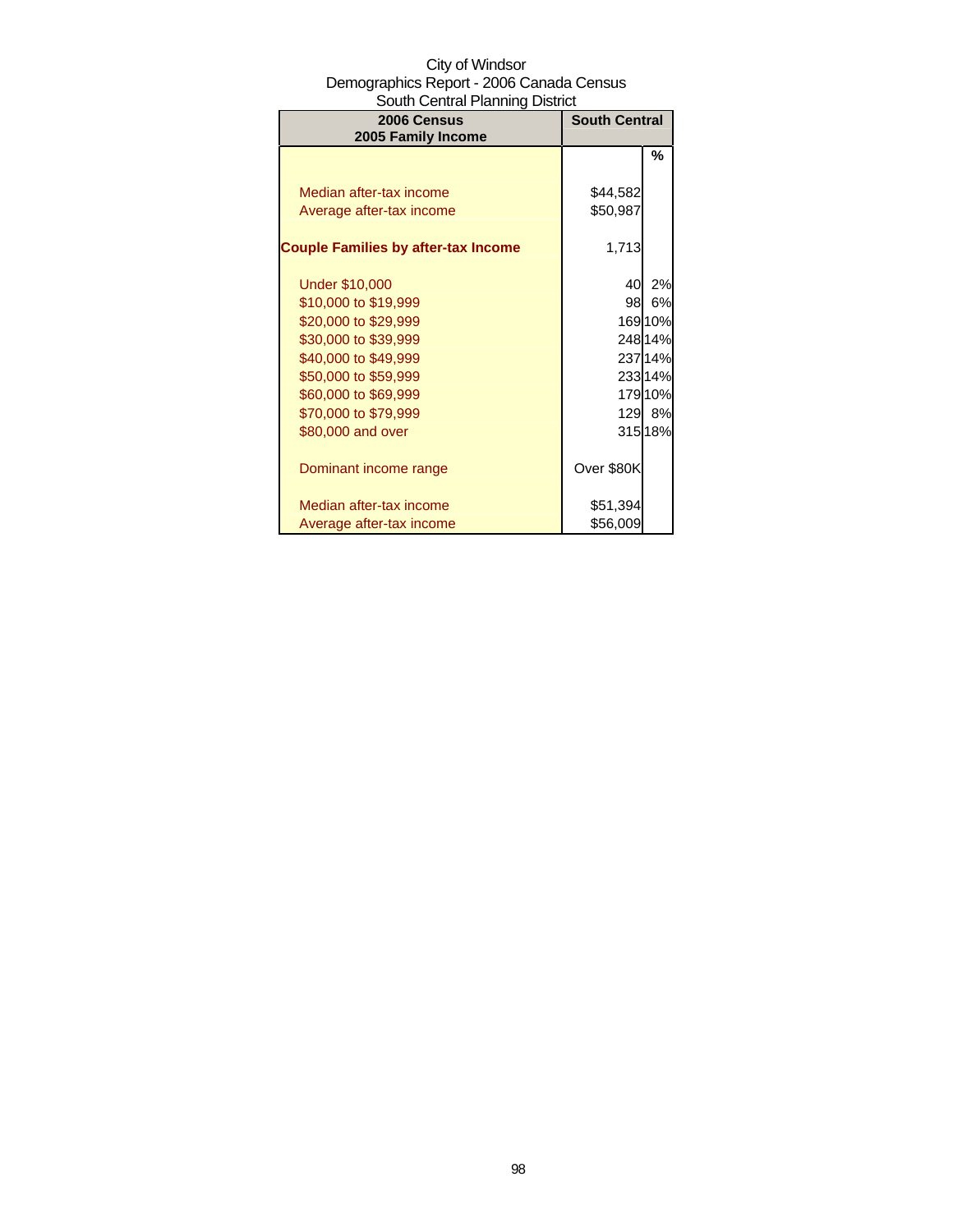# 2006 Census 2005 Income of Non-family Persons by Sex

| 2006 Census<br>2005 Income of Non-family Persons by Sex | <b>South Central</b> |         |
|---------------------------------------------------------|----------------------|---------|
| Non-family persons 15 years and over by Income          | 2,377                | %       |
| <b>Under \$1,000</b>                                    | 200                  | 8%      |
| $$1,000 - $2,999$                                       | 0l                   | 0%      |
| $$3,000 - $4,999$                                       | 35                   | 1%      |
| $$5,000 - $6,999$                                       | 75                   | 3%      |
| $$7,000 - $9,999$                                       | 168                  | 7%      |
| \$10,000 - \$11,999                                     | 127                  | 5%      |
| \$12,000 - \$14,999                                     | 172                  | 7%      |
| \$15,000 - \$19,999                                     |                      | 316 13% |
| \$20,000 - \$24,999                                     | 200                  | 8%      |
| \$25,000 - \$29,999                                     |                      | 160 7%  |
| \$30,000 - \$34,999                                     | 216                  | 9%      |
| \$35,000 - \$39,999                                     | 154                  | 6%      |
| \$40,000 - \$44,999                                     | 142                  | 6%      |
| \$45,000 - \$49,999                                     | 75                   | 3%      |
| \$50,000 - \$59,999                                     | 146                  | 6%      |
| \$60,000 and over                                       | 210                  | 9%      |
| Dominant income range                                   | \$15K - \$20K        |         |
| Average income                                          | \$28,075             |         |
| <b>Median income</b>                                    | \$22,637             |         |
| Male non-family persons 15 years and over               | 1,228                |         |
| <b>Under \$1,000</b>                                    | 116                  | 9%      |
| $$1,000 - $2,999$                                       | 10                   | 1%      |
| $$3,000 - $4,999$                                       | 20                   | 2%      |
| $$5,000 - $6,999$                                       | 70                   | 6%      |
| $$7,000 - $9,999$                                       | 65                   | 5%      |
| \$10,000 - \$11,999                                     | 82                   | 7%      |
| \$12,000 - \$14,999                                     | 83                   | 7%      |
| \$15,000 - \$19,999                                     | 102                  | 8%      |
| \$20,000 - \$24,999                                     | 73                   | 6%      |
| \$25,000 - \$29,999                                     | 75                   | 6%      |
| \$30,000 - \$34,999                                     | 80                   | 7%      |
| \$35,000 - \$39,999                                     | 51                   | 4%      |
| \$40,000 - \$44,999                                     | 93                   | 8%      |
| \$45,000 - \$49,999                                     | 20                   | 2%      |
| \$50,000 - \$59,999                                     | 75                   | 6%      |
| \$60,000 and over                                       |                      | 165 13% |
| Dominant income range                                   | Over \$60K           |         |
| Average income                                          | \$29,527             |         |
| <b>Median income</b>                                    | \$22,879             |         |
| Female non-family persons 15 years and over             | 1,157                |         |
| <b>Under \$1,000</b>                                    | 41                   | 4%      |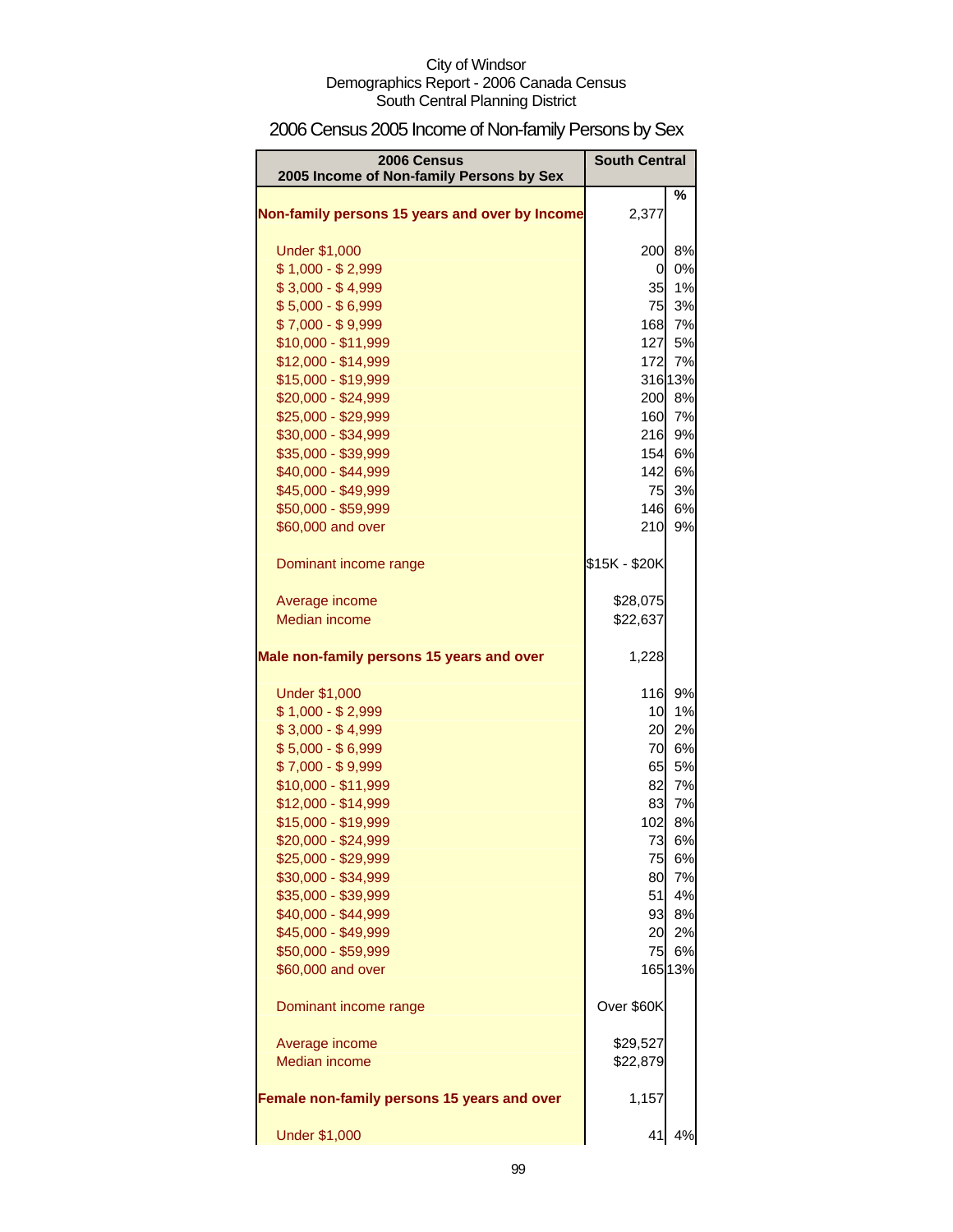| South Central Planning District          |                      |         |
|------------------------------------------|----------------------|---------|
| 2006 Census                              | <b>South Central</b> |         |
| 2005 Income of Non-family Persons by Sex |                      |         |
|                                          |                      | %       |
| $$1,000 - $2,999$                        | 0                    | 0%      |
| $$3,000 - $4,999$                        | 25                   | 2%      |
| $$5,000 - $6,999$                        | 30                   | 3%      |
| $$7,000 - $9,999$                        | 58                   | 5%      |
| \$10,000 - \$11,999                      | 40                   | 3%      |
| \$12,000 - \$14,999                      | 82                   | 7%      |
| \$15,000 - \$19,999                      |                      | 195 17% |
| \$20,000 - \$24,999                      | 89                   | 8%      |
| \$25,000 - \$29,999                      | 90                   | 8%      |
| \$30,000 - \$34,999                      |                      | 123 11% |
| \$35,000 - \$39,999                      | 83                   | 7%      |
| \$40,000 - \$44,999                      | 63                   | 5%      |
| \$45,000 - \$49,999                      | 32                   | 3%      |
| \$50,000 - \$59,999                      | 90                   | 8%      |
| \$60,000 and over                        | 50                   | 4%      |
|                                          |                      |         |
| Dominant income range                    | \$15K - \$20K        |         |
|                                          |                      |         |
| Median income                            | \$24,167             |         |
| Average income                           | \$26,100             |         |

# City of Windsor Demographics Report - 2006 Canada Census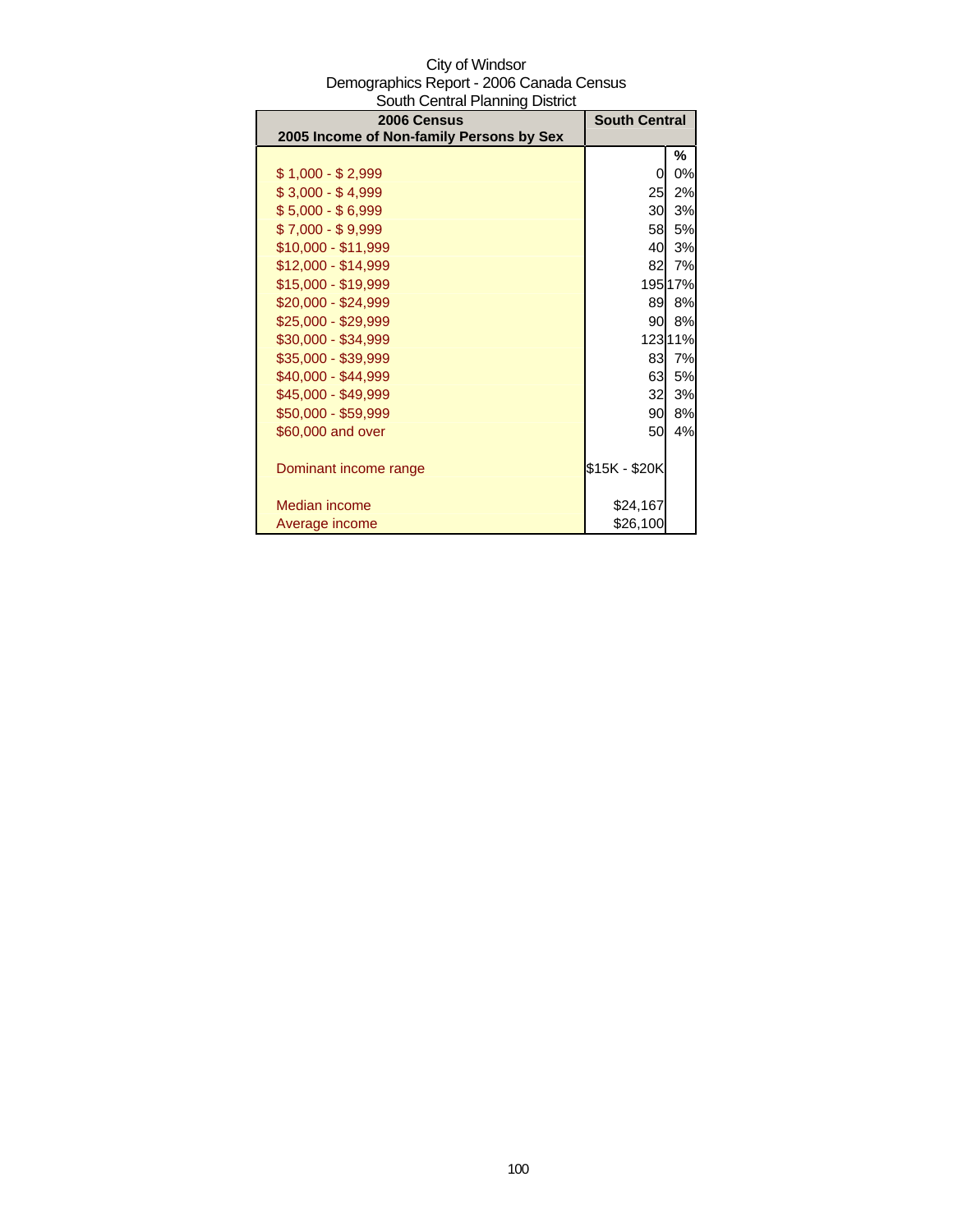| <b>2006 Census</b><br>2005 After-Tax Income of Non-family Persons by Sex | <b>South Central</b> |         |
|--------------------------------------------------------------------------|----------------------|---------|
|                                                                          |                      | $\%$    |
| Non-family persons 15 years and over by after-tax income                 | 2,388                |         |
| <b>Under \$1,000</b>                                                     | 187                  | 8%      |
| $$1,000 - $2,999$                                                        | 10                   | 0%      |
| $$3,000 - $4,999$                                                        | 40                   | 2%      |
| $$5,000 - $6,999$                                                        | 85                   | 4%      |
| $$7,000 - $9,999$                                                        | $133$                | 6%      |
| \$10,000 - \$11,999                                                      | 149                  | 6%      |
| \$12,000 - \$14,999                                                      | 175                  | 7%      |
| \$15,000 - \$19,999                                                      |                      | 313 13% |
| \$20,000 - \$24,999                                                      |                      | 280 12% |
| \$25,000 - \$29,999                                                      |                      | 241 10% |
| \$30,000 - \$34,999                                                      |                      | 229 10% |
| \$35,000 - \$39,999                                                      | 137                  | 6%      |
| \$40,000 - \$44,999                                                      | 115                  | 5%      |
| \$45,000 - \$49,999                                                      | 80                   | 3%      |
| \$50,000 and over                                                        | 226                  | 9%      |
| Dominant income range                                                    | \$15K - \$20K        |         |
| Median income                                                            | \$21,931             |         |
| Average income                                                           | \$24,354             |         |
|                                                                          |                      |         |
| Male non-family persons 15 years and over by after-tax income            | 1,235                |         |
| <b>Under \$1,000</b>                                                     | 115                  | 9%      |
| $$1,000 - $2,999$                                                        | $\overline{0}$       | 0%      |
| $$3,000 - $4,999$                                                        | 20                   | 2%      |
| $$5,000 - $6,999$                                                        | 40                   | 3%      |
| $$7,000 - $9,999$                                                        | 75                   | 6%      |
| \$10,000 - \$11,999                                                      | 94                   | 8%      |
| \$12,000 - \$14,999                                                      | 59                   | 5%      |
| \$15,000 - \$19,999                                                      | 114                  | 9%      |
| \$20,000 - \$24,999                                                      |                      | 140 11% |
| \$25,000 - \$29,999                                                      |                      | 103 8%  |
| \$30,000 - \$34,999                                                      | 110                  | 9%      |
| \$35,000 - \$39,999                                                      | 43                   | 3%      |
| \$40,000 - \$44,999                                                      | 50                   | 4%      |
| \$45,000 - \$49,999                                                      | 39                   | 3%      |
| \$50,000 and over                                                        |                      | 175 14% |
| Dominant income range                                                    | Over \$50K           |         |
| Median income                                                            | \$22,548             |         |
| Average income                                                           | \$25,188             |         |
| Female non-family persons 15 years and over by after-tax income          | 1,142                |         |
| <b>Under \$1,000</b>                                                     | 58                   | 5%      |
| $$1,000 - $2,999$                                                        | 0                    | 0%      |
| $$3,000 - $4,999$                                                        | 20                   | 2%      |

# 2006 Census 2005 After-Tax Income of Non-family Persons by Sex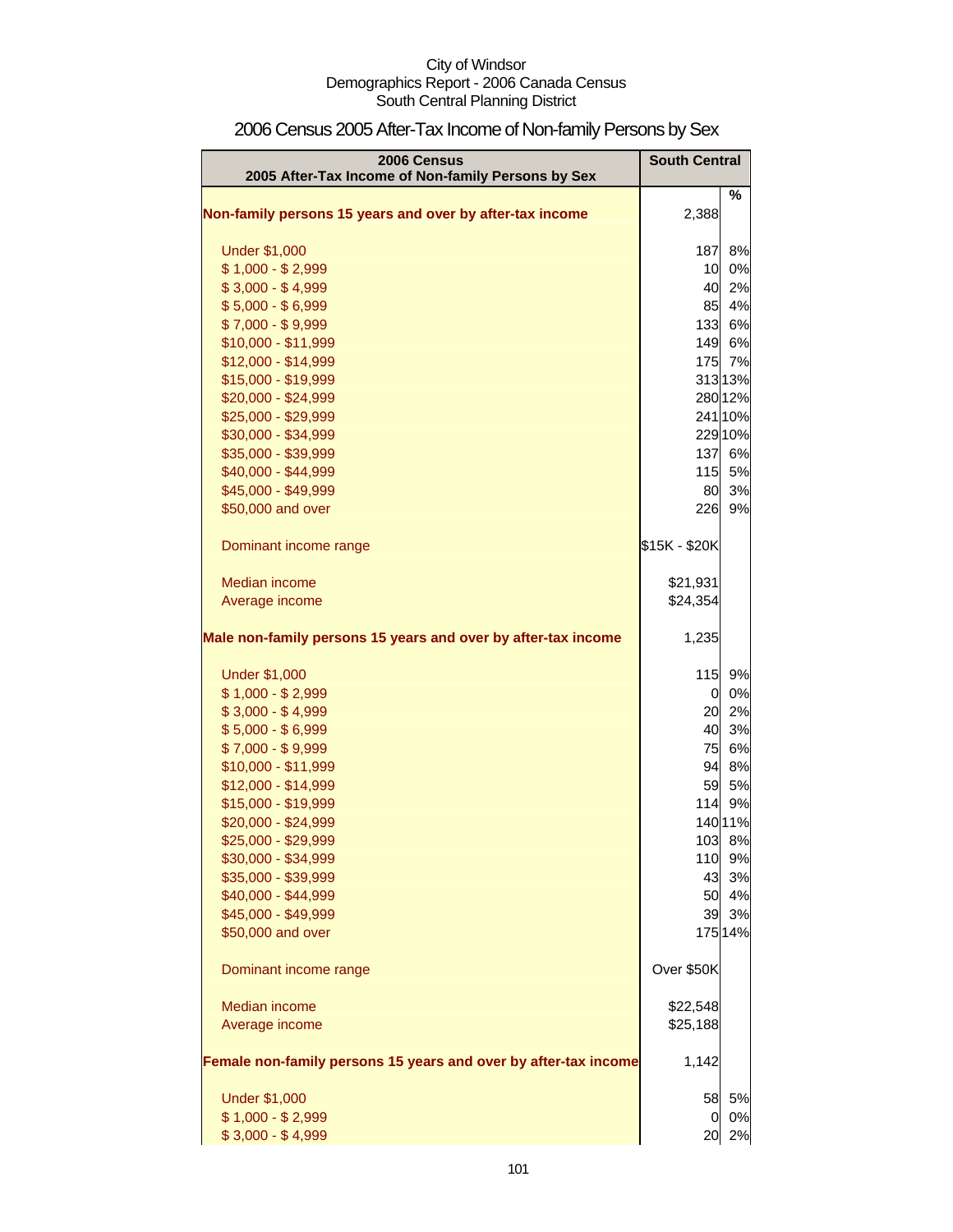| 2006 Census                                        | <b>South Central</b> |           |
|----------------------------------------------------|----------------------|-----------|
| 2005 After-Tax Income of Non-family Persons by Sex |                      |           |
|                                                    |                      | ℅         |
| $$5,000 - $6,999$                                  | 40                   | 3%        |
| $$7,000 - $9,999$                                  | 68                   | <b>5%</b> |
| \$10,000 - \$11,999                                | 53                   | 4%        |
| $$12,000 - $14,999$                                | 108                  | 9%        |
| \$15,000 - \$19,999                                |                      | 204 17%   |
| \$20,000 - \$24,999                                |                      | 138 11%   |
| \$25,000 - \$29,999                                |                      | 15713%    |
| \$30,000 - \$34,999                                |                      | 123 10%   |
| \$35,000 - \$39,999                                | 82                   | 7%        |
| \$40,000 - \$44,999                                | 55                   | 4%        |
| \$45,000 - \$49,999                                | 30                   | 2%        |
| \$50,000 and over                                  | 30                   | 2%        |
|                                                    |                      |           |
| Dominant income range                              | \$15K - \$20K        |           |
|                                                    |                      |           |
| Median income                                      | \$21,179             |           |
| Average income                                     | \$23,296             |           |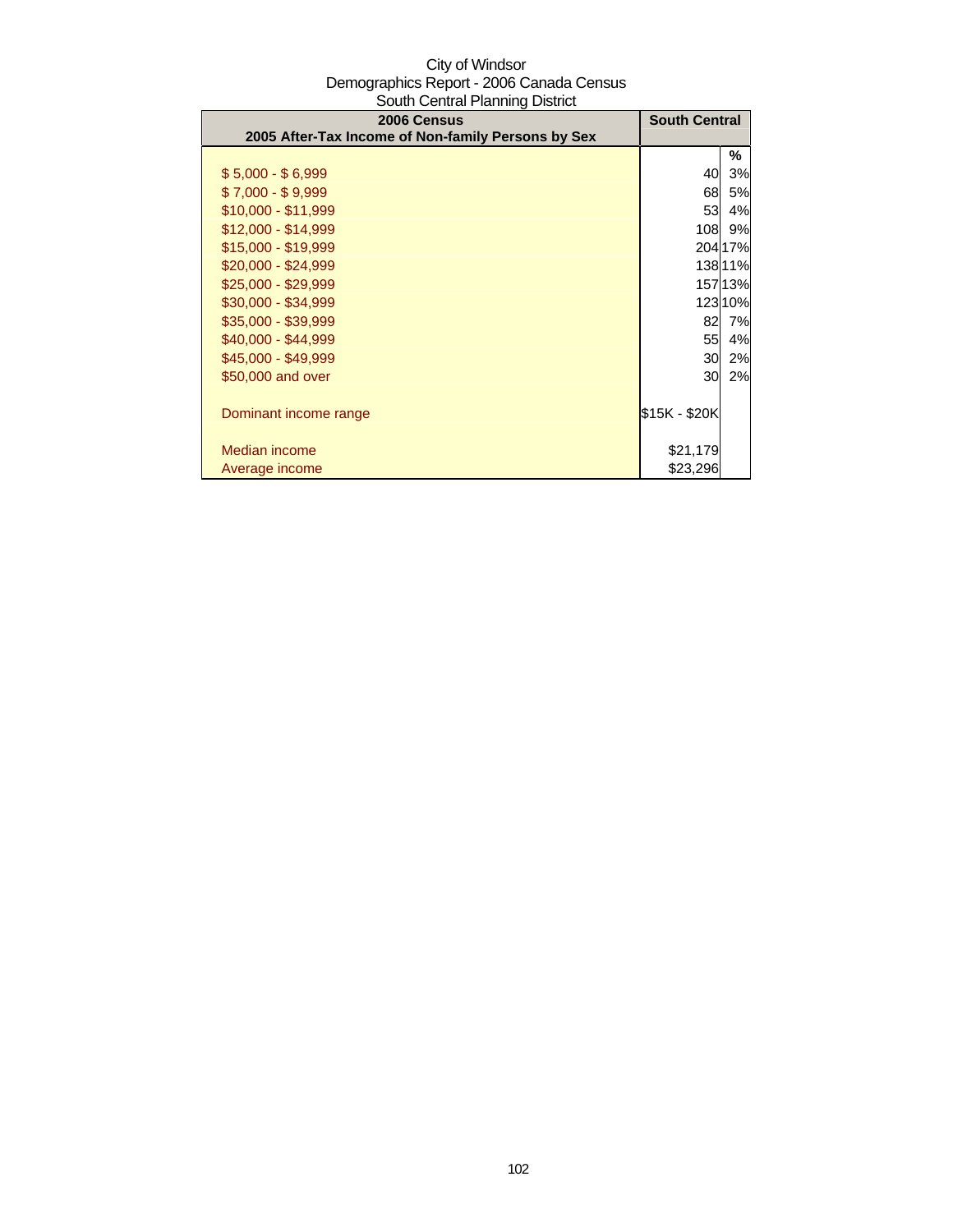### 2006 Census 2005 Income: Sources

| 2006 Census<br>2005 Income: Sources                                     | <b>South Central</b> |
|-------------------------------------------------------------------------|----------------------|
| <b>Composition of family income for all families</b>                    |                      |
| <b>Employment income</b>                                                | 74.2%                |
| Government transfer payments                                            | 17.0%                |
| Other                                                                   | 9.2%                 |
| <b>Composition of family income for all couple families</b>             |                      |
| <b>Employment income</b>                                                | 76.1%                |
| Government transfer payments                                            | 15.0%                |
| Other                                                                   | 9.4%                 |
| <b>Composition of family income for male lone-parent families</b>       |                      |
| <b>Employment income</b>                                                | 0.6%                 |
| Government transfer payments                                            | 0.2%                 |
| Other                                                                   | 0.0%                 |
| <b>Composition of family income for all female lone-parent families</b> |                      |
| <b>Employment income</b>                                                | 35.9%                |
| Government transfer payments                                            | 15.3%                |
| Other                                                                   | 6.2%                 |
| Composition of income for persons 15 years and over not in a family     |                      |
| <b>Employment income</b>                                                | 65.5%                |
| Government transfer payments                                            | 19.6%                |
| Other                                                                   | 15.3%                |
| Composition of income for males 15 years and over not in a family       |                      |
| <b>Employment income</b>                                                | 70.4%                |
| Government transfer payments                                            | 15.3%                |
| Other                                                                   | 12.3%                |
| Composition of income for females 15 years and over not in a family     |                      |
| <b>Employment income</b>                                                | 50.5%                |
| Government transfer payments                                            | 25.6%                |
| Other                                                                   | 19.3%                |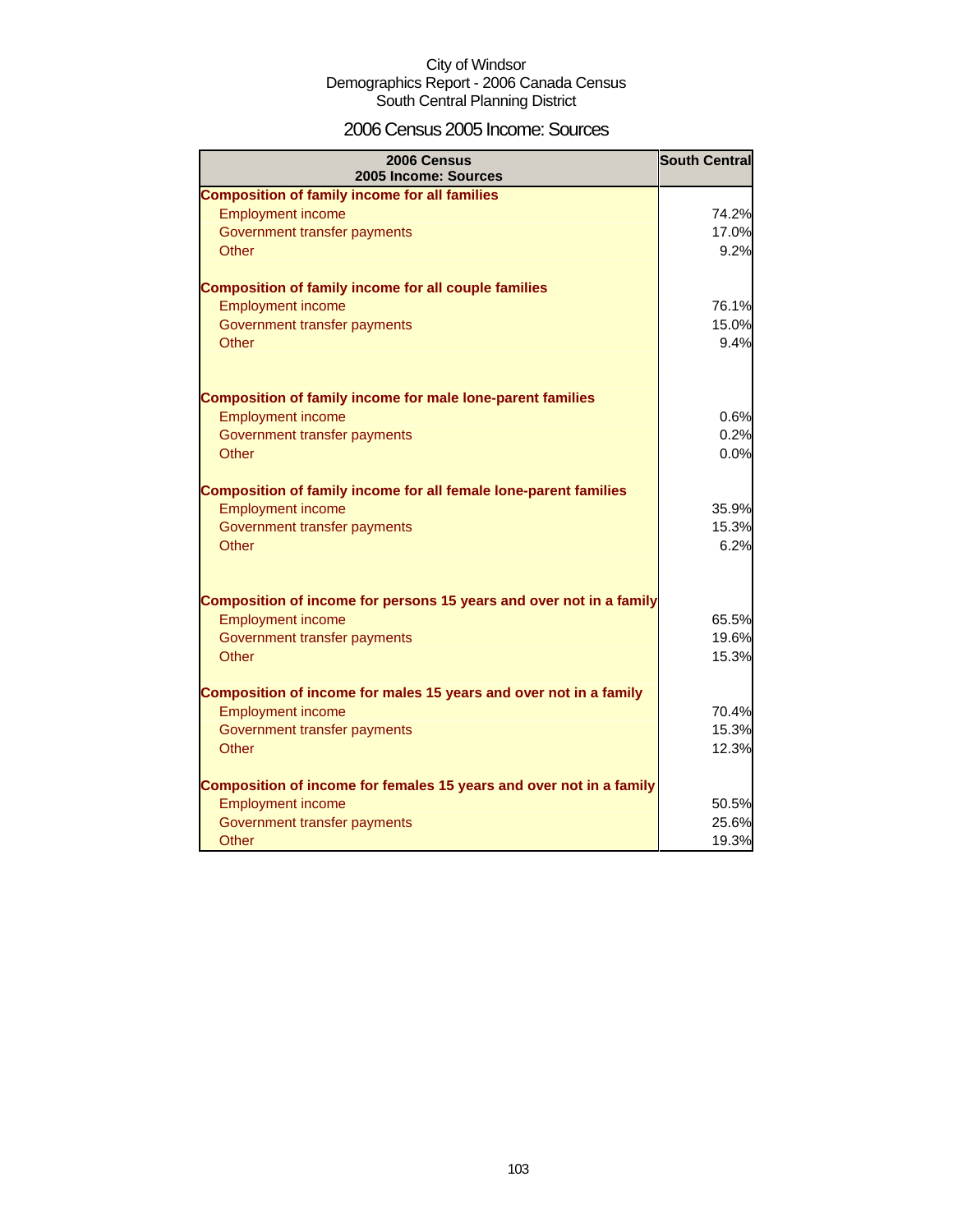# 2006 Census 2005 Income by Family Type

| 2006 Census<br>2005 Income by Family Type        | <b>South Central</b>         |         |
|--------------------------------------------------|------------------------------|---------|
| <b>Total Families with Income by Family Type</b> | 2,299                        | %       |
| <b>Couple families</b>                           | 1,73275%                     |         |
| Male lone-parent families                        | 5                            | 0%      |
| Female lone-parent families                      |                              | 296 13% |
| <b>Average Income by Family Type</b>             |                              |         |
| All census families                              | \$58,510                     |         |
| Couple                                           | \$64,667                     |         |
| Male lone-parent                                 | \$47,997                     |         |
| Female lone-parent                               | \$35,442                     |         |
| <b>Median Income by Family Type</b>              |                              |         |
| All census families                              | Non-Additive                 |         |
| Couple                                           | Non-Additive                 |         |
| Male lone-parent                                 | Non-Additive<br>Non-Additive |         |
| Female lone-parent                               |                              |         |
| <b>After-tax Average Income by Family Type</b>   |                              |         |
| All census families                              | \$50,969                     |         |
| Couple                                           | \$55,957                     |         |
| Male lone-parent                                 | \$39,612                     |         |
| Female lone-parent                               | \$32,432                     |         |
| <b>After-tax Median Income by Family Type</b>    |                              |         |
| All census families                              | Non-Additive                 |         |
| Couple                                           | Non-Additive                 |         |
| Male lone-parent                                 | Non-Additive                 |         |
| Female lone-parent                               | Non-Additive                 |         |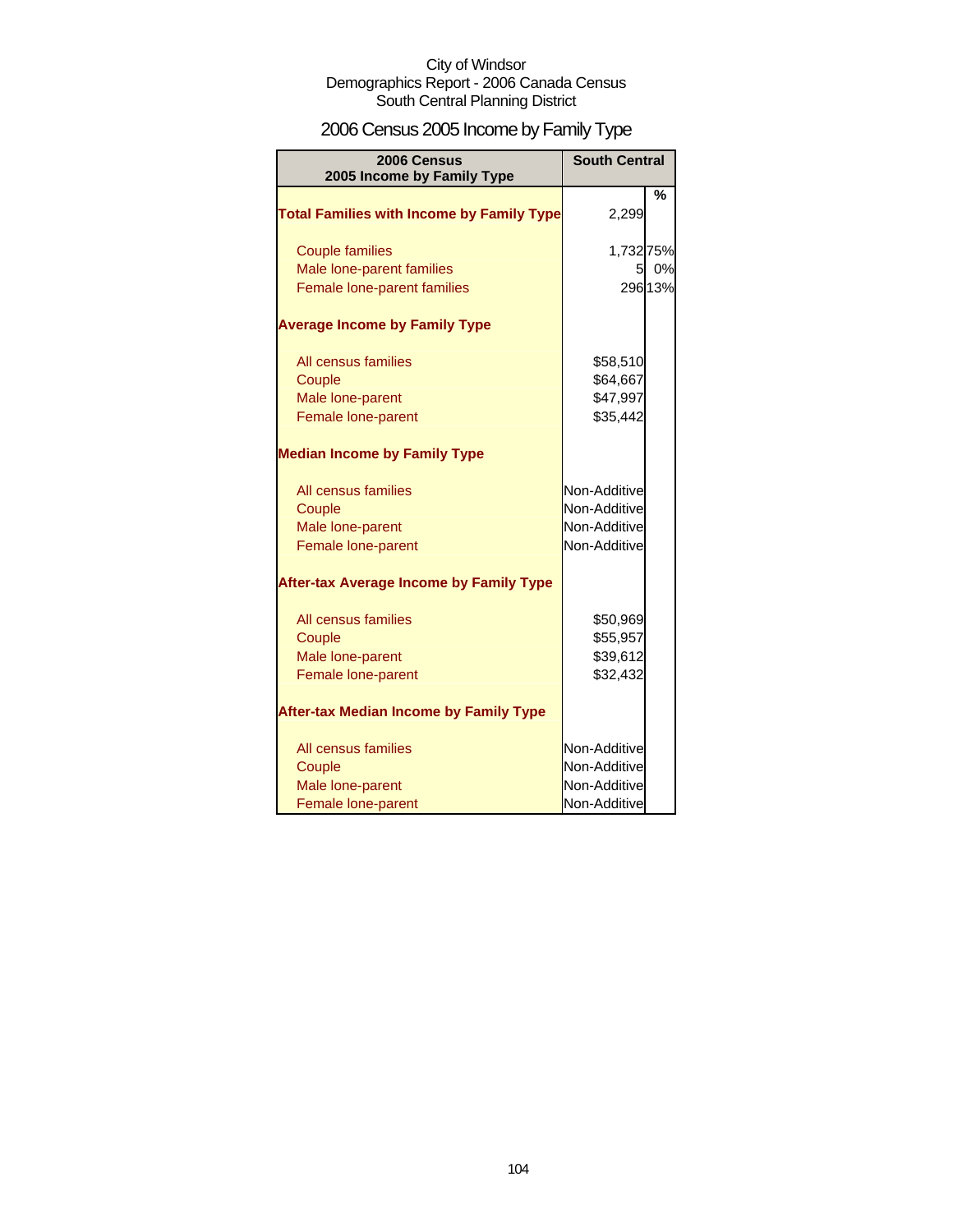### 2006 Census Prevalence of Low Income

| 2006 Census<br><b>Prevalence of Low Income</b>                   | <b>South Central</b> |             |
|------------------------------------------------------------------|----------------------|-------------|
|                                                                  |                      | %           |
| Total families by prevalence of low income                       | 2,297                |             |
| Low income before tax                                            | Non-Additive         |             |
| Low income after tax                                             | Non-Additive         |             |
|                                                                  |                      |             |
| <b>Couple families</b>                                           |                      | 1,715 74.7% |
| Low income before tax                                            | Non-Additive         |             |
| Low income after tax                                             | Non-Additive         |             |
|                                                                  |                      |             |
| Male lone-parent families                                        | 83                   | 3.6%        |
| Low income before tax                                            | Non-Additive         |             |
| Low income after tax                                             | Non-Additive         |             |
|                                                                  |                      |             |
| Female lone-parent families                                      |                      | 409 17.8%   |
| Low income before tax                                            | Non-Additive         |             |
| Low income after tax                                             | Non-Additive         |             |
|                                                                  |                      |             |
| Non-family persons 15 years and over by prevalence of low income | 2,375                |             |
| Low income before tax                                            | Non-Additive         |             |
| Low income after tax                                             | Non-Additive         |             |
| Male non-family persons 15 years and over                        |                      | 1,23051.8%  |
| Low income before tax                                            | Non-Additive         |             |
| Low income after tax                                             | Non-Additive         |             |
|                                                                  |                      |             |
| Female non-family persons 15 years and over                      |                      | 1,13047.6%  |
| Low income before tax                                            | Non-Additive         |             |
| Low income after tax                                             | Non-Additive         |             |
|                                                                  |                      |             |
| Population in private households by prevalence of low income     | 9,233                |             |
| Low income before tax                                            | Non-Additive         |             |
| Low income after tax                                             | Non-Additive         |             |
| Children under 6 years of age                                    | 625                  | 6.8%        |
| Low income before tax                                            | Non-Additive         |             |
| Low income after tax                                             | Non-Additive         |             |
|                                                                  |                      |             |
| Persons 65 years of age and over                                 |                      | 1,205 13.0% |
| Low income before tax                                            | Non-Additive         |             |
| Low income after tax                                             | Non-Additive         |             |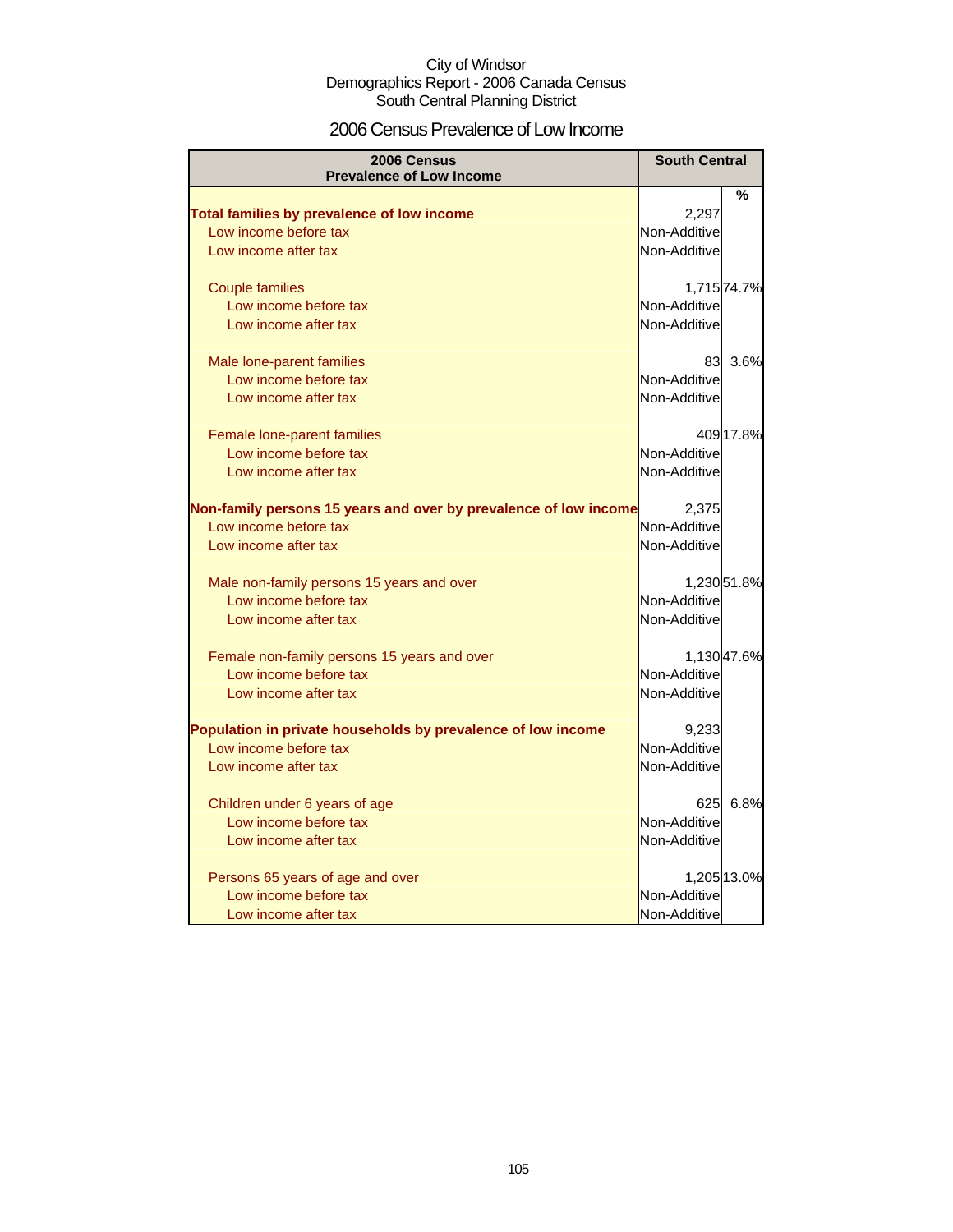### 2006 Census 2005 Household Income

| 2006 Census<br>2005 Household Income | <b>South Central</b> |         |
|--------------------------------------|----------------------|---------|
|                                      |                      | %       |
| <b>Private households by income</b>  | 4,444                |         |
| <b>Under \$10,000</b>                |                      | 426 10% |
| \$10,000 - \$19,999                  |                      | 745 17% |
| \$20,000 - \$29,999                  |                      | 607 14% |
| \$30,000 - \$39,999                  |                      | 625 14% |
| \$40,000 - \$49,999                  |                      | 449 10% |
| \$50,000 - \$59,999                  |                      | 354 8%  |
| \$60,000 - \$69,999                  |                      | 347 8%  |
| \$70,000 - \$79,999                  | 246                  | 6%      |
| \$80,000 - \$89,999                  | 143                  | 3%      |
| \$90,000 - \$99,999                  | 62                   | 1%      |
| \$100,000 and over                   | 371                  | 8%      |
| Dominant income range                | \$10K - \$20K        |         |
| Median household income              | \$36,549             |         |
| Average household income             | \$45,668             |         |
| One person households by income      | 1,947                |         |
| <b>Under \$10,000</b>                |                      | 316 16% |
| \$10,000 - \$19,999                  |                      | 478 25% |
| \$20,000 - \$29,999                  |                      | 352 18% |
| \$30,000 - \$39,999                  |                      | 286 15% |
| \$40,000 - \$49,999                  |                      | 189 10% |
| \$50,000 - \$59,999                  | 127                  | 7%      |
| \$60,000 - \$69,999                  | 118                  | 6%      |
| \$70,000 - \$79,999                  | 30                   | 2%      |
| \$80,000 - \$89,999                  | 12                   | 1%      |
| \$90,000 - \$99,999                  | 10                   | 1%      |
| \$100,000 and over                   | 10                   | 1%      |
| Dominant income range                | \$10K - \$20K        |         |
| Median household income              | \$24,830             |         |
| Average household income             | \$28,623             |         |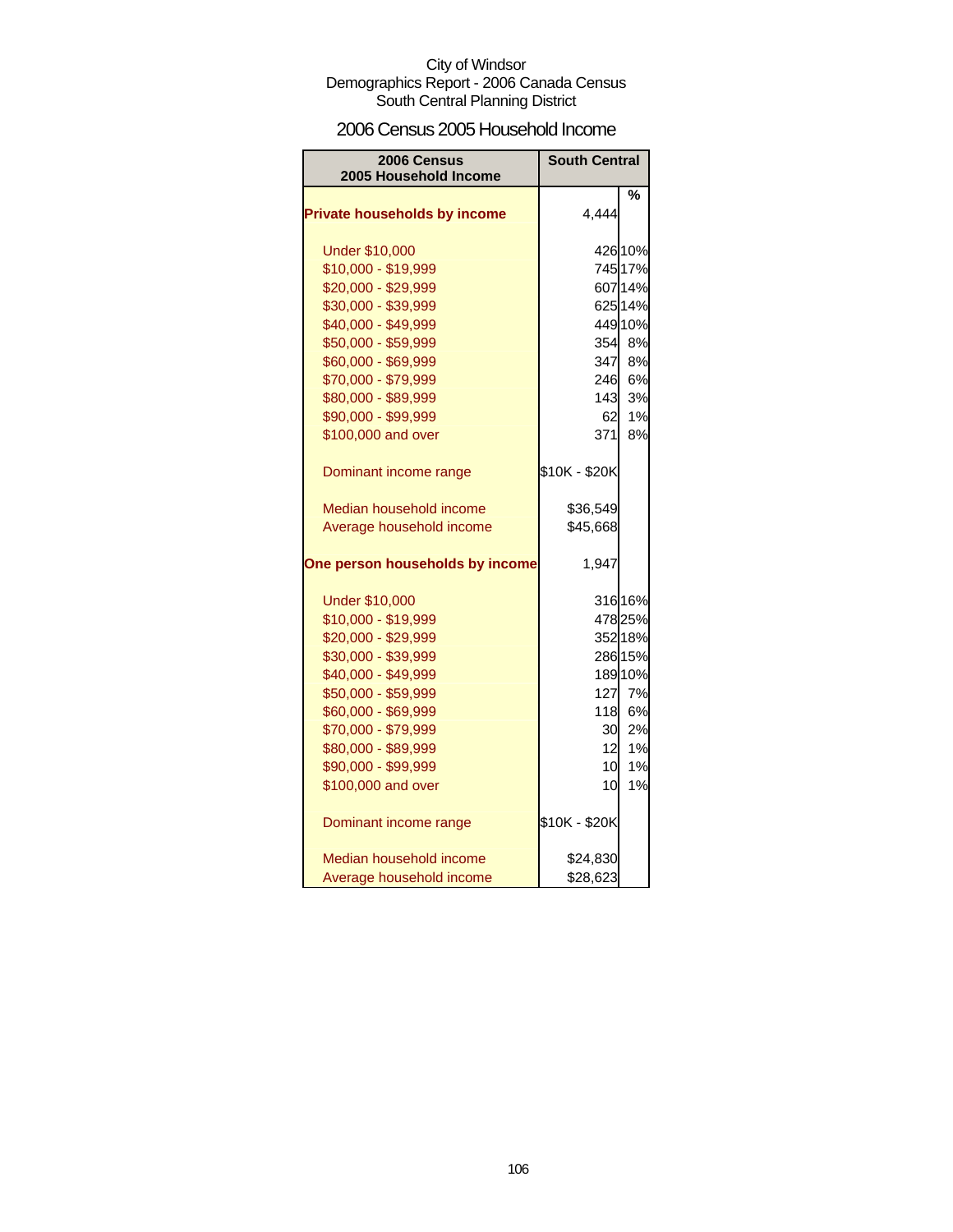# 2006 Census 2005 After-Tax Household Income

| 2006 Census<br>2005 After-Tax Household Income | <b>South Central</b> |         |
|------------------------------------------------|----------------------|---------|
|                                                |                      | %       |
| Private households by after-tax income         | 4,440                |         |
| <b>Under \$10,000</b>                          | 386                  | 9%      |
| \$10,000 - \$19,999                            |                      | 799 18% |
| \$20,000 - \$29,999                            |                      | 830 19% |
| \$30,000 - \$39,999                            |                      | 639 14% |
| \$40,000 - \$49,999                            |                      | 462 10% |
| \$50,000 - \$59,999                            |                      | 446 10% |
| \$60,000 - \$69,999                            |                      | 265 6%  |
| \$70,000 - \$79,999                            |                      | 146 3%  |
| \$80,000 - \$89,999                            | 97                   | 2%      |
| \$90,000 - \$99,999                            | 105                  | 2%      |
| \$100,000 and over                             | 198                  | 4%      |
| Dominant income range                          | \$20K - \$30K        |         |
| Median household income                        | \$32,675             |         |
| Average household income                       | \$39,742             |         |
| One person households by after-tax income      | 1,928                |         |
| <b>Under \$10,000</b>                          |                      | 327 17% |
| \$10,000 - \$19,999                            |                      | 52227%  |
| \$20,000 - \$29,999                            |                      | 42722%  |
| \$30,000 - \$39,999                            |                      | 286 15% |
| \$40,000 - \$49,999                            |                      | 130 7%  |
| \$50,000 - \$59,999                            | 127                  | 7%      |
| \$60,000 - \$69,999                            | 20                   | 1%      |
| \$70,000 - \$79,999                            | $\overline{7}$       | 0%      |
| \$80,000 - \$89,999                            | 10                   | 1%      |
| \$90,000 - \$99,999                            | 0                    | 0%      |
| \$100,000 and over                             | 15                   | 1%      |
| Dominant income range                          | \$10K - \$20K        |         |
| Median household income                        | \$22,022             |         |
| Average household income                       | \$24,888             |         |